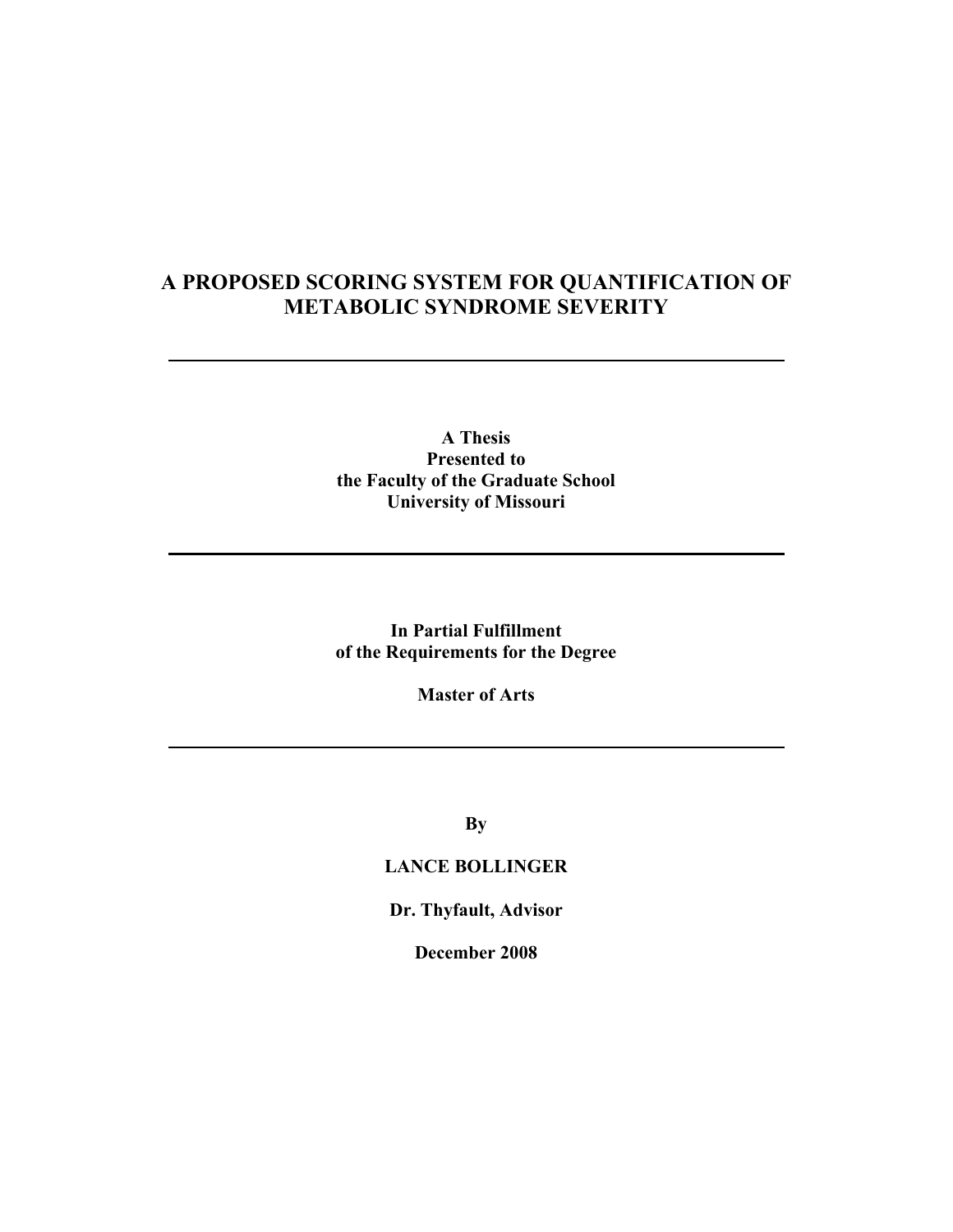### **ACKNOWLEDGEMENTS**

 First I would like to thank my graduate professors for their tireless efforts throughout my graduate school experience. Their assistance with fellowship positions, academic assistance and instruction, advising, and research questions were crucial to my development and progress as a student, a professional, and a human being. Special thanks to Dr. Tom Thomas and Dr. John Thyfault for their assistance over the past two years. I feel blessed to have the pleasure to work closely with both of you. I believe your coordinated efforts provided me with a unique graduate experience and multiple viewpoints that were essential in my understanding of exercise physiology.

 I would also like to thank my fellow graduate students for their support both within and outside of the classroom setting. The friendships I have developed over the course of my studies made the experience infinitely more enjoyable and will never be forgotten. Special thanks to Joe Company, Joanne Loethen, and Scott Naples for you help, support, and friendship over the course of our graduate studies.

 With regards to the thesis process, I would like to extend a very special thank you to everyone in the exercise physiology lab for their efforts in subject recruitment and data collection. Ying Liu, Shana Warner, Melissa Linden, and Meghan Ruebel deserve special mention. Without their selfless work in these areas, this project would not have been possible. Ying, thank you for your assistance with data collection. I am especially grateful for your assistance and patience in the chemistry lab. Shana, Melissa, and Meghan, thank you for your dedication to subject recruitment, test scheduling, and data collection.

ii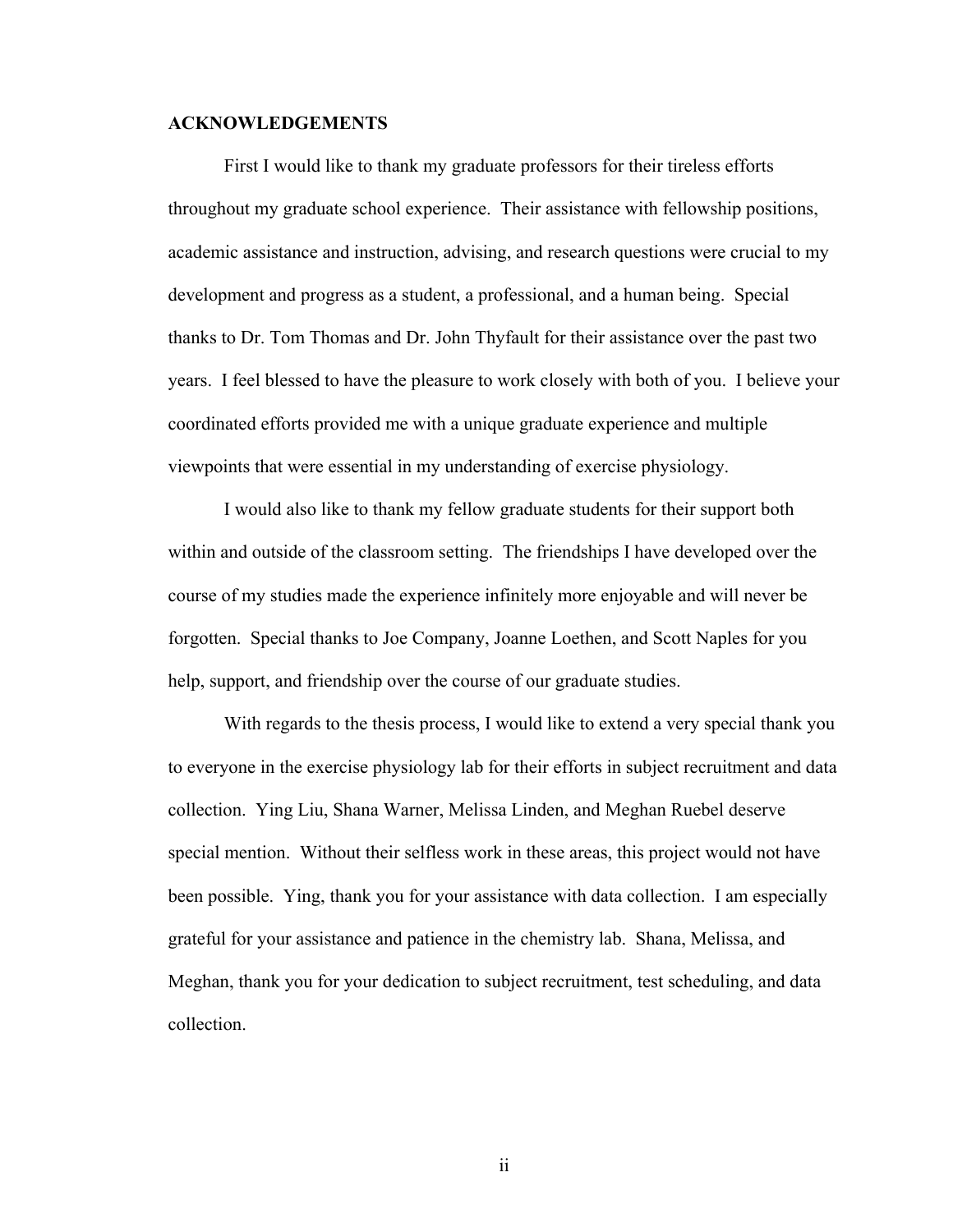Special thanks are also due to Dr. Jeffery Potteiger. Thank you for your willingness to share data from your study for the current analysis. Your generosity is a credit to you. Much thanks to Dr. John Fresen for your selfless and tireless efforts with the statistical analysis. Your knowledge and personality made the data analysis an enlightening experience both from an academic and personal standpoint. Your assistance gave me a greater appreciation for statistical analysis and for life in general. It has truly been a pleasure working with you over the course of the past few months.

 Finally, I would like to thank my thesis committee for their assistance with the project. Thank you for your guidance and advice over the course of the project. Without your knowledge and expertise in the field, the project would have been beyond my abilities. Thank you also for your flexibility in scheduling meetings and timely responses to questions about the project. I would also like to extend my gratitude for allowing me to pursue the project somewhat independently. I feel your flexibility in this area allowed me to contribute original thoughts concerning the goals of the project and methods to pursue answers to our questions. Delegating significant authority over the project allowed me to create a product that I am proud to claim as my own. Thank you.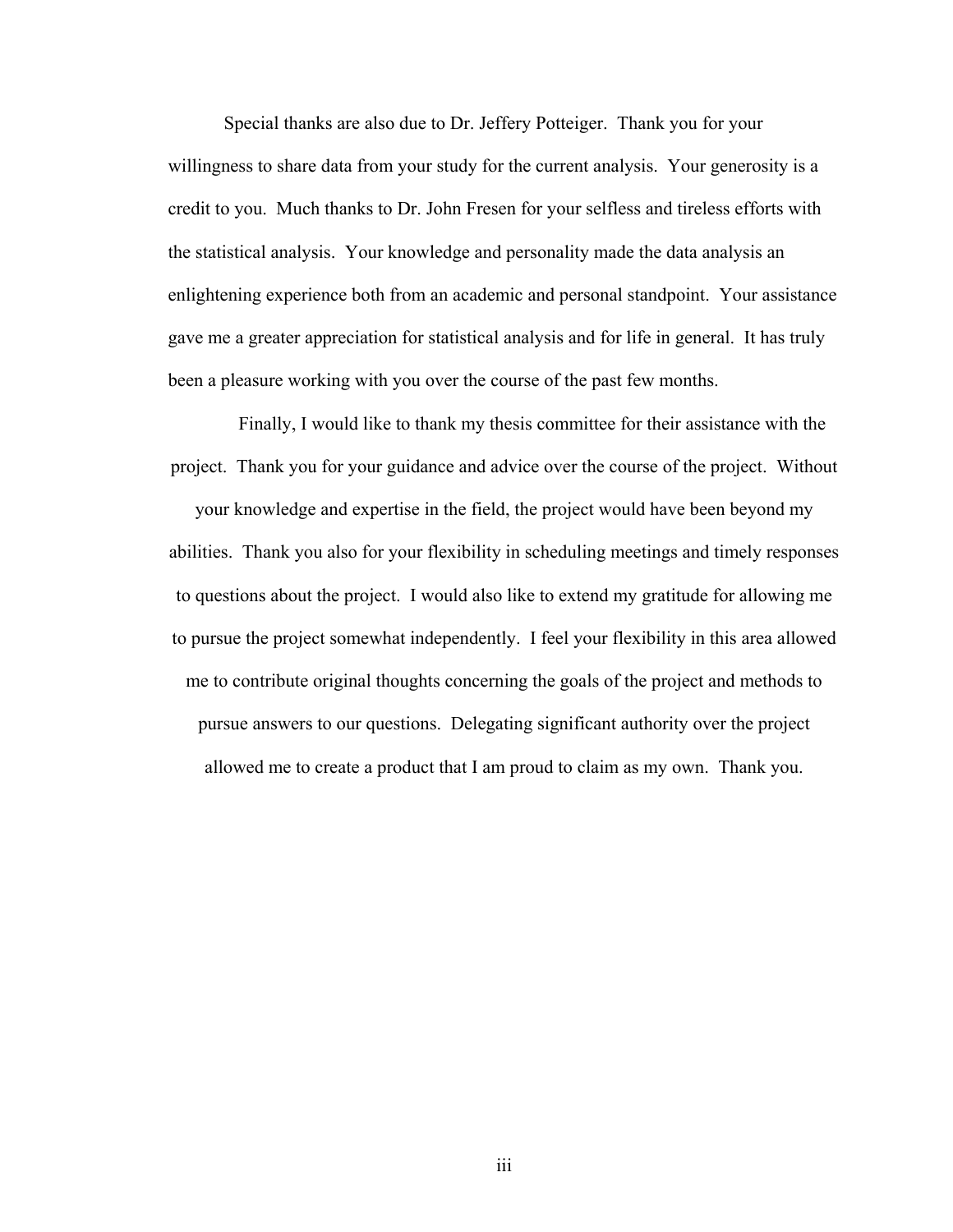# **TABLE OF CONTENTS**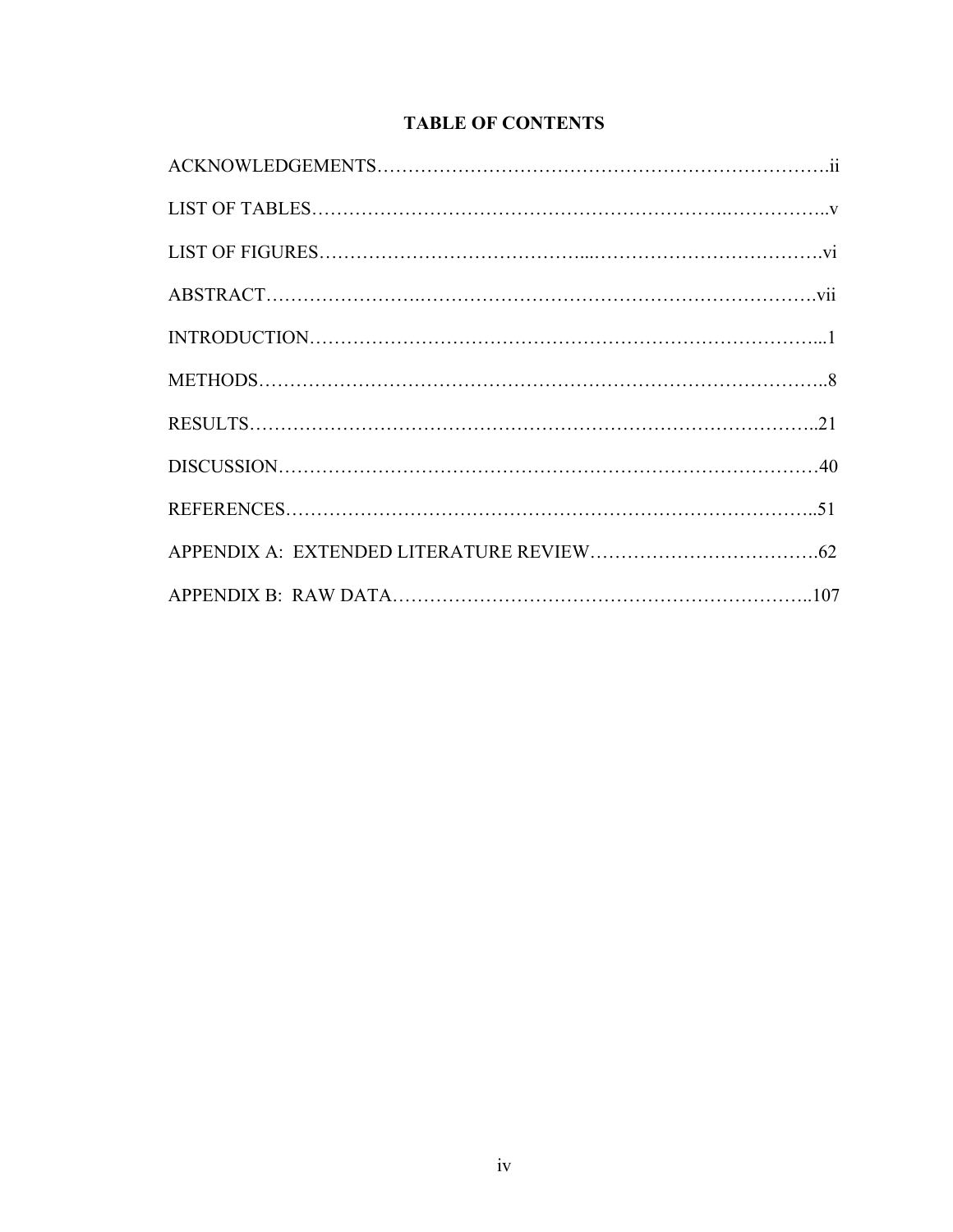# **LIST OF TABLES**

| Table |                                                                         | Page |
|-------|-------------------------------------------------------------------------|------|
|       | Table 1. Comparison of ATP III MetS and proposed MetS score system20    |      |
|       |                                                                         |      |
|       | Table 3. Subject characteristics for subjects with 10 traits measured22 |      |
|       | Table 4. Comparison of regression models for predicting MetS31          |      |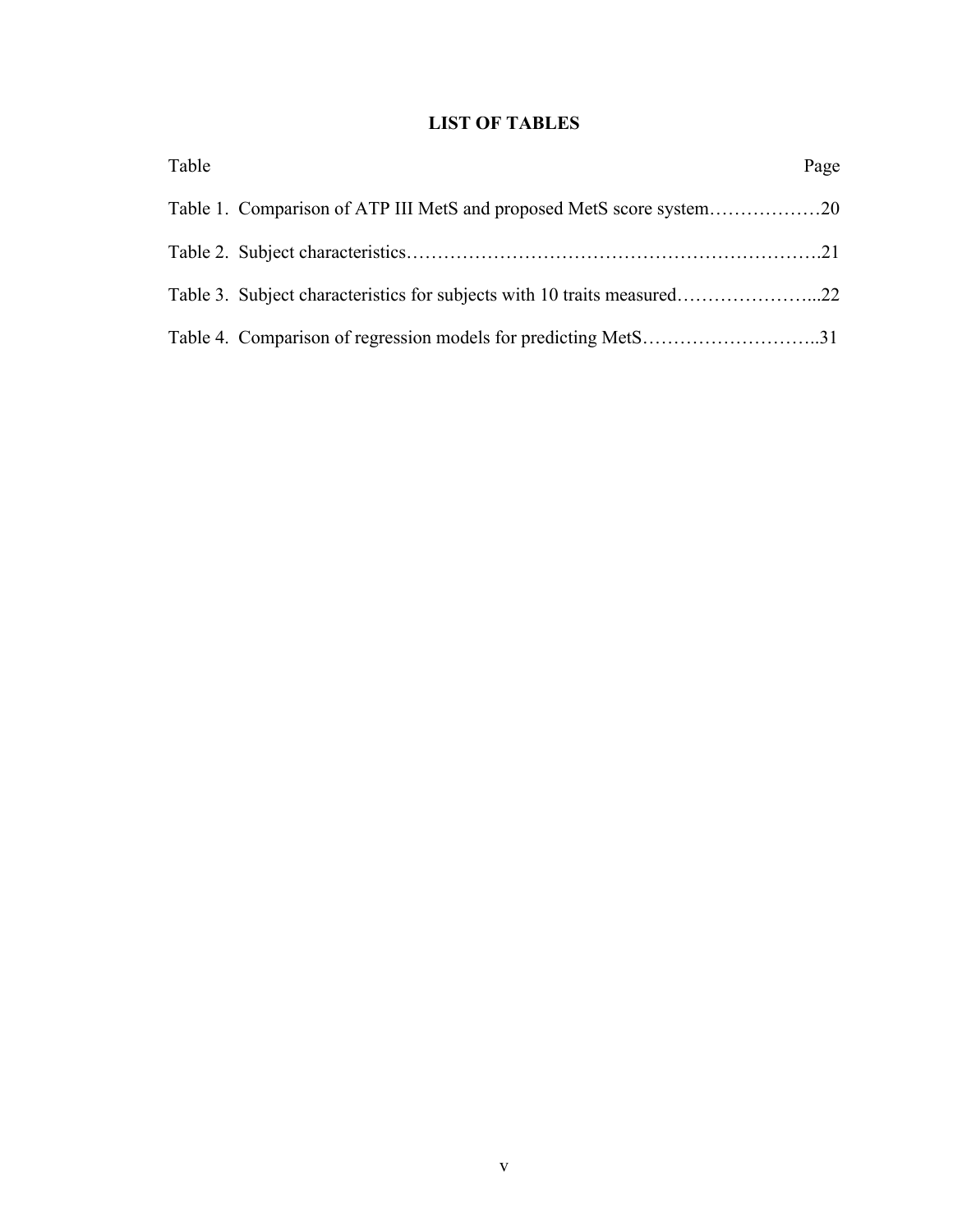# **LIST OF FIGURES**

| Figure<br>Page                                                                         |
|----------------------------------------------------------------------------------------|
|                                                                                        |
|                                                                                        |
|                                                                                        |
|                                                                                        |
| Figure 5. Relationship of individual traits to MetS probability in women27             |
| Figure 6. Relationship of individual traits to MetS probability in men28               |
| Figure 7a. Logistic generalized additive model of relationship of individual traits to |
|                                                                                        |
| Figure 7b. Logistic generalized additive model of relationship of individual traits to |
|                                                                                        |
| Figure 7c. Logistic generalized additive model of relationship of individual traits to |
|                                                                                        |
| Figure 8. MetS traits as predictor of MetS presence according to forward selection in  |
|                                                                                        |
| Figure 9. MetS traits as predictor of MetS presence according to forward selection in  |
|                                                                                        |
| Figure 10. MetS traits as predictor of MetS presence according to forward selection in |
|                                                                                        |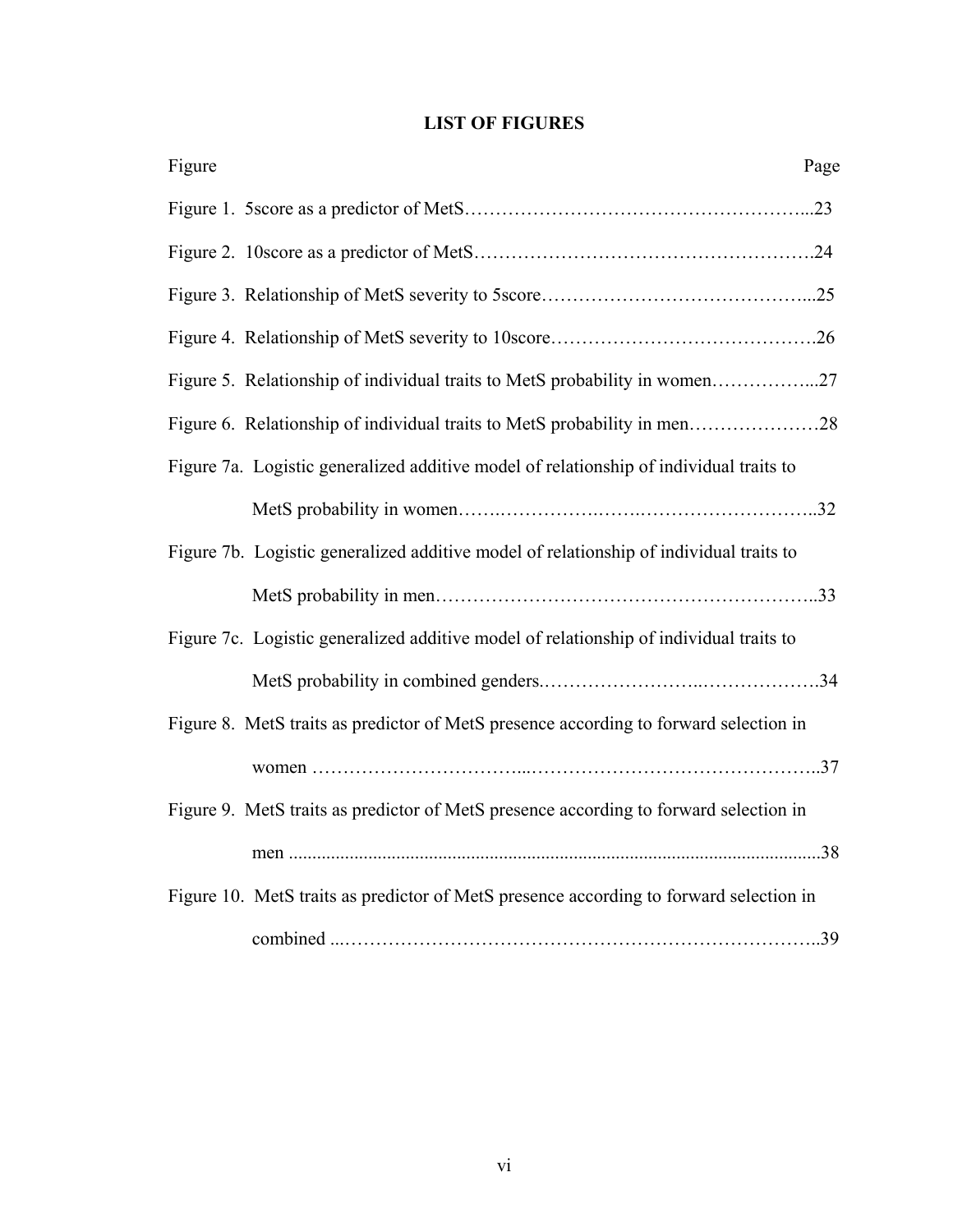### **ABSTRACT**

Due to many limitations of the current metabolic syndrome (MetS) definition, several researchers have questioned the clinical utility of MetS. It has been suggested that MetS should be assessed on a continuum rather than dichotomously labeling MetS presence or absence. Additionally, it is unclear which risk factor(s) contribute the most to MetS presence. **PURPOSE:** The aims of the current study were: 1) to establish a scoring system for assessing presence and severity (number of traits) of MetS and 2) to determine the most influential contributor to incident MetS in women, men, and combined genders. **METHODS:** Overweight and sedentary subjects (N=208) were obtained from previous exercise intervention studies. Two MetS scoring systems were formulated: one including all 5 current MetS criteria (5score) and one including 5 additional measurements (10score). Additional variables included in 10score were: BMI, CRP, TNF $\alpha$ , % fat, and VO<sub>2</sub>max. Individual traits were divided into quartiles with 0, 1, 3, and 5 points assigned according to worsening metabolic profile. Additionally, weighted multipliers were added to reflect relative risk of each trait. MetS score was defined as the summary score of all individual traits. Kernel smooth functions were used to determine the relationship between MetS score and probability of MetS. Additionally, linear regression was employed to test the relationship between MetS score MetS severity. Backward elimination and forward selection were used to determine the most influential contributors to MetS. **RESULTS:** 5score displayed a sigmoidal relationship with MetS probability whereas 10 score was linearly related to MetS risk. Both 5 score  $(r^2=0.74)$  and 10score  $(r^2=0.23)$  were significant predictors of MetS severity (both p<0.0001). Backward elimination and forward selection revealed traits contributed to MetS in the

vii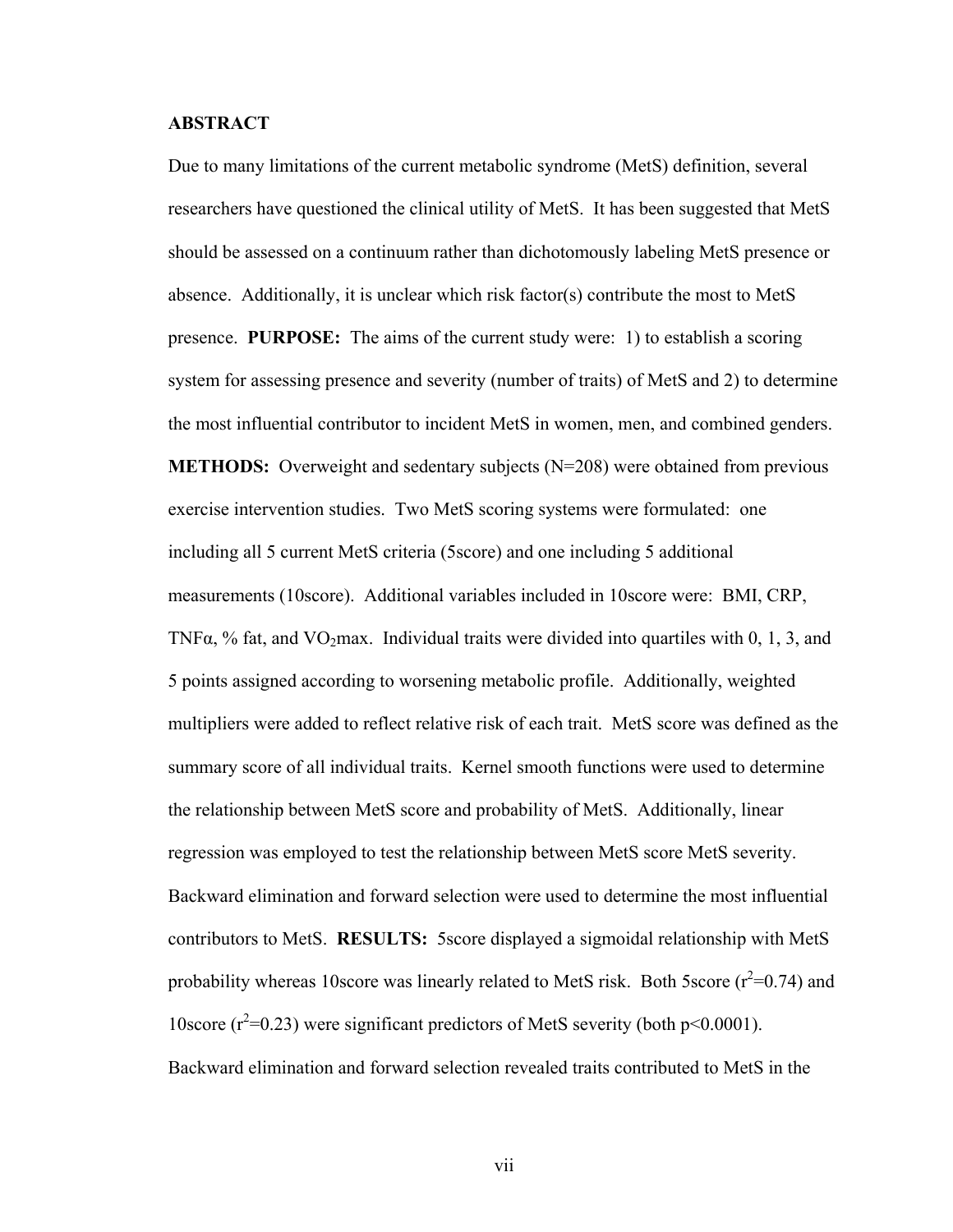following order: for women, HDL-C>FG>TG>SBP>WC, for men,

TG>FG>WC>SBP>HDL-C, and combined TG>FG>HDL-C>SBP>WC. According to forward selection, HDL-C explained 21% (p<0.0001) of the null deviance in women and was the most influential factor for MetS incidence. This was significantly greater than the independent effects of SBP ( $p<0.0001$ ) and WC ( $p=0.0018$ ), but not FG ( $p=0.0833$ ) or TG ( $p=1.0000$ ). TG accounted for 34% ( $p<0.0001$ ) of null deviance in men and was shown to be the primary factor contributing to MetS. This was significantly higher than the independent effects of WC ( $p<0.0001$ ), FG ( $p<0.0001$ ), HDL-C ( $p=0.0239$ ), and SBP ( $p<0.0001$ ). In combined, TG accounted for 27% ( $p<0.0001$ ) of null deviance and was shown to be the primary contributor to MetS. This was significantly higher than the independent effects of WC ( $p<0.0001$ ), FG ( $p<0.0001$ ), and SBP ( $p<0.0001$ ), but not HDL-C (p=0.1797). **CONCLUSIONS:** 5score and 10score are significant predictors of MetS presence and severity. Inclusion of redundant markers for obesity and inflammation in 10score may have weakened its relationship to MetS. Future research is needed to determine whether 5score and 10score are significant predictors of CVD, T2D, and mortality. Individual MetS traits do not display a linear relationship to incident MetS. Additionally, MetS traits behave differently between genders. HDL-C appears to be the most significant contributor to incident MetS in women. In men and combined, TG appears to be the most significant contributor to MetS.

viii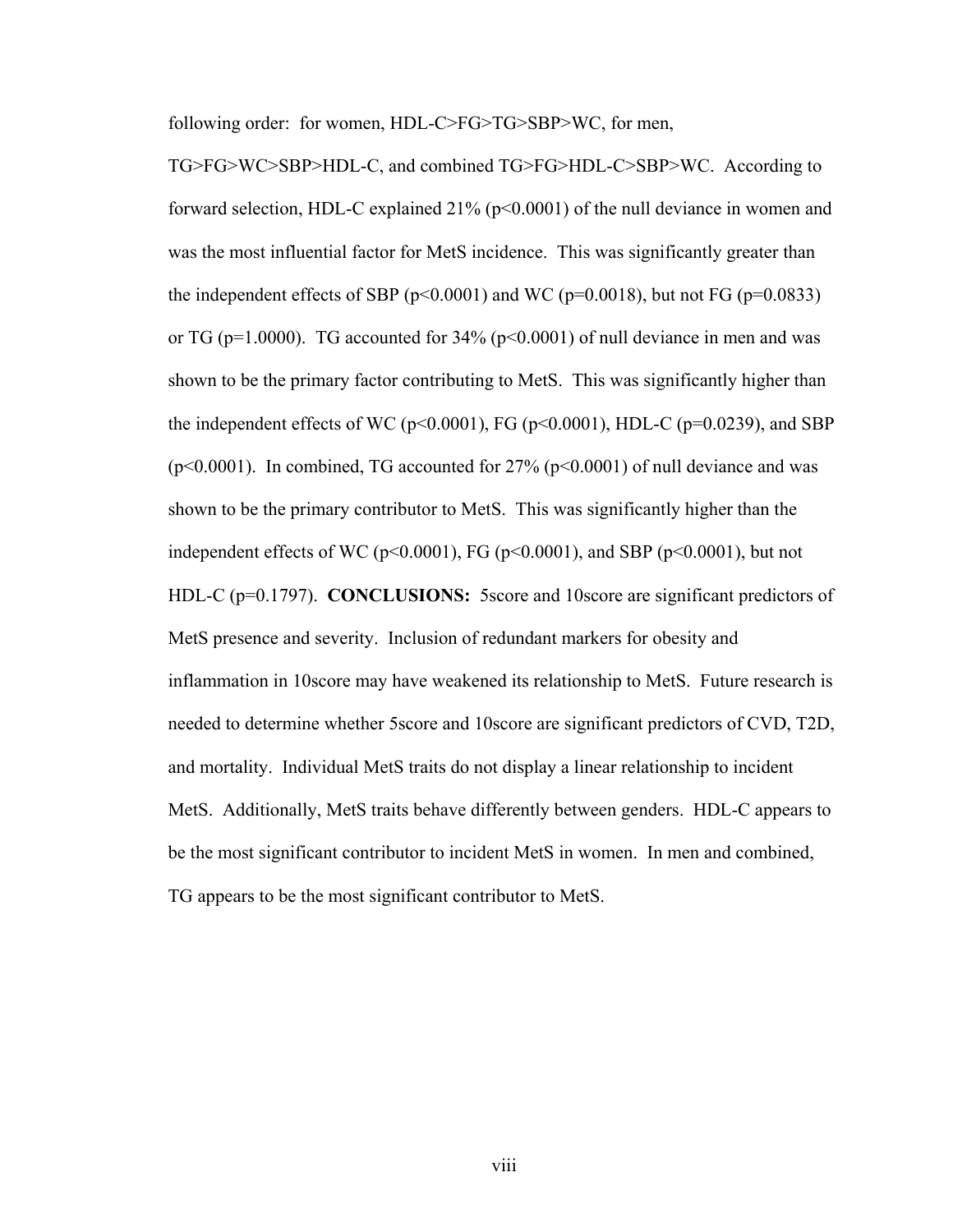### **INTRODUCTION**

 Metabolic syndrome (MetS) constitutes a clustering of metabolic risk factors for the development of type 2 diabetes (T2D), cardiovascular disease (CVD), and mortality. Previous research has confirmed that MetS is a significant risk factor for both CVD (4, 33, 74, 90, 100, 104, 119, 122, 129, 164) and T2D (33, 63, 89, 98, 122). Current estimates show that nearly 25% of US adults are classified as having MetS (44, 104, 113). However, several researchers have argued against the use of MetS in a clinical setting (4, 79, 122, 143). Several arguments against MetS have been proposed: 1) discrepancy between MetS definitions, 2) lack of improved predictive power compared to other tools, 3) need for additional diagnostic criteria, 4) dichotomously labeling the presence of MetS, and 5) equal weights assigned to all MetS traits. Additionally, physical fitness is not currently considered when diagnosing MetS. Development of a new MetS scoring tool grading severity of individual components and including nontraditional risk factors may improve the utility of MetS in clinical and research settings.

#### **METS AS A RISK FACTOR**

 MetS has consistently proven to be a significant risk factor for the development of CVD (4, 33, 74, 90, 100, 104, 119, 122, 129, 164), T2D (33, 63, 89, 98, 122), and mortality (72, 74, 90, 100). One study demonstrated that MetS accounts for 21% of the variance associated with incident coronary heart disease (CHD) (90). Another study by Dekker et al (33) found that individuals with MetS had 2 fold higher CVD incidence in 10 years. Several studies have demonstrated increased mortality rates in MetS, primarily due to CVD (33, 74, 90, 100). Malik et al (100) showed that mortality was increased 40% in MetS and that CVD mortality was increased 200%. Additionally, MetS has been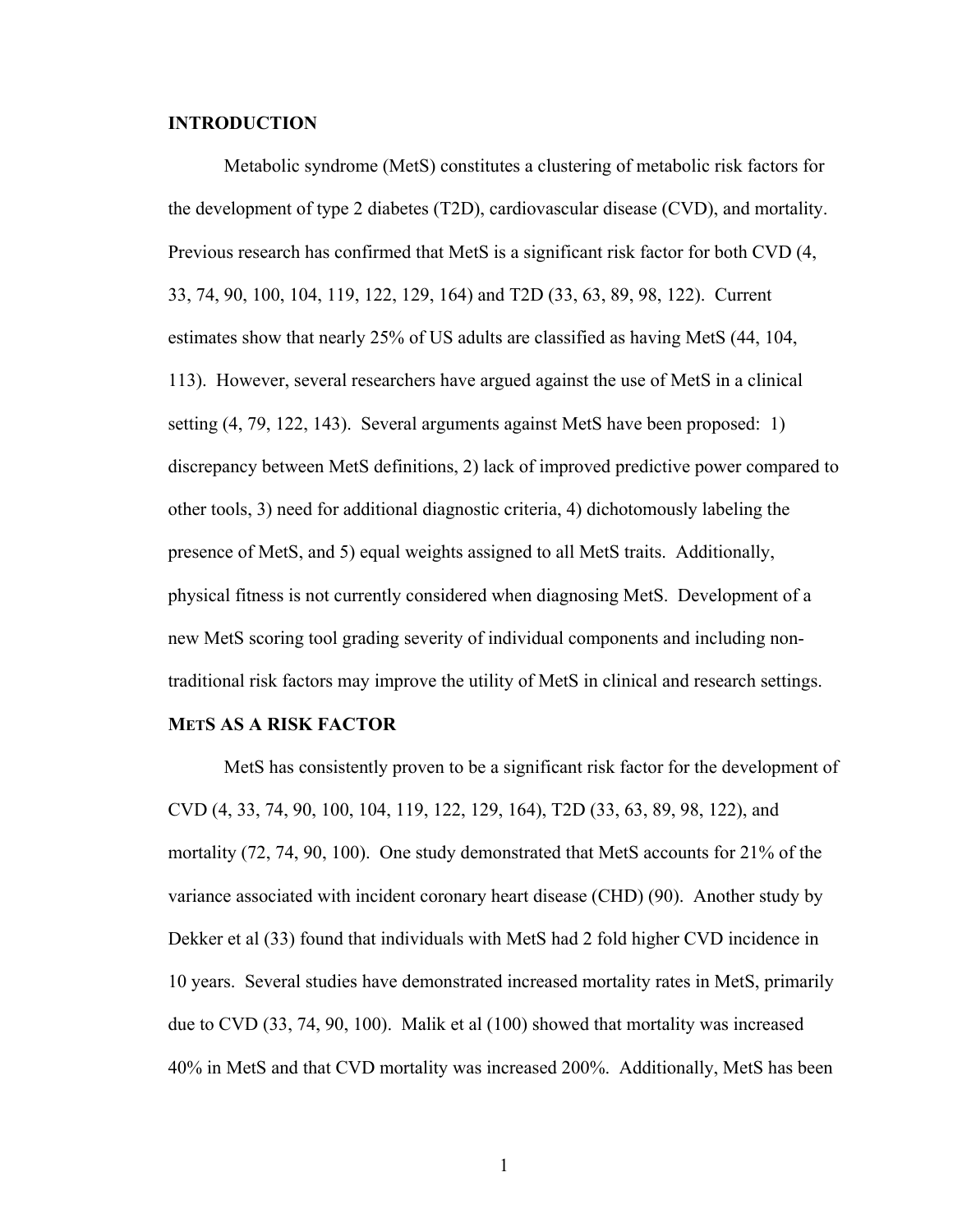shown to be a risk factor for T2D. In fact, over 85% of individuals with T2D also are classified as having MetS (4). Wilson et al (164) demonstrated that risk of T2D increase 5 fold in individuals with 1-2 MetS traits and nearly 25 fold in those with  $\geq$ 3 traits.

#### **METS PREVALENCE**

 MetS has been shown to be a highly prevalent condition affecting over 15% of Europeans (72) and approximately 25% of US adults (44, 104, 113). Different populations have been shown to have different rates of MetS with rates being lower among African Americans and higher among Hispanic Americans (44, 113). However, MetS rates appear to be similar between men and women (72). MetS prevalence has also been shown to increase with increasing weight (54, 83, 113) and age (4, 44). Park et al (113) demonstrated that MetS prevalence was 4.6%, 22.4%, and 59.6% for normalweight, overweight, and obese men, respectively. Another study by Ford et al showed that MetS prevalence increased from 6.7% in persons aged 20-29 to 43.5% in those aged 60-69.

#### **DISCREPANCY BETWEEN DEFINITIONS**

 Several organizations have proposed definitions for MetS (34, 59) . The most established definitions come from the World Health Organization (WHO), European Group for the Study of Insulin Resistance (EGIR), American Association of Clinical Endocrinologists (AACE), International Diabetes Foundation (IDF), and the National Cholesterol Education Program's Adult Treatment Panel III (ATP III). These definitions are very similar with respect to the criteria used to define MetS. However, there are significant discrepancies with regard to threshold cut-off points and methods used to assess risk factors. Additionally, some organizations require the presence of insulin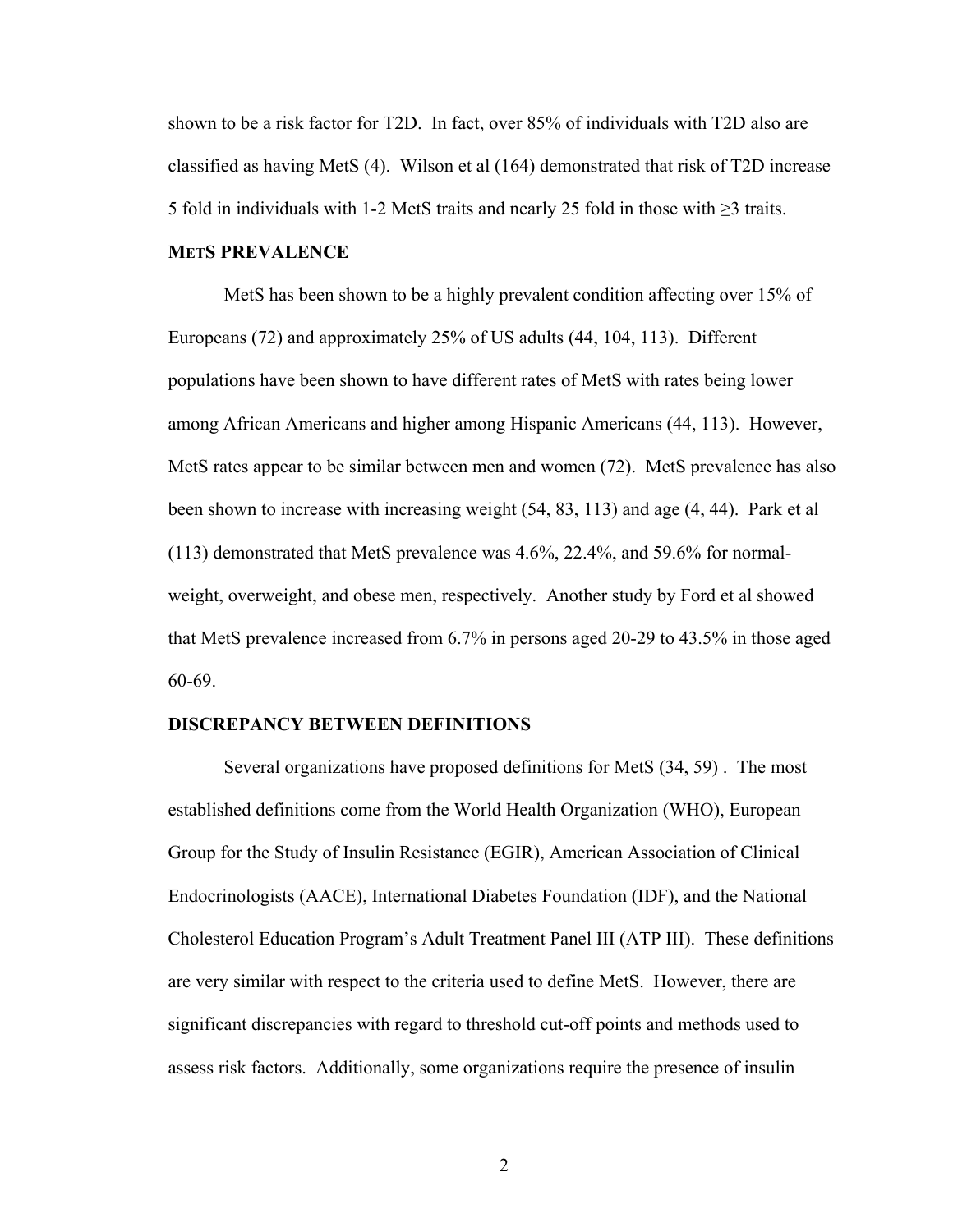resistance (IR) or abdominal obesity prior to diagnosis of MetS. WHO has been shown to be superior to ATP III with respect to prediction of T2D, but not CVD (65, 89). Despite differences in definitions, MetS prevalence appears to be similar between WHO and ATP III when examining different definitions (65, 104).

These findings indicate the need for a unified MetS definition for prediction of morbidity and mortality. Currently, ATP III appears to be the most commonly used MetS definition (34, 36). According to this definition, individuals are considered to have MetS if they meet 3 or more of the following criteria: waist circumference (WC)  $\geq$ 102cm for men and ≥88cm for women, fasting triglycerides (TG) ≥150mg/dl, high-density lipoprotein cholesterol (HDL-C) <40mg/dl for men and <50 mg/dl for women, blood pressure (BP)  $\geq$ 130/85 (or on anti-hypertensive medication), and fasting glucose (FG)  $\geq$ 100mg/dl (or on glucose lowering medication) (59).

#### **METS PREDICTIVE POWER**

 Due to the inclusion of multiple risk factors, MetS presence is a significant predictor of morbidity and mortality. However, it has previously been shown that MetS is inferior to Framingham Risk Score (FRS) and Diabetes Predicting Model (DPM) for the prediction of CVD and T2D, respectively (143). Due to the lack of improved predictive ability, some authors have questioned the utility of MetS diagnosis (4, 79, 122, 143). Some research studies have found that MetS presence does not improve disease prediction beyond assessment of each risk factor independently (4, 65, 122, 129). This suggests that MetS is no greater than the sum of its individual components. This has left some authors to question the existence of a "true" metabolic syndrome (79). Some of the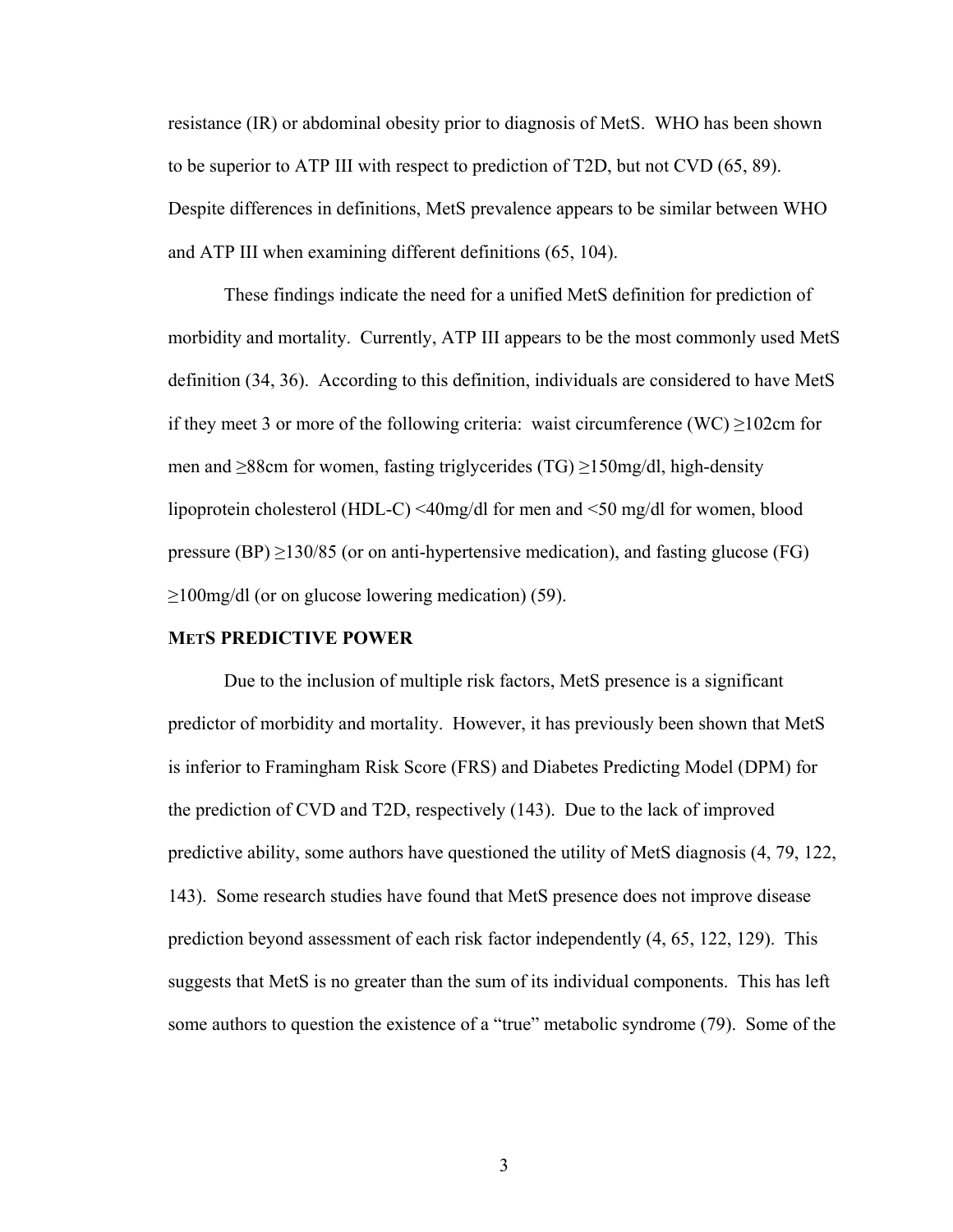lack of improved predictive ability can be attributed to the need for additional criteria, dichotomous assessment of MetS, and equally weighted risk factors.

### **ADDITIONAL CRITERIA**

 Recently, several additional MetS criteria have been proposed. Several studies have indicated that body composition  $(6, 17, 18, 133)$ , physical fitness  $(24, 38, 48, 78, 88, 18, 18)$ 92, 111), and chronic inflammation (31, 70, 166) may significantly contribute to MetS. Previous research has shown that MetS increases with increasing Body Mass Index (BMI) (46, 75, 97, 142, 155, 168). Furthermore, many researchers have demonstrated that metabolic perturbations are primarily due to adipose tissue rather than weight, per se (6, 17, 18, 133). Therefore, inclusion of BMI and percent body fat may improve the predictive ability of MetS. Additionally, physical fitness may offer protection against the detrimental effects of MetS. Jurca et al (78) showed that muscular strength is inversely related to MetS. Numerous studies have indicated an inverse relationship between aerobic capacity and CVD (22, 28, 96, 107), T2D (158), and mortality (27, 28, 96, 107, 109, 144, 157). Furthermore, aerobic capacity is inversely related to incident MetS (9, 22, 24, 38, 48, 88, 92, 111). These data further support the addition of aerobic capacity in MetS assessment. Chronic inflammation has also recently been shown to be directly related to MetS presence and severity (31, 70, 166). Inflammation is now recognized as a metabolic risk factor for the development of MetS (59). Inclusion of C-reactive protein (CRP) has been shown to improve the predictive ability of MetS with respect to CVD (123, 125, 131). Some authors (140) have proposed that it is necessary to examine several markers of inflammation in order to appreciate risk associated with a pro-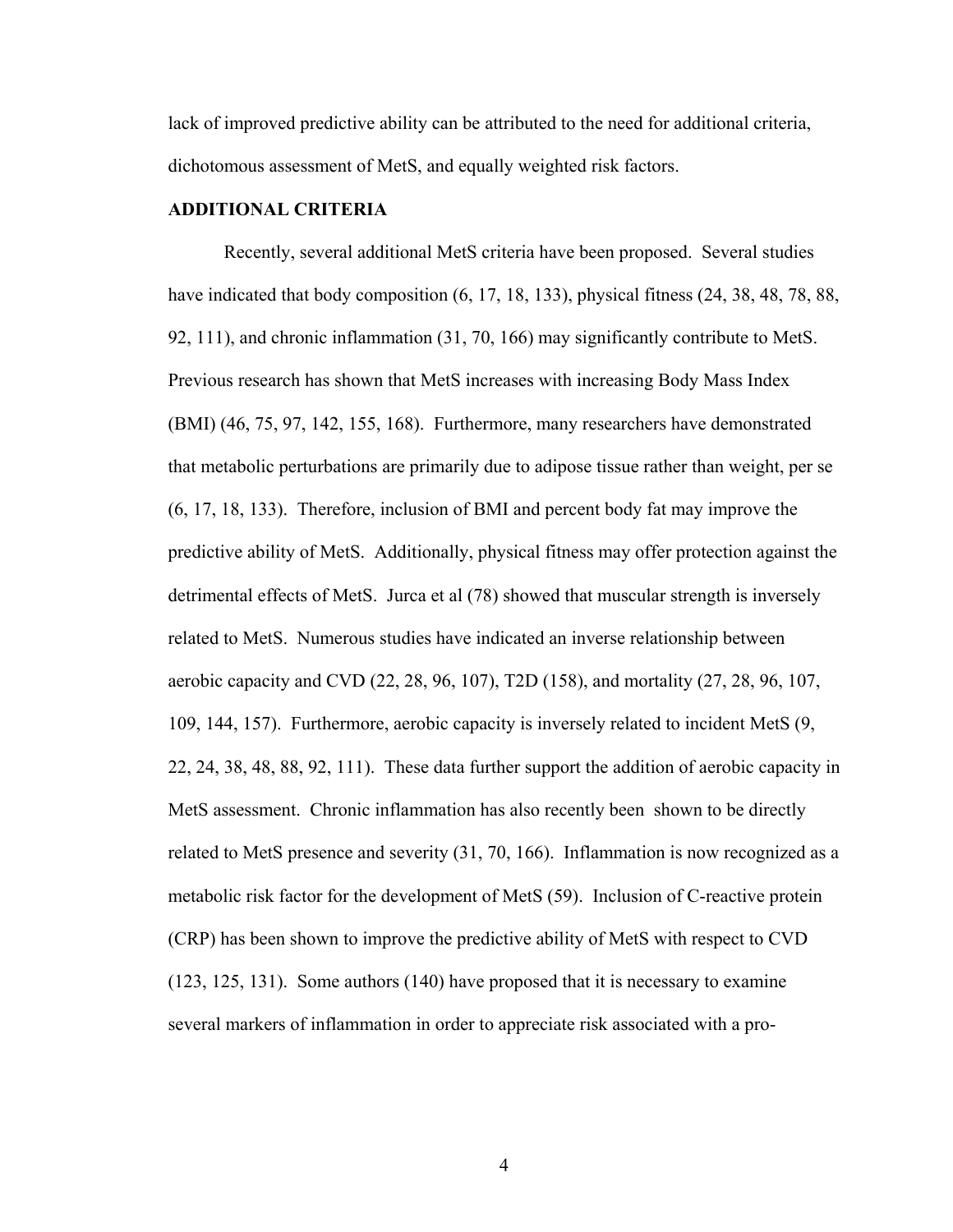inflammatory state. Therefore, inclusion of other inflammatory cytokines may improve the predictive ability of MetS.

## **DICHOTOMOUS ASSESSMENT**

The dichotomous label of MetS may compromise essential information about metabolic processes and limit its utility in predicting disease. Several studies have confirmed that CVD and mortality risks are significantly elevated in individuals displaying 1-2 MetS traits (33, 100, 164), indicating that risk is elevated prior to development of overt MetS. According to current MetS definitions, individuals with <3 traits have no increase in risk of morbidity and mortality. Likewise, individuals with  $\geq$ 3 traits have increased risk regardless of the number or severity of traits present. Furthermore, disease risk associated with worsening or improving metabolic profile is not reflected by current MetS definitions unless a clinical threshold is reached. Taken together, these results indicate the need for a revised MetS definition reflecting risk associated with mild or severe MetS. Graded risk may improve the predictive ability and utility of MetS.

#### **EQUAL WEIGHTS**

Current MetS definitions contribute equal weight to all MetS traits.

Baseline MetS traits appear to contribute differently to MetS incidence (112) suggesting that individual risk factors carry different risk of morbidity and mortality. Many authors have attempted to determine which risk factors contribute the most to MetS incidence and severity. These studies have primarily employed factor analysis, a statistical method for assessing highly intercorrelated variables. Results from these studies have consistently demonstrated heavy loadings for both obesity and IR (63, 65, 92, 119), suggesting these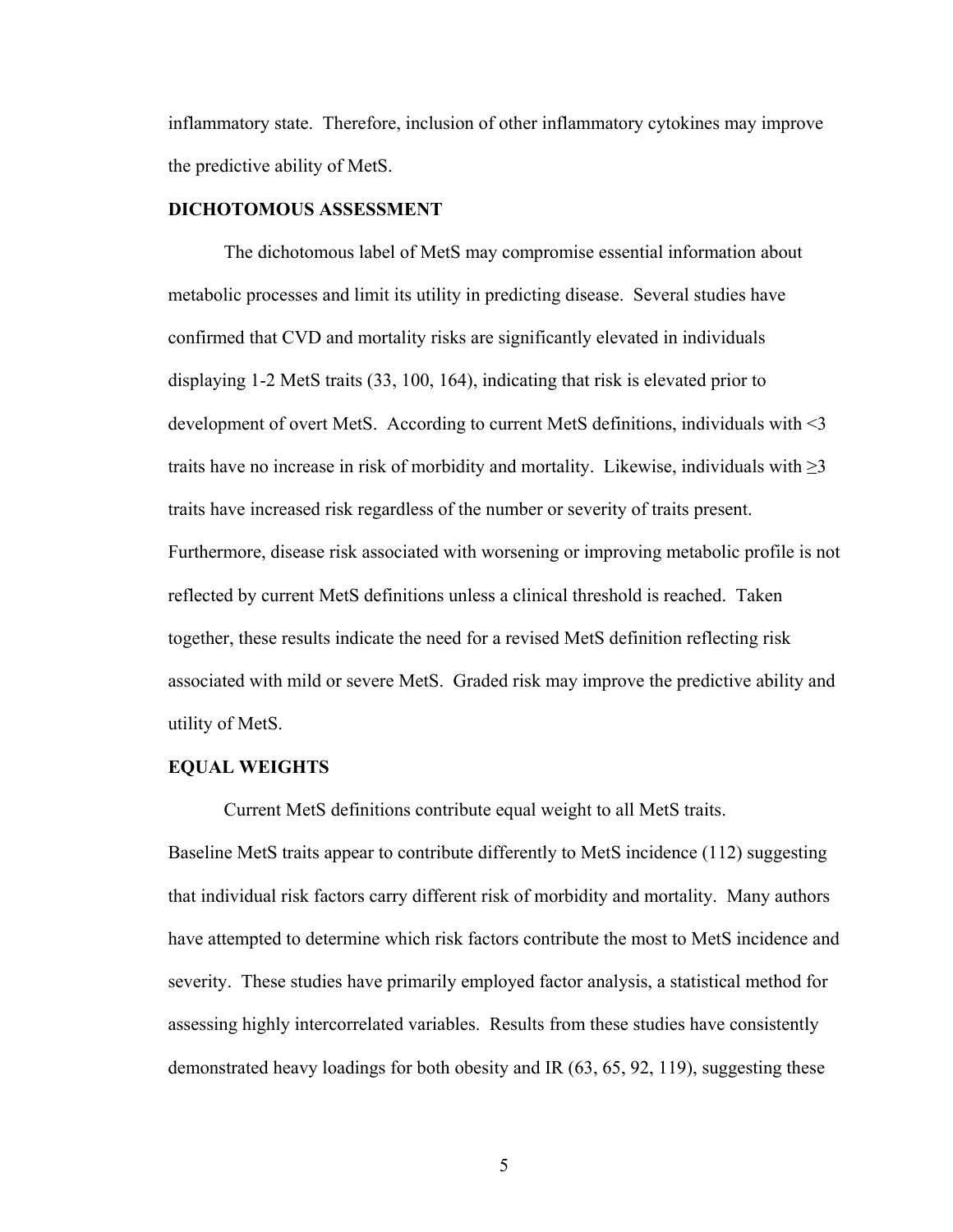two traits may contribute significantly higher risk to the development of MetS.

Accordingly, these variables are considered underlying risk factors for MetS (59). These findings suggest that MetS traits may not carry equal health consequences. Additionally, non-traditional risk factors such as aerobic capacity may carry higher health consequences (positive or negative). Factor analysis has shown aerobic capacity to load more heavily than other MetS traits such as FG, systolic blood pressure, and triglycerides (92). Together, these findings indicate the need to assess severity of individual components in order to more accurately reflect risk associated with MetS.

### **PREVIOUS ATTEMPTS TO QUANTIFY METS**

 Due to the limitations of the current definitions, some researchers have proposed different schemes to quantify severity of MetS. The simplest approach to date is to assess number of MetS traits present. Several groups have shown increasing disease risk with increasing number of MetS traits even with only 1-2 traits present (33, 131, 164). Furthermore, number of MetS traits is closely related to CAD severity, cerebrovascular disease, and T2D (137). In addition, non-traditional risk factors such as uric acid, HOMA, and apolipoproteins A1 and B increase with increasing number of MetS traits. These findings indicate that number of traits may serve as a surrogate marker of MetS severity.

Another previously employed method of quantifying MetS severity is development of z-scores (48, 77, 162). According to this method, values for each trait are standardized and assessed through regression analysis. Wijndaele et al (162) demonstrated that individuals with ≥3 MetS traits displayed a higher z-score. Furthermore, these authors found increasing MetS z-score to be directly related to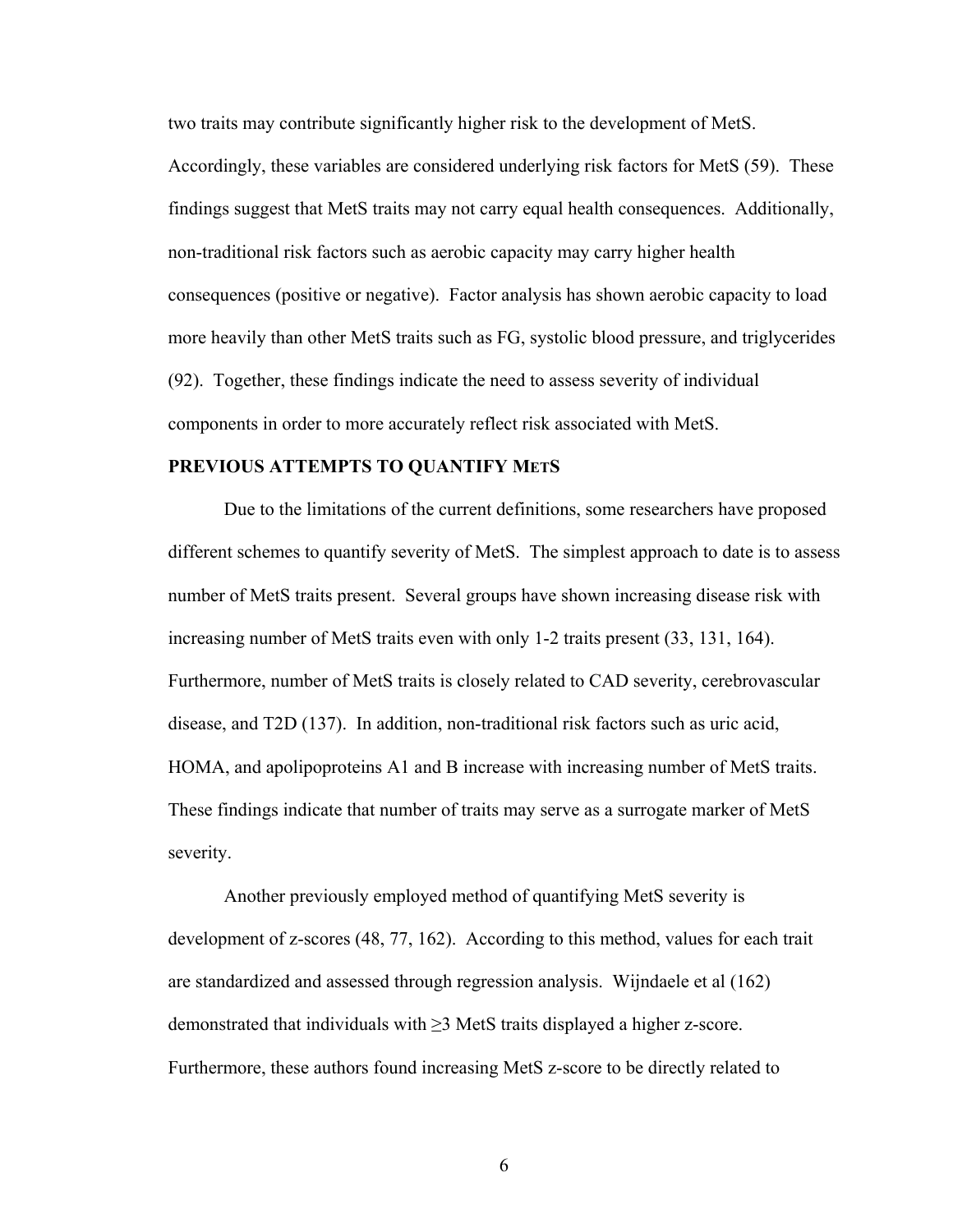number of MetS traits, suggesting trait number may also be an effective indicator of MetS severity. However, due to the complexity of statistical methods, this scoring system has not proven to be practical in a clinical setting.

Previous work from this lab has established a more clinically relevant scoring system. According to this system, risk factors are divided into quartiles with point values assigned based on severity of individual MetS traits. The sum of all quartile scores is indicative of risk associated with MetS. However, like other systems, this method assigns equal weight to all MetS traits. Additionally, quartile cut-off points did not appear to be based on previously established recommendations. This makes implementation into a clinical setting more difficult as it requires practitioners to remember additional and somewhat arbitrary cut-off point.

#### **STUDY OBJECTIVES**

The current research project aimed to accomplish the following goals:

- Design a clinically relevant scoring system for assessing presence and severity (number of traits) of MetS. In order to establish this scoring system, MetS traits were divided into quartiles based on previous research and current recommendations. Additionally, weighted multipliers were added to each risk factor to reflect its contribution to incident MetS, CVD, T2D, and mortality. Given the contribution of body composition, physical fitness, and chronic inflammation to MetS, the present study included the following risk factors in addition to previously established MetS criteria: BMI, percent body fat, aerobic capacity (VO<sub>2</sub>max), CRP and tumor necrosis factor  $\alpha$  (TNF $\alpha$ ).
- Determine which MetS trait is the most significant predictor of MetS presence.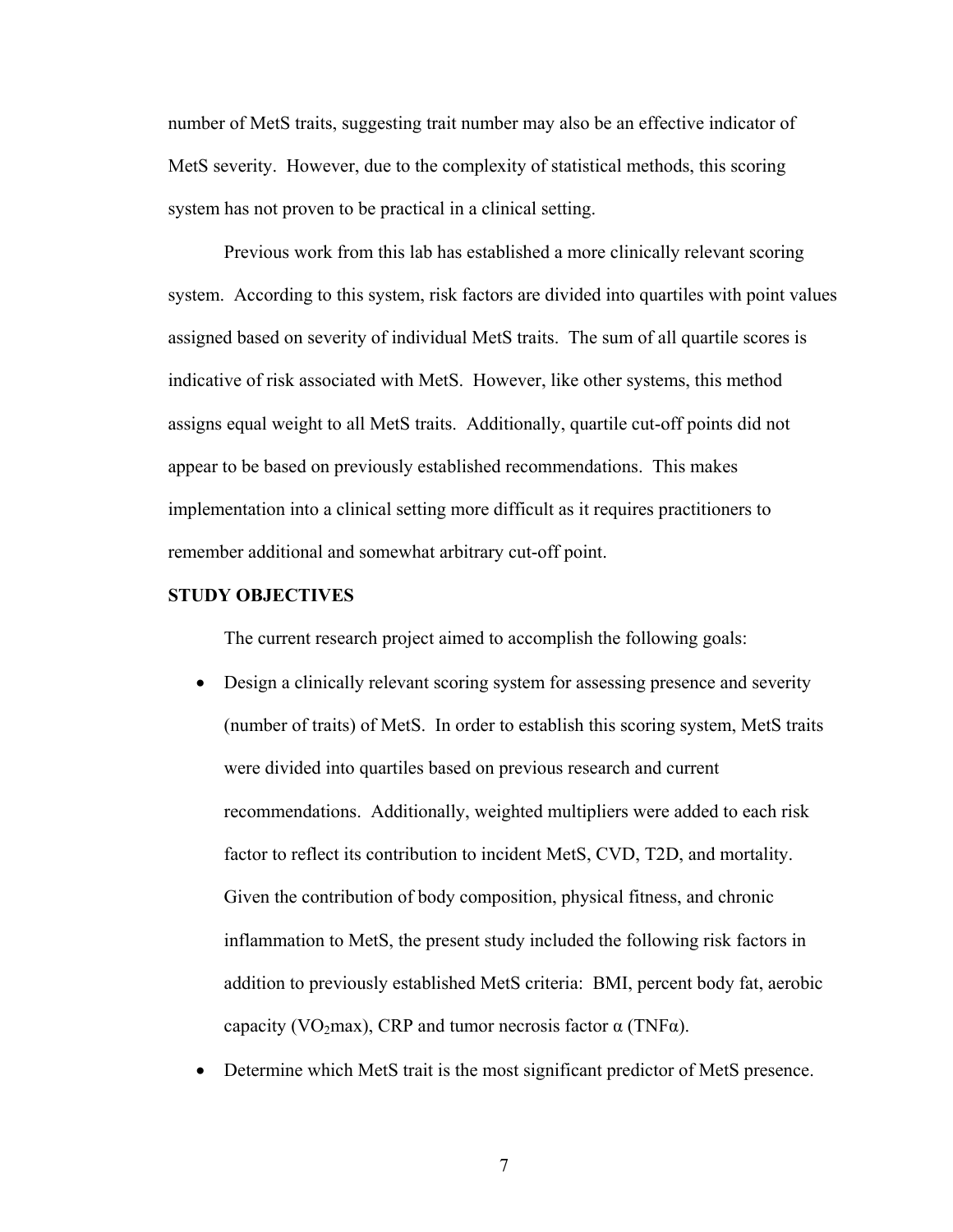#### **METHODS**

**Subjects.** Data included in the present study are from subjects  $(N=208)$ previously screened for participation in exercise intervention studies at the University of Missouri (n=180) and the University of Kansas (n=28). The data set contains data both from men (n=86) and women (n=122). Data from the University of Kansas was included to address the disproportionate number of females in the data set. Subjects were recruited primarily due to the presence of overweight or obesity. The previous studies were approved by the Institutional Review Boards of the respective universities. Informed consent was obtained from subjects during screening for participation in the original research studies.

 MetS traits measured in the current study included: waist circumference (WC), blood pressure (BP), triglycerides (TG), high density lipoprotein-cholesterol (HDL-C), fasting glucose (FG), body mass index (BMI), percent body fat (% fat), C-reactive protein (CRP), tumor necrosis factor  $\alpha$  (TNF $\alpha$ ), and aerobic capacity (VO<sub>2</sub>max). Data for the 5 current components of MetS (WC, BP, TG, HDL-C, and FG) were available for all 208 subjects in the current study. Five additional measures (BMI,  $%$  fat, CRP, TNF $\alpha$ , and  $VO<sub>2</sub>max$ ) were obtained for a subset of subjects in order to test their relationship with MetS and to develop a new MetS definition including 10 variables. This additional data was obtained primarily from subjects who qualified for participation in the exercise intervention studies. These subjects were required to meet criterion values for at least 2 MetS traits and thus may have more severe MetS than individuals who did not qualify. Complete data sets for all 10 variables were available for 78 subjects (31 male, 47 female).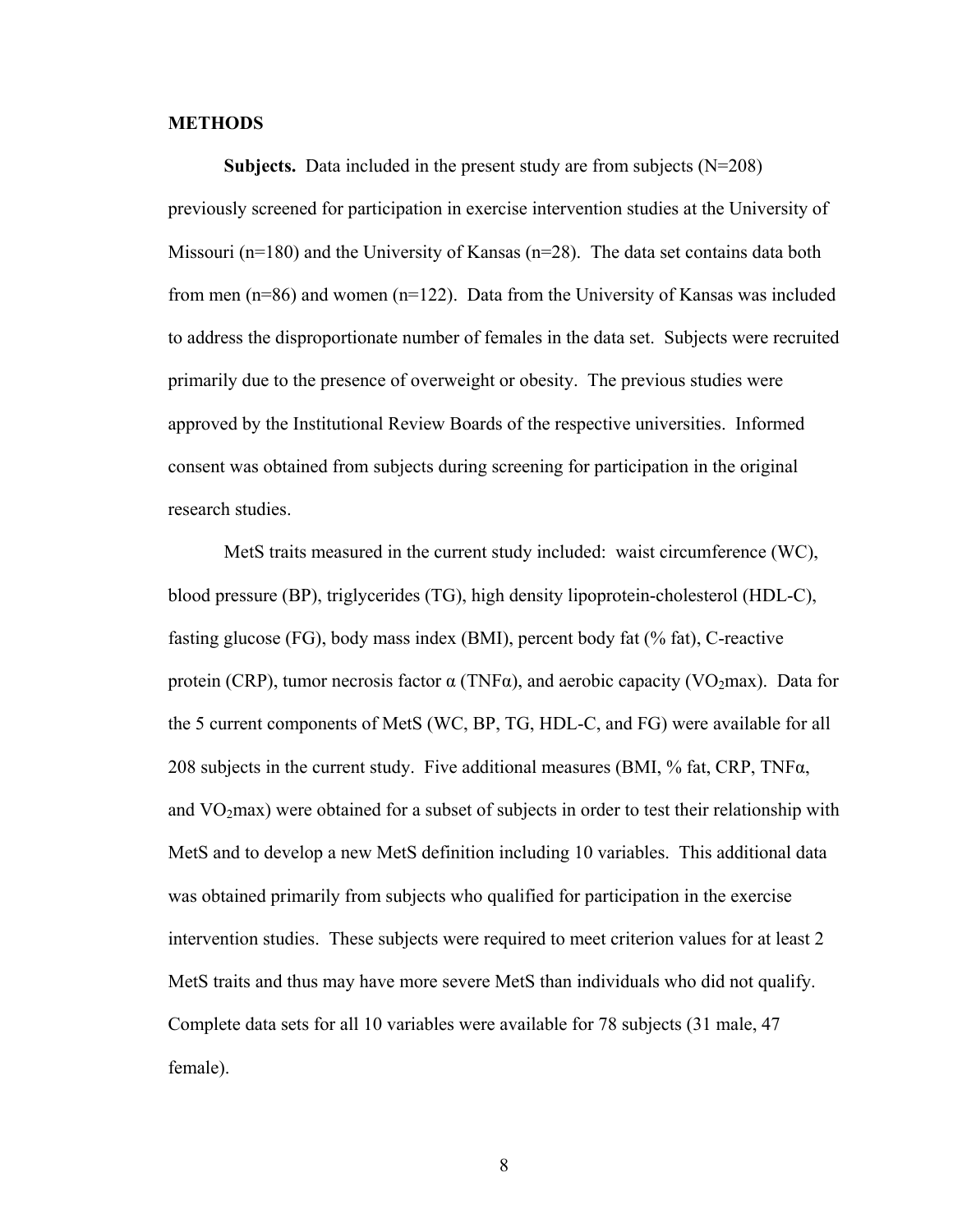**MetS.** MetS criteria were defined according to the National Cholesterol Education Program Adult Treatment Panel III (ATP III) definition (58): waist circumference (WC)  $\geq$ 102cm for men and  $\geq$ 88cm for women, fasting triglycerides (TG) ≥150mg/dl, high-density lipoprotein cholesterol (HDL-C) <40mg/dl for men and <50 mg/dl for women, blood pressure (BP)  $\geq$ 130/85 (or on anti-hypertensive medication), and fasting glucose (FG)  $\geq$ 100mg/dl (or on glucose lowering medication).

**Anthropometry.** Body weight was measured to the nearest 0.05kg and height to the nearest 0.5cm and used to calculate BMI ( $\text{kg/m}^2$ ). Three site skinfold measurements were performed according to the formula by Jackson and Pollack. Sites used were chest, abdomen, and thigh for males; triceps, suprailiac, and thigh for females. Mean values from 2 of 3 measurements within 1mm at each site were used to calculate body density and percent body fat. WC was determined by measuring the circumference at the narrowest point between the costal margin and the iliac crest.

**Blood Pressure.** BP was obtained with patients in a seated position following a five minute rest. Two measurements were obtained for each participant and the average of the two values was used as the reported resting BP values.

**Aerobic Capacity.** Maximal aerobic capacity was assessed via a maximal treadmill test using the Bruce protocol until volitional fatigue. The highest  $VO<sub>2</sub>$  value obtained was recorded as the subject's  $VO<sub>2</sub>max$ 

**Blood Collection.** Blood samples used for analysis were obtained from an antecubital vein following a 12 hour overnight fast. Subjects refrained from exercise for at least 48 hours prior to blood collection. Samples were collected into 10 ml EDTA, sodium heparin, or serum separator vacutainer tubes. Samples were allowed to clot and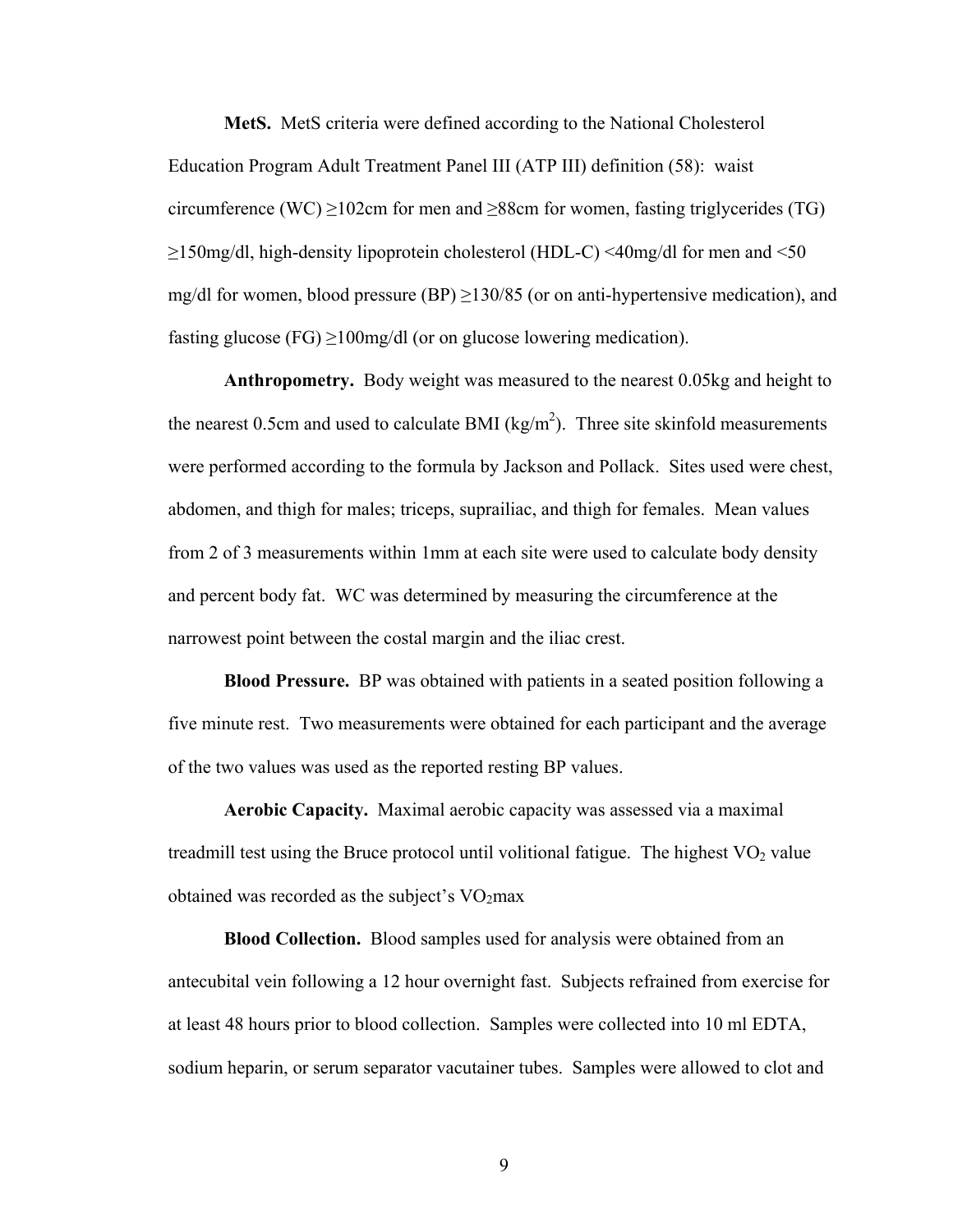serum and plasma were separated by centrifugation at 4ºC for 15 min at 2000g in a Marathon 21000R centrifuge (Fisher Scientific, Pittsburgh, PA). Serum and plasma samples were then frozen at -80ºC until analyzed.

#### **Biochemial Analysis.**

**Fasting Glucose.** Fasting plasma glucose concentrations were determined by an automated analyzer (pHOx Plus L, Nova Biomedical, Waltham, MA) using the glucose oxidase method. Intra-assay coefficient of variance (CV) for glucose in this lab has been shown to be 1.8%.

**Triglycerides.** TG were measured in plasma using a colorimetric diagnostic kit (Thermo, Arlington, TX). Absorbance was determined using a Beckman DU 530 spectrophotometer (Beckman Instruments Inc., Fullerton, CA) and known standards used to construct a standard curve. Intra-assay CV for TG from this lab has been reported to be 1.7%.

**HDL-C.** HDL was separated from LDL using an ultracentrugation procedure, and isolated from plasma by single spin density gradient ultracentrugation. Samples were adjusted to a density of 1.30 g/ml by the addition of solid KBr (0.4946 g/ml plasma) and overlaid with normal saline (0.15 M NaCl-0.01% EDTA, pH 7.4). HDL was separated in the density range  $p=1.063-1.256$  kg/L by ultracentrugation for 150 min at 65,000 rpm using a Sorvall Discovery 100SE ultracentrifuge and a T-890 rotor. Plasma HDL-C concentration was determined using a modified heparin-MnCl<sub>2</sub>-dextran sulfate method. Plasma samples were mixed with the heparin-MnCl<sub>2</sub>-dextran sulfate, vortexed, incubated at 37ºC, and centrifuged at 1500g for 20 min. Samples were analyzed for cholesterol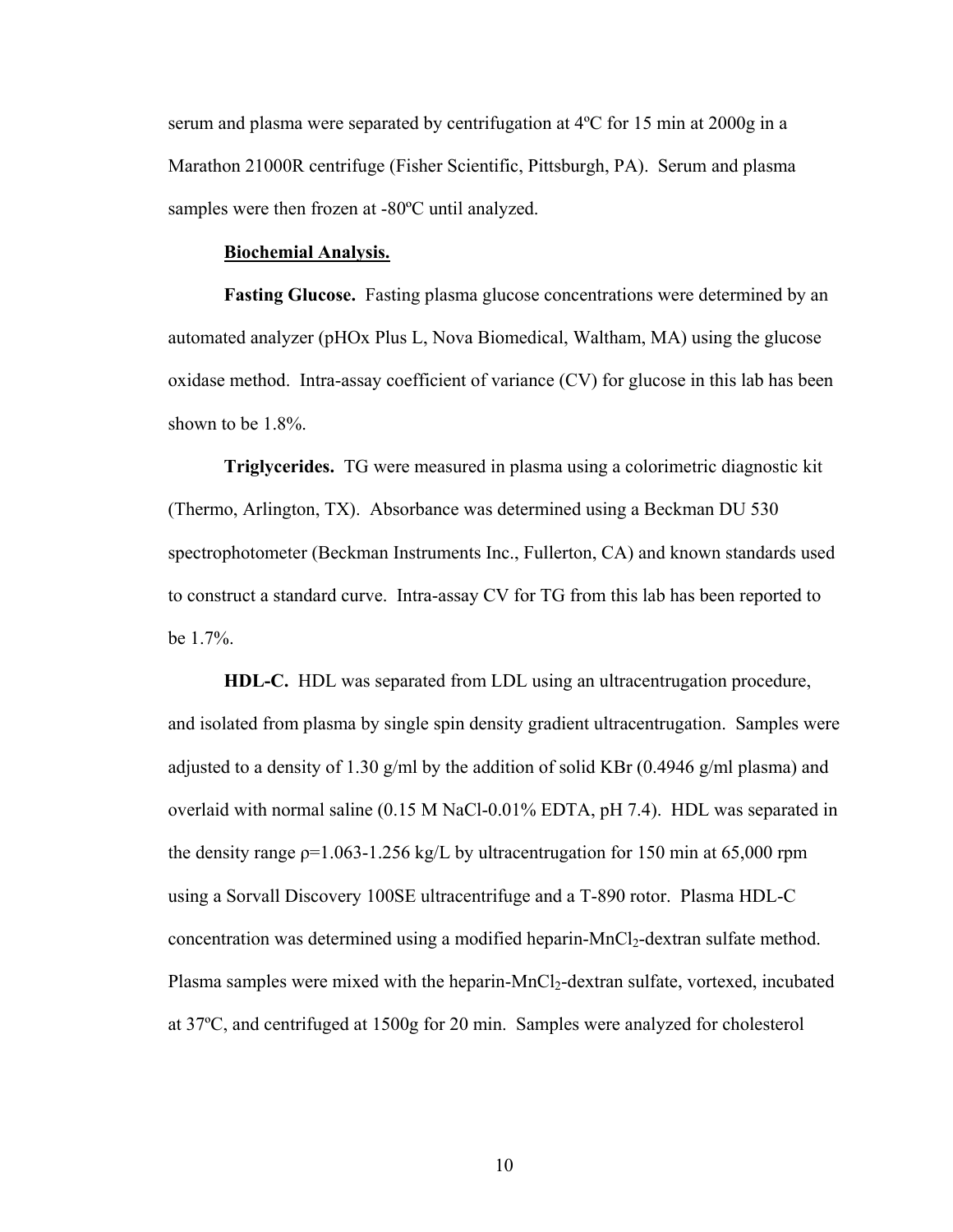content using a spectrophotometer at 500nm. Intra-assay CV for HDL-C from this lab has been shown to be1.0%.

**CRP.** Plasma CRP was analyzed using a high-sensitivity CRP (hsCRP) chemiluminscence technique (Immulite 1000, Diagnostic Products Corporation, Los Angeles, CA). Intra-assay CV for CRP in this lab has been shown to be 2.0%.

**TNFα.** TNFα was measured using a commercially available enzyme-linked immunosorbant assay (ELISA) (R&D Systems, Inc., Minneapolis, MN). The intra-assay CV for this assay was found to be 6.6%.

#### **Formulation of Scoring Systems.**

 In order to more accurately reflect morbidity and mortality risk associated with MetS, 2 scoring systems were created. The first system (5score) included only the 5 current criteria for diagnosis of MetS (WC, BP, TG, HDL-C, and FG). The second system (10score) included the 5 current MetS criteria as well as 5 additional variables (BMI, % body fat,  $VO<sub>2</sub>max$ , CRP, and TNF $\alpha$ ) previously shown to be related to MetS. These variables were included based primarily on previous literature supporting a role for these markers in: MetS incidence, CVD and/or T2D incidence, all-cause mortality, and ease of measurement in a clinical or research setting.

 In both scoring systems, each criterion measurement was divided into quartile rankings with point values assigned according to severity of each trait. Quartile ranks were assigned point values of 0, 1, 3, and 5 for quartiles 1, 2, 3, and 4, respectively. Therefore, higher MetS scores reflect increased risk. In order to make MetS score more easily incorporated into clinical use, quartile rankings used current recommendations when available. Current MetS threshold values were used as the minimum value for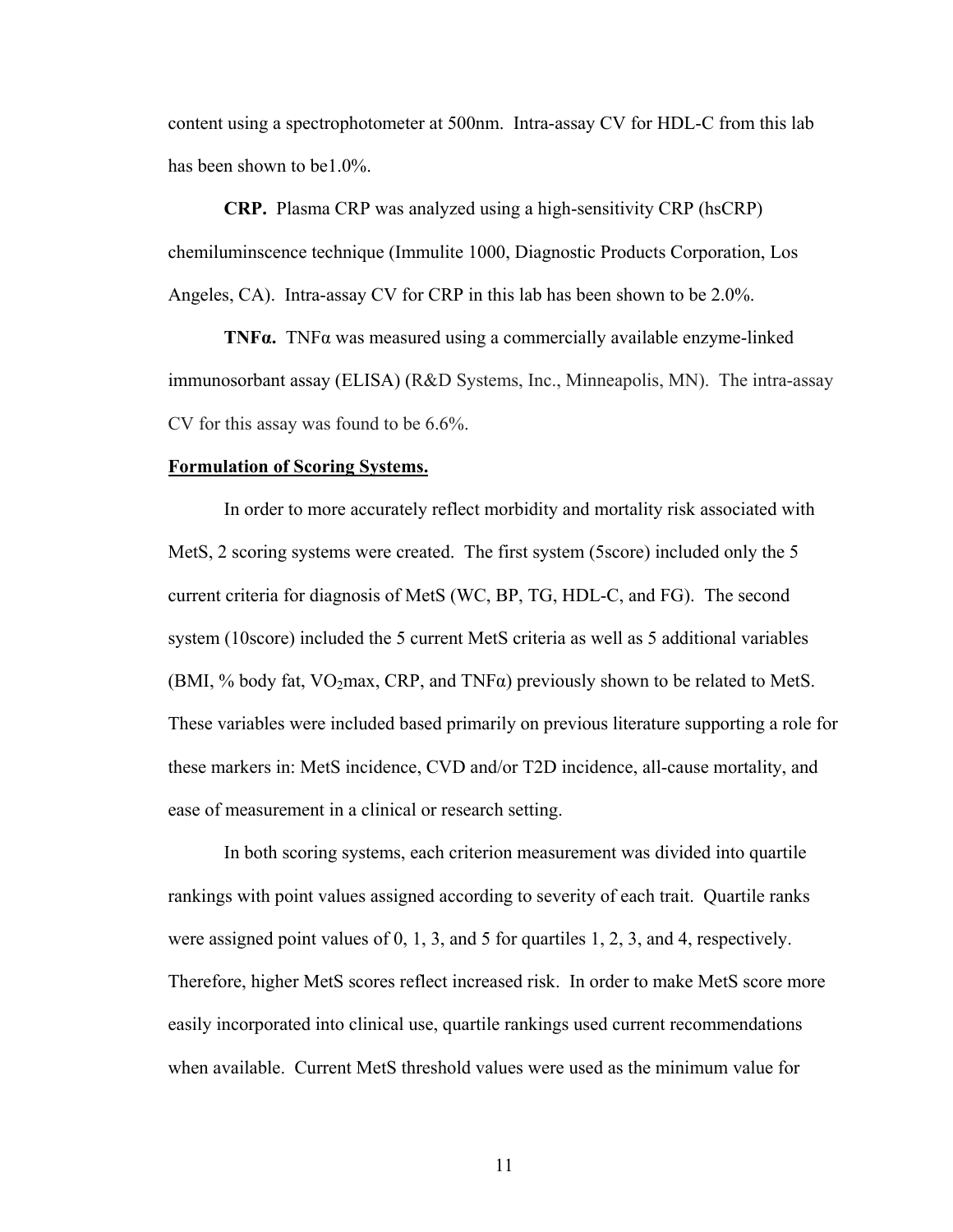quartile 3. This accounts for increased risk associated with values that are elevated, but do not reach current MetS threshold values. Additionally, inclusion of a fourth quartile above current MetS thresholds accounts for increased risk associated with more extreme values not currently assessed by MetS.

 In addition to point values based on quartile rank, weighted multipliers were added to variables to reflect their contribution to deleterious health effects. The following criteria were considered when assigning weighted multipliers: contribution to incident MetS, CVD, T2D, and mortality. Weighted multipliers for 5score developed primarily by an extensive literature review. Traits closely related to incident MetS, CVD, T2D, and mortality were assigned higher weighted values. Additionally, weighted multipliers loosely corresponded to a report by Palaniappan et al (112). According to these authors, odds ratio of incident MetS based on baseline components were 2.0, 1.6, 1.6, 1.6, and 1.1 for WC, FG, HDL-C, TG, and BP, respectively. However, these authors did not assess risk of CVD, T2D, or mortality. Table 1 shows a comparison of ATP III MetS definition with 5score and 10score.

**Waist Circumference.** According to the ATP III definition of MetS, enlarged WC is an underlying cause of MetS (59). Furthermore, WC correlates highly with visceral adipose tissue (VAT) (25, 126) which contributes greatly to incident MetS (9, 23, 46, 55, 146, 168). Therefore, WC may play a central role in development and progression of MetS. For the basis of this report, WC cut-off points were based on a report by Lean et al (95). According to these researchers, WC values of  $\geq$ 94cm in men and  $\geq$ 80cm in women correspond well with elevated BMI (25-29.9) and WHR (0.95). Therefore, in the present study, WC quartile cut-off points were defined as: <95, 95-101,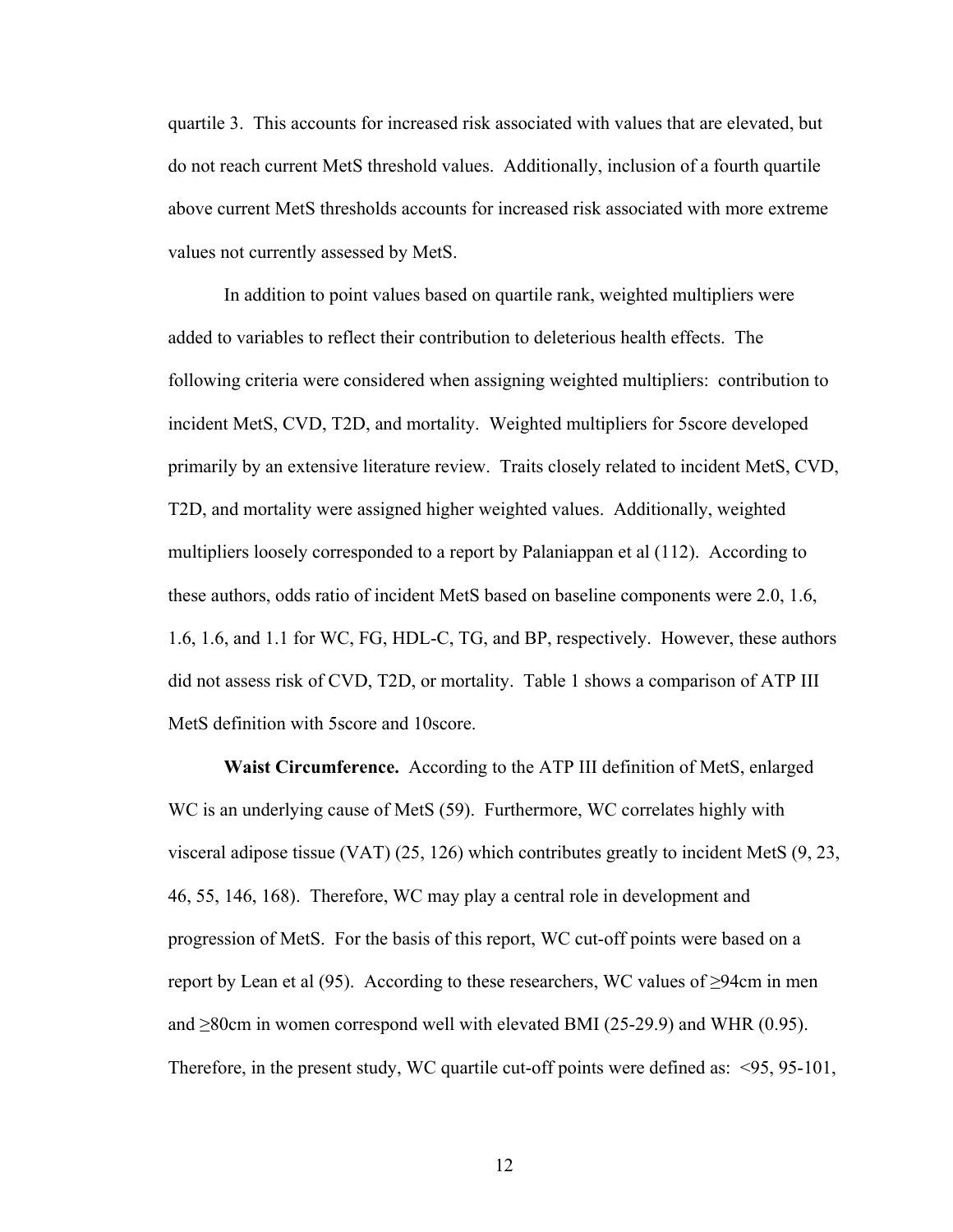102-115, and >115cm for men and <80, 80-87, 88-102, and >102cm for women. The health consequences of WC are highlighted by the fact that 10% increase in WC corresponds to a 30% increase in mortality risk (18). For the present study, WC was assigned a multiplier of 2.0.

 **Blood Pressure.** Blood pressure has been proven to be a significant risk factor for CVD (2, 26, 91, 134, 153, 154) and mortality (53, 151). Relative risk of CVD increases approximately 2 fold for every 20mmHg increase in systolic or10mmHg increase in diastolic blood pressure (26). However, decreasing BP below approximately 130/80mmHg does not appear to offer additional protection against CVD (66). In accordance with current guidelines (26), this study established the following cut-off points for BP: <120/80, 120-129/80-84, 130-139/85-89, and ≥140/90mmHg. When subject's systolic and diastolic quartiles differed, the higher quartile value was used in calculating MetS score. Of all current MetS criteria, elevated BP appears to contribute the least to incident MetS (112). Additionally, some studies have failed to implicate isolated hypertension as a risk factor for CVD (5, 69). However, elevated BP combined with other risk factors such as impaired FG is a significant risk factor (69). Therefore, BP was assigned a weighted value of 1.0 for the present study.

**Fasting Glucose.** In addition to abdominal obesity, IR has been proposed as an underlying cause of MetS (59). Factor analysis studies have consistently demonstrated heavy loadings for markers of IR (63, 65, 119), suggesting this risk factor may contribute significantly to the development of MetS. Deleterious health consequences of IR are usually contributed to the resultant hyperglycemia rather than IR per se (8). Bjornholt et al (19) demonstrated that individuals with FG >85mg/dl had a 40% increase risk of all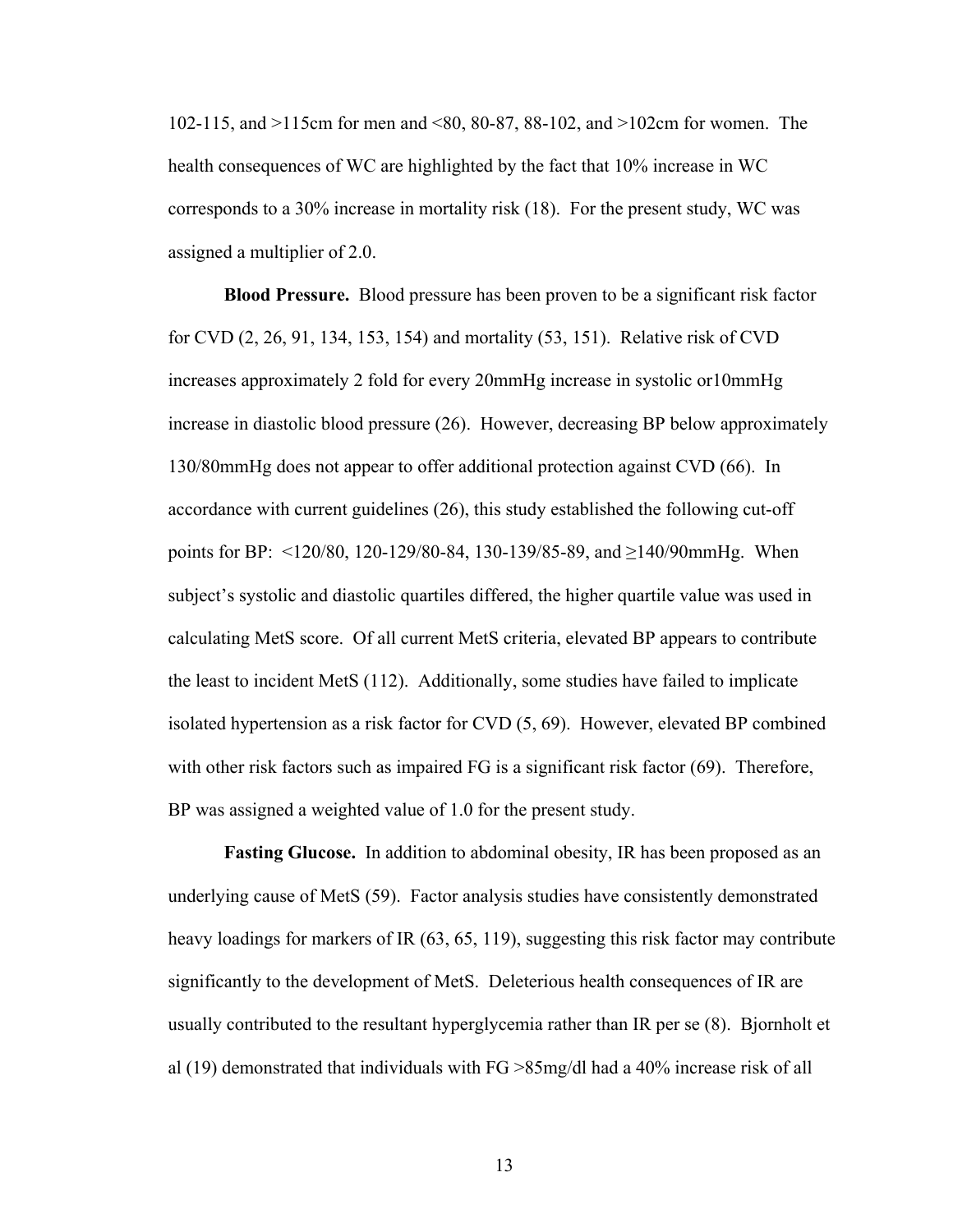cause mortality compared to those with  $FG \leq 85$  mg/dl. Based on this data, the current project used the following cut-off points for FG quartiles: <85, 85-99, 100-114, and  $\geq$ 115 mg/dl. FG has been shown to be similarly effective as impaired glucose tolerance for predicting CVD (103, 132) and T2D (32). Elevated FG has been shown to be a highly significant predictor of mortality even after adjustment for confounding variables such as hypercholesterolemia and hypertension (15, 19, 29, 42, 108). Considering the health risks associated with elevated FG, this risk factor was assigned a multiplier of 2.0.

**HDL-C.** HDL-C is inversely related to CVD (13, 57, 139, 160) and all-cause mortality (163). Evidence from the Framingham Heart Study has shown that CVD risk is increased at concentrations well above the current clinical threshold for MetS diagnosis (163). Men with HDL-C 47-54mg/dl had a relative risk of 2.77 for CHD. Similarly, women with HDL 59-69mg/dl had a relative risk of 2.60 for CHD. This evidence suggests that the current MetS diagnostic criterion is too low to reflect risk associated with mildly lowered HDL-C. The Framingham study (163) divided subjects in the following quintiles:  $\leq 34$ , 35-40, 41-46, 47-54 and  $\geq 55$ mg/dl for men and  $\leq 44$ , 45-51, 52-58, 59-69, and  $\geq$ 70mg/dl for women. The present study approximated these values when determining HDL-C quartile cut-off points. For the present study, HDL quartiles were defined as: <40, 40-49, 50-59, and  $\geq 60$  mg/dl for men and <50, 50-59, 60-69, and ≥70mg/dl for women. Palaniappan et al (112) determined HDL-C was second only to WC in predicting development of MetS. Therefore, HDL-C was assigned a multiplier of 1.5 in the current score system.

**Triglycerides.** Miller et al (105) demonstrated that risk of coronary artery disease is significantly elevated at  $TG \ge 100$  mg/dl, the median value for US adults. Data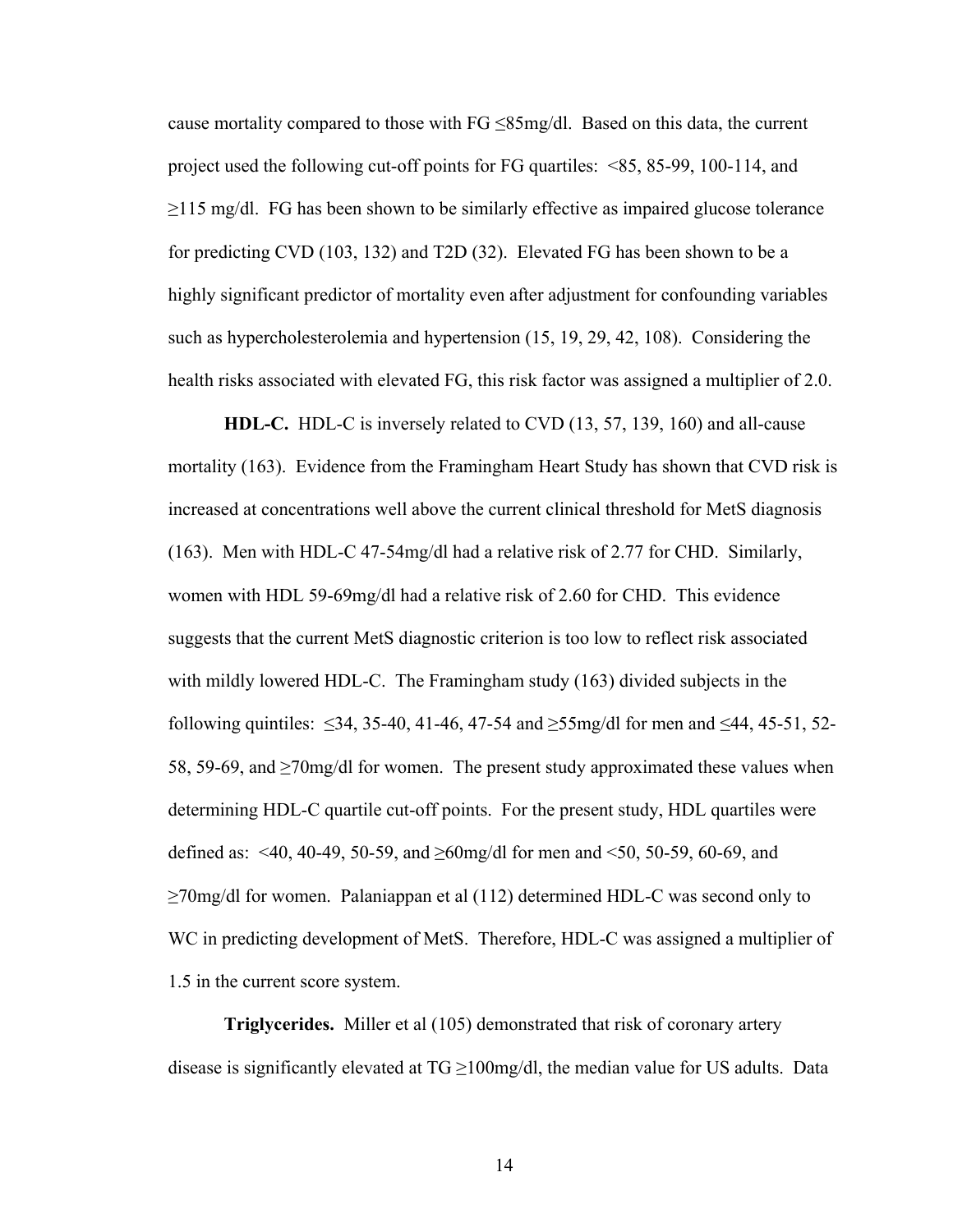from the Prospective Cardiovascular Münster Study (PROCAM) paralleled this finding (10). Quartile cut-off points for the present study were taken from the PROCAM (10) scoring system:  $\leq 100$ , 100-149, 150-199, and  $\geq 200$ mg/dl. The current project used these same cut-off values to assess risk associated with fasting TG. While fasting TG has been shown to be an independent risk factor, risk associated with TG is attenuated after adjusting for HDL-C (12, 21, 62, 76), suggesting TG is not as significant as other MetS traits. Miller et al (105) found that both diabetes mellitus and low HDL-C were better predictors of incident coronary artery disease than TG. The PROCAM study (10) identified the following risk factors in order of decreasing significance in predicting acute coronary events: age, LDL-C, smoking, low HDL-C, SBP, family history, diabetes mellitus, and TG. Based on these findings, the current project assigned fasting TG a weight value of 1.0.

**BMI.** BMI has previously been associated with MetS (99, 141, 155, 168), CVD (86, 87, 138, 152), and mortality (1, 6, 16, 43, 68). A recent study demonstrated that men with BMI values of 23-24.9 had a 5 fold higher odds ratio of MetS than men with BMI of 18.5-20.9 (141). Women in this range had a 7.5 fold higher MetS odds ratio. This data suggests that moderate increases in weight may carry significant metabolic and health risks. Factor analysis has implicated BMI as a central feature of MetS (99). Liese et al (97) found that individuals with worsening MetS profile over three years tended to gain weight, suggesting weight gain mediates metabolic perturbations. Accordingly, Maison et al (99) found that changes in BMI were highly correlated to changes in BP, FG, TG, and HDL-C. The present study employed current BMI classification guidelines  $(6)$ :  $\leq 25$ ,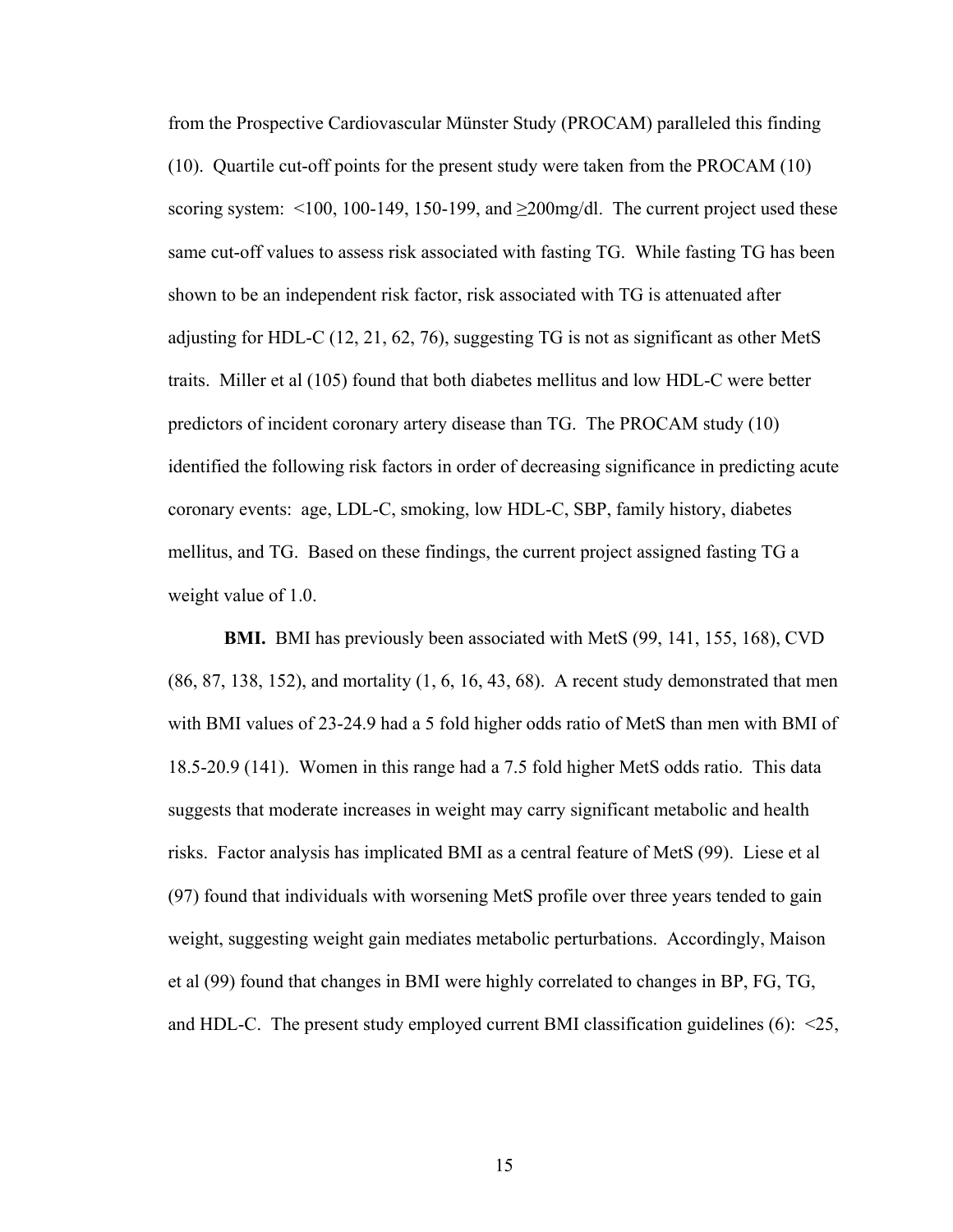25-29.9, 30-34.9, and  $\geq$ 35 kg/m<sup>2</sup> as quartile cut-off points. Given the health consequences of obesity, the current study assigned BMI a weight value of 2.0.

**Percent Body Fat.** Body composition has been proposed as a potential mediator of health risk associated with body mass (6, 17, 18, 133). High levels of skeletal muscle strength are associated with significant improvements in metabolic profile (78). Furthermore, lean individuals with high BMI have similar metabolic profile as lean, normal-weight individuals (133). Zhu et al (170) demonstrated that men with body fat percentages of 12, 21, 29, and 36 had similar MetS prevalence as men with BMI of 18.5, 25, 30, and 35, respectively. For women, these values were: 24, 31, 37, and 43%. The present study used similar cut-off points of: <15, 15-22, 23-30, and >30% for men and  $\leq$ 25, 25-32, 33-40, and  $\geq$ 40% for women. Due to a lack of epidemiological data implicating body composition as a risk factor, percent body fat was assigned a weighted value of 1.0.

**CRP.** CRP has previously been shown to be an independent risk factor for both CVD (114, 123-125, 128) and T2D (41, 49, 125). Furthermore, modified MetS definitions including CRP have been shown to enhance MetS predictive ability (41, 49, 123, 125, 131). CRP concentrations have been closely tied to obesity (39, 40, 45, 52, 80, 145, 147)and IR (39, 40, 101, 117, 118). Adipose tissue appears to be the major source of CRP (45, 80, 147) and adjustment for obesity weakens the association between CRP and health risk (41). This study used current guidelines from the Center for Disease Control and Prevention and the American Heart Association (114) to determined quartile cut-offs. Quartiles were as follows: <1, 1-2.9, 3-4.9, and  $\geq$ 5mg/L. Given the attenuated risk after adjustment for confounding risk factors, CRP was assigned a multiplier of 1.0.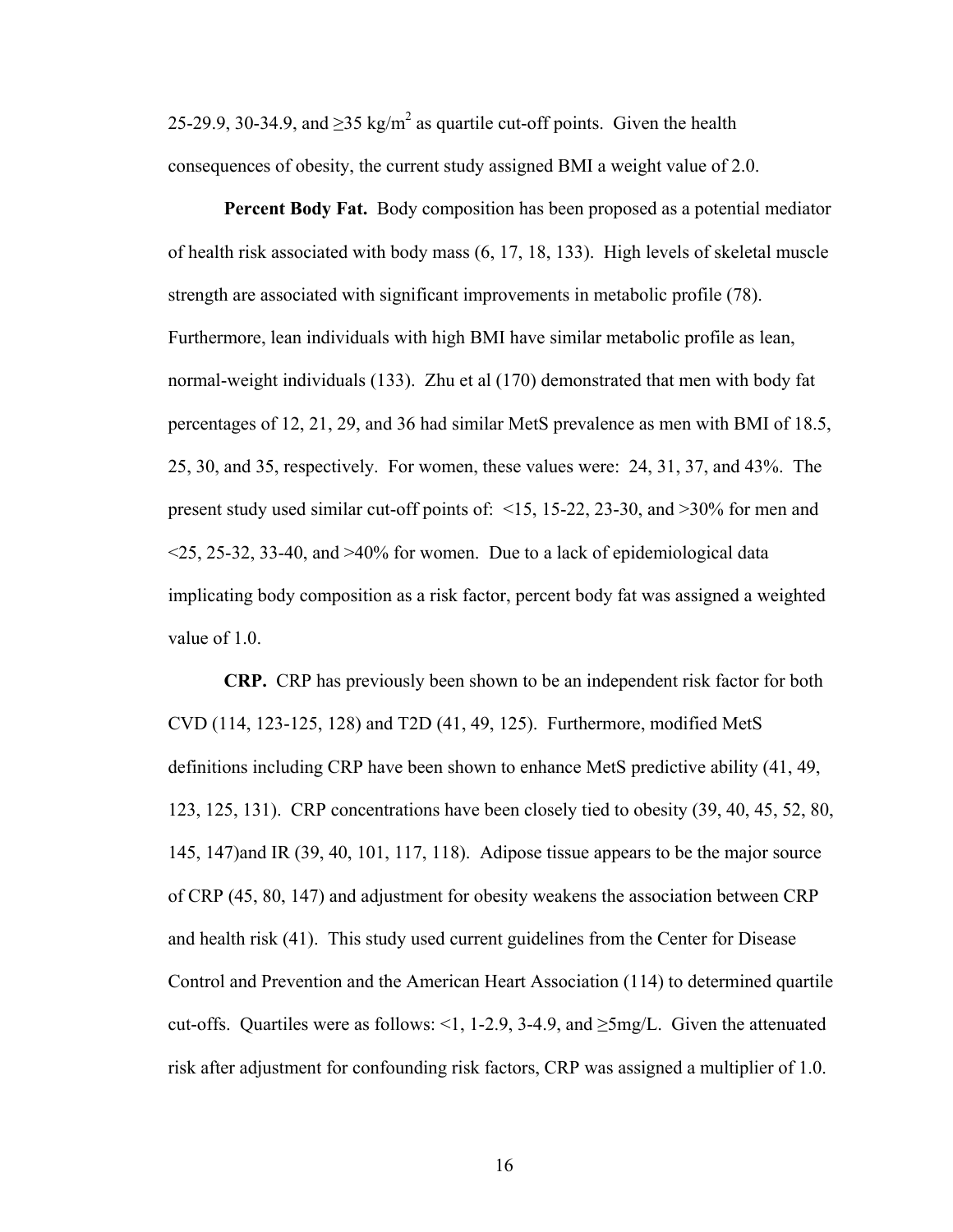**TNF** $\alpha$ . TNF $\alpha$  is highly related to several MetS traits including obesity (71, 84, 171), TG (71, 166), low HDL-C (166), and IR (51, 116, 127, 140, 169). Recent evidence has shown TNF $\alpha$  to induce IR through several mechanisms including inhibition of IRS-1 (116, 127), activation of JNK (116) and activation of I $\kappa\beta$  (169). Additionally, it has previously been suggested that multiple inflammatory markers should be measured to accurately reflect risk associated with inflammation (140). Due to the lack of established guidelines for  $TNF\alpha$ , the present quartiles were formulated by dividing the data set into quartiles. For the current study, TNF $\alpha$  quartiles were defined as: <1, 1-1.9, 2-2.9, and  $\geq$ 3pg/ml. While TNF $\alpha$  has been closely linked to IR, evidence linking TNF $\alpha$  to MetS is lacking. Therefore, TNFα was assigned a weighted multiplier of 1.0.

**VO2max.** Substantial data has shown that high aerobic capacity offers protection against CVD (28, 96), T2D (158), and mortality (27, 28, 96, 107, 109, 144, 157). Numerous studies have determined aerobic capacity is inversely related to MetS (22, 24, 38, 78, 88, 92, 111). Furthermore, factor analysis studies have shown  $VO<sub>2</sub>$ max weighs more heavily than current MetS criteria and may therefore contribute more to incident MetS (92). For the present study, quartile cut-offs were based loosely on sex-specific VO<sub>2</sub>max norms for individuals aged 40-49 years (7). For men, the quartiles were:  $\leq 30$ , 30-39.9, 40-49.9, and ≥50ml/kg/min. For women the quartiles were: <25, 25-34.9, 35- 44.9, and  $\geq$ 45ml/kg/min. These quartiles correspond roughly to the  $\leq$ 10, 10-49, 50-89, and  $\geq 90^{th}$  percentile (7). Given the close association between VO<sub>2</sub>max and CVD, T2D, and mortality, aerobic capacity was assigned a weighted multiplier of 2.0.

**Statistics.** Statistics for the present study were performed using R 2.7.0 statistical package for windows. Given the differences in data distribution and quartile cut-off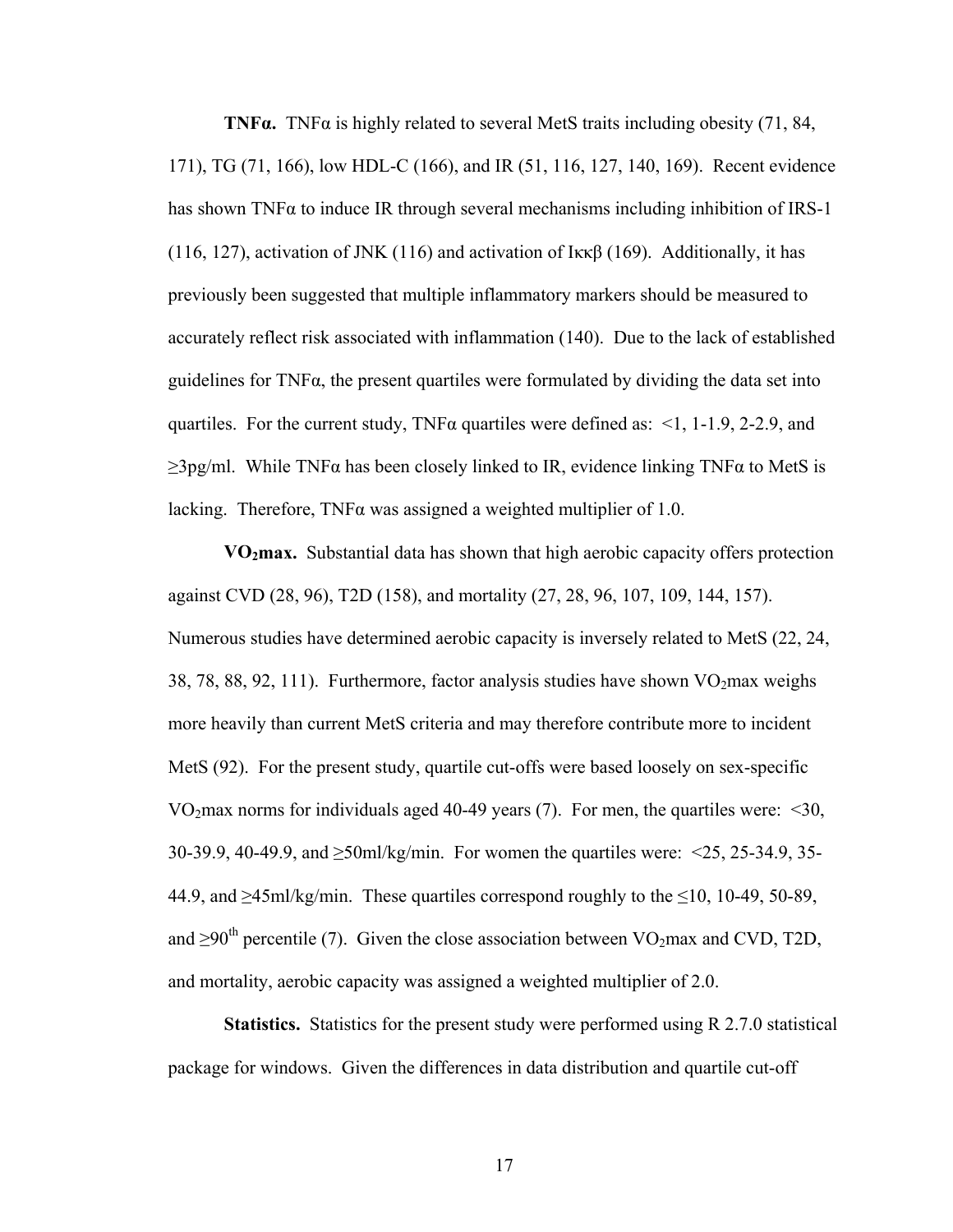points between sexes, all analyses were performed individually for women, men, and combined data. In order to determine the relationships of individual MetS traits to probability of MetS, generalized additive models (GAM) were used. The model accounting for the most deviance was considered the best fit model. Deviance is defined as -2 times the logarithmic likelihood ratio of the reduced model compared to the full model. Deviance is a method for generalizing variation associated with a model and is not constrained to normally distributed data as is variance. Since dichotomous assessment of MetS violates the rule of normal distribution, deviance rather than variance was used in the present analysis. Additionally, Akaike's Information Criterion (AIC) was employed to compare the parsimoniousness between models. In order to determine the most influential contributor(s) to incident MetS, backward elimination and forward selection were employed. Backward elimination and forward selection calculations included only the 5 current MetS criteria. Backward elimination included all 5 components in the initial equation and eliminated the trait contributing the least deviance. This process was repeated with only the remaining traits included. The last trait included was considered the most significant contributor. Conversely, forward selection started with only the null deviance and added individual traits. The trait accounting for the greatest deviance was considered the most influential and was added to the equation first. This process was repeated including the remaining traits. The last trait added was considered the least significant contributor.

In order to validate the scoring systems, relationships between score and MetS presence and severity were calculated. This method is similar to that used by Wijndaele et al (132). These authors validated their scoring system against MetS presence and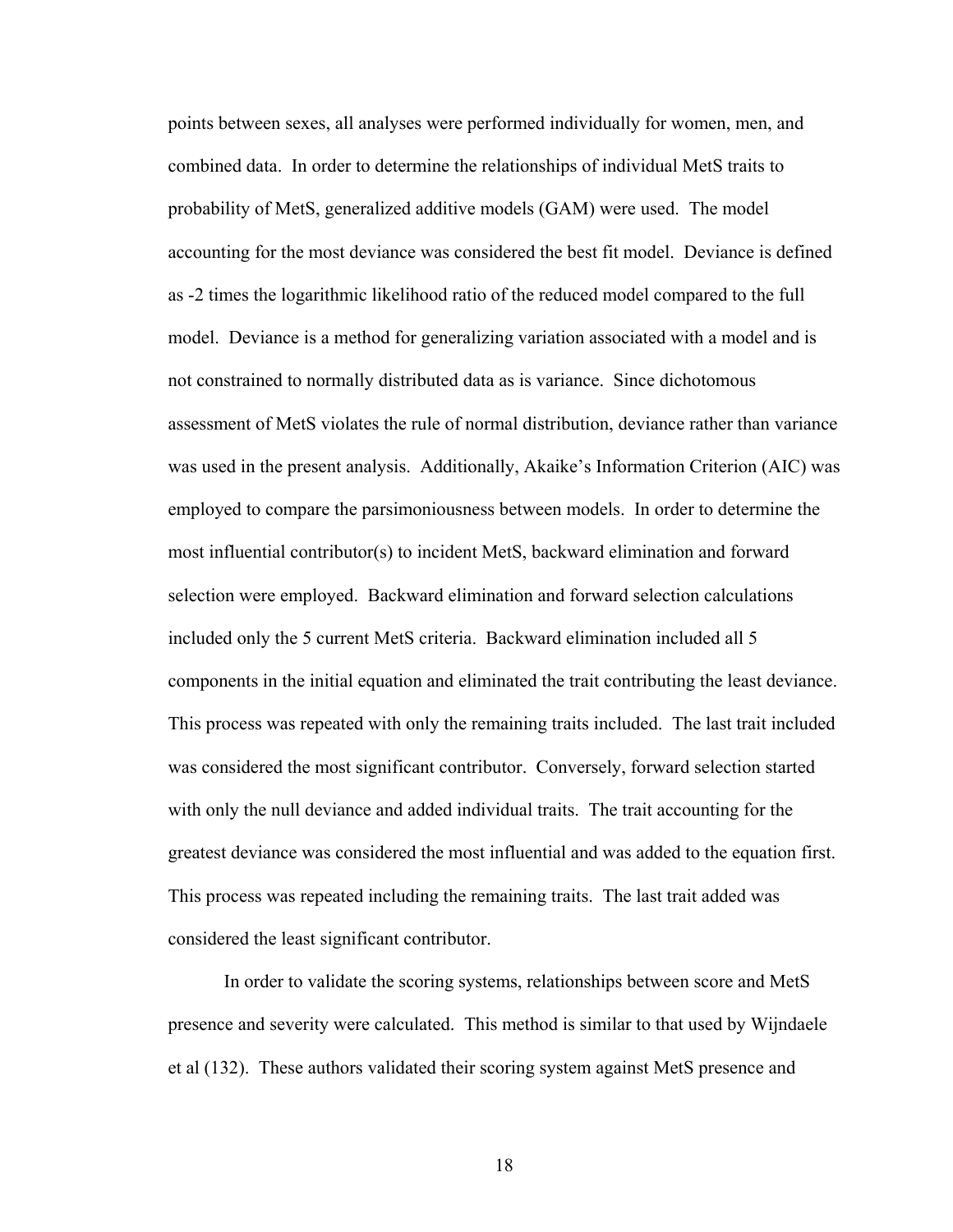number of traits. Relationships between scoring systems and MetS presence were calculated using a kernel smooth function with bandwidths of 15 and 20 for 5score and 10score, respectively. This method averages all data points within the bandwidth window to determine probability at a given data point. Increasing bandwidth minimizes noise associated with this technique and is therefore particularly useful when dealing with smaller sample sizes. Additionally, linear regression was employed to calculate the relationship between scoring systems and number of MetS traits present (according to ATP III definition), a surrogate marker of MetS severity.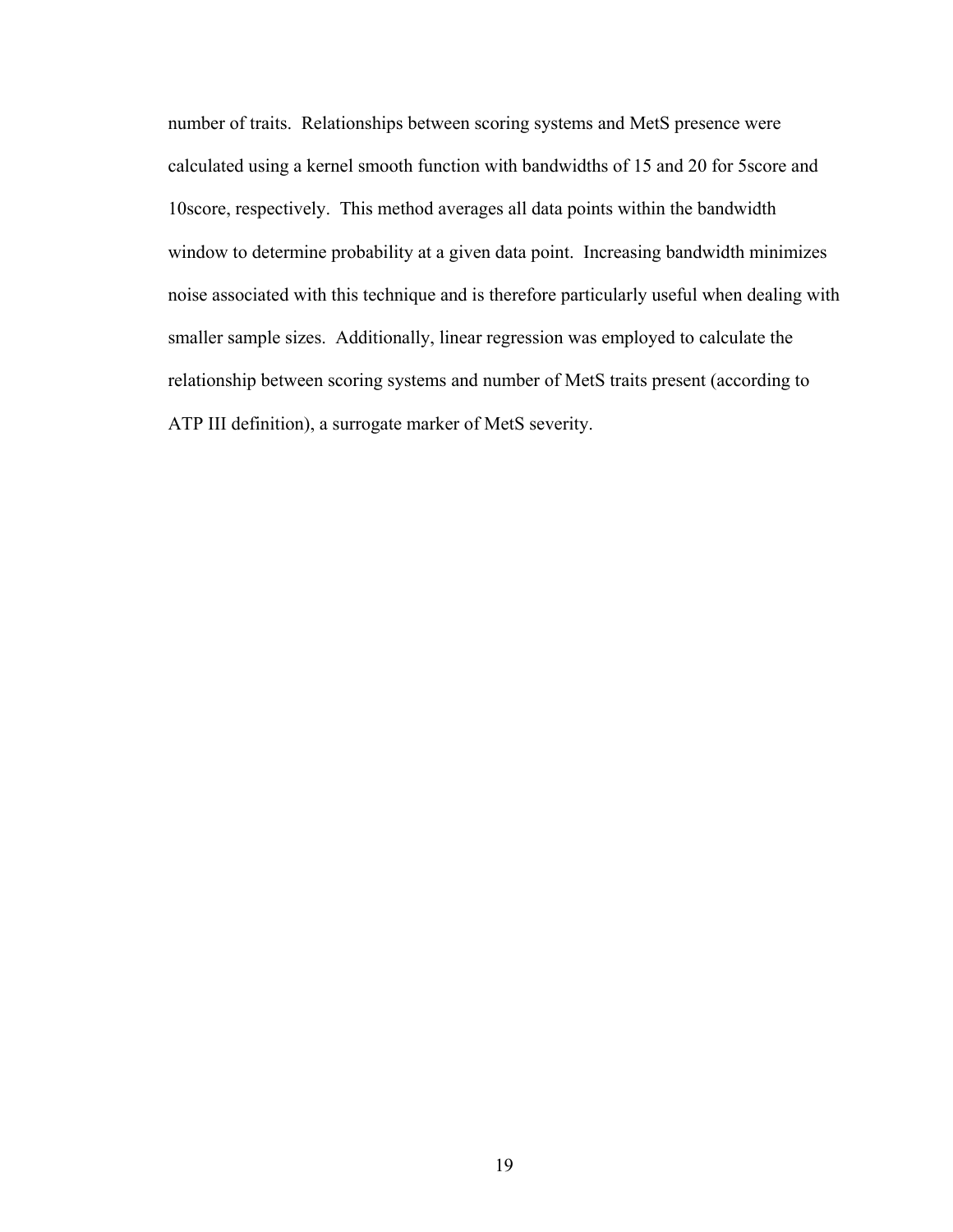|                                 |              | ATP III     | MetS Score |            |                         |            |
|---------------------------------|--------------|-------------|------------|------------|-------------------------|------------|
| Trait                           | Men          | Women       | Men        | Women      | Points                  | Multiplier |
| WC (cm)                         | $\geq$ 102cm | $\geq$ 88cm | < 95       | < 80       | $\boldsymbol{0}$        |            |
|                                 |              |             | 95-101     | 80-87      | 1                       | 2.0        |
|                                 |              |             | 102-115    | 88-102     | $\overline{\mathbf{3}}$ |            |
|                                 |              |             | >115       | >102       | 5                       |            |
| FG (mg/dl)                      | $\geq$ 100   | $\geq$ 100  | < 85       | < 85       | $\boldsymbol{0}$        |            |
|                                 |              |             | 85-99      | 85-99      | 1                       | 2.0        |
|                                 |              |             | 100-114    | 100-114    | $\mathfrak{Z}$          |            |
|                                 |              |             | $\geq$ 115 | $\geq$ 115 | 5                       |            |
| TG (mg/dl)                      | $\geq$ 150   | $\geq$ 150  | < 100      | < 100      | $\boldsymbol{0}$        |            |
|                                 |              |             | 100-149    | 100-149    | 1                       | 1.0        |
|                                 |              |             | 150-199    | 150-199    | 3                       |            |
|                                 |              |             | >200       | >200       | 5                       |            |
| $HDL-C$ (mg/dl)                 | $<$ 40       | $50$        | $\geq 60$  | $\geq 70$  | $\boldsymbol{0}$        |            |
|                                 |              |             | 50-59      | 60-69      | 1                       | 1.5        |
|                                 |              |             | 40-49      | 50-59      | $\overline{\mathbf{3}}$ |            |
|                                 |              |             | $<$ 40     | $<$ 50     | 5                       |            |
|                                 | Systolic     | Diastolic   | Systolic   | Diastolic  |                         |            |
| BP (mmHg)                       | $\geq$ 130   | $\geq 85$   | < 120      | $<\!\!80$  | $\boldsymbol{0}$        |            |
|                                 |              |             | 120-129    | 80-84      | 1                       | 1.0        |
|                                 |              |             | 130-139    | 85-89      | $\overline{\mathbf{3}}$ |            |
|                                 |              |             | $\geq$ 140 | $\geq 90$  | 5                       |            |
| BMI $(kg/m2)$                   | N/A          | N/A         | <25        | $\leq$ 25  | $\boldsymbol{0}$        |            |
|                                 |              |             | 25-29.9    | 25-29.9    | 1                       | 2.0        |
|                                 |              |             | 30-34.9    | 30-34.9    | $\overline{\mathbf{3}}$ |            |
|                                 |              |             | 35-39.9    | 35-39.9    | 5                       |            |
| $CRP$ (mg/L)                    | $\rm N/A$    | $\rm N/A$   | $\leq$ 1   | $\leq$ 1   | $\boldsymbol{0}$        |            |
|                                 |              |             | $1-2.9$    | $1 - 2.9$  | 1                       | 1.0        |
|                                 |              |             | $3-4.9$    | $3-4.9$    | $\overline{\mathbf{3}}$ |            |
|                                 |              |             | $5-9.9$    | $5 - 9.9$  | 5                       |            |
| $TNF\alpha$ (pg/ml)             | N/A          | $\rm N/A$   | $\leq$ 1   | <1         | $\boldsymbol{0}$        |            |
|                                 |              |             | $1 - 1.99$ | $1 - 1.99$ | 1                       | 1.0        |
|                                 |              |             | 2.0-2.99   | 2.0-2.99   | $\mathfrak{Z}$          |            |
|                                 |              |             | $\geq$ 3   | $\geq$ 3   | 5                       |            |
| $%$ Fat                         | N/A          | N/A         | <15        | <25        | $\boldsymbol{0}$        |            |
|                                 |              |             | $15 - 22$  | 25-32      | 1                       | $1.0\,$    |
|                                 |              |             | 23-30      | 32-40      | $\overline{\mathbf{3}}$ |            |
|                                 |              |             | >30        | $>40$      | 5                       |            |
| VO <sub>2</sub> max (ml/kg/min) | $\rm N/A$    | $\rm N/A$   | $>50$      | $>45$      | $\boldsymbol{0}$        |            |
|                                 |              |             | 40-49.9    | 35-44.9    | 1                       | 2.0        |
|                                 |              |             | 30-39.9    | 25-34.9    | $\overline{\mathbf{3}}$ |            |
|                                 |              |             | $<$ 30     | <25        | 5                       |            |

**Table 1. Comparison of MetS criteria between ATP III and proposed MetS score system.** 

WC=waist circumference, TG=triglycerides, FG=fasting glucose, HDL-C=high density lipoprotein cholesterol, BP=blood pressure, BMI=body mass index, CRP=C-reactive protein, TNFα=tumor necrosis factor- $\alpha$ , VO<sub>2</sub>max=maximal aerobic capacity.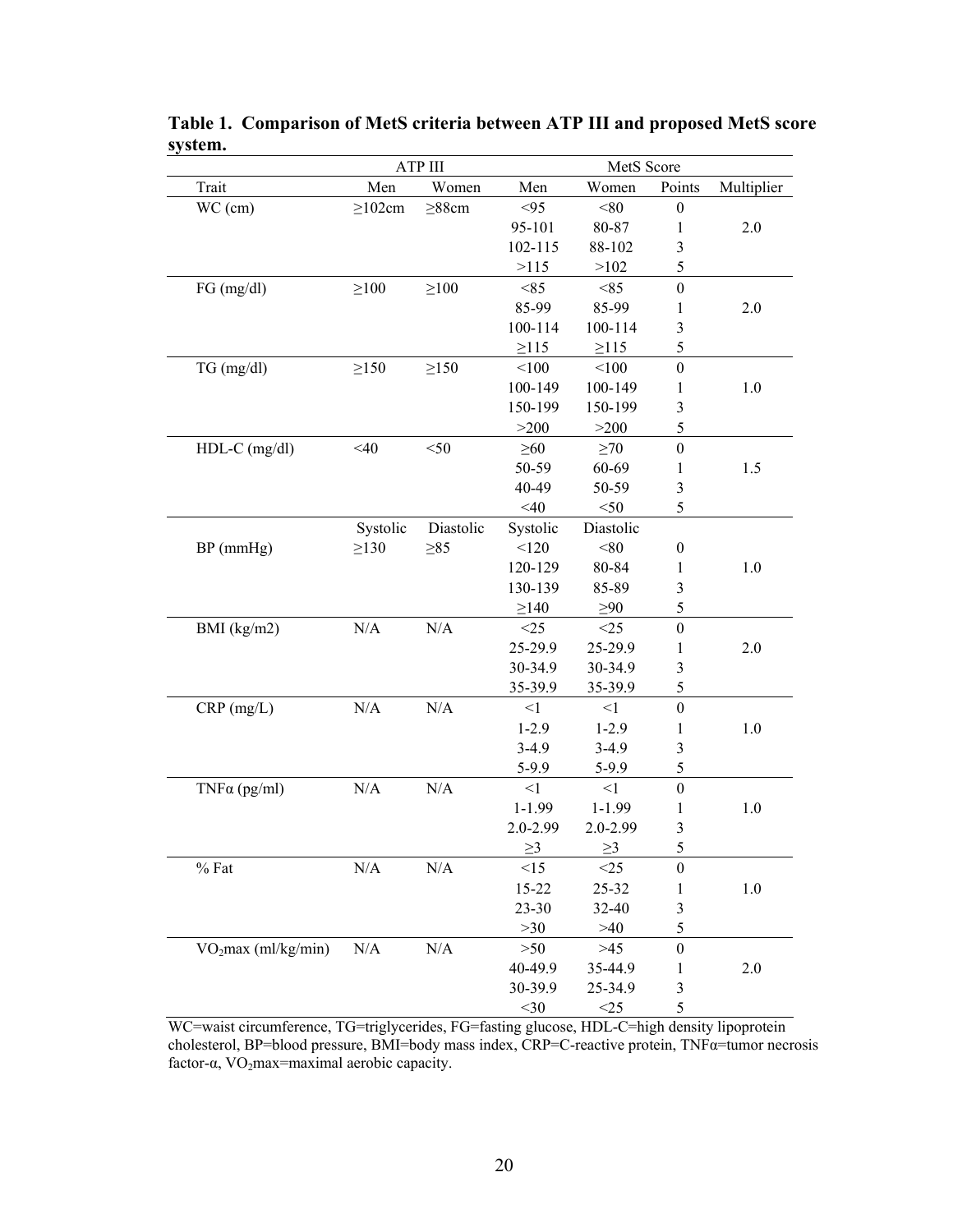## **RESULTS**

 **Subject Characteristics.** Subject characteristics for all 208 subjects can be found in Table 2. Subjects were 18-58 years of age (mean 36±1 years) and displayed 2 MetS traits (range 0-5). Mean 5score was found to be 18.8±0.4 (range 5-35.5). Mean 10score was found to be 42.6±1.0 (range 20.5-59.5). The most common MetS trait was elevated WC (n=187) followed by low HDL-C (n=82), elevated FG (n=78), elevated TG (n=72), and high blood pressure (n=44). Table 3 shows subject characteristics for the subset of subjects with all 10 traits measured.

| Trait           | Male             | Female          | Combined        |  |
|-----------------|------------------|-----------------|-----------------|--|
|                 |                  |                 |                 |  |
| Number          | 86               | 122             | 208             |  |
| Age             | $37 \pm 1$       | $37 \pm 1$      | $37 \pm 1$      |  |
| $WC$ (cm)       | $109.3 \pm 1.0$  | $104.8 \pm 1.0$ | $106.7 \pm 0.7$ |  |
| $TG \, (mg/dl)$ | $168.3 \pm 11.0$ | $132.0 \pm 4.6$ | $147.0 \pm 5.4$ |  |
| $HDL-C$ (mg/dl) | $42.9 \pm 1.0$   | $53.9 \pm 1.1$  | $49.3 \pm 0.9$  |  |
| FG (mg/dl)      | $102.6 \pm 1.6$  | $95.0 \pm 1.2$  | $98.1 \pm 1.0$  |  |
| $SBP$ (mmHG)    | $125 \pm 1$      | $117 \pm 1$     | $121 \pm 1$     |  |
| DBP (mmHG)      | $81\pm1$         | $75\pm1$        | $78\pm1$        |  |
| 5score          | $20.0 \pm 0.7$   | $18.0 \pm 0.5$  | $18.8 \pm 0.4$  |  |
|                 |                  |                 |                 |  |

|  |  | Table 2. Subject characteristics. |
|--|--|-----------------------------------|
|--|--|-----------------------------------|

Abbreviations same as previously. SBP=systolic blood pressure, DBP=diastolic blood pressure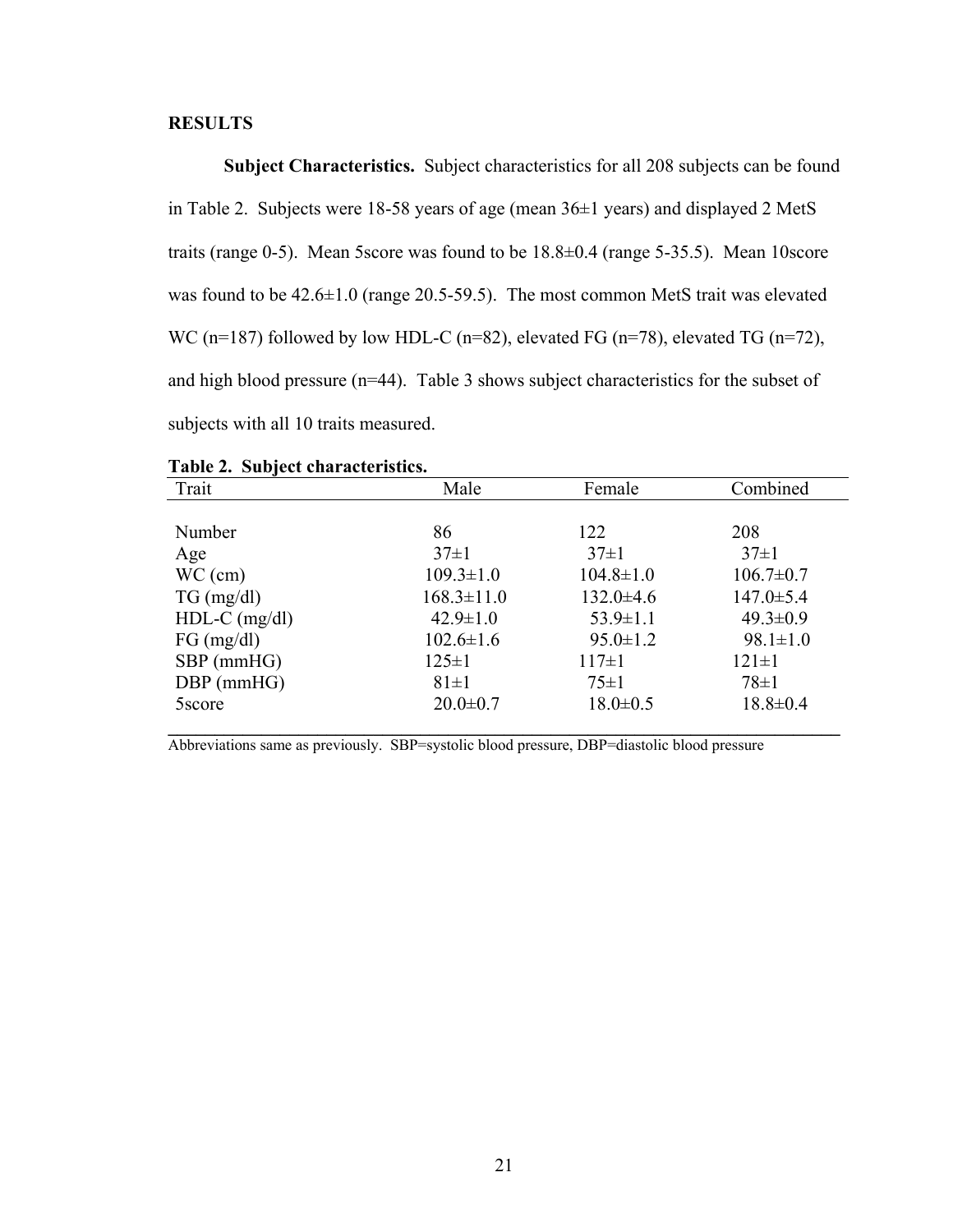| Trait                           | Male            | Female          | Combined         |
|---------------------------------|-----------------|-----------------|------------------|
|                                 |                 |                 |                  |
| Number                          | 31              | 47              | 78               |
| Age                             | $40\pm 2$       | $39 \pm 1$      | $39 \pm 1$       |
| $WC$ (cm)                       | $111.9 \pm 1.6$ | $108.7 \pm 1.5$ | $110.0 \pm 1.1$  |
| $TG \, (mg/dl)$                 | 199.2±22.7      | $137.9 \pm 7.3$ | $162.3 \pm 10.4$ |
| $HDL-C$ (mg/dl)                 | $40.9 \pm 1.9$  | $50.2 \pm 1.6$  | $46.5 \pm 1.3$   |
| FG (mg/dl)                      | $101.3 \pm 2.3$ | $97.6 \pm 1.9$  | $99.1 \pm 1.4$   |
| $SBP$ (mmHg)                    | $125 \pm 2$     | $119\pm 2$      | $122 \pm 1$      |
| $DBP$ (mmHg)                    | $82 \pm 1$      | $77\pm1$        | $79\pm1$         |
| BMI $(kg/m2)$                   | $32.6 \pm 0.6$  | $33.4 \pm 0.6$  | $33.1 \pm 0.5$   |
| $CRP$ (mg/L)                    | $1.8 \pm 0.4$   | $4.0 \pm 1.2$   | $3.1 \pm 0.8$    |
| $TNF\alpha$ (pg/ml)             | $2.64\pm0.42$   | $2.73 \pm 0.37$ | $2.66 \pm 0.28$  |
| $%$ Fat                         | $28 \pm 1$      | $39 \pm 1$      | $35 \pm 1$       |
| VO <sub>2</sub> max (ml/kg/min) | $32.2 \pm 0.6$  | $24.3 \pm 0.5$  | $27.3 \pm 0.6$   |
| 10score                         | $41.9 \pm 1.5$  | $43.0 \pm 1.3$  | $42.6 \pm 1.0$   |
|                                 |                 |                 |                  |

**Table 3. Subject characteristics for subjects with 10 traits measured.** 

Abbreviations same as previously.

**5score as a Predictor of MetS.** Figure 1 shows the relationship between 5score and MetS presence. Due to the dichotomous nature of MetS, all data points are considered either 0 (MetS not present) or 1 (MetS present). This figure indicates a sigmoidal relationship between 5score and MetS. According to this figure, 5score values of <10 are associated with low likelihood of MetS. Values between 10 and 30 are associated with a sharp, nearly linear increase in probability of MetS. 5score values >30 demonstrate a slower increasing probability of MetS. Graphs calculated individually for men and women revealed similar relationships although the sigmoidal nature of the relationship was slightly more apparent in women (data not shown). Therefore, the data were combined to determine the relationship between 5score and probability of MetS. As shown in Figure 1, 5score values of 10, 20, and 30 roughly corresponded to 15, 50, and 85% probability of MetS, respectively.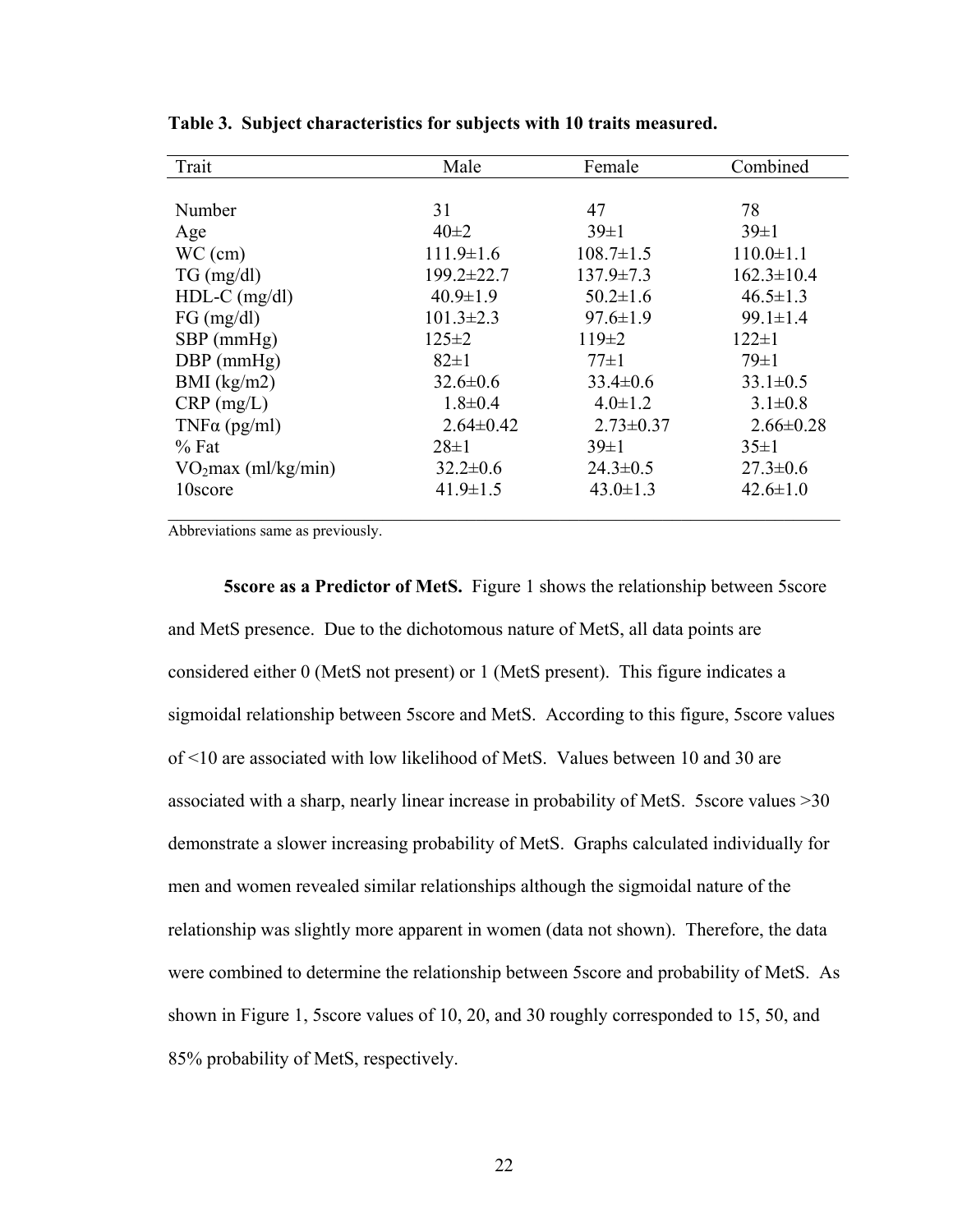

**Relationship of 5score to MetS Prevalence**

**Figure 1. 5score as a predictor of MetS presence.** A sigmoidal relationship exists between 5score and MetS presence. MetS probability is low at low 5 score values, but increases sharply at 5 score values  $\sim 10$ and plateaus at values ~30. x-axis indicates 5score values observed in the present study. y-axis indicates MetS probability ( $0=$ no,  $1=$ yes). Open circles indicate observed data points from the present study (n=208). Relationship was calculated by averaging all data points with a bandwidth window of 15 ( $\pm$ 7.5).

**10score as a Predictor of MetS.** Figure 2 shows the relationship between

10score and MetS presence. This relationship appears much more linear than that of 5score. Individual analysis of men and women revealed 10score to be a stronger predictor of MetS in men than women. However, the relatively small sample size of men  $(n=31)$  and women  $(n=47)$  likely influenced this discrepancy. Therefore, data was combined to eliminate the effect of small sample size. 10score values of 30, 40, and 50 roughly corresponded to 30, 50, and 70% probability of MetS, respectively.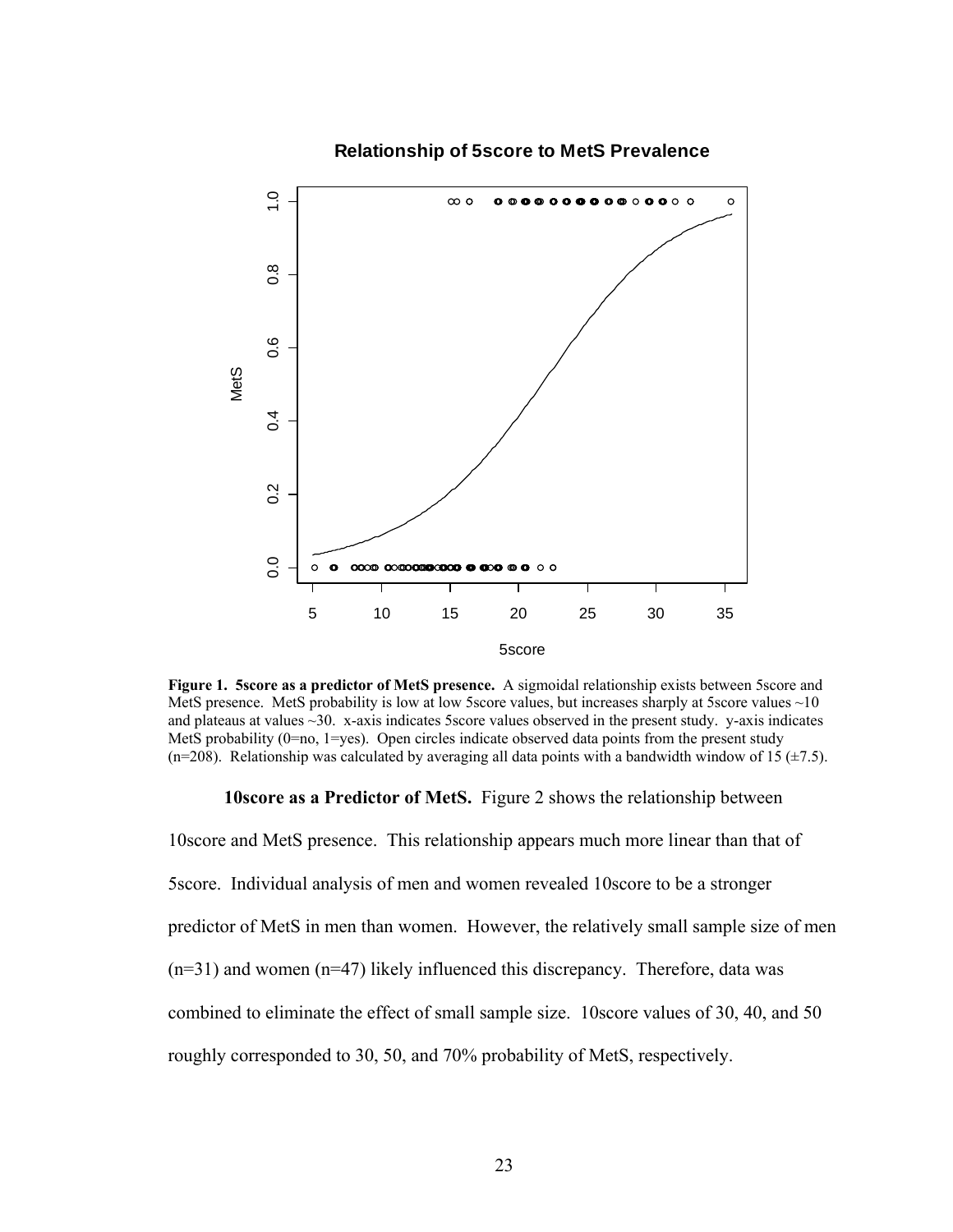

### **Relationship of 10score with MetS Prevalence**

**Figure 2. 10score as a predictor of MetS presence.** A nearly linear relationship exists between 10score and MetS presence. x-axis indicates 10score values observed in the present study. y-axis indicates MetS probability  $(0=no, 1=yes)$ . Open circles indicate observed data points from the present study  $(n=78)$ . Relationship was calculated by averaging all data points with a bandwidth window of 20  $(\pm 10)$ .

#### **Relationship of 5score to MetS Severity.** Number of MetS traits has been

shown to be an indicator of MetS severity (137). Therefore, in order to assess the relationship between scoring systems and MetS severity, number of MetS traits was used as an indicator of MetS severity. As shown in Figure 3, a direct relationship exists between 5score and number of MetS traits present. Linear regression analysis revealed this equation to be:  $y=8.6543+4.4703x$  ( $r^2=0.7394$ ,  $p<0.0001$ ). For combined data, 0, 1, 2, 3, 4, and 5 traits corresponded to 5score values of 8.65, 13.12, 17.59, 22.07, 26.54, and 31.01, respectively. Separate analysis of men and women revealed similar relationships between sexes. The calculated regression line was:  $y=8.7395+4.3509x$  ( $r^2=7028$ ,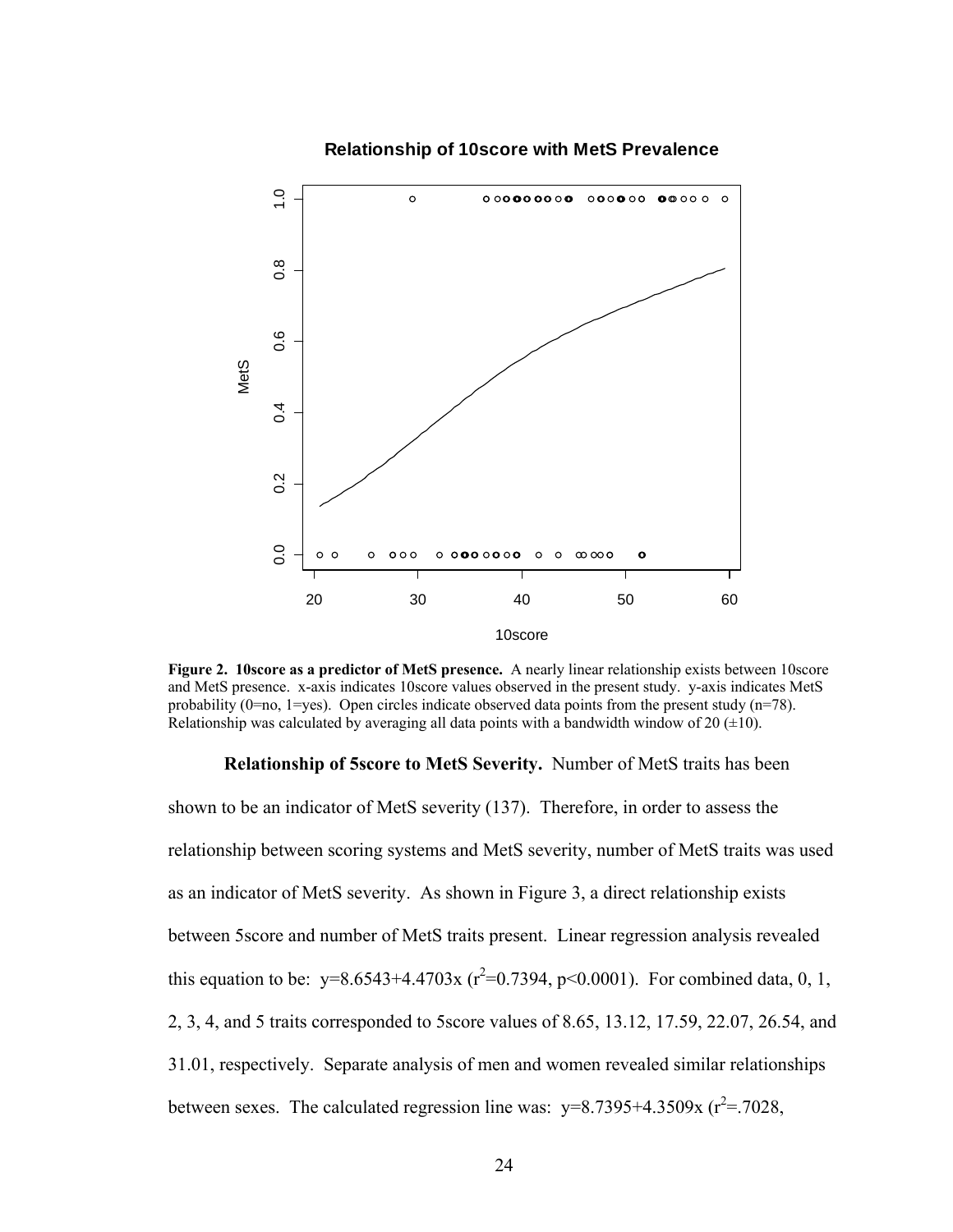$p<0.0001$ ) for men and y=8.4495+4.6455x ( $r^2$ =0.7603, p<0.0001) for women (data not shown).



## **Relationship of Trait Number to 5score**

**Figure 3. Relationship of MetS severity to 5score.** 5score is directly related to severity of MetS. Solid lines indicate the linear relationship between 5score and MetS severity. Open circles indicate observed cases (n=208). y=8.6543+4.4703x ( $r^2$ =0.7394, p<0.0001). Similar findings were observed for both men and women.

**Relationship of 10score to MetS Severity.** As shown in Figure 4, 10score was found to be directly related to number of MetS traits present. Linear regression analysis revealed this equation to be:  $y=30.4196+4.4426x$  ( $r^2=0.234$ ,  $p<0.0001$ ). The slope of this equation was slightly less than that of 5 score. Additionally,  $r^2$  of this relationship was significantly less than that of 5 score (0.234 and 0.7394, respectively). This finding suggests 5score is a better predictor of MetS severity than 10score. All individuals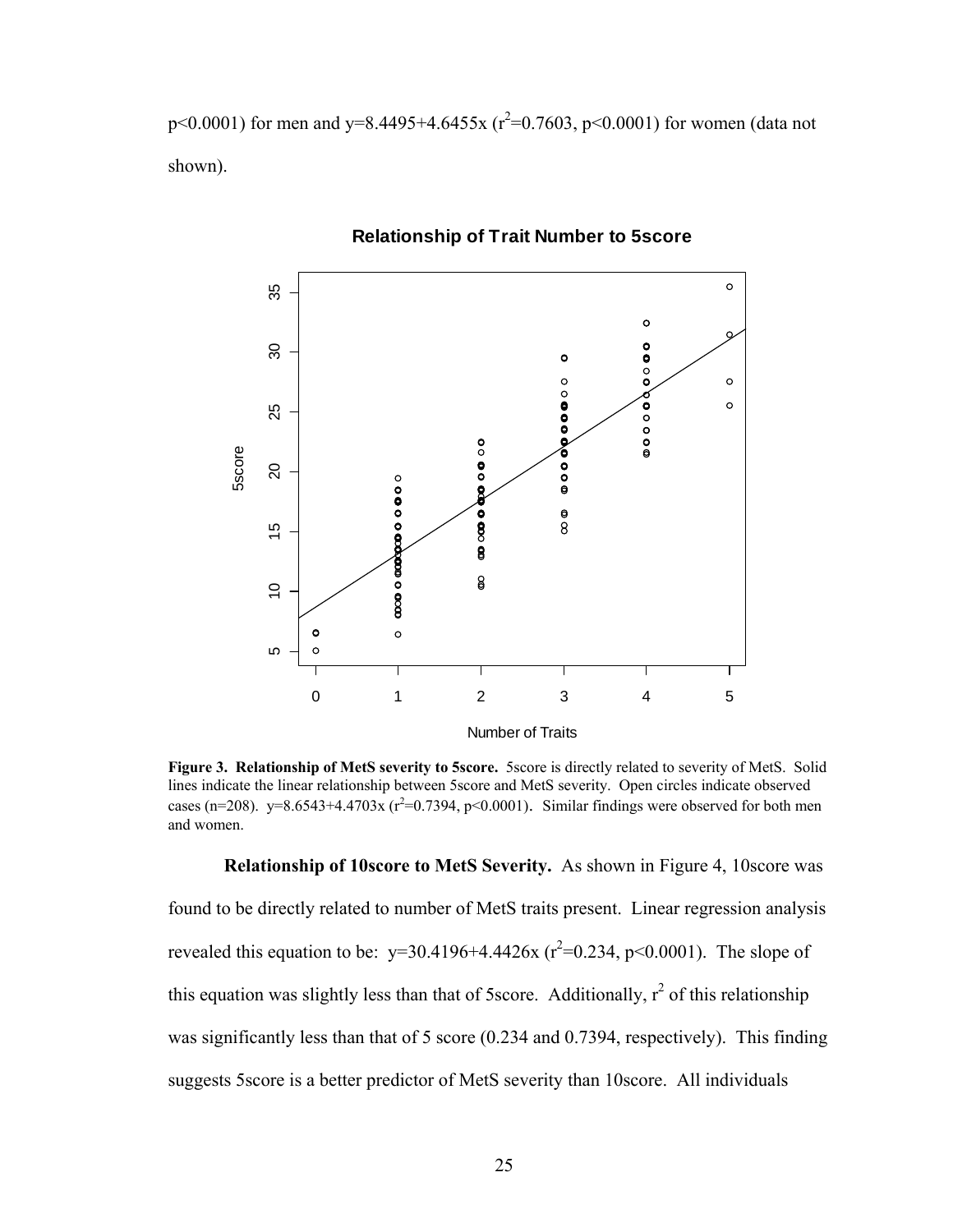analyzed for 10score had at least 1 MetS trait. For combined data, 1, 2, 3, 4, and 5 MetS traits corresponded to 10score values of 34.86, 39.30, 43.75, 48.19, and 52.63, respectively. Separate analysis of men and women revealed similar results between sexes. The calculated regression line was:  $y=29.979+4.073x$  ( $r^2=0.1929$ ,  $p=0.0135$ ) for men and y=29.816+5.063x ( $r^2$ =0.2938, p<0.0001) for women (data not shown). Given the relatively small sample sizes of men and women, data was pooled to analyze the relationship between 10score and MetS severity.



**Relationship of Trait Number to 10score**

**Figure 4. Relationship of MetS severity to 10score.** 10score is directly related to severity of MetS. Solid lines indicate the linear relationship between 10score and MetS severity. Open circles indicate observed cases (n=78).  $y=30.4196+4.4426x$  (r<sup>2</sup>=0.234, p<0.0001). Similar findings were observed for both men and women.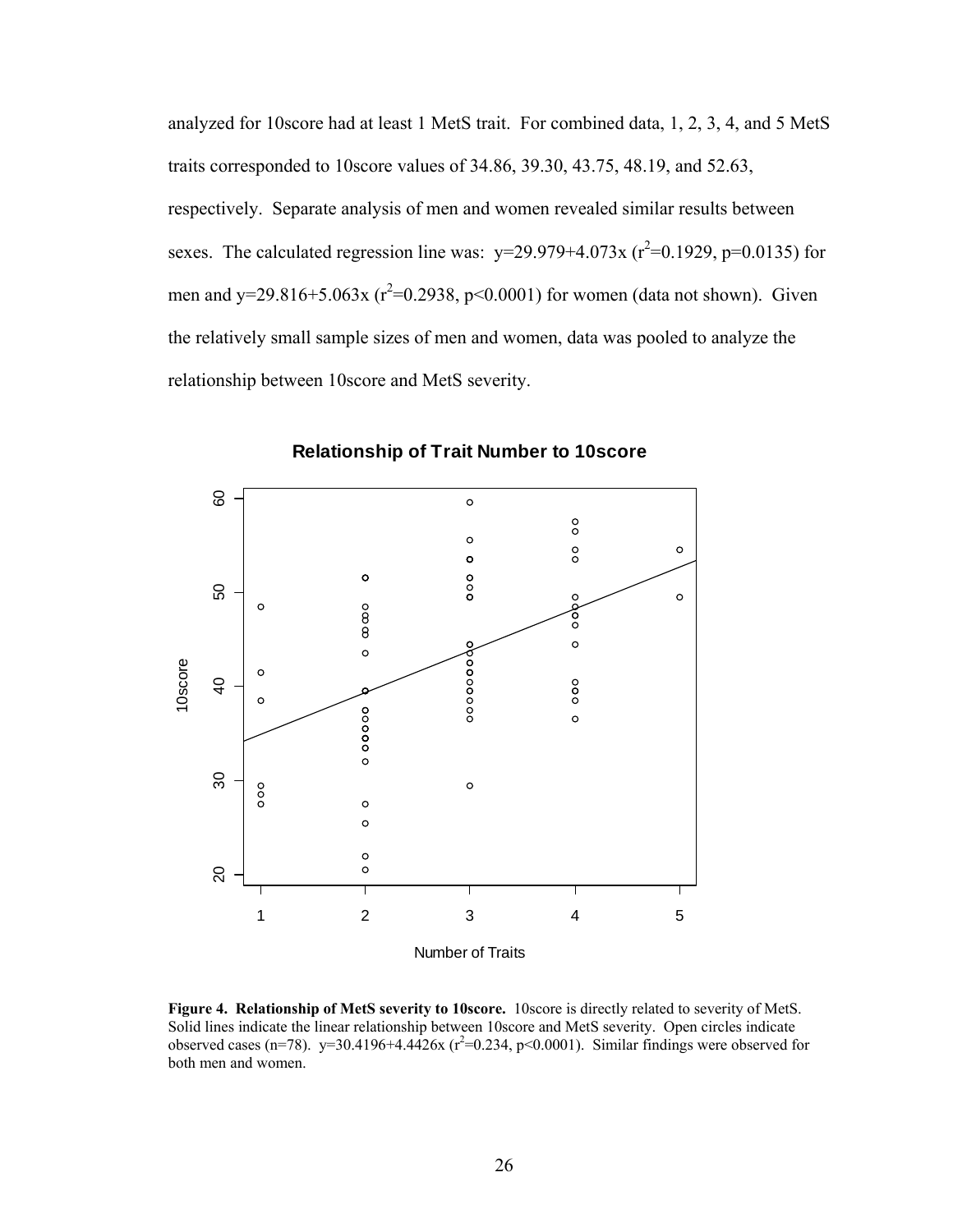**Individual Traits and MetS Probability.** Relationships between individual MetS traits and probability of MetS can be found in Figures 5 and 6 for women and men, respectively. Lines portraying the relationship between individual traits and MetS probability were calculated using a kernel smooth function with bandwidths of 20, 30, 20, 75, 30, and 30 for WC, FG, HDL-C, TG, SBP, and DBP, respectively. These figures should be interpreted with caution due to biased end effects of this method.



**Figure 5. Relationship of individual traits to MetS probability in women.** Solid lines indicate likelihood of MetS. Open circles indicate observed cases. X-axis shows observed values for each trait and y-axis indicates probability of MetS. Open circles indicate observed data points. A=WC, bandwidth 20, B=FG, bandwidth 30, C=HDL-C, bandwidth 20, D=TG, bandwidth 75, E=SBP, bandwidth 30, F=DBP, bandwidth 30.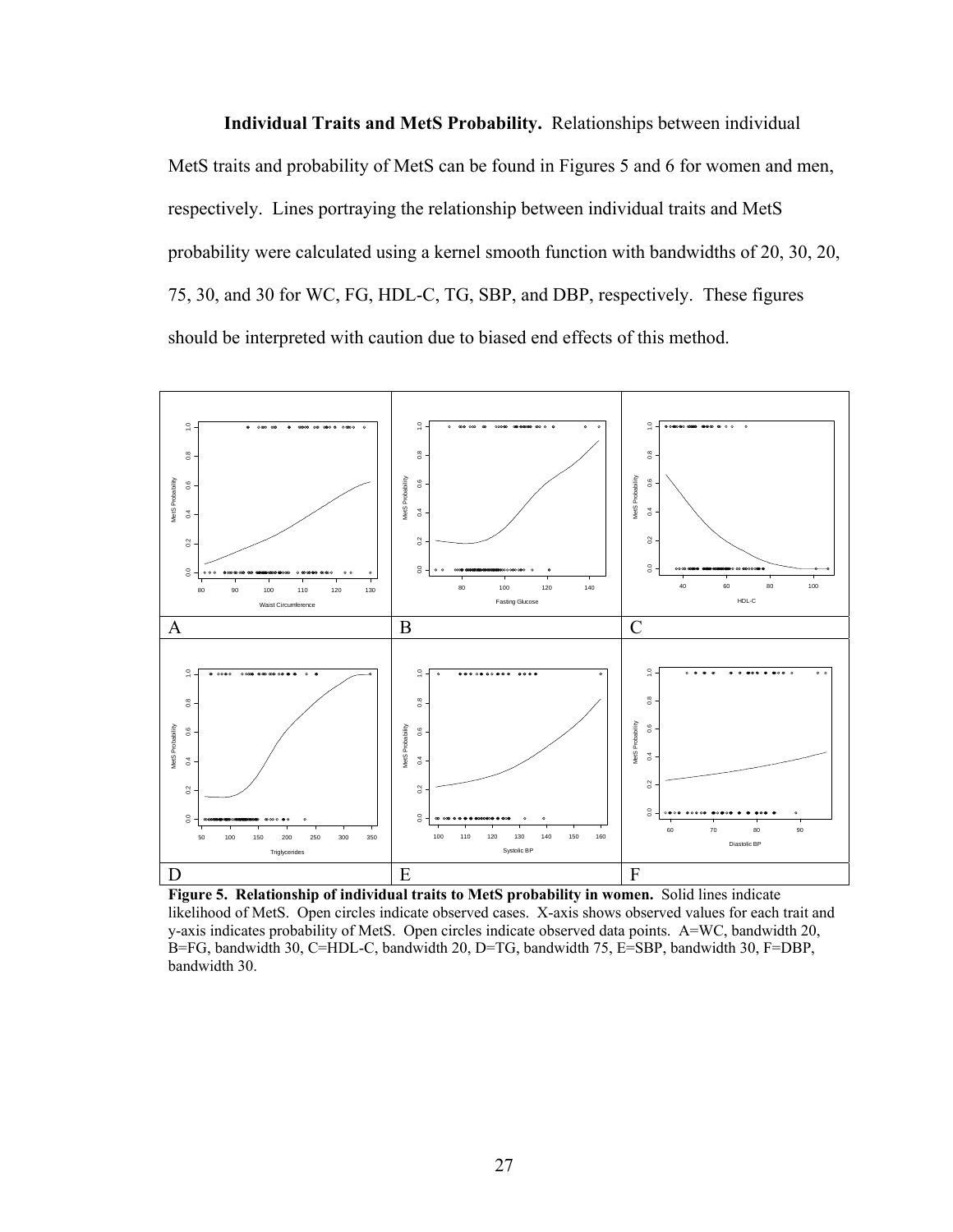

**Figure 6. Relationship of individual traits to MetS probability in men.** Solid lines indicate likelihood of MetS. Open circles indicate observed cases. X-axis shows observed values for each trait and y-axis indicates probability of MetS. Open circles indicate observed data points. A=WC, bandwidth 20, B=FG, bandwidth 30, C=HDL-C, bandwidth 20, D=TG, bandwidth 75, E=SBP, bandwidth 30, F=DBP, bandwidth 30.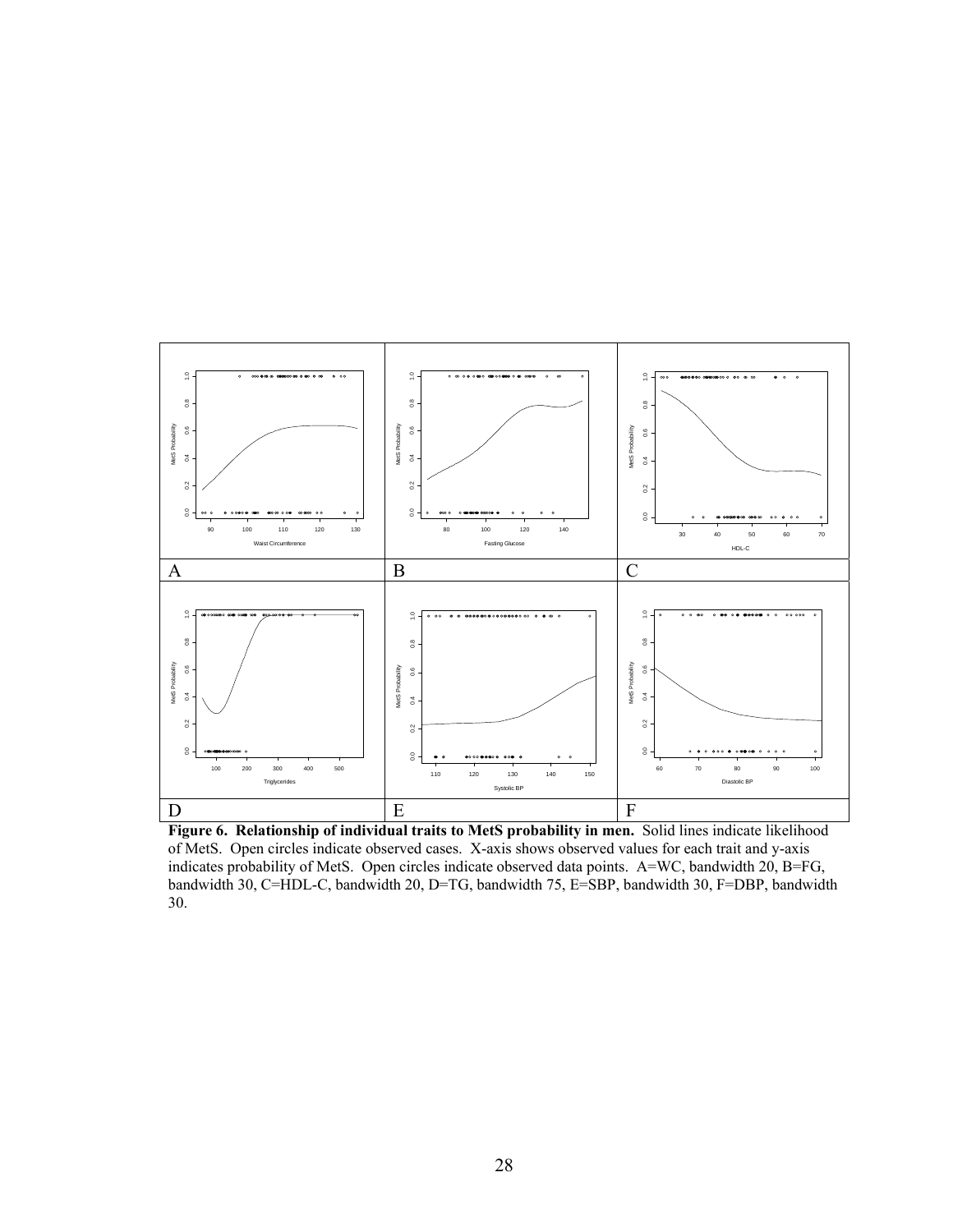As shown in these figures, MetS traits contribute very differently to the probability of developing MetS between men and women. The differences between men and women were most prominent when examining WC, FG, and DBP. In women, WC is linearly related to MetS probability with risk increasing from approximately 0.05 at WC 80cm to approximately 0.6 at WC 130cm. In men, MetS probability increases linearly from approximately 0.2 at WC 90 to approximately 0.6 at WC 110cm. Beyond this point, WC contributes little to MetS probability. FG is exponentially related to MetS probability in women, with approximately 0.2 probability at FG 70-90mg/dl. Beyond this point, MetS probability increases dramatically reaching approximately 0.9 at FG 140. In men, however, FG appears to be hyperbolically related to MetS probability. Risk increases sharply from approximately 0.2 at FG 70mg/dl to approximately 0.8 at FG 120mg/dl. Beyond this point, FG appears to contribute little to the probability of MetS. DBP appears to be only weakly related to MetS in women. Risk increases from approximately 0.2 at DBP 60mmHg to approximately 0.4 at DBP 100. However, in men, there appears to be an inverse relationship between DBP and MetS probability. However, this finding is likely due to an end effect of the data. A single subject was found to have MetS with DBP 60mmHg but positive for MetS. This case likely influenced the strong inverse relationship between DBP and MetS probability observed in men. Based on these studies, in the present study, SBP appears more strongly related to MetS probability than DBP. In women, SBP 100-120mmHg was associated with approximately 0.2 probability of MetS. Beyond this point, MetS probability increased dramatically to a value of approximately 0.8 at SBP 160mmHg. In men, blood pressure 100-130mmHg is associated with MetS probability of approximately 0.2. However, this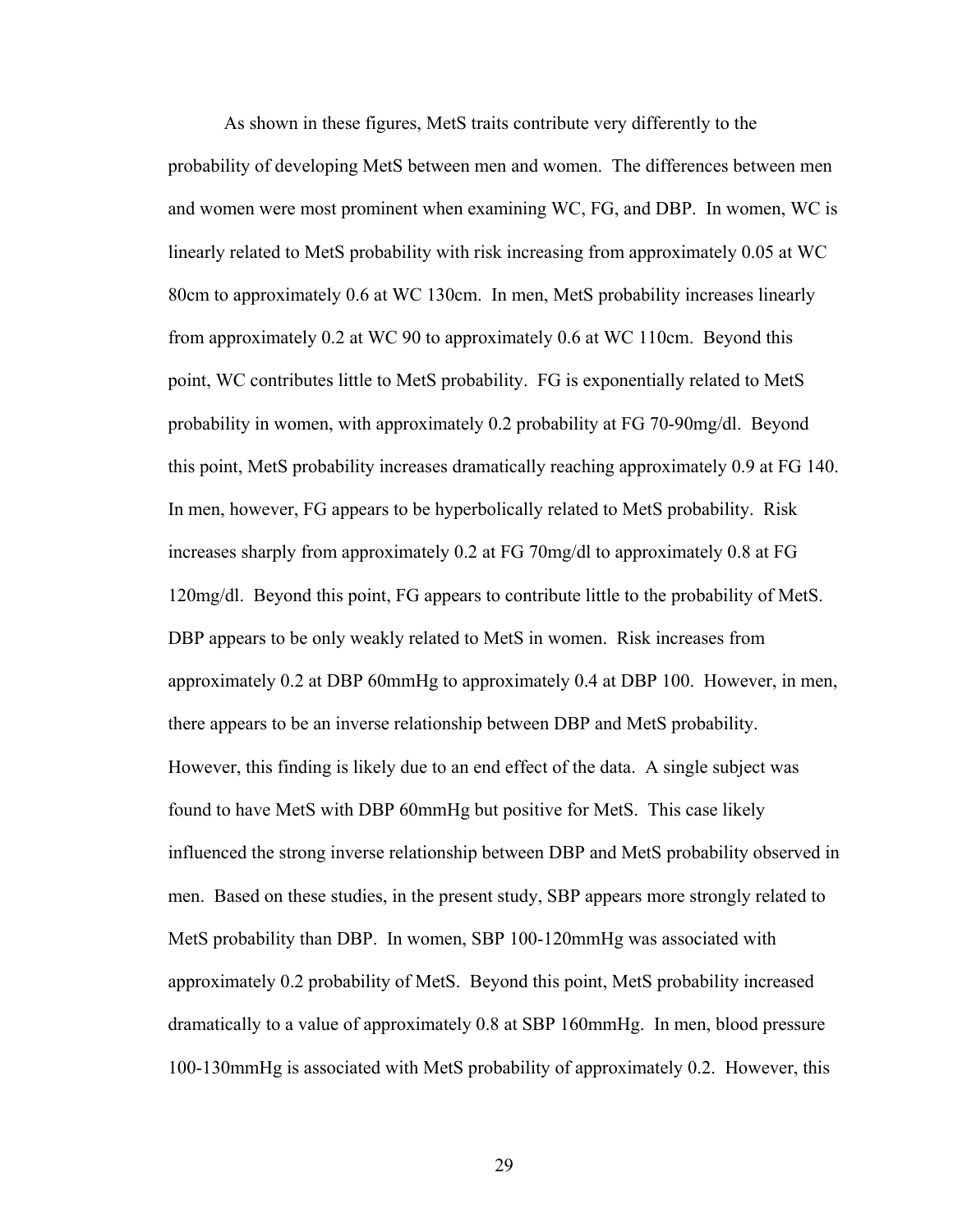probability increases to approximately 0.6 at SBP 160mmHg. In both men and women, the sharp increase in MetS probability appears to be attributable to an end effect of the data. Therefore, it appears that BP is not as significant a risk factor as other MetS characteristics. TG also appears to be exponentially related to MetS probability. In both men and women, MetS probability appears to increase dramatically at TG>100mg/dl. In contrast to other MetS traits, HDL-C appears to be inversely exponentially related to MetS probability. In women, HDL-C 40mg/dl was associated with approximately 0.5 probability of MetS. This probability is reduced to approximately 0.1 at HDL-C 70mg/dl. In men, HDL-C 30mg/dl was associated with approximately 0.8 MetS probability. This was decreased to approximately 0.3 at HDL-C 50mg/dl. Further increases in HDL-C did not appear to reduce MetS probability.

As indicated in Figures 5 and 6, MetS traits are not linearly related to incident MetS. Therefore, we were unable to use linear regression to determine the relationships between individual traits and MetS. Due to this limitation, we chose to use a logistic generalized additive model (GAM) to model relationships between individual traits and MetS. This model attempts to account for the relationship between individual traits and MetS. Additionally, due the different relationships between individual MetS traits and MetS probability between sexes, these relationships were examined in sex-specific analysis. Furthermore, different MetS criteria for WC and HDL-C between sexes could bias the results of this analysis.

 Regression analysis revealed GAM to be the best model for prediction of MetS. Of all models tested, GAM1 proved to be the best fit. This model included all 5 MetS traits with 3 degrees of freedom each. This model explained 87, 96, and 70% of the null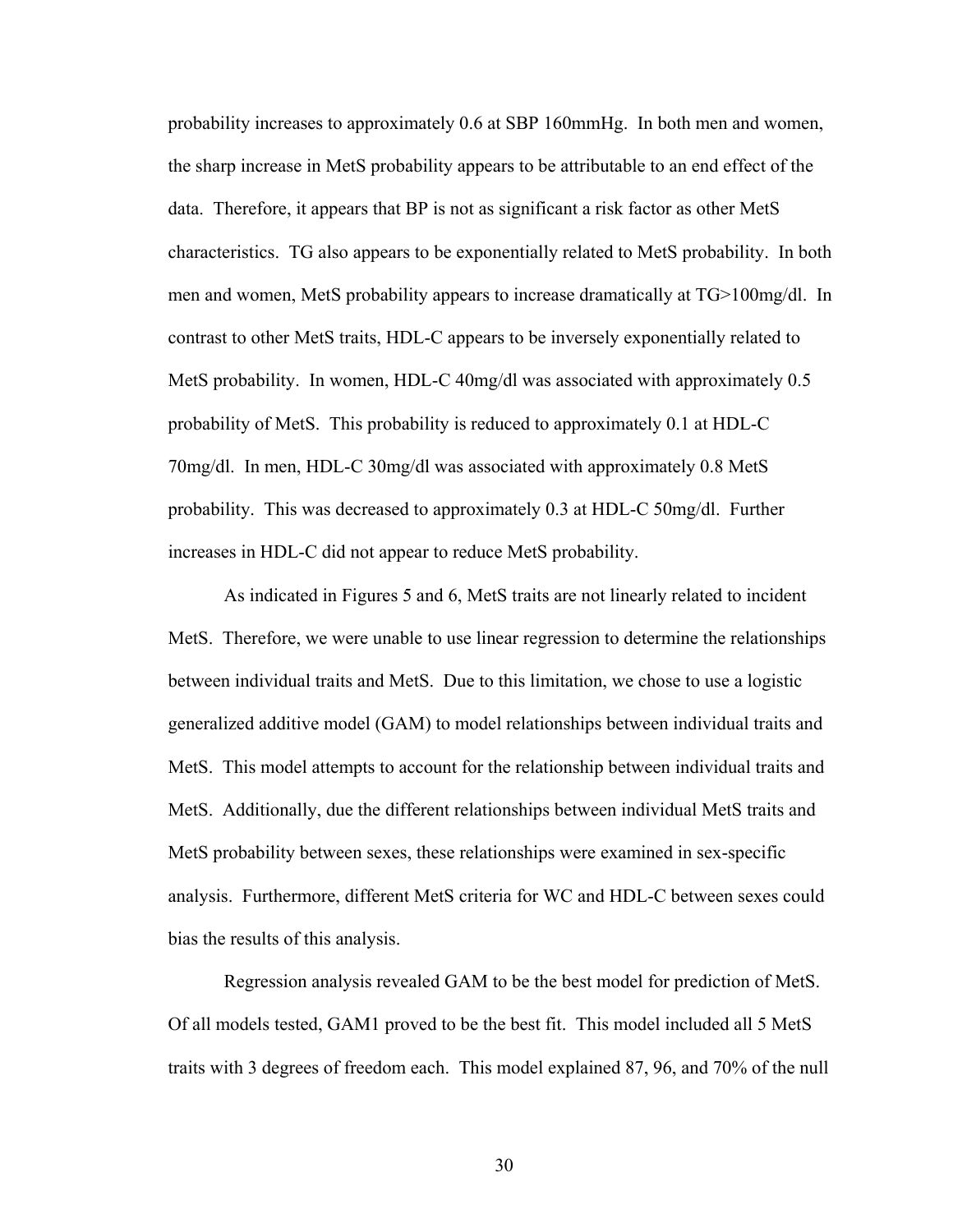deviance in women, men, and combined data, respectively. Additionally, this model provided the most parsimonious explanation of the deviance. AIC values of 51.9, 36.8, and 115.1 were observed for women, men, and combined, respectively. Results of regression models calculated for women and men in the present analysis can be found in Table 4. A graphical representation of GAM1 can be found in Figures 7a, b, and c for women, men, and combined, respectively. In these graphs, a y-axis value of 0 corresponds to a 50% probability of MetS according to the ATP III definition.

In order to determine the most influential contributor(s) to MetS, backward elimination and forward selection were employed. Application of backward elimination and forward selection to the GAM1 model resulted in similar results for women, men, and combined data. In women, the most influential factor was determined to be HDL-C followed by FG, TG, SBP, and WC.

|       | <b>AIC</b> |
|-------|------------|
|       |            |
| 151.3 | 52.6       |
| 19.9  | 51.9       |
| 33.6  | 53.6       |
| 38.6  | 54.5       |
| 42.7  | 54.7       |
|       |            |
| 118.5 | 109.4      |
| 48    | 36.8       |
| 29.9  | 49.9       |
| 37.7  | 53.7       |
| 54.7  | 66.7       |
|       | Deviance   |

**Table 4. Comparison of regression models for predicting MetS.** 

GAM=generalized additive model, GLM=generalized linear model, AIC= Akaike's information criterion. Numbers in parentheses represent number of degrees of freedom for each variable. Model with the least deviance was considered the best fit. Model with the lowest AIC were considered the most parsimonious.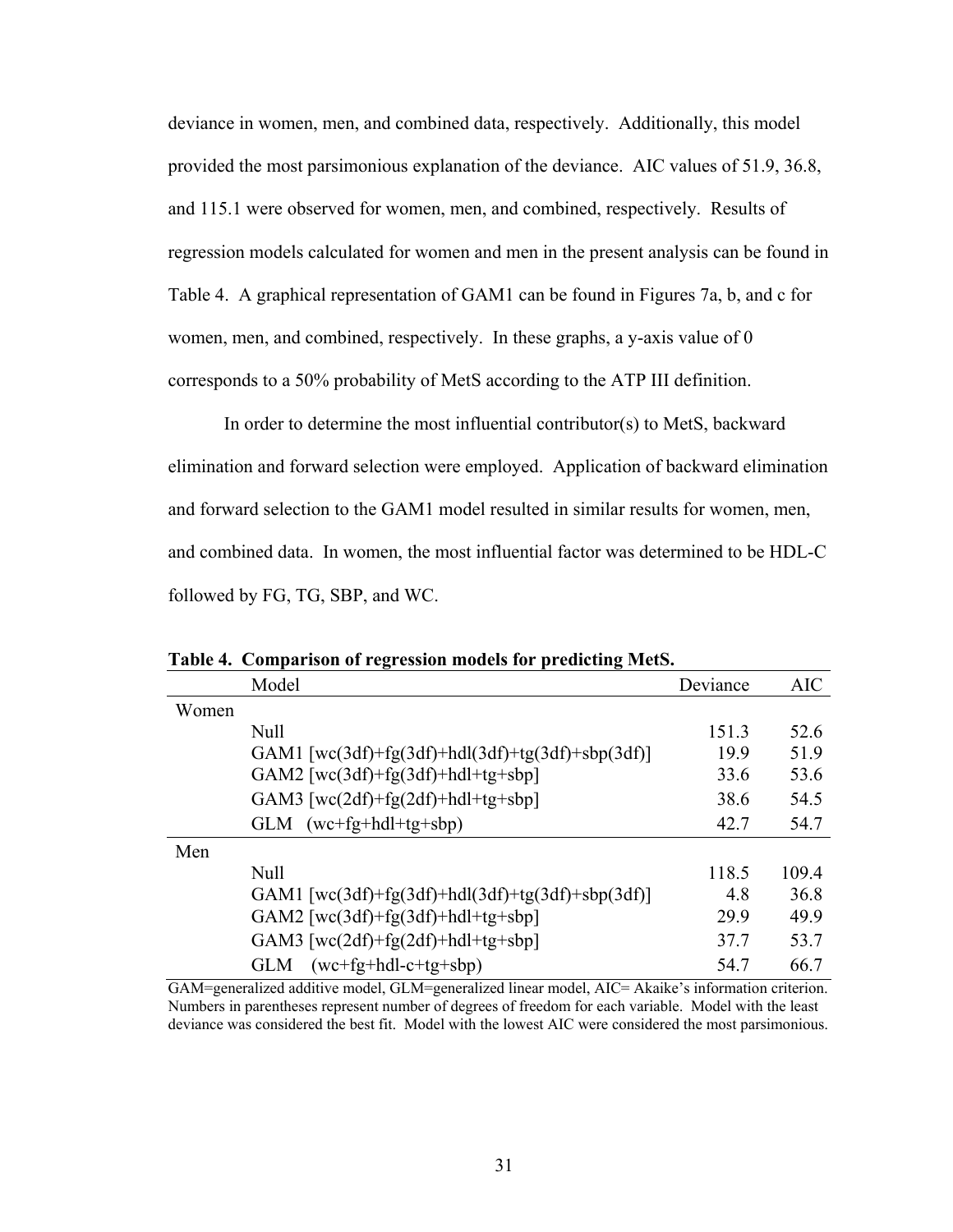

**Figure 7a. Logistic generalized additive model of relationships of individual traits to MetS probability in women.** Graphical representation of GAM1. Solid lines indicate relationship between traits and MetS probabliltiy. Dotted lines indicate SEM. X-axis indicates value for individual traits. Tick marks indicate observed cases. Y-axis indicates log odds of ATP III defined MetS. By definition, y-value of 0 correponds to a 50% probability of MetS.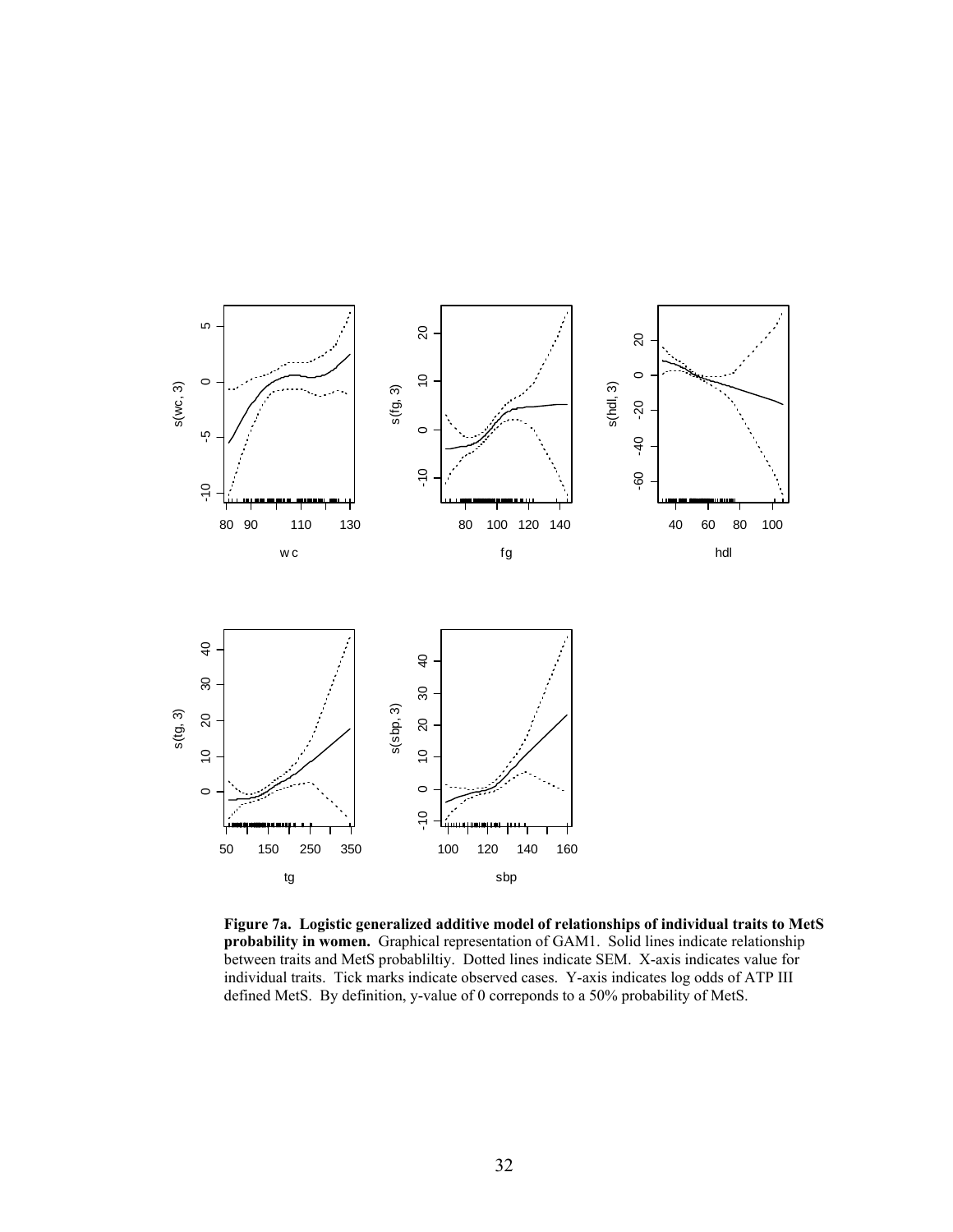

**Figure 7b. Logistic generalized additive model of relationship of traits to MetS probability in men.** Graphical representation of GAM1. Solid lines indicate relationship between traits and MetS probabliltiy. Dotted lines indicate SEM. X-axis indicates value for individual traits. Tick marks indicate observed cases. Y-axis indicates log odds of ATP III defined MetS. By definition, y-value of 0 correponds to a 50% probability of MetS.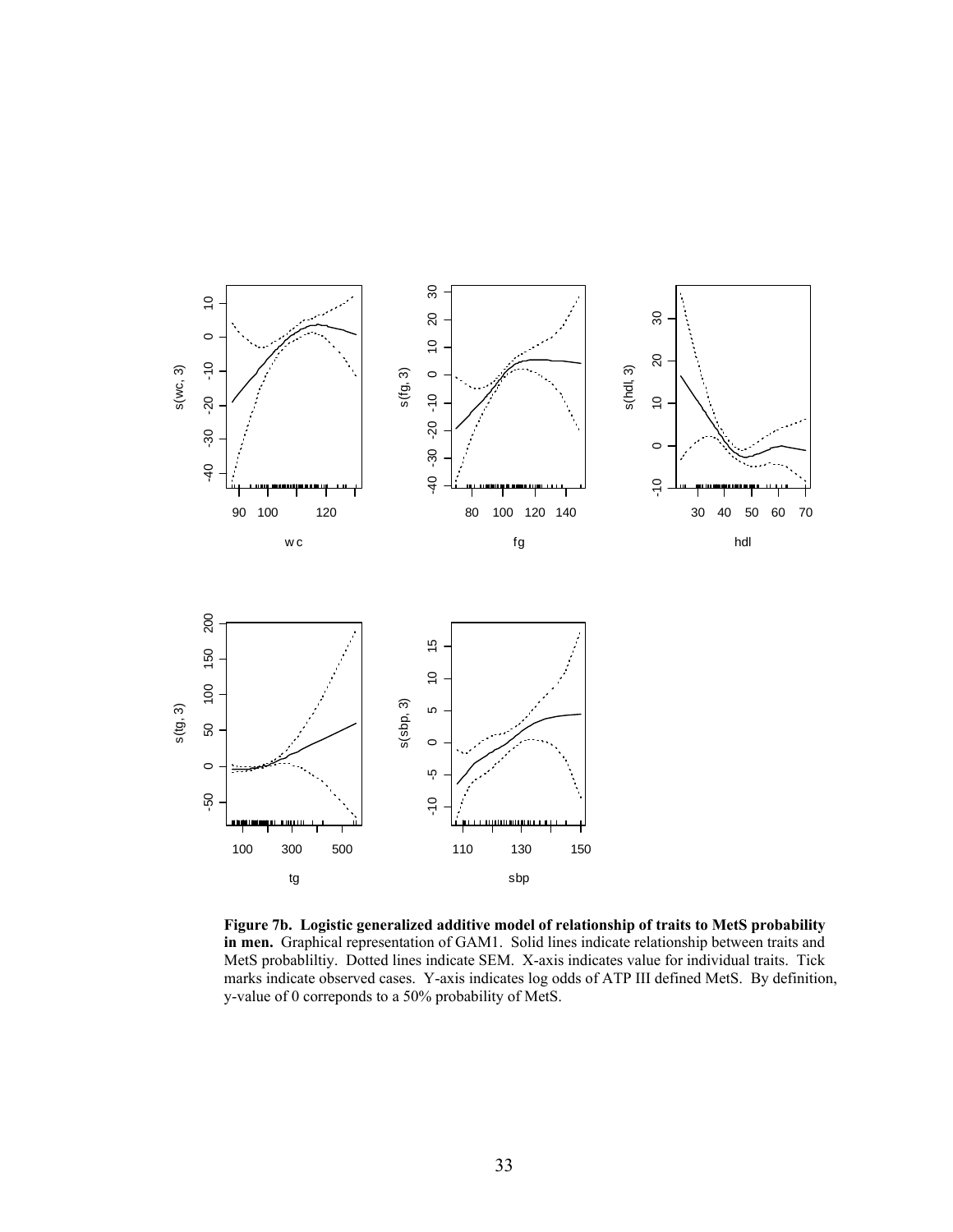

**Figure 7c. Logistic generalized additive model of relationship of traits to MetS probability in combined genders.** Graphical representation of GAM1. Solid lines indicate relationship between traits and MetS probabliltiy. Dotted lines indicate SEM. X-axis indicates value for individual traits. Tick marks indicate observed cases. Y-axis indicates log odds of ATP III defined MetS. By definition, y-value of 0 correponds to a 50% probability of MetS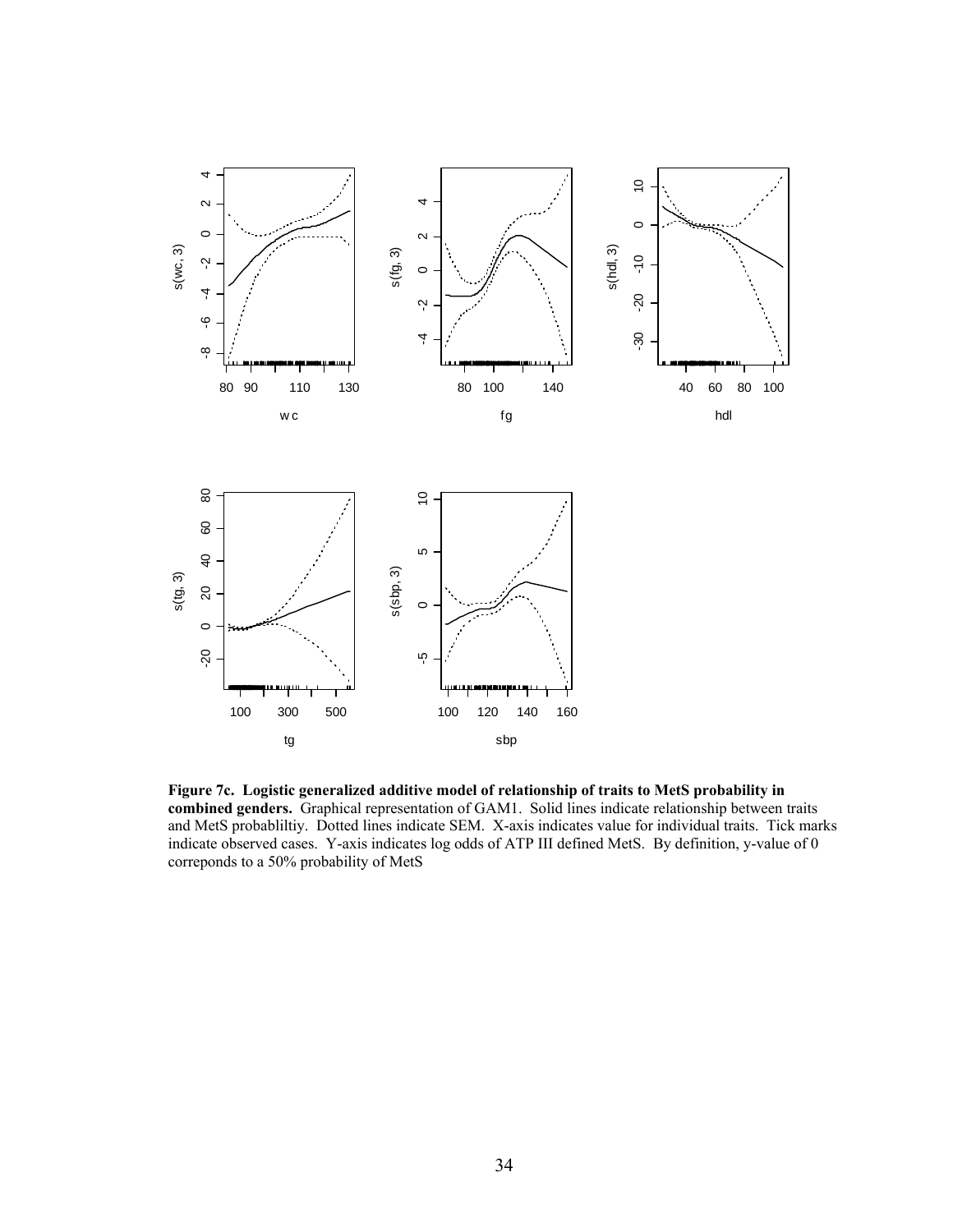Figure 8 shows results from forward selection in women. As shown in this figure, HDL-C accounted for 21% of the null deviance. HDL-C explained significantly more deviance than WC or SBP (both p<0.0001), but not TG or FG (0.0833 and 1.0000, respectively). HDL-C explained a greater absolute difference in deviance than TG and was therefore considered the most influential factor. Therefore, HDL-C was retained in the model and the forward selection process was repeated using the remaining variables. This process revealed FG to be the next most influential trait. HDL-C+FG accounted for 45% of the null deviance. This was significantly higher than HDL-C+WC or HDL-C+SBP ( $p$ <0.0001 and  $p$ =0.0003, respectively), but not HDL-C+TG ( $p$ =0.0886). HDL-C+FG+TG accounted for 65% of the null deviance. This was significantly higher than HDL-C+FG+WC and HDL-C+FG+SBP ( $p<0.0001$  and  $=0.0091$ , respectively). HDL-C+FG+TG+SBP accounted for 82% of the null deviance and was significantly higher than HDL-C+FG+TG+WC ( $p$ <0.0001). Inclusion of all MetS traits accounted for  $86\%$ of the null deviance. Therefore, according to forward selection, MetS traits contribute to incident MetS in the following order: HDL-C>FG>TG>SBP>WC in women.

Figure 9 shows the results of forward selection in men. For men, the most influential factor was TG followed by FG, WC, SBP, and HDL-C. TG was shown to be the most influential trait, accounting for 34% of the null deviance. This was significantly higher than any other MetS trait ( $p<0.0001$  for all except HDL-C,  $p=0.0239$ ). TG was therefore retained in the model and the forward selection process repeated with the remaining variables. This process revealed FG to be the next most influential trait. TG+FG accounted for 56% of the null deviance. This was significantly higher than TG+WC, TG+SBP, and TG+HDL-C (p<0.0001, <0.0001, and =0.0003, respectively).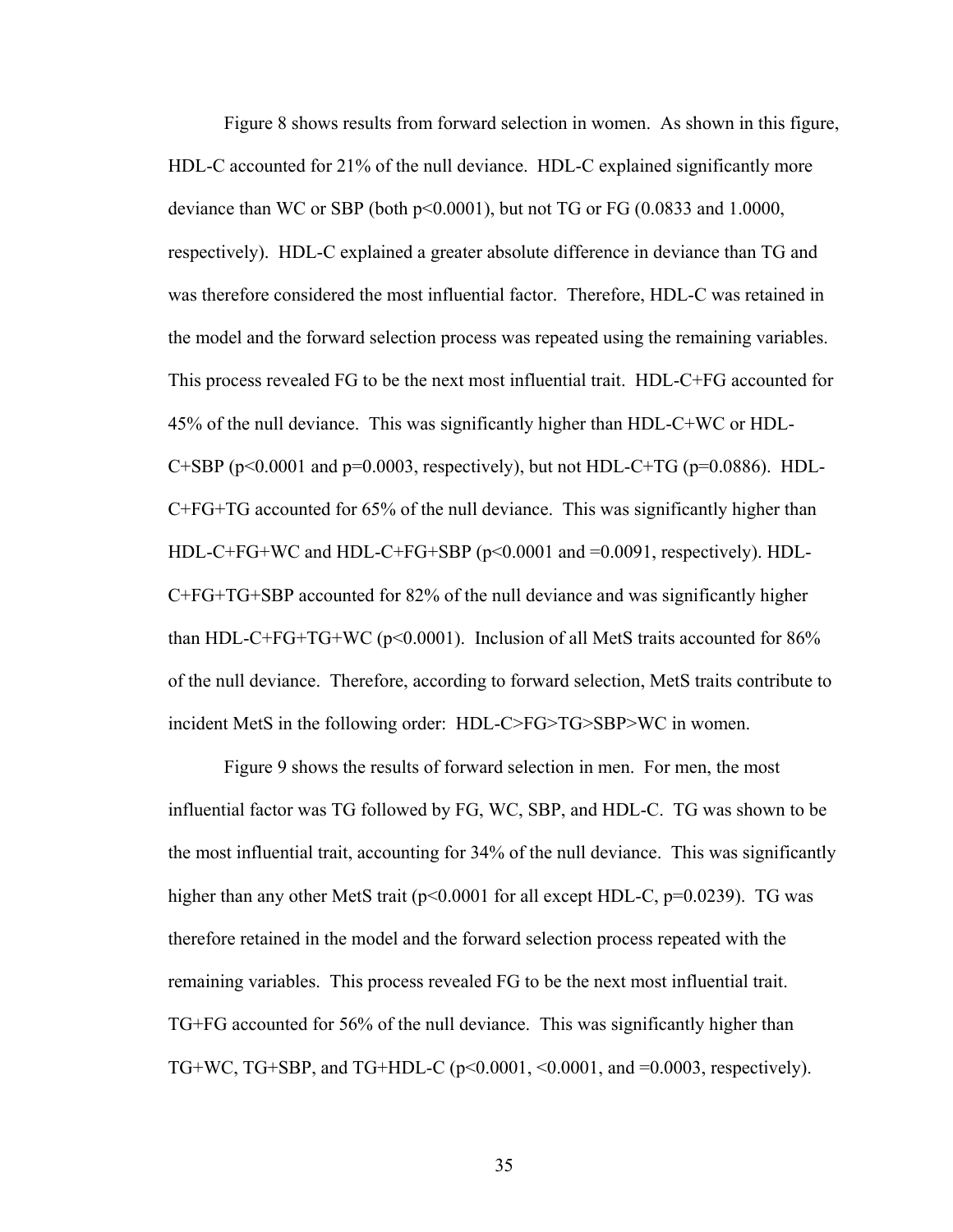TG+FG+WC accounted for70% of the null deviance. This was significantly higher than TG+FG+HDL-C and TG+FG+SBP (p=0.0285 and 0.0044, respectively). Both TG+FG+WC+SBP and TG+FG+WC+HDL-C accounted for 80% of the null deviance. However, the difference between these combinations was not significant ( $p=0.5834$ ). TG+FG+WC+SBP accounted for a greater absolute difference in deviance and therefore SBP was considered a more influential contributor than HDL-C. Inclusion of all MetS traits accounted for 96% of the null deviance. According to these results, MetS traits contribute to incident MetS in the following order: TG>FG>WC>SBP>HDL-C in men.

Figure 10 shows the results of forward selection for combined data. Analysis of combined data found the most influential factor was TG followed by FG, HDL-C, SBP, and WC. TG was found to be the most influential factor, accounting for 27% of the null deviance. This was significantly higher than any other MetS trait  $(p<0.0001)$ . TG was retained in the model and the forward selection process was repeated including the remaining variables. This process revealed FG to be the second most influential trait. TG+FG accounted for 45% of the null deviance and was significantly higher than TG+WC, TG+HDL-C, and TG+SBP ( $p<0.0001$ ,  $=0.0359$ , and  $<0.0001$ , respectively). TG+FG+HDL-C accounted for 60% of the null deviance. This was significantly higher than TG+FG+WC and TG+FG+SBP (p=0.0002 and <0.0001, respectively). TG+FG+HDL-C+SBP accounted for 67% of the null deviance and was significantly different than TG+FG+HDL-C+WC (p=0.0027). Inclusion of all MetS traits accounted for 70% of the null deviance. In combined data, MetS traits contribute to incident MetS in the following order: TG>FG>HDL-C>SBP>WC.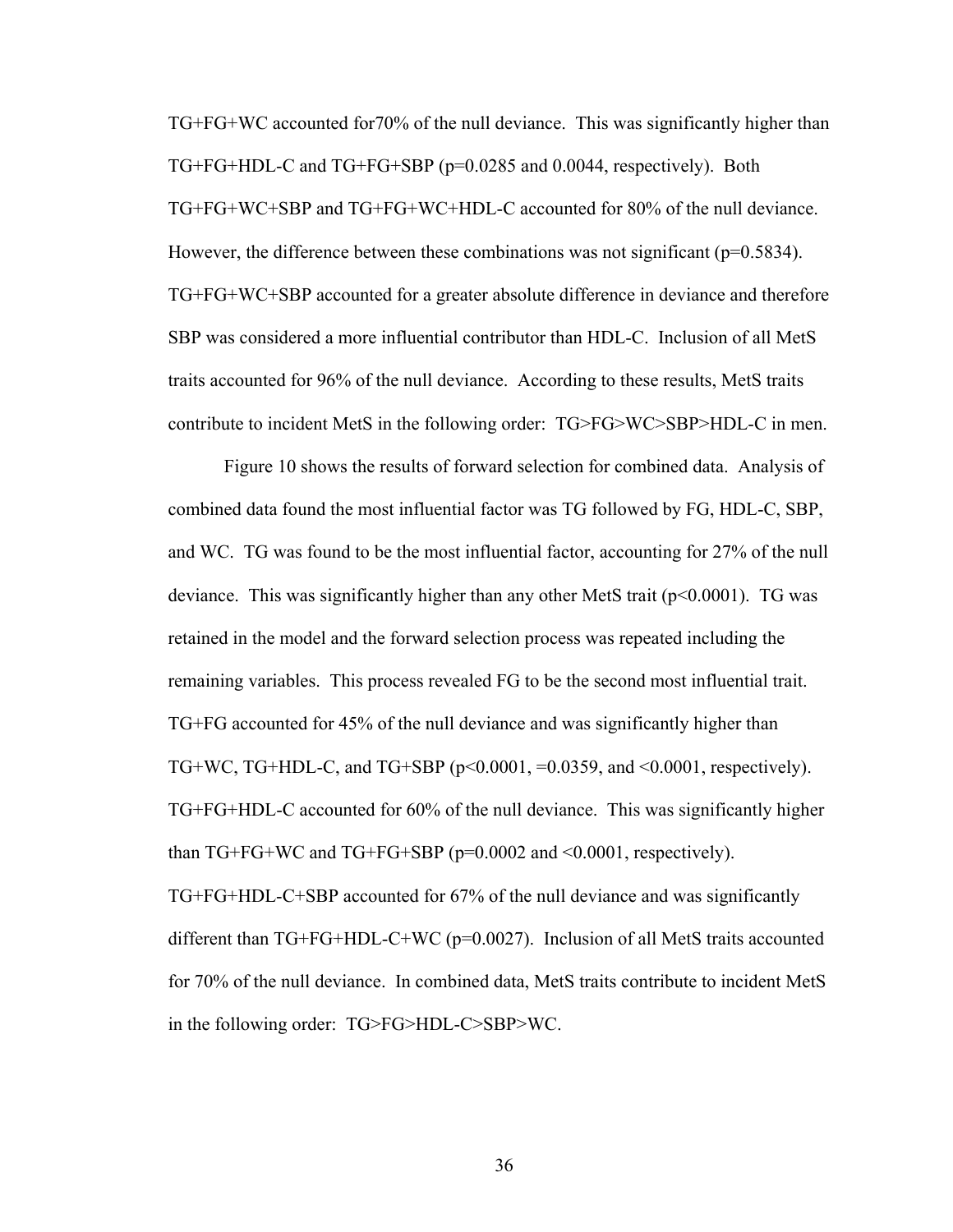

**Figure 8. MetS traits as predictor of MetS presence according to forward selection in women.** Traits were added individually to the logistic generalized additive model. The trait explaining the greatest absolute deviance was considered the most significant and retained in the equation. This process was repeated with the remaining traits until all 5 were included in the model. The final combination explains the greatest deviance and represents the order of contribution to MetS. Each trait or combination is significantly  $(p<0.05)$  greater than previous except those indicated by NS. NS denotes nonsignificant difference.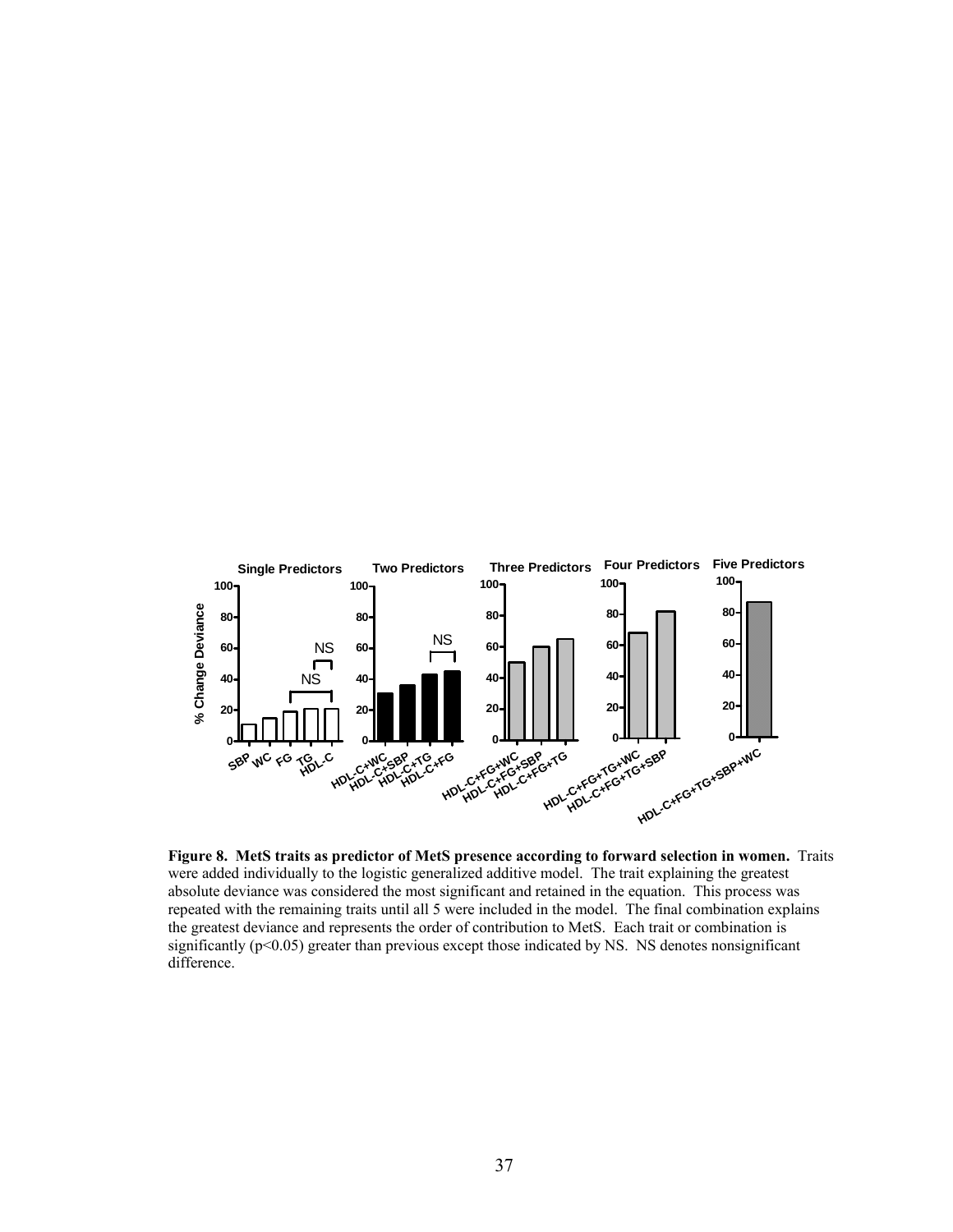

**Figure 9. MetS traits as predictor of MetS presence according to forward selection in men.** Traits were added individually to the logistic generalized additive model. The trait explaining the greatest absolute deviance was considered the most significant and retained in the equation. This process was repeated with the remaining traits until all 5 were included in the model. The final combination explains the greatest deviance and represents the order of contribution to MetS. Each trait or combination is significantly (p<0.05) greater than previous except those indicated by NS. NS denotes nonsignificant difference.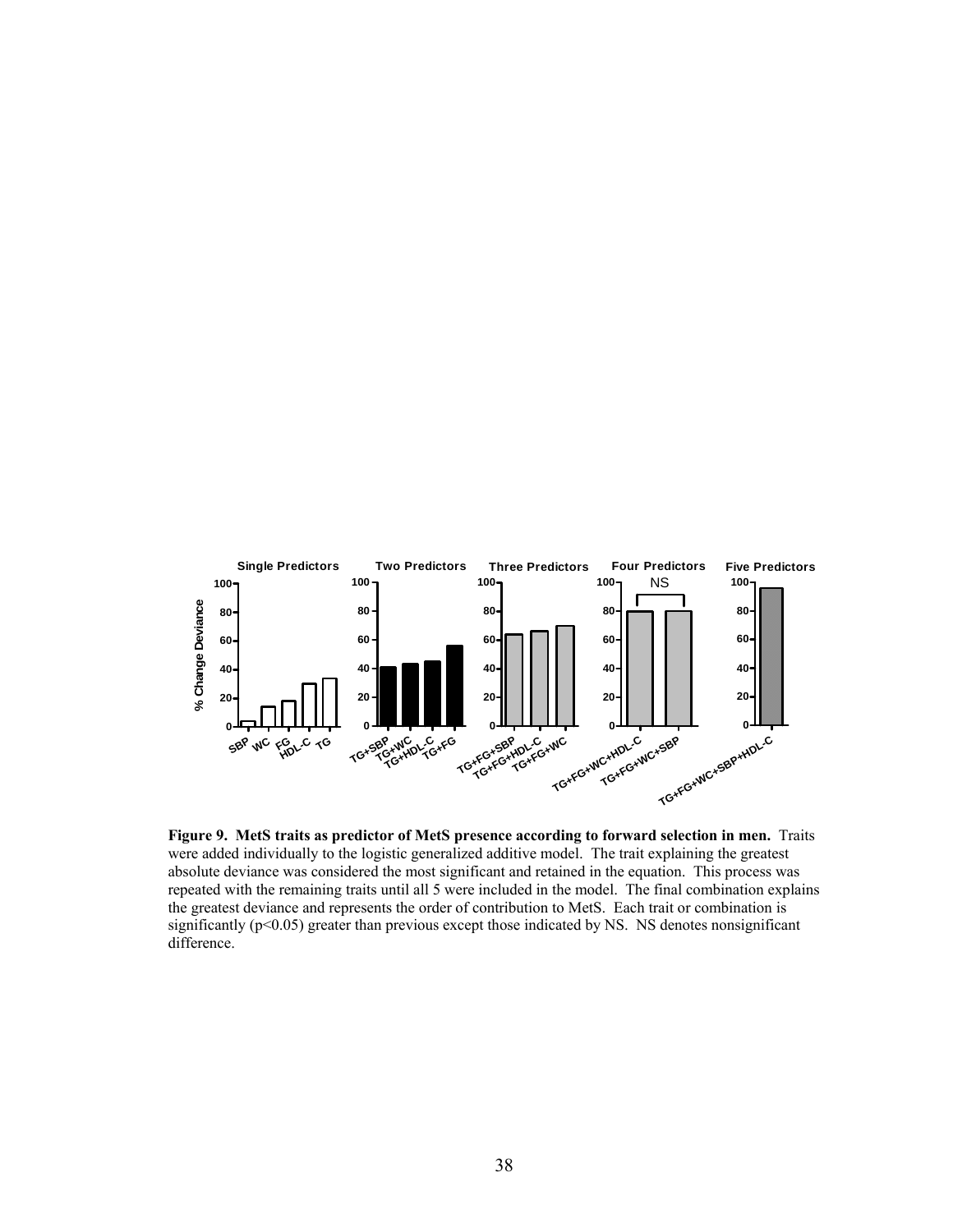

**Figure 10. MetS traits as predictors of MetS presence according to forward selection in combined.** Traits were added individually to the logistic generalized additive model. The trait explaining the greatest absolute deviance was considered the most significant and retained in the equation. This process was repeated with the remaining traits until all 5 were included in the model. The final combination explains the greatest deviance and represents the order of contribution to MetS. Each trait or combination is significantly (p<0.05) greater than previous except those indicated by NS. NS denotes nonsignificant difference.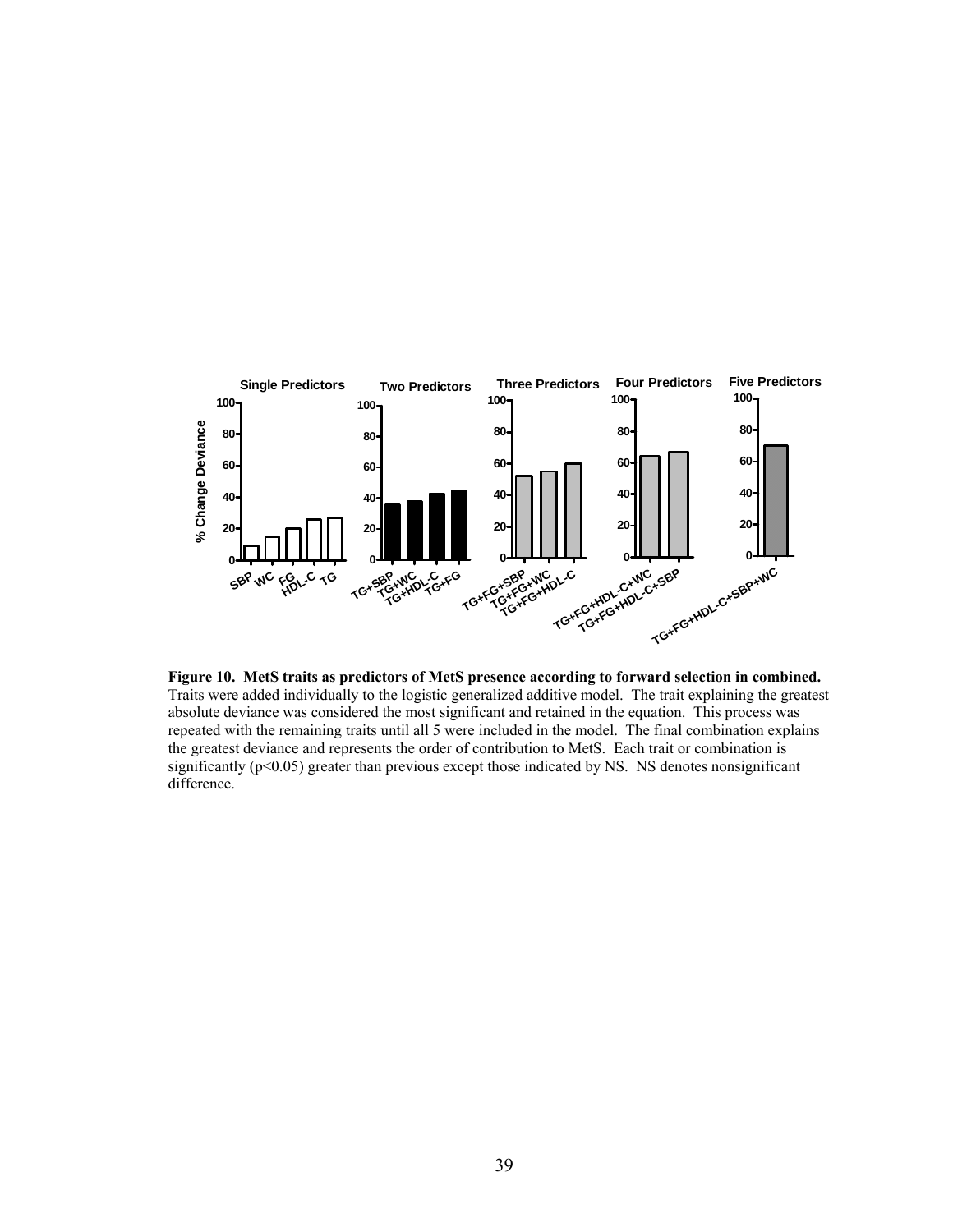## **DISCUSSION**

**Effectiveness of Scoring Systems.** Results from the present study indicate that the proposed scoring systems (5score and 10score) are effective predictors of MetS presence and a means to assess severity (number of traits) of MetS. As shown in Figure 1, the sigmoidal shape of the relationship between 5score and MetS presence indicates that it may serve as a more sensitive tool than 10score. It is likely that risk of MetS is not appreciably altered with small changes in MetS score at low and high MetS risk. Individuals with moderately impaired metabolic processes are likely to be highly affected by even minor changes (positive or negative) in metabolic profile. This relationship is reflected by the sigmoidal shape of the relationship between 5score and MetS probability. The discrepancy between scoring systems may be due to redundant measurements included in the formulation of 10score. Multiple measures of obesity (WC, BMI, and percent fat) and inflammation (CRP and  $TNF\alpha$ ) may result in a bias toward these measurements and limit the utility of this tool. However, several authors have shown that addition of non-traditional risk factors such as CRP enhance the predictive ability of MetS (123-125, 145). Additionally, aerobic capacity has been shown to be highly related to MetS (24, 38, 83, 88, 92, 93, 161) and may in fact be a more significant risk factor than other MetS criteria such as TG, FG, HDL-C, and BP (92). Therefore, it could be hypothesized that it may be beneficial to include additional MetS criteria. However, assessment of multiple indicators of the same risk factor may limit the predictive ability of this tool. Previous MetS score systems developed by this lab (149) have shown significant correlations between MetS score and WC ( $r=0.84$ ), % fat ( $r=0.38$ ), TG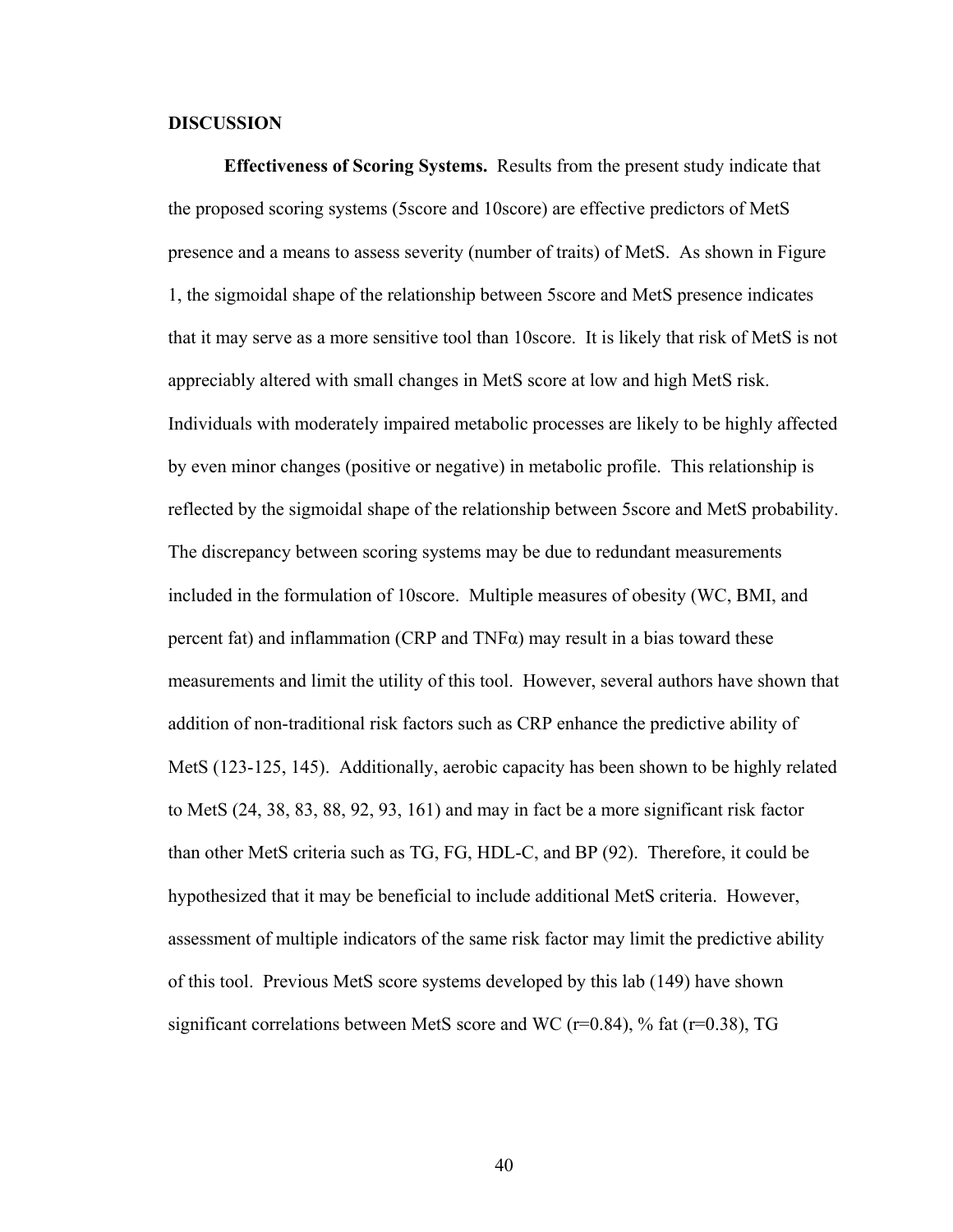$(r=0.38)$ . FG  $(r=0.57)$ , CRP  $(r=0.51)$ , BP  $(r=0.35)$  and VO2max  $(r=-0.71)$ . These results suggest that additional MetS criteria may enhance the predictive ability of MetS.

 Additionally, linear regression revealed 5score and 10score predict MetS severity in a linear manner. 0, 1, 2, 3, 4, and 5 MetS traits corresponded to 5score values of 8.65, 13.12, 17.59, 22.07, 26.54, and 31.01, respectively and 10score values of 30.42, 34.86, 39.30, 43.75, 48.19, and 52.63, respectively. Solymoss et al (137) determined that number of MetS traits is a significant predictor of CAD severity, cerebrovascular disease, and T2D. Therefore, the proposed scoring systems may prove to be significant predictors of various health conditions or even mortality. Current MetS definitions do not account for increased risk of morbidity and mortality until a threshold value is reached for 3 of 5 risk factors. Several authors have noted increased risk of CVD (33, 100, 137, 164) and T2D (87, 137, 164) with only 1-2 MetS traits present. The proposed scoring systems in the present study reflects this increased risk associated with mild metabolic perturbations. Comparing the effectiveness of scoring systems revealed 5score  $(r^2=0.74)$  explained a greater amount of the variance than 10score  $(r^2=0.23)$ . This suggests that 5score may be a more significant predictor of risk than 10score. This again may be due to redundant markers of obesity and inflammation included in 10score.

The current data set did not include sufficient follow-up to determine whether 5score and 10score are significant predictors of CVD, T2D, and mortality. Application of the proposed scoring systems to large-scale epidemiological data with significant follow-up is necessary to confirm the predictability of the proposed scoring systems. Additionally, the current data does not allow for comparison of the proposed scoring system to current MetS definitions with respect to morbidity and mortality prediction.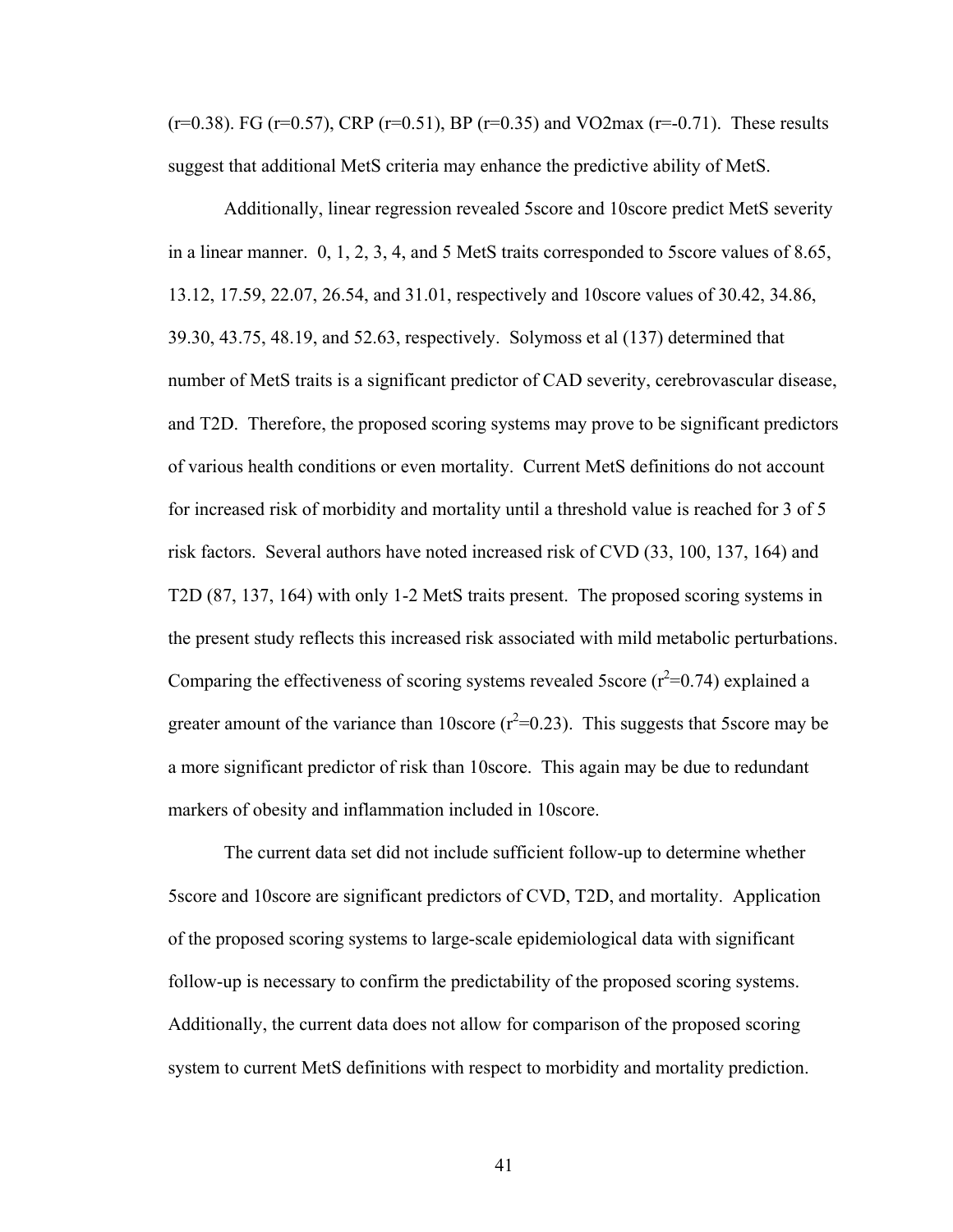Future research should be conducted to determine whether the proposed scoring system is superior to ATP III MetS in predicting CVD, T2D, and mortality.

Without morbidity and mortality, we chose to validate the scoring system by examining its relationship to ATP III defined MetS and number of traits present. This technique is similar to those used by Wijndaele et al (132). These authors used MetS presence and number of traits to validate a MetS z-score. According to these authors, zscore accounts for 61% of the variance associated with incident MetS. In the present study, 5score accounted for nearly 75% of the variance associated with increasing number of traits. This finding suggests that 5score may serve as a better predictor of risk than continuous MetS z-score. This is likely due to the inclusion of weighted multipliers in 5score. Serious methodological inconsistencies prevent direct comparison of these studies. Most notably, Wijndaele et al (162) used the IDF definition of MetS whereas the present study used ATP III guidelines. The present study may be the first attempt to develop and test a scoring system for the severity of MetS. Future projects comparing 5score and 10score to z-score are necessary to determine which system more accurately reflects risk associated with MetS.

 As shown in Figure 1, the relationship between 5score and MetS probability revealed a significant sigmoidal shape. Changes in the slope of the graph occurred at 5score values of  $\sim$ 10 and  $\sim$ 30. These values correspond to MetS probability of approximately 15 and 85%, respectively. Additionally, MetS probability of 50% occurred at 5score value of  $\sim$ 20. 0, 1, 2, 3, 4, and 5 MetS traits corresponded to 5score values of 8.65, 13.12, 17.59, 22.07, 26.54, and 31.01, respectively. Considering these results, the following quartiles are recommended for 5score with respect to MetS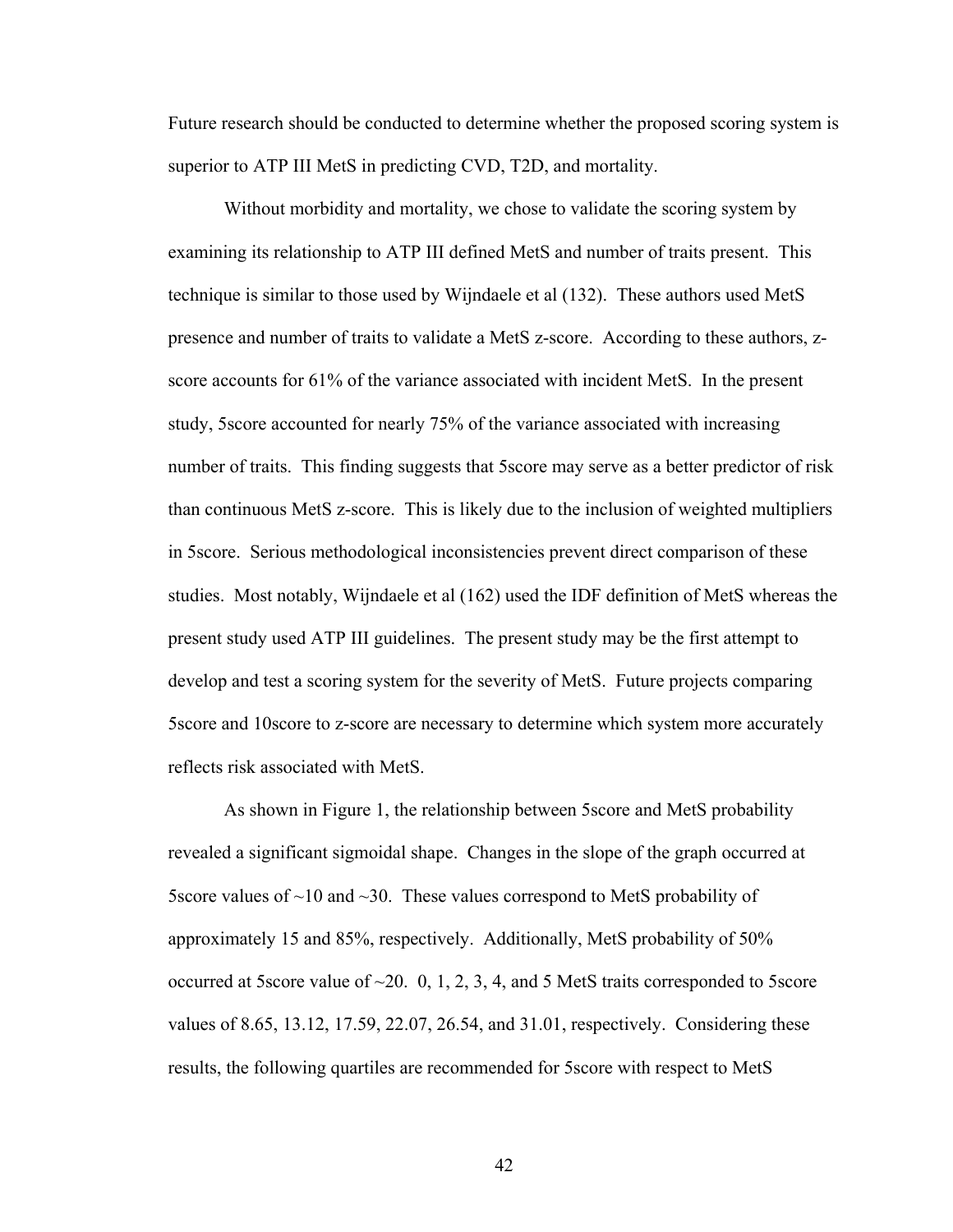incidence and severity: <10=low risk, 10-19=moderate risk, 20-29=high risk, and  $\geq$ 30=very high risk. Figure 2 shows a nearly linear relationship between 10 score and MetS probability. 10score values of 30, 40, and 50 correspond to MetS probability of  $\sim$ 30,  $\sim$ 50, and  $\sim$ 70%, respectively. Additionally, 0, 1, 2, 3, 4, and 5 MetS traits corresponded to 10score values of 30.42, 34.86, 39.30, 43.75, 48.19, and 52.63, respectively. According to these results, recommended 10score quartiles are: <30=low risk, 30-39=moderate risk, 40-49=high risk, and  $\geq$ 50=very high risk.

**Contribution of Individual Traits to MetS.** As shown in Figures 5 and 6, MetS traits do not contribute equally to the development of MetS. These graphs demonstrate the complexity of the interaction of MetS traits. To our knowledge, this is the first study to demonstrate the relationship between individual traits and MetS probability. In men, risk of MetS appears to plateau at high values of WC and FG. This is likely due to the fact that individuals with extremely high abdominal obesity (9, 23, 46, 168) and insulin resistance (115, 122, 129, 130) express multiple additional MetS traits. Therefore the influence of these risk factors on MetS at high values may be attenuated by the contribution of other MetS traits. It is also possible that elevated WC and FG may develop prior to the expression of other MetS traits. Both abdominal adiposity and insulin resistance are considered underlying causes of MetS (59) and have been shown to contribute significantly to MetS development and progression (63, 65, 92, 99). These risk factors may develop prior to the expression of other metabolic perturbations such as elevated TG, hypertension, and lowered HDL-C. Subjects in the present study were relatively young (mean age=37 years). Therefore, it is possible that individuals in the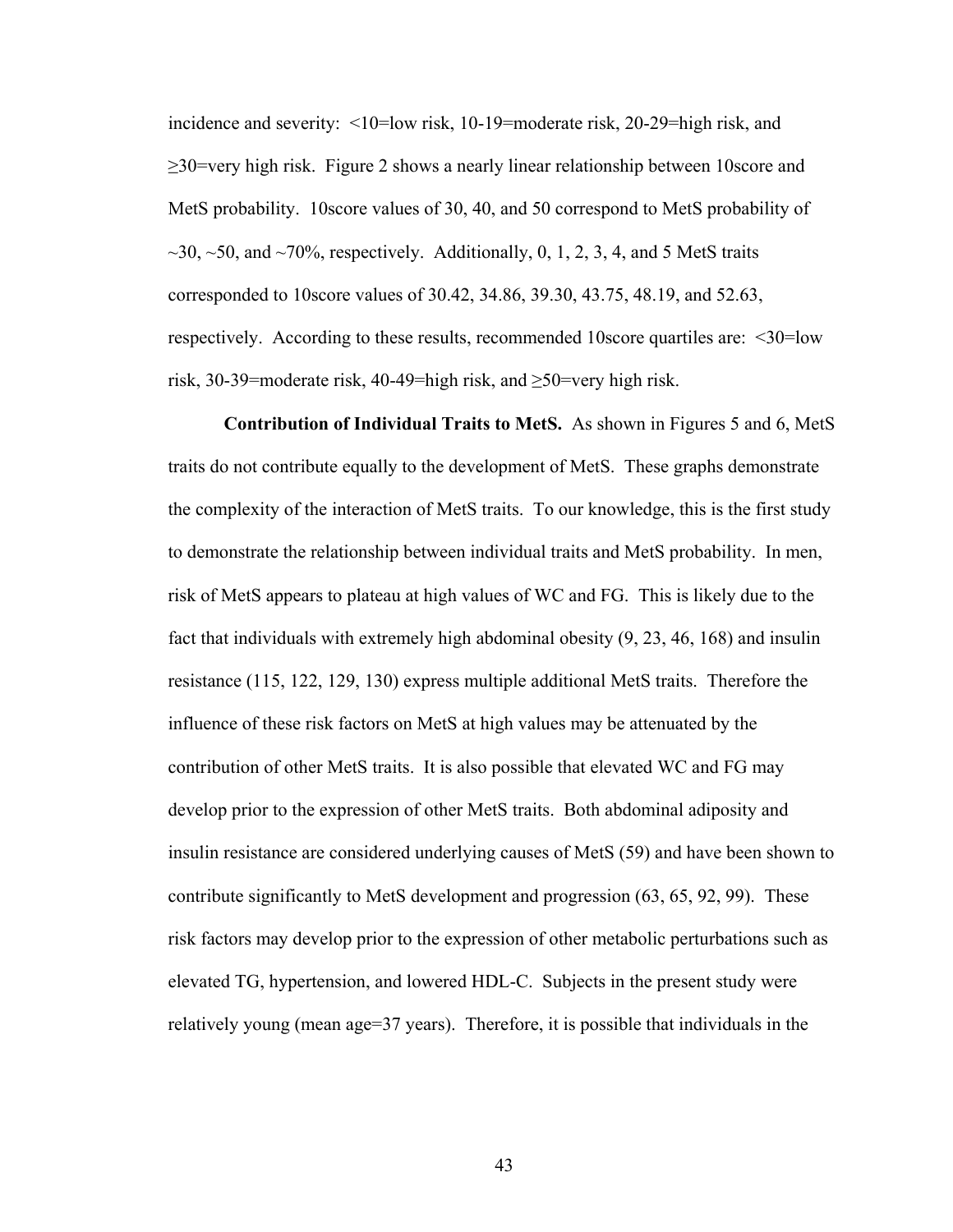current study did not have sufficiently prolonged exposure to develop additional metabolic complications.

 As shown in Figure 6a, probability of MetS was 0.2 for men with WC≥90cm and 0.5 for individuals with WC $\geq$ 102. This suggests that metabolic perturbations occur at values well below current MetS criteria. Lean et al (95) demonstrated that WC≥94cm corresponds closely to elevated BMI and waist-to-hip ratio (WHR), suggesting elevated risk with this level of WC. Increasing WC from 102 to 130 cm results in only modest increases in MetS probability (0.5 and 0.6, respectively). This suggests that the primary risk associated with increasing adiposity occurs at relatively minor perturbations in WC.

Due to the lack of women with WC<88cm, the present study was unable to assess the relationship of low WC and MetS in women. Unlike men, WC appears linearly related to MetS in women. MetS risk increases from  $\sim 0.1$  at WC 80 to  $\sim 0.6$  at WC 130cm. The difference in MetS risk associated with WC between genders may be due to distribution of adipose tissue. The current study did not assess WHR. It is therefore possible that women in the present study displayed a more advantageous WHR than men and were protected from MetS incidence associated with abdominal obesity.

Other MetS traits such as TG, SBP, and FG (in women) appear to be exponentially related to MetS. MetS risk does not appear to increase until a threshold value is reached. After this point, risk of MetS increases sharply. In both men and women, FG 70 mg/dl corresponded to a 0.2 probability of MetS. However, the shape of the graphs was different between women and men (Figures 5b and 6b, respectively). While women showed an exponential increase in MetS probability, men demonstrated a hyperbolic relationship. This is the first study to demonstrate differential associations of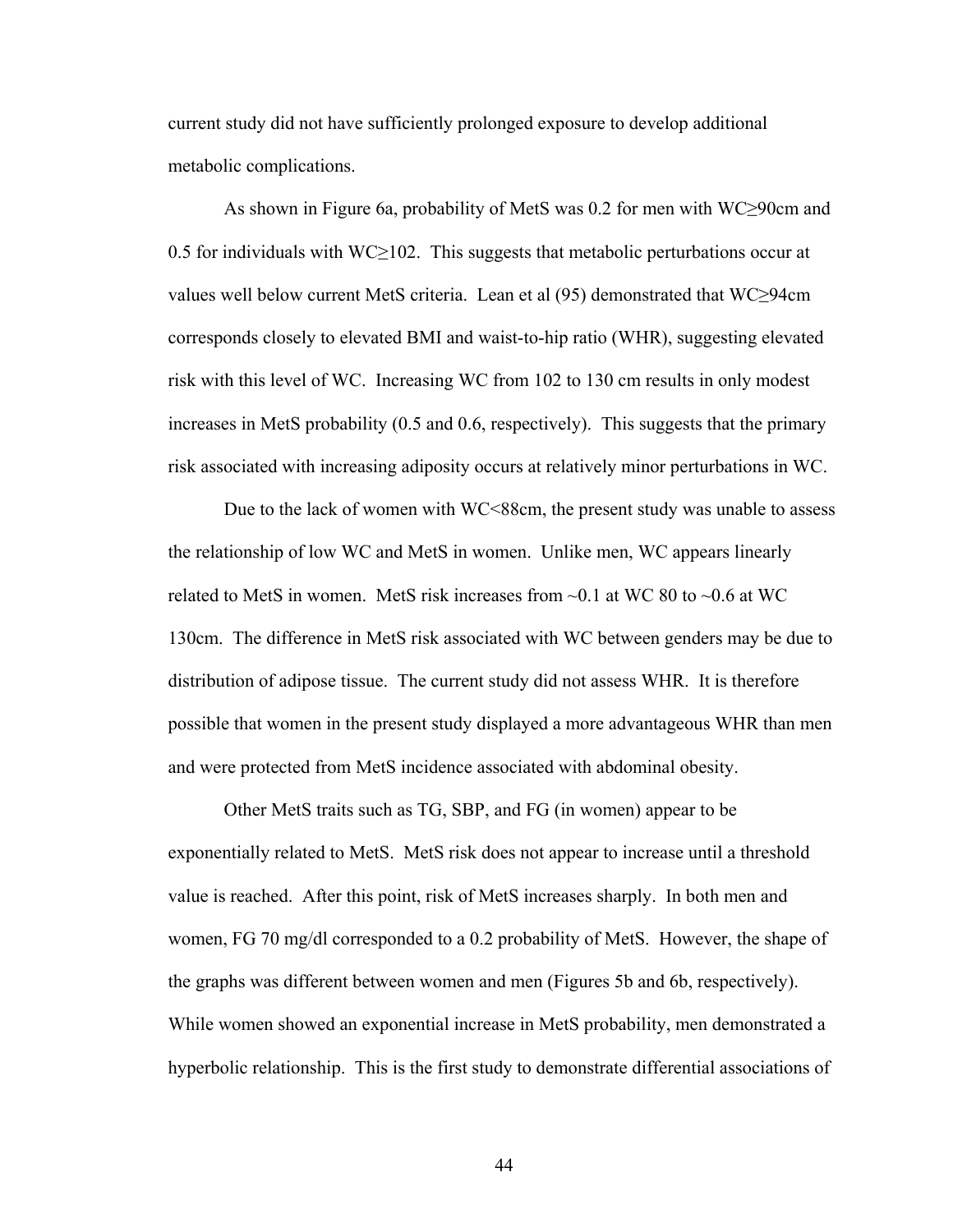FG with MetS between men and women. The difference in the association between FG and MetS probability is likely due to differences in data distribution. Only 5 men in the present study had FG≤85 mg/dl. However, 27 females met this criterion. It is likely that with a larger male sample size, the relationship would be similar. In both men and women, MetS risk appears to increase at approximately 100 mg/dl. Beyond this point, risk of MetS increases in a nearly linear fashion. SBP and DBP appeared to contribute very differently to MetS probability in the present study. In both women and men, SBP was positively related to MetS in an exponential fashion. In men, DBP appeared to be inversely related to MetS. However, this is due primarily to a single case with DBP 60 and MetS positive. The discrepancy between the figures can be primarily explained by procedural methods. Individuals meeting either SBP or DBP criterion are considered to have MetS. In the present study, SBP appears to be more strongly related MetS than DBP. This is in agreement with a study by Sesso et al (134) demonstrating SBP is a better predictor of CVD than DBP.

As shown in Figures 5c and 6c, HDL-C was inversely exponentially related to MetS probability in both women and men. In men, the threshold value for increased MetS risk appeared to be approximately 50 mg/dl. In women, the threshold value for increased risk appeared to occur at approximately 80 mg/dl. These values are significantly higher than the current MetS criteria of 40 mg/dl and 50 mg/dl, respectively. This finding is in agreement with that of Wilson et al (163). These authors demonstrated that CVD risk was increased at HDL-C  $\sim$  54 mg/dl in men and 70 mg/dl in women. However, at high HDL-C, risk of MetS does not appear to be further reduced. Additionally, DBP does not appear to contribute to risk of MetS.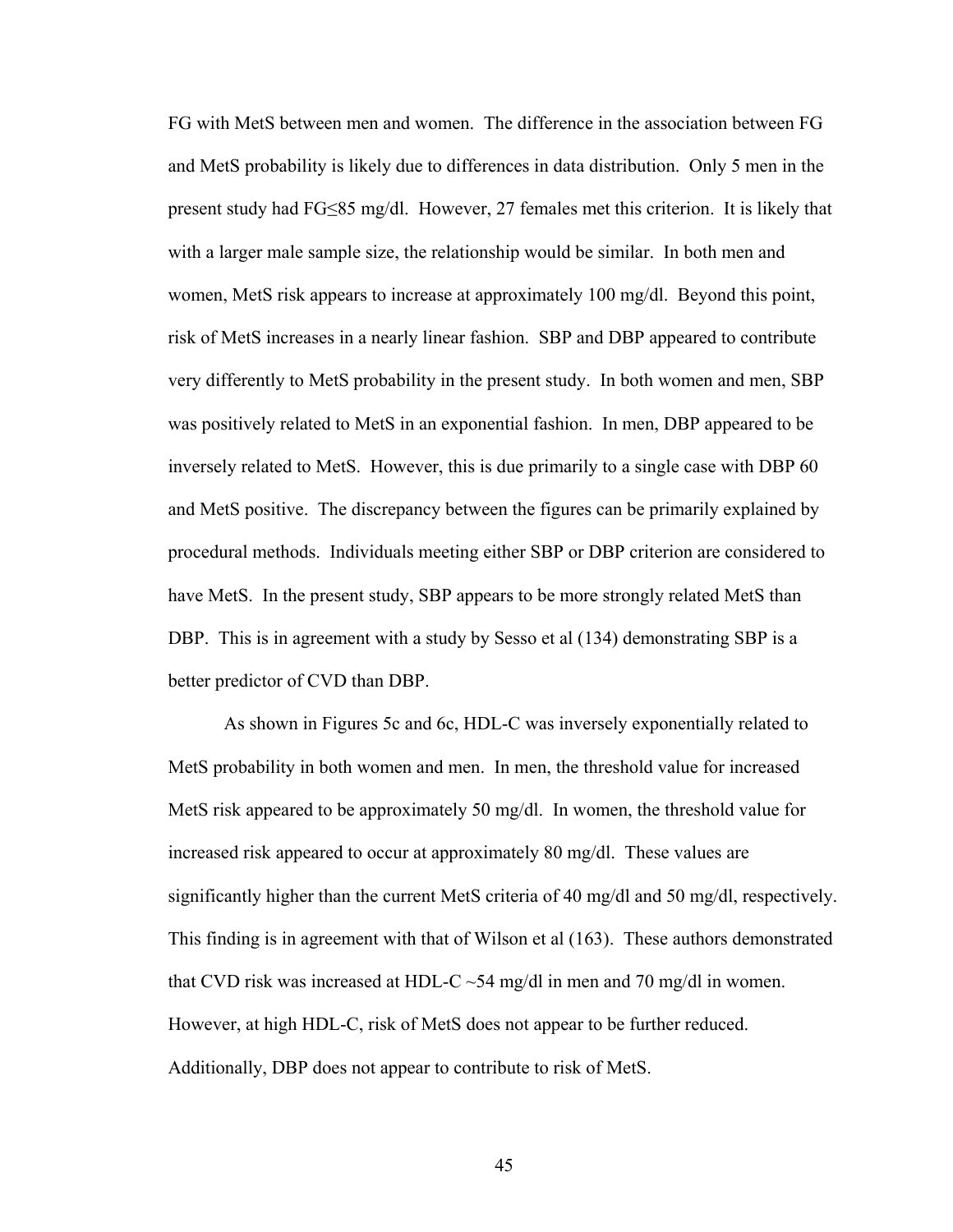Figures 5 and 6 appear to be in agreement with previous reports showing WC and FG are more strongly related to MetS than other risk factors such as TG and BP (63, 65, 92, 99). The strong inverse relationship between HDL-C and MetS is a somewhat novel finding of the present study. Several reports have shown an inverse relationship between HDL-C and MetS (33, 63, 164), but the strength of the relationship has yielded conflicting results (63, 65). Palaniappan et al (112) demonstrated that HDL-C was second only to WC in prediction of future MetS incidence. According to these authors, HDL-C was equal to FG in contribution to incidence MetS with a relative risk of 1.6. The strong inverse relationship in the present study appears to agree with this finding.

**Predictors of MetS.** Figures 5 and 6 demonstrate the relationship of individual MetS traits with probability of MetS. However, these figures do not offer any quantitative analysis demonstrating the most influential trait(s). These figures were created using kernel smooth functions which are somewhat biased toward end effects. This method averages all data points within the specified bandwidth. Extreme data points (low or high) are therefore given additional influence due to smaller bandwidths and fewer data points included. The current study employed a generalized additive model (GAM) to assess contribution of individual traits to MetS probability (Figure 7a-c). Additionally, both backward elimination and forward selection were employed to determine the most influential determinants of MetS. According to this analysis, predictor of MetS are different between men, women, and combined. However, within each group, backward elimination and forward selection resulted in similar results. This may be the first study to employ backward elimination and forward selection to assess risk factor contribution to MetS.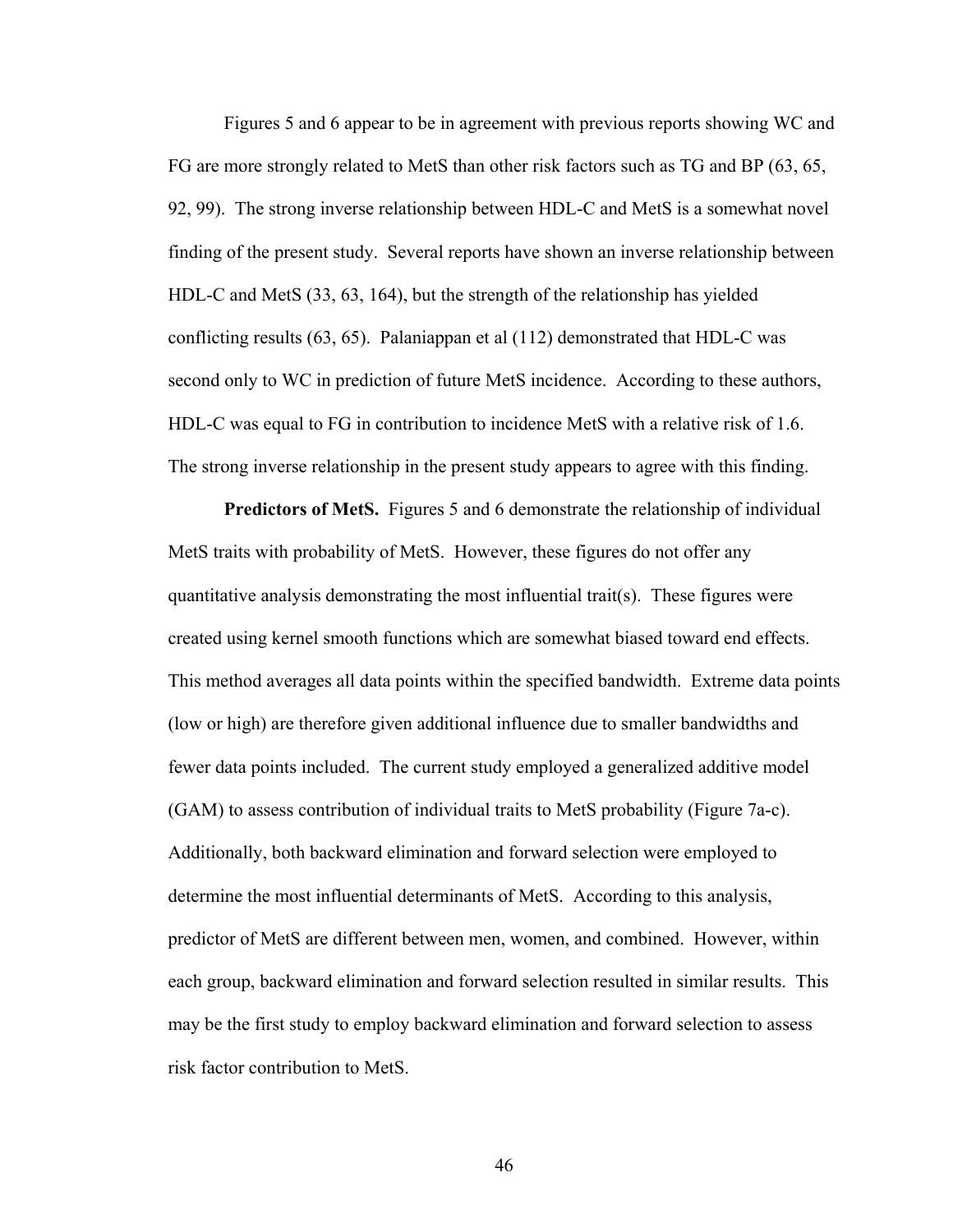According to forward selection, HDL-C accounted for 21% of the null deviance in women, suggesting this is the most influential factor. These results are shown in Figure 8. While HDL-C explained the greatest absolute deviance, it was not significantly greater than FG ( $p=0.0832$ ) or TG ( $p=1.0000$ ). This finding is similar to those of Palaniappan et al (112). These authors demonstrated that FG, TG, and HDL-C all carried a 1.6 odds ratio for development of MetS. Backward elimination and forward selection selected traits in the following order for women: HDL-C>FG>TG>SBP>WC. Addition of subsequent traits significantly increased the amount of deviance explained compared to the previous model (all  $p<0.05$ ). Inclusion of HDL-C+FG+TG accounted for 65% of the deviance. Therefore, measurement of these three traits accounts for the majority of risk associated with MetS.

In men forward selection determined TG accounted for the greatest amount of deviance (34%). These results are shown in Figure 9. This was significantly greater than any other trait (all  $p<0.05$ ). This finding conflicts with findings from Assmann et al (10) who demonstrated TG contributes significantly less to CAD than other risk factors. This finding could be due to outliers within the dataset. In men alone, 3 cases were observed with TG>400mg/dl. Backward elimination and forward selection selected traits in the following order for men: TG>FG>WC>SBP>HDL-C. Addition of subsequent traits significantly increased the amount of deviance explained compared to the previous model (all  $p<0.01$ ). TG+FG accounted for 56% of the null deviance in men. TG+FG+WC accounted for 70% of the deviance. This data suggests that these three variables account for the majority of risk associated with MetS.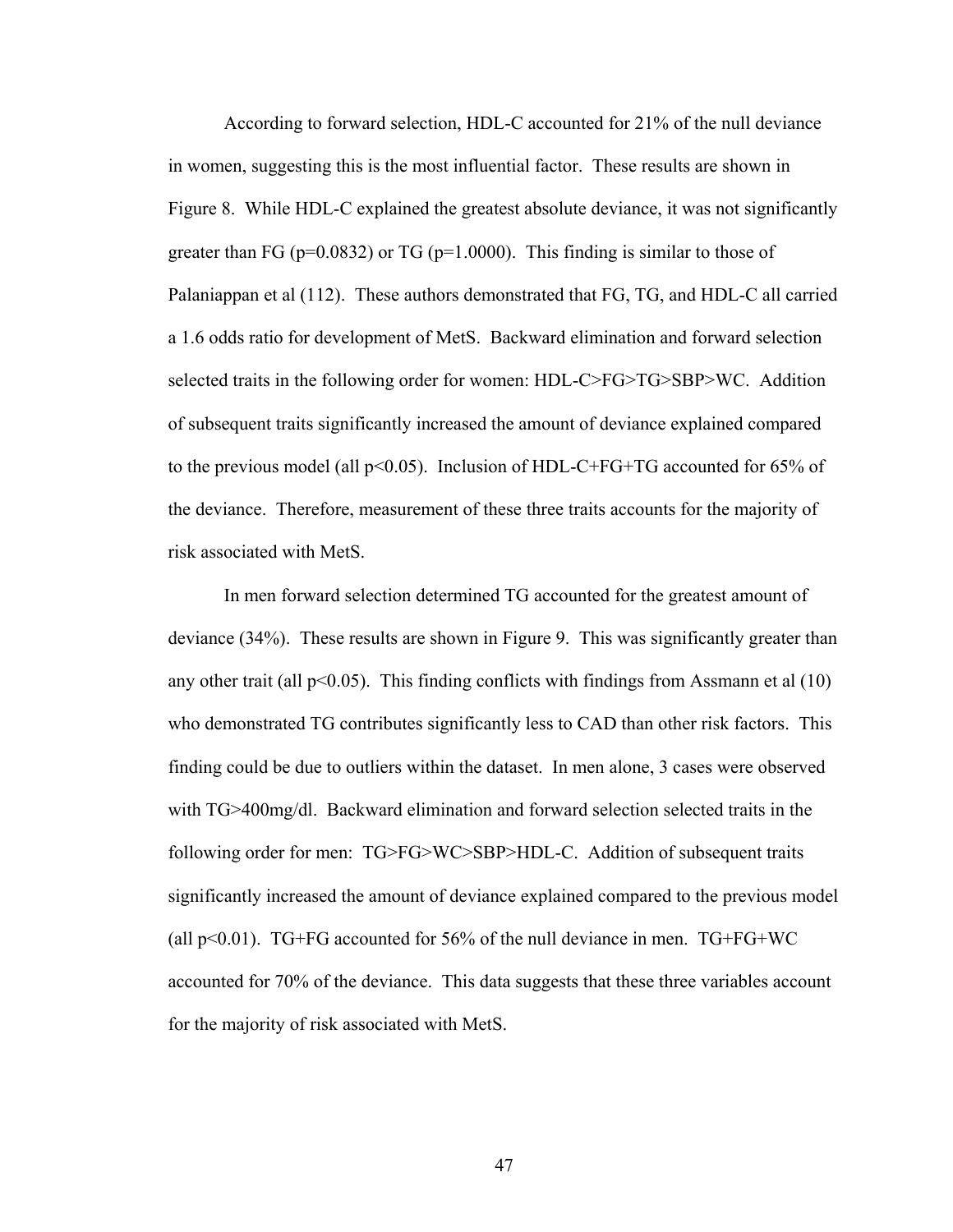Forward selection determined TG to be the most influential factor in combined, accounting for 27% of the deviance. These results are presented in Figure 10. This was significantly greater than WC, FG, and SBP (all  $p<0.0001$ ), but not HDL-C ( $p=0.1797$ ). Backward elimination and forward selection selected traits in the following order for combined data: TG>FG>HDL-C>SBP>WC. Addition of subsequent traits significantly increased the amount of deviance explained compared to the previous model (all  $p<0.01$ ). TG+FG+HDL-C accounted for 60% of the null deviance, suggesting these variables account for the majority of risk associated with MetS.

According to this data, assessment of 3 MetS traits may provide a reasonable estimation of risk associated with MetS. However, it is necessary to assess different MetS traits for women and men. In women, HDL-C, FG, and TG account for the majority of risk and should be used to estimate MetS risk. In men, TG, FG, and WC account for the majority of risk. This data suggests that low HDL-C may contribute significantly higher risk in women and elevated TG may prove to be riskier in men.

Several studies (63, 65, 92, 99, 119) have been employed factor analysis, a statistical method for evaluating highly intercorrelated variables to determine the most significant contributors to MetS. These studies have consistently shown high loadings for WC and FG. According to ATP III, these risk factors are considered the underlying cause of MetS (59). The results of backward elimination and forward selection in the present study conflict with these previous reports. This study may be the first to employ backward elimination and forward selection to determine the most influential MetS criteria. In the present study, WC was shown to be the least influential contributor in women and third most influential contributor in men. The discrepancy between this and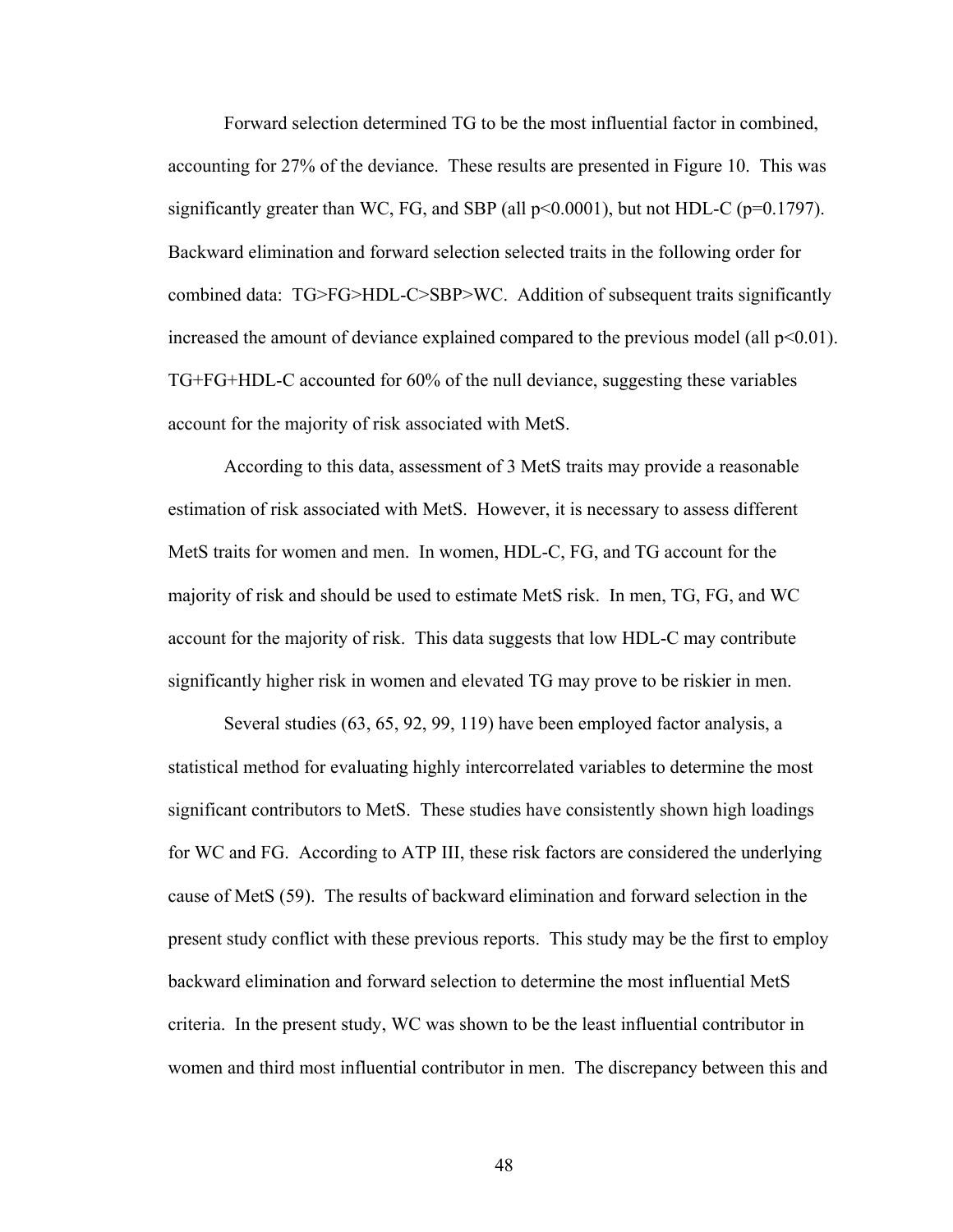other studies is likely due to sampling bias of the current study. Subjects in the present study were obtained from exercise intervention studies targeting overweight and obese individuals. The current study attempted to resolve this discrepancy by including data from all screening participants. Elevated WC was a common feature with nearly 90% of subjects meeting the sex-specific criteria for MetS. A limited WC range may mask the influence of WC on MetS, especially at low values.

Additionally, other authors have suggested TG to be only a minor contributor to morbidity compared to other MetS traits (10, 142). Assmann et al (10) determined that high LDL-C, low HDL-C, hypertension, and diabetes all contributed significantly more to CAD development than high TG. The present study showed TG to be the most influential factor in both men and combined data. In women, TG was shown to be the third most influential factor. The close relationship between TG and MetS in the present study may be the effect of a few outliers. Removal of these points may impact the relationship between TG and MetS. Additionally, this weakened relationship may more accurately reflect risk associated with elevated TG. The present study did not attempt to remove these outliers due to the relatively small sample size of men.

As mentioned previously, most analyses of MetS contribution has employed factor analysis to assess risk. These studies often use multiple markers of obesity, insulin resistance, lipoprotein metabolism, and blood pressure (63, 65, 92, 99, 119). The current study employed backward elimination and forward selection to determine which traits are more influential on MetS risk. Additionally, the present study limited analysis to the 5 criteria currently used for MetS diagnosis. This method eliminates or adds variables individually to assess the additive effects risk factor combinations. This may be the first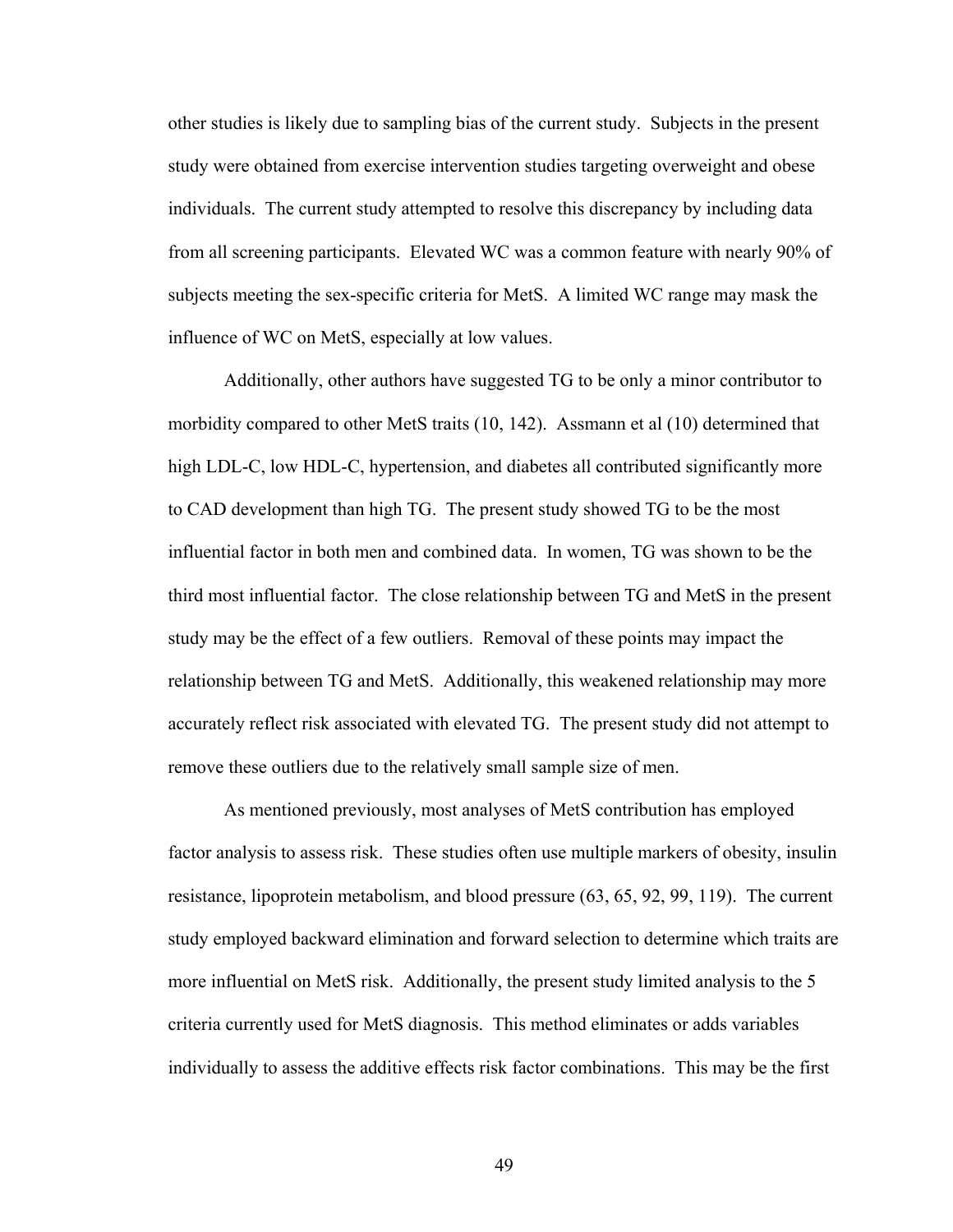study to employ this statistical method for analysis of MetS. While backward elimination and forward selection are significantly more simple statistical approaches, they are subject to statistical limitations. Backward elimination initially included all 5 MetS traits and progressively eliminated the trait contributing the least explained deviance. According to this method, significant error is introduced into the equation with the elimination of multiple traits. Conversely, forward selection started with the null deviance and added traits according to increasing deviance explained. According to this method, significant error is present in the initial equation, but is reduced as traits are added to the equation. Due to these limitations, the current study employed both backward elimination and forward selection. These methods produced similar results within groups with regards to the order of influence of MetS traits. Agreement between backward elimination and forward selection gives confidence to the results of the present analysis.

**Conclusions.** The present study provides a potential scoring system for quantifying risk associated with MetS. This scoring system has been shown to be a significant predictor of MetS presence and severity (number of traits). Inclusion of redundant markers of obesity weakened the relationship between 10score and MetS presence and severity. Future research is necessary to determine whether the proposed scoring system is a significant predictor of morbidity and mortality. Additionally, the present study demonstrated that MetS traits contribute differently to MetS risk between genders. In women, HDL-C is the most significant contributor. In men and combined genders, TG is the most significant contributor.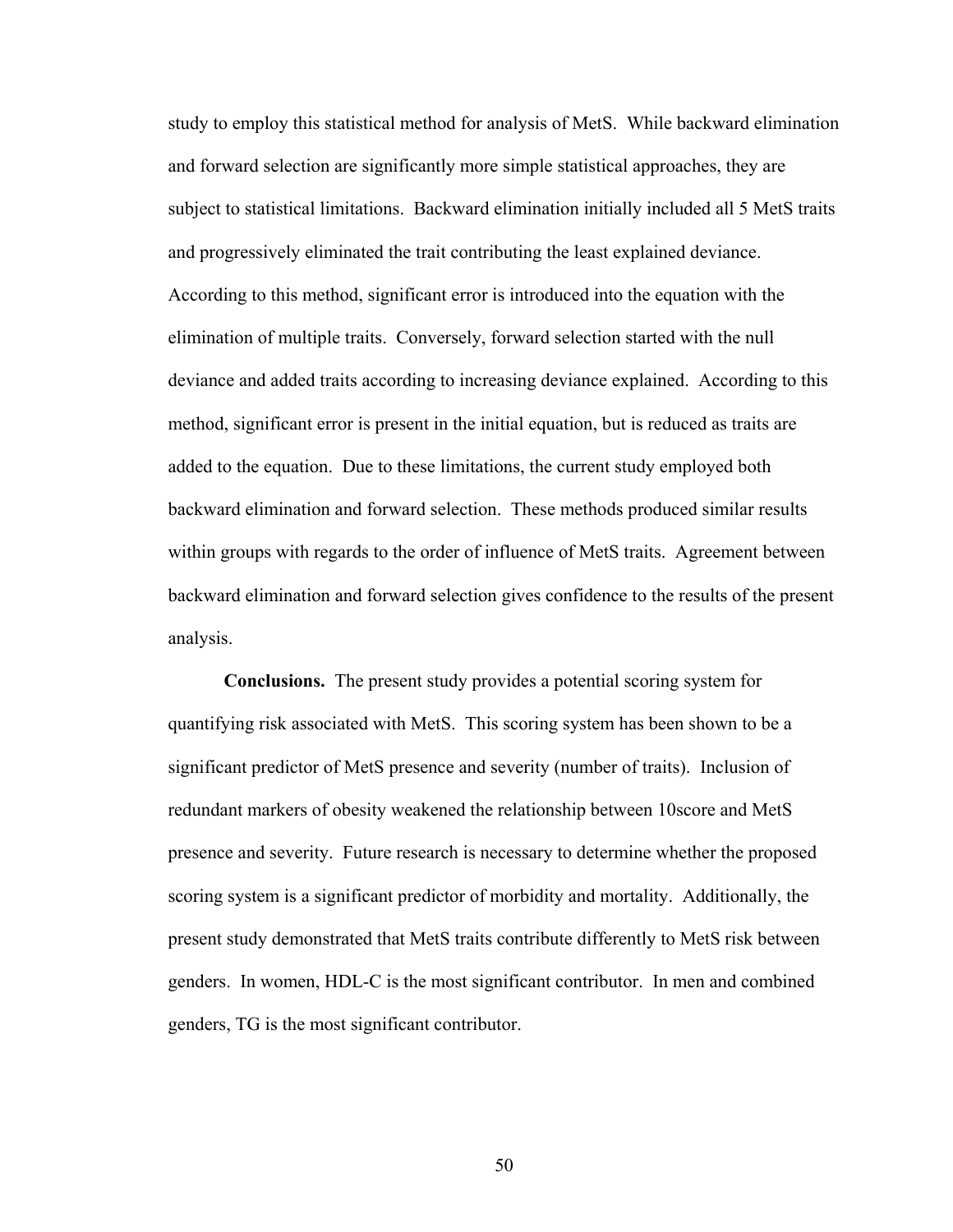## **REFERENCES**

- 1. ADAMS, K., A, SCHATZKIN, TB HARRIS, V KIPNIS, T MOUW, R BALLARD-BARBASH, A HOLLENBECK, & MF LEITZMANN. Overweight, obesity, and mortality in a large prospective cohort of persons 50 to 71 years old. *JAMA*. 355:763-778, 2006.
- 2. AGMON, Y., BK KHANDHERIA, I MEISSNER, GL SCHWARTZ, TM PETTERSON, WM O'FALLON, F GENTILE, JP WHISNANT, DO WIEBERS, & JB SEWARD. Independent association of high blood pressure and aortic atherosclerosis. *Circulation*. 102:2087-2093, 2000.
- 3. ALEXANDER, C.M., P.B. LANDSMAN, S.M. TEUTSCH, & S.M. HAFFNER. NCEP-defined metabolic syndrome, diabetes, and prevalence of coronary heart disease among NHANES III participants age 50 years and older. *Diabetes*. 52:1210-1214, 2003.
- 4. ALEXANDER, R. Hypertension and the pathogenesis of atherosclerosis. *Hypertension*. 25:155-161, 1995.
- 5. ALLISON, D., SK ZHU, M PLANKEY, MS FAITH, & M HEO. Differential associations of body mass index and adiposity with all-cause mortality among men in the first and second National Health and Nutrition Examination Surveys (NHANES I and NHANES II) follow-up studies. *Int. J. Obes*. 26:410-416, 2002.
- 6. ARMSTRONG, L., GJ BALADY, MJ BERRY, SE DAVIS, BM DAVY, KP DAVY, BA FRANKLIN, NF GORDON, IM LEE, T MCCONNELL, JN MYERS, FX PIZZA, TW ROWLAND, K STEWART, PD THOMPSON, & JP WALLACE. *ACSM's guidelines for exercise testing and prescription*. Baltimore, MD: Lippincott Williams and Wilkins, 2006,  $p^{\wedge}$ pp. 79.
- 7. ARONSON, D.E.R. How hyperglycemia promotes atherosclerosis: molecular mechanisms. *Cardiovasc. Diabetol*. 1, 2002.
- 8. ARSENAULT, B.J., D. LACHANCE, I. LEMIEUX, N. ALMÉRAS, A. TREMBLAY, C. BOUCHARD, L. PÉRUSSE, & J. DESPRÉS. Visceral adipose tissue accumulation, cardiorespiratory fitness, and features of the metabolic syndrome. *Arch. Intern. Med.* . 167:1518-1525, 2007.
- 9. ASSMANN, G., P CULLEN, & H SCHULTE. Simple scoring scheme for calculating the risk of acute coronary events based on the 10-year follow-up of the Prospective Cardiovascular Munster (PROCAM) Study. *Circulation*. 105:310- 315, 2002.
- 10. AUSTIN, M., JE HOKANSON, & KL EDWARDS. Hypertriglyceridemia as a cardiovascular risk factor. *Am. J. Cardiol.* 81:7B-12B, 1998.
- 11. BADIMON, J., L BADIMON, & V FUSTER. Regression of atherosclerotic lesions by high density lipoprotein plasma fraction in the cholesterol-fed rabbit. *J. Clin. Invest*. 85:1234-1241, 1990.
- 12. BALKAU, B., M SHIPLEY, RJ JARRETT, K PYORALA, M PYORALA, A FORHAN, & E ESCHWEGE. High blood glucose concentration is a risk factor for mortality in middle-aged nondiabetic men. *Diabetes Care*. 21:360-367, 1998.
- 13. BENDER, R., C TRAUTNER, M SPRAUL, & M BERGER. Assessment of excess mortality in obesity. *Am. J. Epidemiol*. 147:42-48, 1998.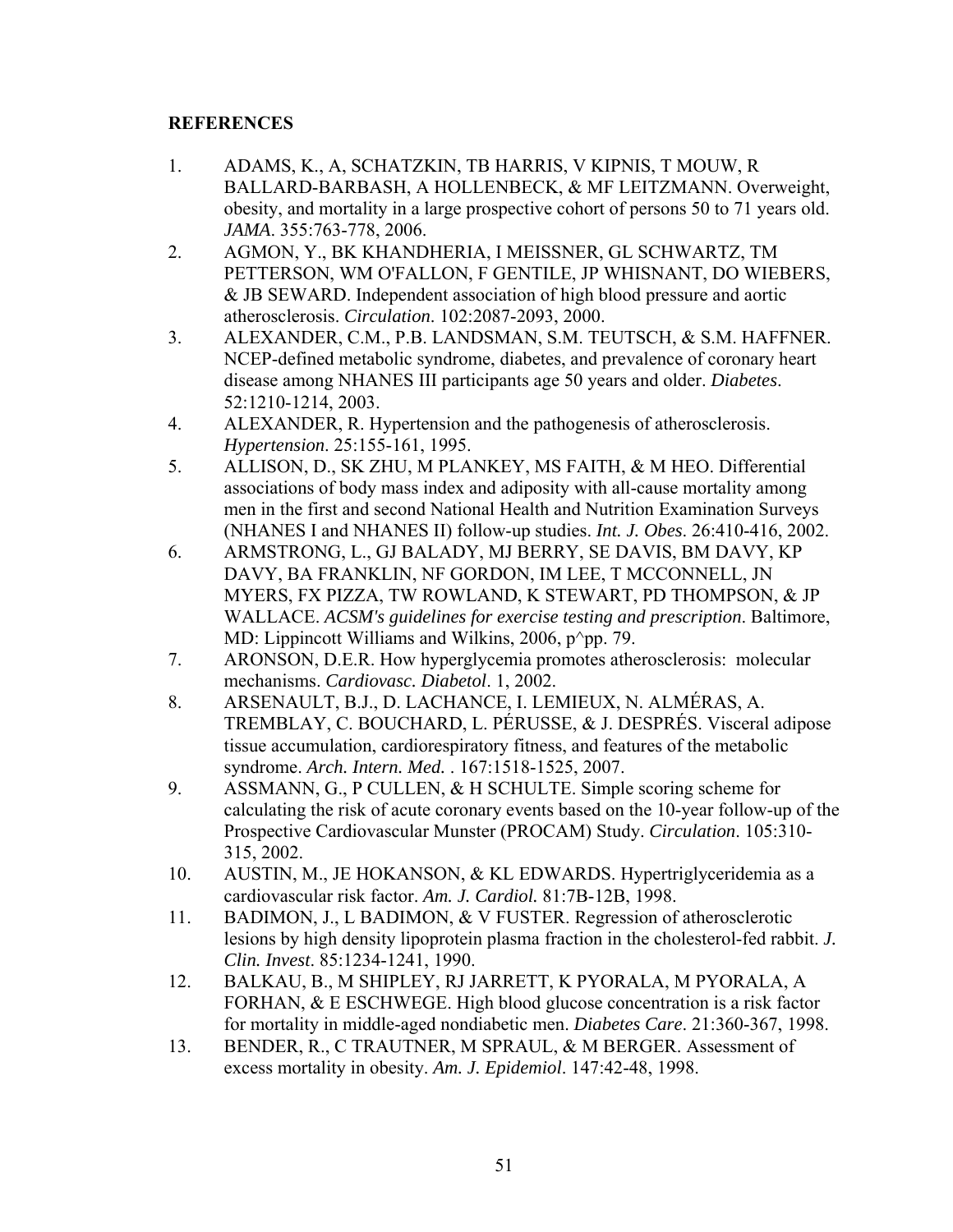- 14. BIGAARD, J., K FREDERIKSEN, A TJONNELAND, BL THOMSEN, K OVERVAD, B LILLIENTHAL, & TIA SORENSEN. Body fat and fat-free mass and all-cause mortality. *Obes. Res*. 12:1042-1049, 2004.
- 15. BIGAARD, J., K FREDERIKSEN, A TJONNELAND, BL THOMSEN, K OVERVAD, BL HEITMANN, & TIA SORENSEN. Waist circumference and body composition in relation to all-cause mortality in middle-aged men and women. *Int. J. Obes*. 29:778-784, 2005.
- 16. BJORNHOLT, J., G ERIKSSEN, E AASER, L SANDVIK, S, NITTER-HAUGE, J JERVELL, J ERIKSSEN, & E THAULOW. Fasting blood glucose: An underestimated risk factor for cardiovascular death. *Diabetes Care*. 22:45-49, 1999.
- 17. BREWER, H. Hypertriglyceridemia: changes in the plasma lipoproteins associated with an increased risk of cardiovascular disease. *Am. J. Cardiol.* 83:3F-12F, 1999.
- 18. CARNETHON. M.R., S.S.G., R. NEHGME, S. SIDNEY, D.R. JACOBS, & K. LIU. Cardiorespiratory fitness in young adulthood and the development of cardiovascular disease risk factors. *JAMA*. 290:3092-3100, 2003.
- 19. CARR, D.B., K.M. UTZSCHNEIDER, R.L. HULL, K. KODAMA, B.M. RETZLAFF, J.D. BRUNZELL, J.B. SHOFER, B.E. FISH, R.H. KNOPP, & S.E. KAHN. Intra-abdominal fat is a major determinant of the National Cholesterol Education Program Adult Treatment Panel III criteria for the metabolic syndrome. *Diabetes*. 53:2087-2094, 2004.
- 20. CARROLL, S., C.B. COOKE, & R.J. BUTTERFLY. Metabolic clustering, physical activity and fitness in nonsmoking, middle-aged men. *Med Sci Sports Excer*. 32:2079-2086, 2000.
- 21. CHAN, D., GF WATTS, PHR BARRETT, & V BURKE. Waist circumference, waist-to-hip ratio and body mass index as predictors of adipose tissue compartments in men. *Q. J. Med*. 96:441-447, 2003.
- 22. CHOBANIAN, A., GL BAKRIS, HR BLACK, WC CUSHMAN, LA GREEN, JL IZZO, DW JONES, BJ MATERSON, S OPARIL, JT WRIGHT, & EJ ROCCELLA. Seventh report of the joint national committee on prevention, detection, evaluation, and treatment of high blood pressure. *Hypertension*. 42:1206-1252, 2003.
- 23. CHURCH, T., YJ CHENG, CP EARNEST, CE BARLOW, LW GIBBONS, EL PRIEST, & SN BLAIR. Exercise capacity and body composition as predictors of mortality among men with diabetes. *Diabetes Care*. 27:83-88, 2004.
- 24. CHURCH, T.S., M.J. LAMONTE, C.E. BARLOW, & S.N. BLAIR. Cardiorespiratory fitness and body mass index as predictors of cardiovascular disease mortality among men with diabetes. *Arch. Intern. Med.* 165:2114-2120, 2005.
- 25. COUTINHO, M., HC GERSTEIN, Y WANG, & S YUSUE. The relationship between glucose and incident cardiovascular events: A metaregression analysis of published data from 20 studies of 95,783 individuals followed for 12.4 years. *Diabetes Care*. 22:233-240, 1999.
- 26. DAS, U. Is metabolic syndrome X an inflammatory condition? *Exp. Biol. Med*. 227:989-997, 2002.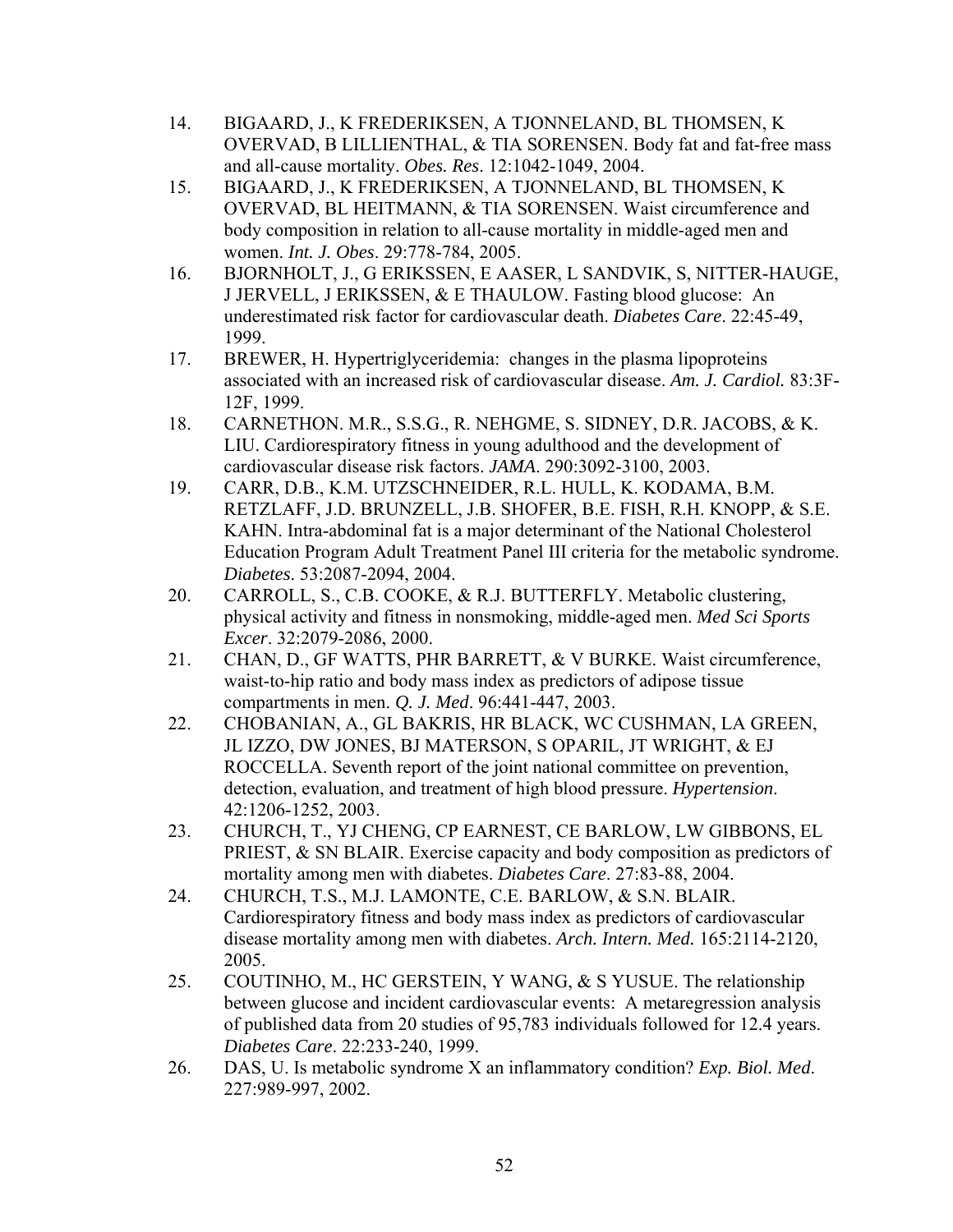- 27. de VEGT, F., JM DEKKER, A JAGER, E HIENKENS, PJ KOSTENSE, CDA STEHOUWER, G NIJPELS, LM BOUTER, & RJ HEINE. Relation of impaired fasting and postload glucose with incident type 2 diabetes in a Dutch population: The Hoorn Study. *JAMA*. 285:2109-2113, 2001.
- 28. DEKKER, J.M., C. GIRMAN, T. RHODES, G. NIJPELS, C.D.A. STEHOUWER, L.M. BOUTER, & R.J. HEINE. Metabolic syndrome and 10-year cardiovascular disease risk in the Hoorn study. *Circulation*. 112:666-673, 2005.
- 29. DESROCHES, S.B.L. The evolving definitions and increasing prevalence of the metabolic syndrome. *App Physiol Nutr Metab*. 32:23-32, 2007.
- 30. ECKEL, R.H., S.M. GRUNDY, & P.Z. ZIMMET. The metabolic syndrome. *Lancet*. 365:1415-1428, 2005.
- 31. FARRELL, S.W., Y.J. CHENG, & S.N. BLAIR. Prevalence of the metabolic syndrome across cardiorespiratory fitness levels in women. *Obes. Res*. 12:824- 830, 2004.
- 32. FESTA, A., A.J.G. HANLEY, R.P. TRACY, R. D'AGOSTINO, & S.M. HAFFNER. Inflammation in the prediabetic state is related to increased insulin resistance rather than decreased insulin secretion. *Circulation*. 108:1822-1830, 2003.
- 33. FESTA, A., R. D'AGOSTINO, G. HOWARD, L. MYKKÄNEN, R.P. TRACY, & S.M. HAFFNER. Chronic subclinical inflammation as part of the insulin resistance syndrome. *Circulation*. 102:42-47, 2000.
- 34. FESTA, A., R. D'AGOSTINO, R.P. TRACY, & S.M. HAFFNER. Elevated Levels of acute-phase proteins and plasminogen activator inhibitor-1 predict the development of type 2 diabetes. *Diabetes*. 51:1131-1137, 2002.
- 35. FISMAN, E., M MOTRO, A TENENBAUM, V BOYKO, L MANDELZWEIG, & S BEHAR. Impaired fasting glucose concentrations in nondiabetic patients with ischemic heart disease: A marker for a worse prognosis. *Am. Heart J*. 141:485-490, 2001.
- 36. FLEGAL, K., BI GRAUBARD, DF WILLIAMSON, & MH GAIL. Excess deaths associated with underweight, overweight, and obesity. *JAMA*. 293:1861-1867, 2005.
- 37. FORD, E., WH GILES, & WH DIETZ. Prevalence of the metabolic syndrome among US adults. *JAMA*. 287:356-359, 2002.
- 38. FOROUHI, N.G., N. SATTAR, & P.M. McKEIGUE. Relation of c-reactive protein to body fat distribution and feature of the metabolic syndrome in Europeans and South Asians. *Int. J. Obes*. 25:1327-1331, 2001.
- 39. FOX, C.S., J.M. MASSARO, U. HOFFMANN, K.M. POU, P. MAUROVICH-HORVAT, C. LIU, R.S. VASAN, J.M. MURABITO, J.B. MEIGS, L.A. CUPPLES, R.B. D'AGOSTINO, & C.J. O'DONNELL. Abdominal visceral and subcutaneous adipose tissue compartments: Association with metabolic risk factors in the Framingham Heart Study. *Circulation*. 116:39-48, 2007.
- 40. FRANKS, P.W., U. EKELUND, S. BRAGE, M. WONG, & N.J. WAREHAM. Does the association of habitual physical activity with the metabolic syndrome differ by level of cardiorespiratory fitness? *Diabetes Care*. 27:1187-1193, 2004.
- 41. FREEMAN, D.J., J. NORRIE, M.J. CASLAKE, A. GAW, I. FORD, G.D.O. LOWE, D. O'REILLY, C.J. PACKARD, & N. SATTAR. C-reactive protein is an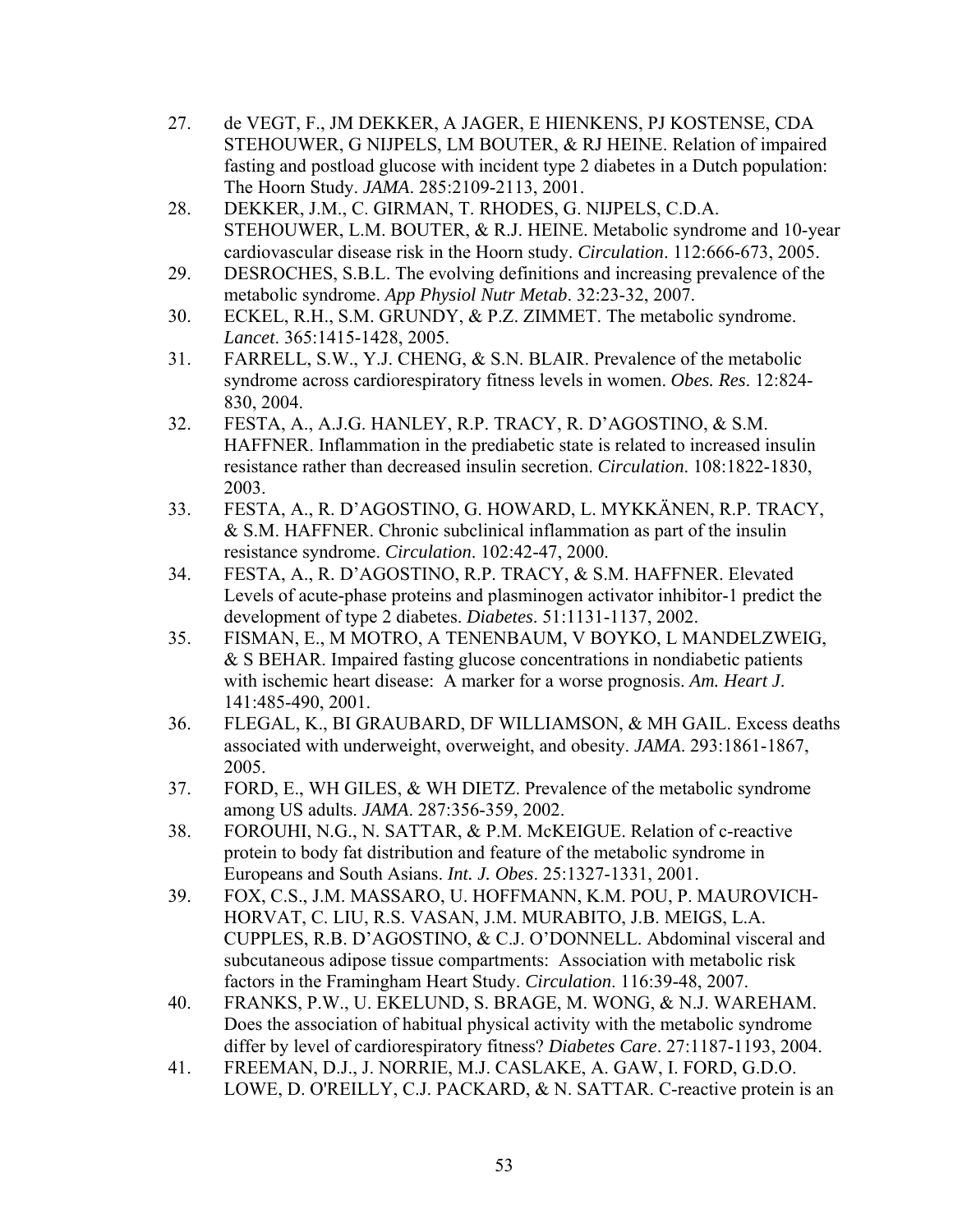independent predictor of risk for the development of diabetes in the West of Scotland Coronary Prevention Study. *Diabetes*. 51:1596-1600, 2002.

- 42. FRIEDMAN, J., JP KIRWAN, M JING, L PRESLEY, & PM CATALANO. Increased skeletal muscle TNF-a and impaired insulin signaling presists in obese GDM women 1 year postpartum. *Diabetes*. 57:606-613, 2007.
- 43. FROHLICH, M., A. IMHOF, G. BERG, W.L. HUTCHINSON, M.B. PEPYS, H. BOEING, R. MUCHE, H. BRENNER, & W. KOENIG. Association between creactive protein and features of the metabolic syndrome. *Diabetes Care*. 23:1835- 1839, 2000.
- 44. GLYNN, R., TS FIELD, B ROSNER, PR HERBERT, JO TAYLOR, & CH HENNEKENS. Evidence for a positive linear relation between blood pressure and mortality in elderly people. *Lancet*. 345:825-829, 1995.
- 45. GOODPASTER, B., S KRISHNASWAMI, TB HARRISH, A KATSIARAS, S KRITCHEVSKY, EM, SIMONSICK, M NEVITT, P HOLVOET, & AB NEWMAN. Obesity, regional body fat distribution, and the metabolic syndrome in older men and women. *Arch. Intern. Med*. 165:777-783, 2005.
- 46. GOODPASTER, B.H., S. KRISHNASWAMI, H. RESNICK, D.E. KELLEY, C. HAGGERTY, T.B. HARRIS, A.V. SCHWARTZ, S. KRITCHEVSKY, & A.B. NEWMAN. Association between regional adipose tissue distribution and both type 2 diabetes and impaired glucose tolerance in elderly men and women. *Diabetes Care*. 26:372-379, 2003.
- 47. GORDON, D., JL PROBSTFIELD, RJ GARRISON, JD NEATON, WP CASTELLI, JD KNOKE, DR JACOBS, S BANGDIWALA, & HA TYROLER. High-density lipoprotein cholesterol and cardiovascular disease: Four prospective American studies. *Circulation*. 79:8-15, 1989.
- 48. GRUNDY, S.M. Metabolic syndrome scientific statement by the American Heart Association and the National Heart, Lung, and Blood Institute. *Arterioscler. Thromb. Vasc. Biol.* 25:2243-2244, 2005.
- 49. GRUNDY, S.M., J.I. CLEEMAN, S.R. DANIELS, K.A. DONATO, R.H. ECKEL, B.A. FRANKLIN, D.J. GORDON, R.M. KRAUSS, P.J. SAVAGE, S.C. SMITH, J.A. SPERTUS, & F. COSTA. Diagnosis and management of the metabolic syndrome. *Circulation*. 112:2735-2752, 2005.
- 50. HAIM, M., M BENDERLY, D BRUNNER, S BEHAR, E GRAFF, H REICHER-REISS, & U GLODBOURT. Elevated serum triglyceride levels and long-term mortality with coronary heart disease: The Bezafibrated Infarction Prevention (BIP) Registry. *Circulation*. 100:475-482, 1999.
- 51. HANLEY, A.J.G., A. FESTA, R.B. D'AGOSTINO, L.E. WAGENKNECHT, P.J. SAVAGE, R.P. TRACY, M.F. SAAD, & S.M. HAFFNER. Metabolic and inflammation variable clusters and prediction of type 2 diabetes. *Diabetes*. 53:1773-1781, 2004.
- 52. HANSON, R.L., G. IMPERATORE, P.H. BENNETT, & W.C. KNOWLER. Components of the "metabolic syndrome" and incidence of type 2 diabetes. *Diabetes*. 51:3120-3127, 2002.
- 53. HANSSON, L., A ZANCHETTI, SG CARRUTHERS, B DAHLOF, D ELMFELDT, S JULIUS, J MENARD, KH RAHN, H WEDEL, & S WESTERLING. Effects of intensive blood-pressure lowering and low-dose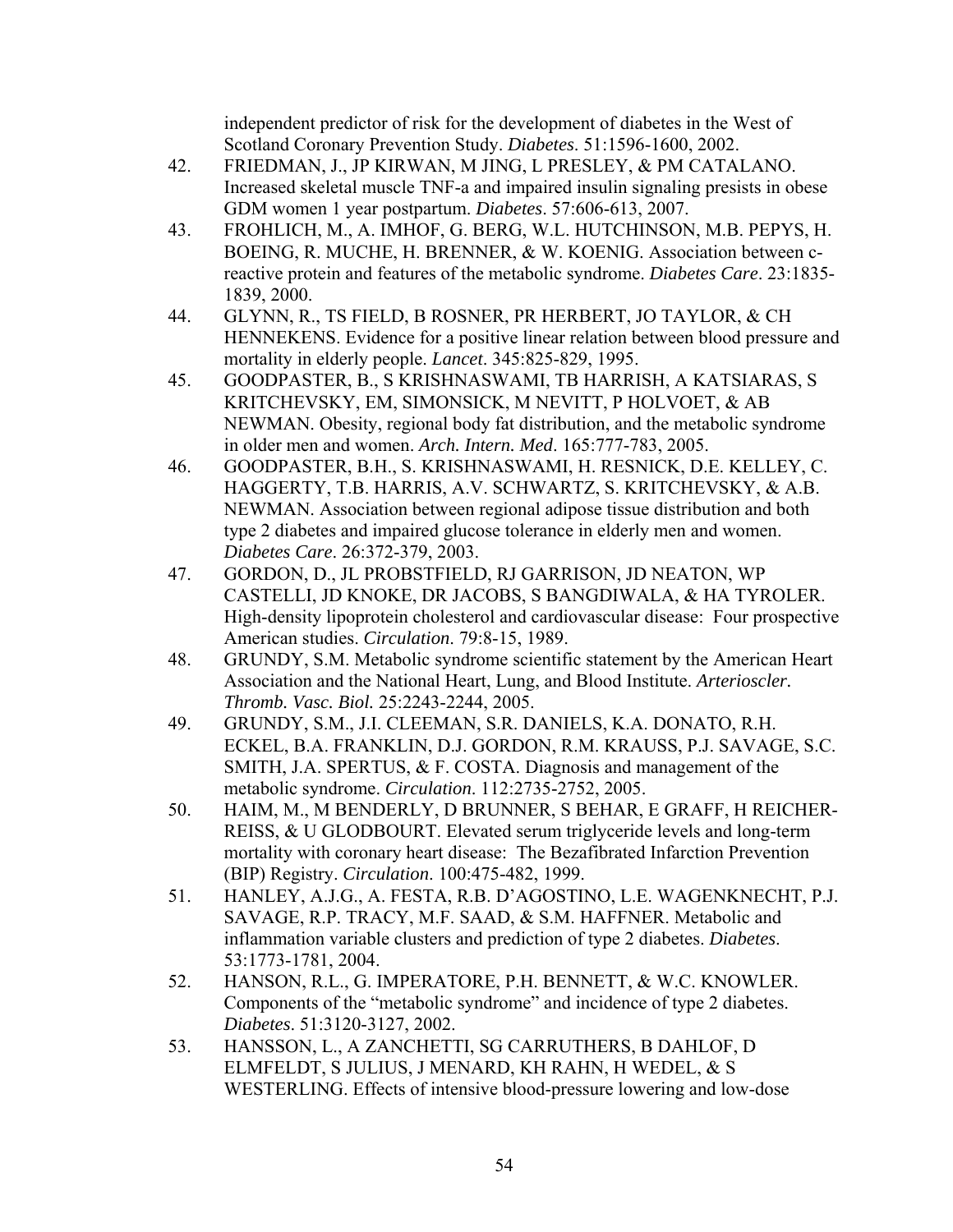aspirin in patients with hypertension: Principal results of the Hypertension Optimal Treatment (HOT) randomised trial. *Lancet*. 351:1755-1762, 1998.

- 54. HEITMAN, B., H ERIKSON, BM ELLSINGER, KL MIKKELSEN, & B LARSSON. Mortality associated with body fat, fat-free mass and body mass index among 60-year-old Swedish men-a 22 year follow-up. The study of men born in 1913. *Int. J. Obes*. 24:33-37, 2000.
- 55. HENRY, P., F THOMAS, A BENETOS, & L GUIZE. Impaired fasting glucose, blood pressure and cardiovascular disease mortaltiy. *Hypertension*. 40:458-463, 2002.
- 56. HOTAMISLIGIL, G. Inflammation and metabolic disorders. *Nature*. 444:860- 867, 2006.
- 57. HOTAMISLIGIL, G., P ARNER, JF CARO, RL ATKINSON, & B SPIEGELMAN. Increased adipose tissue expression of tumor necrosis factor-a in human obesity and insulin resistance. *J. Clin. Invest*. 95:2409-2415, 1995.
- 58. HU, G., Q QIAO, J TUOMILEHTO, B BALKAU, K BORCH-JOHNSEN, & K PYORALA. Prevalence of the metabolic syndrome and its relation to all-cause and cardiovascular mortality in nondiabetic European men and women. *Arch. Intern. Med*. 164:1066-1076, 2004.
- 59. ISOMAA, B., P. ALMGREN, T. TUOMI, B. FORSÉN, K. LAHTI, M. NISSÉN, M. TASKINEN, & L. GROOP. Cardiovascular morbidity and mortality associated with the metabolic syndrome. *Diabetes Care*. 24:683-689, 2001.
- 60. JANSSEN, I., PT KATZMARZYK, & R ROSS. Waist circumference and not body mass index explains obesity-related health risk. *Am. J. Clin. Nutr*. 79:379- 384, 2004.
- 61. JEPPESEN, J., HO HEIN, P SUADICANI, & F GYNTELBERG. Triglyceride concentration and ischemic heart disease: An eight-year follow-up in the Copenhagen Male Study. *Circulation*. 97:1029-1036, 1998.
- 62. JOHNSON, J.L., C.A. SLENTZ, J.A. HOUMARD, G.P. SAMSA, B.D. DUSCHA, L.B. AIKEN, J.S. McCARTNEY, C.J. TANNER, & W.E. KRAUS. Exercise training amount and intensity effects on metabolic syndrome (from studies of a targeted risk reduction intervention through defined exercise). *Am. J. Cardiol.* 100:1759-1766, 2007.
- 63. JURCA, R., M.J. LAMONTE, T.S. CHURCH, C.P. EARNEST, S.J. FITZGERALD, C.E. BARLOW, A.N. JORDAN, J.B. KAMPERT, & S.N. BLAIR. Associations of muscle strength and aerobic fitness with metabolic syndrome in men. *Med Sci Sports Excer*. 36:1301-1307, 2004.
- 64. KAHN, R., J. BUSE, E. FERRANNINI, & M. STERN. The metabolic syndrome: Time for a critical appraisal. *Diabetes Care*. 28:2289-2304, 2005.
- 65. KAHN, S.E., B. ZINMAN, S.M. HAFFNER, M.C. O'NEILL, B.G. KRAVITZ, D. YU, M.I. FREED, W.H. HERMAN, R.R. HOLMAN, N.P. JONES, J.M. LACHIN, & G.C. VIBERTI. Obesity is a major determinant of the association of C-reactive protein levels and the metabolic syndrome in type 2 diabetes. *Diabetes*. 55:2357-2364, 2006.
- 66. KATZMARZYK, P.T., T.S. CHURCH, I. JANSSEN, R. ROSS, & S.N. BLAIR. Metabolic syndrome, obesity, and mortality. *Diabetes Care*. 28:391-397, 2005.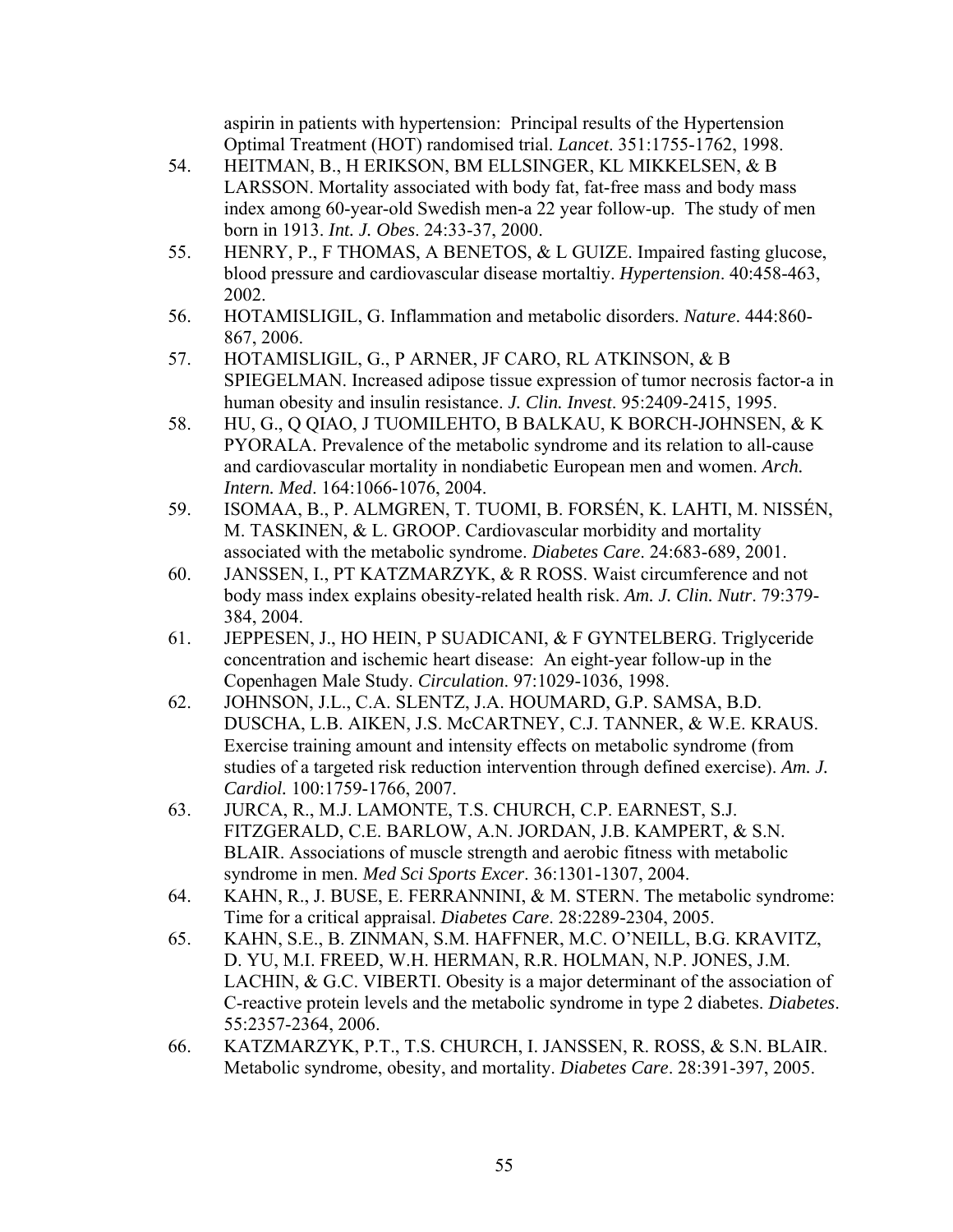- 67. KERN, P., M SAGHIZADEH, JM ONG, RJ BOSCH, R DEEM, & RB SIMSOLO. The expression of tumor necrosis factor in human adipose tissue. Regulation by obesity, weight loss, and relationship to lipoprotein lipase *J. Clin. Invest*. 95:2111-2119, 1995.
- 68. KIP, K., OC MARROQUIN, DE KELLEY, D JOHNSON, SF KELSEY, LJ SHAW, WJ ROGERS, & SE REIS. Clinical importance of obesity versus the metabolic syndrome in cardiovascular risk in women. *Circulation*. 109:706-713, 2004.
- 69. KLEIN, B., R KLEIN, & KE LEE. Components of the metabolic syndrome and risk of cardiovascular disease and diabetes in Beaver Dam. *Diabetes Care*. 25:1790-1794, 2002.
- 70. LAAKSONEN, D.E., H. LAKKA, J.T. SALONEN, L.K. NISKANEN, R. RAURAMAA, & T.A. LAKKA. Low levels of leisure-time physical activity and cardiorespiratory fitness predict development of the metabolic syndrome. *Diabetes Care*. 25:1612-1618, 2002.
- 71. LAAKSONEN, D.E., H. LAKKA, L.K. NISKANEN, GA KAPLAN, JT SALONEN, & TA LAKKA. Metabolic syndrome and development of diabetes mellitus: Application and validation of recently suggested definitions of the metabolic syndrome in a prospective cohort study. *Am. J. Epidemiol*. 156:1070- 1077, 2002.
- 72. LAKKA, H., D.E. LAAKSONEN, T.A. LAKKA, L.K. NISKANEN, E. KUMPUSALO, J. TUOMILEHTO, & J.T. SALONEN. The metabolic syndrome and total and cardiovascular disease mortality in middle-aged men. *JAMA*. 288:2709-2716, 2002.
- 73. LAKKA, T., R SALONEN, GA KAPLAN, & JT SALONEN. Blood pressure and the progression of carotid atherosclerosis in middle-aged men. *Hypertension*. 34:51-56, 1999.
- 74. LAKKA, T.A., D.E. LAAKSONEN, H. LAKKA, N. MÄNNIKKÖ, L.K. NISKANEN, R. RAURAMAA, & J.T. SALONEN. Sedentary lifestyle, poor cardiorespiratory fitness, and the metabolic syndrome. *Med Sci Sports Excer*. 35:1279-1286, 2003.
- 75. LAMONTE, M.J., C.E. BARLOW, R. JURCA, J.B. KAMPERT, T.S. CHURCH, & S.N. BLAIR. Cardiorespiratory fitness is inversely associated with the incidence of metabolic syndrome. *Circulation*. 112:505-512, 2005.
- 76. LEAN, M., TS HAN, & CE MORRISON. Waist circumference as a measure for indicating need for weight management. *BMJ*. 311:158-161, 1995.
- 77. LEE, C.D., S.N. BLAIR, & A.S. JACKSON. Cardiorespiratory fitness, body composition, and all-cause and cardivascular disease mortality in men. *Am. J. Clin. Nutr*. 69:373-380, 1999.
- 78. LIESE, A., EJ MAYER-DAVIS, HA TYROLER, CE DAVIS, U KEIL, BB DUNCAN, & G HEISS. Development of the multiple metabolic syndrome in the ARIC cohort: Joint contribution of insulin, BMI, and WHR. *Ann. Epidemiol*. 7:407-416, 1997.
- 79. LORENZO, C., M OKOLOISE, K WILLIAMS, MP STERN, & SM HAFFNER. The metabolic syndrome as predictor of type 2 diabetes. *Diabetes Care*. 26:3153- 3159, 2003.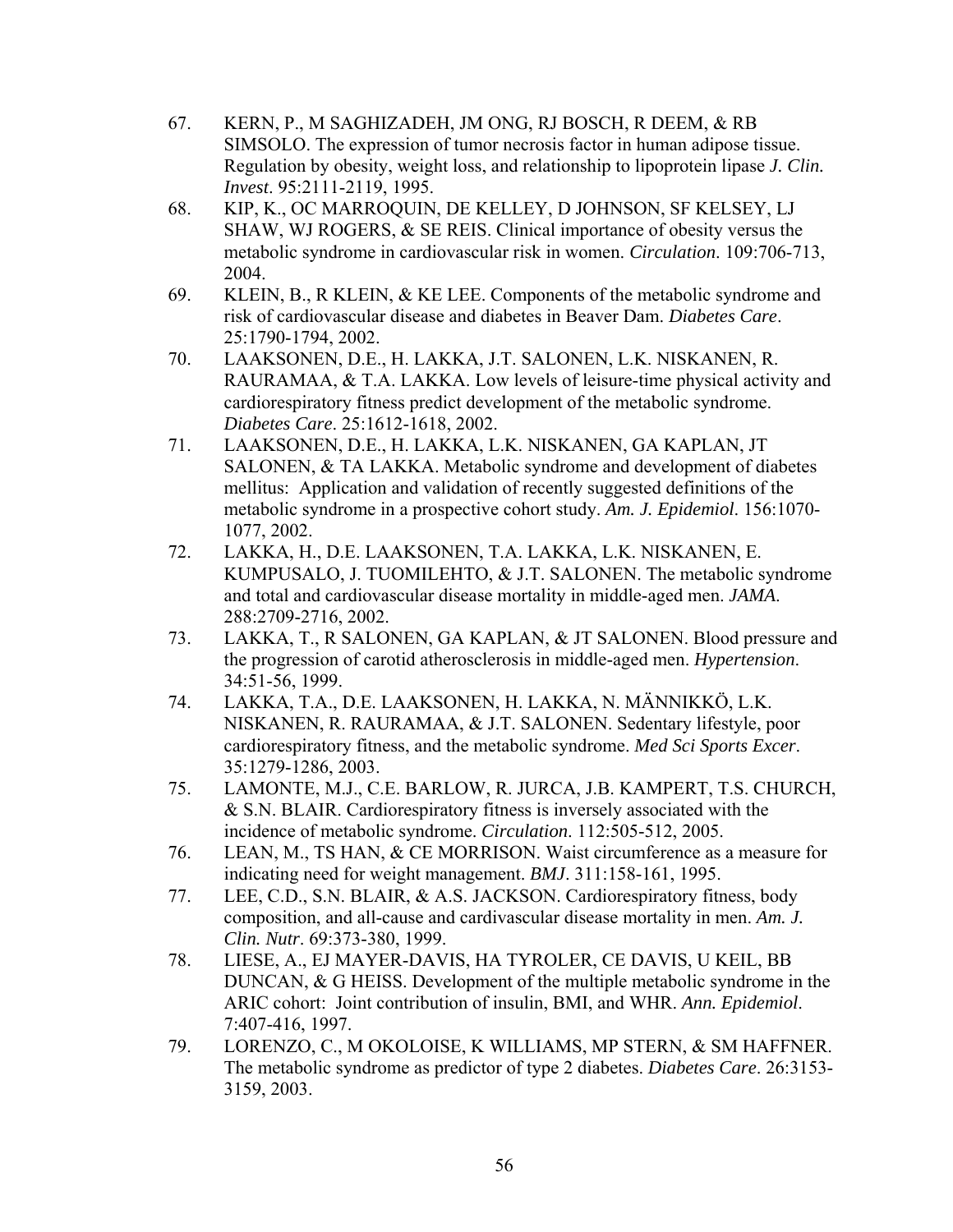- 80. MAISON, C.B., CN HALES, NE DAY, & NJ WAREHAM. Do different dimensions of the metabolic syndrome change together over time? *Diabetes Care*. 24:1758-1763, 2001.
- 81. MALIK, S., N.D. WONG, S.S. FRANKLIN, T.V. KAMATH, G.J. L'ITALIEN, J.R. PIO, & G.R. WILLIAMS. Impact of the metabolic syndrome on mortality from coronary heart disease, cardiovascular disease, and all causes in United States adults. *Circulation*. 110:1245-1250, 2004.
- 82. MCLAUGHLIN, T., F. ABBASI, C. LAMENDOLA, L. LIANG, G. REAVEN, P. SCHAAF, & P. REAVEN. Differentiation between obesity and insulin resistance in the association with C-reactive protein. *Circulation*. 106:2908-2912, 2002.
- 83. MEIGS, J., DM NATHAN, RB D'AGOSTINO, & PWF WILSON. Fasting and postchallenge glycemia and cardiovascular disease risk. *Diabetes Care*. 25:1845- 1850, 2002.
- 84. MEIGS, J.B., P.W.F. WILSON, D.M. NATHAN, R.B. D'AGOSTINO, K. WILLIAMS, & S.M. HAFFNER. Prevalence and characteristics of the metabolic syndrome in the San Antonio Heart and Framingham offspring studies. *Diabetes*. 52:2160-2167, 2003.
- 85. MILLER, M., A SEIDLER, A MOALEMI, & TA PEARSON. Normal triglyceride levels and coronary artery disease events: The Baltimore Coronary Observational Long-Term Study. *J. Am. Coll. Cardiol*. 31:1252-1257, 1998.
- 86. MORA, S., R.F. REDBERG, Y. CUI, M.K. WHITEMAN, J.A. FLAWS, A.R. SHARRETT, & R.S. BLUMENTHAL. Ability of exercise testing to predict cardiovascular and all-cause death in asymptomatic women. *JAMA*. 290:1600- 1607, 2003.
- 87. MUHLESTEIN, J., JL ANDERSON, BD HORNE, F LAVASANI, CAA MAYCOCK, TL BAIR, RR PEARSON, & JF CARLQUIST. Effect of fasting glucose levels on mortality rate in patients with and without diabetes mellitus and coronary artery disease undergoing percutaneous coronary intervention. *Am. Heart J*. 146:351-358, 2003.
- 88. MYERS, J., M. PRAKASH, V. FROELICHER, D. DO., S. PARTINGTON, & J.E. ATWOOD. Exercise capacity and mortality among men referred for exercise testing. *N. Engl. J. Med*. 346:793-801, 2002.
- 89. OKURA, T., Y. NAKATA, K. OHKAWARA, S. NUMAO, Y. KATAYAMA, T. MATSUO, & K. TANAKA. Effects of aerobic exercise on metabolic syndrome improvement in response to weight reduction. *Obesity*. 15:2478-2484, 2007.
- 90. PALANIAPPAN, L., MR CARNETHON, Y WANG, AJG HANLEY, SP FORTMANN, SM HAFFNER, L WAGENKNECHT. Predictors of the incident metabolic syndrome in adults: The Insulin Resistance Atherosclerosis Study. *Diabetes Care*. 27:788-793, 2004.
- 91. PARK, W., S ZHU, L PALANIAPPAN, S HESHKA, MR CARNETHON, & SB HEYMSFIELD. The metabolic syndrome: Prevalence and associated risk factor findings in the US population from the third national health and nutrition examination survey, 1988-1994. *Arch. Intern. Med*. 163:427-436, 2003.
- 92. PEARSON, T., GA MENSAH, W ALEXANDER, JL ANDERSON, RO CANNON, M CRIQUI, YY FADL, SP FORTMANN, Y HONG, GL MYERS, M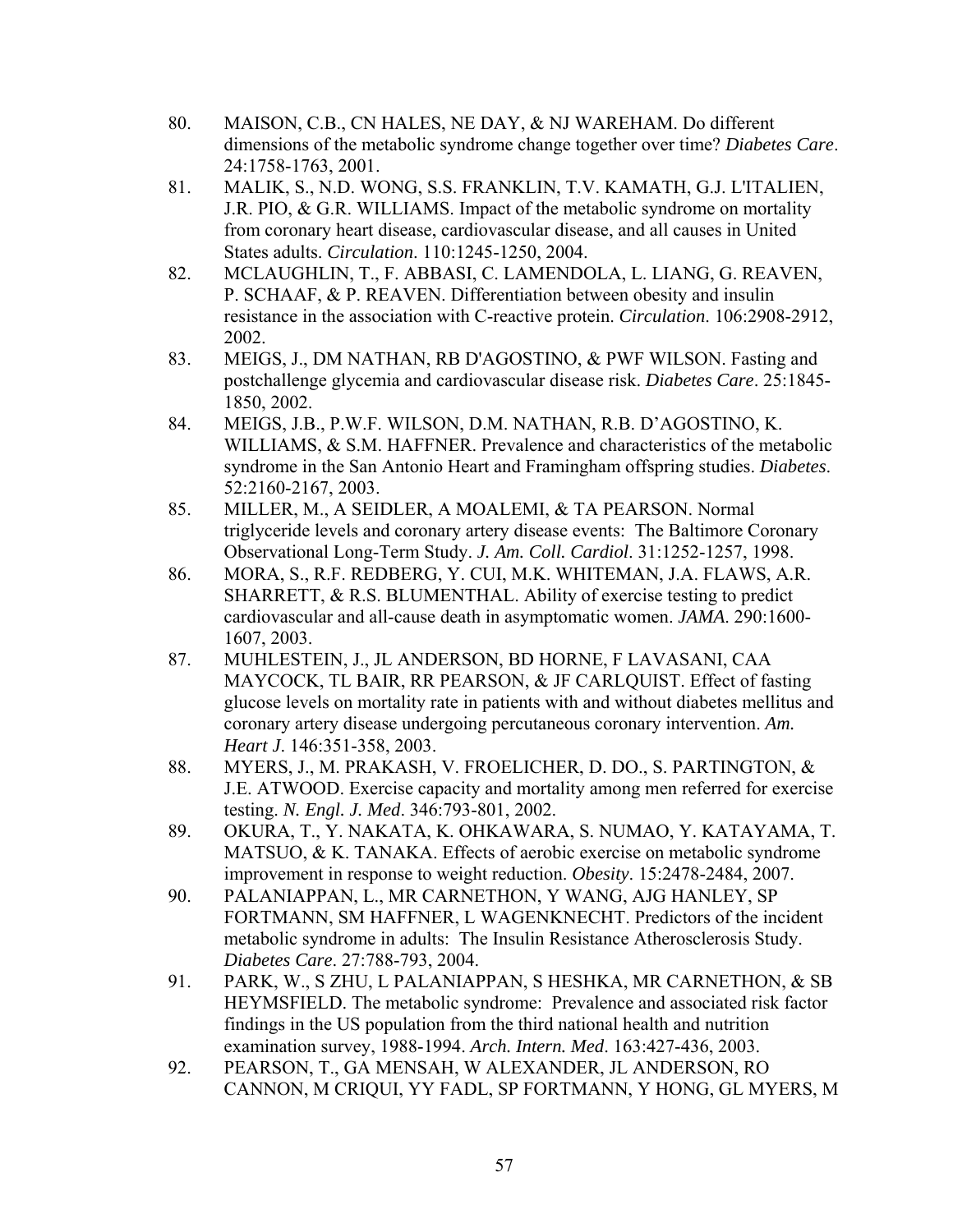RIFAI, SC SMITH, K TAUBERT, RP TRACY, & F VINICOR. Markers of inflammation and cardiovascular disease: application to clinical and public health practice. A statement for healthcare professionals from the Centers for Disease Control and Prevention and the American Heart Association. *Circulation*. 107:499-511, 2003.

- 93. PETERSEN, K.F., S. DUFOUR, D.B. SAVAGE, S. BILZ, G. SOLOMON, S. YONEMITSU, G.W. CLINE, D. BEFROY, L. ZEMANY, B.B. KAHN, X. PAPADEMETRIS, D.L. ROTHMAN, & G. SHULMAN. The role of skeletal muscle insulin resistance in the pathogenesis of the metabolic syndrome. *PNAS*. 104:12587-12594, 2007.
- 94. PLOMGAARD, P., K BOUZAKRI, R KROGH-MADSEN, B MITTENDORFER, JR ZIERATH, & BK PEDERSEN. Tumor necrosis factor-a induces skeletal muscle insulin resistance in healthy human subjects via inhibition of Akt substrate 160 phosphorylation. *Diabetes*. 54:2939-2945, 2005.
- 95. PRADHAN, A.D., J.E. MANSON, N. RIFAI, J.E. BURING, & P.M. RIDKER. C-reactive protein, interleukin 6, and risk of developing type 2 diabetes mellitus. *JAMA*. 286:327-334, 2001.
- 96. PRADHAN, A.D., N.R. COOK, J.E. BURING, J.E. MANSON, & P.M. RIDKER. C-reactive protein is independently associated with fasting insulin in nondiabetic women. *Arterioscler. Thromb. Vasc. Biol.* 23:650-655, 2003.
- 97. PYÖRÄLÄ, M., H. MIETTINEN, P. HALONEN, M. LAAKSO, & K. PYÖRÄLÄ. Insulin resistance syndrome predicts the risk of coronary heart disease and stroke in healthy middle-aged men. *Arterioscler. Thromb. Vasc. Biol.* 20:538-544, 2000.
- 98. RESNICK, H.E., K. JONES, G. RUOTOLO, A.K. JAIN, J. HENDERSON, W. LU, & B.V. HOWARD. Insulin resistance, the metabolic syndrome, and risk of incident cardiovascular disease in nondiabetic American Indians. *Diabetes Care*. 26:861-867, 2003.
- 99. RIDKER, P.M., J.E. BURING, N.R. COOK, & N. RIFAI. C-reactive protein, the metabolic syndrome, and risk of incident cardiovascular events. *Circulation*. 107:391-397, 2003.
- 100. RIDKER, P.M., N. RIFAI, L. ROSE, J.E. BURING, & N.R. COOK. Comparison of C-reactive protein and low-density lipoprotein cholesterol levels in the prediction of first cardiovascular events. *N. Engl. J. Med*. 347:1557-1565, 2002.
- 101. RIDKER, P.M., P.W.F. WILSON, & S.M. GRUNDY. Should C-reactive protein be added to metabolic syndrome and to assessment of global cardiovascular risk? *Circulation*. 109:2818-2825, 2004.
- 102. ROSS, R., L LEGER, D MORRIS, J DE GUISE, & R GUARDO. Quantification of adipose tissue by MRI: relationship with anthropometric variables. *J. Appl. Physiol.* 72:787-795, 1992.
- 103. RUI, L., V AGUIRRE, JK KIM, GI SHULMAN, A LEE, A CORBOULD, A DUNAIF, & MF WHITE. Insulin/IGF-1 and TNF-a stimulate phosphorylation of IRS-1 at inhibitory Ser307 via distinct pathways. *J. Clin. Invest*. 107:181-189, 2001.
- 104. RUTTER, M.K., J.B. MEIGS, L.M. SULLIVAN, R.B. D'AGOSTINO, & P.W.F. WILSON. C-reactive protein, the metabolic syndrome, and prediction of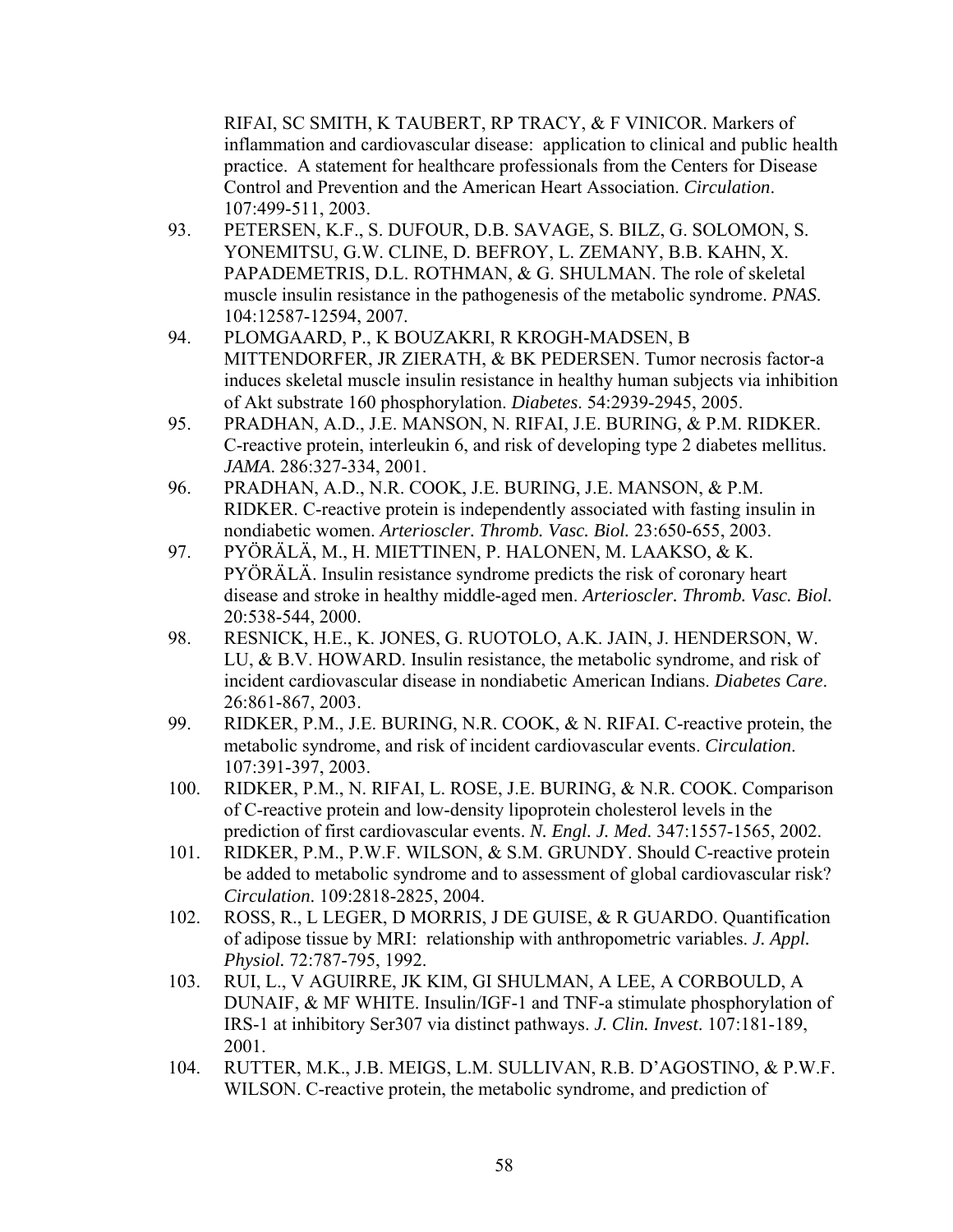cardiovascular events in the Framingham offspring study. *Circulation*. 110:380- 385, 2004.

- 105. RUTTER, M.K., J.B. MEIGS, L.M. SULLIVAN, R.B. D'AGOSTINO, & P.W.F. WILSON. Insulin resistance, the metabolic syndrome, and incident cardiovascular events in the Framingham offspring study. *Diabetes*. 54:3252-3257, 2005.
- 106. SAAD, M., M REWERS, J SELBY, G HOWARD, S JINAGOUDA, S FAHMI, D ZACCARO, RN BERGMAN, PJ SAVAGE, & SM HAFFNER. Insulin resistance and hypertension: The Insulin Resistance Atherosclerosis study. *Hypertension*. 43:1324-1331, 2004.
- 107. SATTAR, N., A. GAW, O. SCHERBAKOVA, I. FORD, D. O'REILLY, S.M. HAFFNER, C. ISLES, P.W. MACFARLANE, C.J. PACKARD, S.M. COBBE, & J. SHEPHERD. Metabolic syndrome with and without c-reactive protein as a predictor of coronary heart disease and diabetes in the West of Scotland Coronary Prevention Study. *Circulation*. 108:414-419, 2003.
- 108. SAYDAH, S., M MIRET, J SUNG, C VARAS, D GAUSE, & FL BRANCATI. Postchallenge hyperglycemia and mortality in a national sample of US adults. *Diabetes Care*. 24:1397-1402, 2001.
- 109. SEGAL, K., A DUNAIF, B GUTIN, J ALBU, A NYMAN, & FX PI-SUNYER. Body composition, not body weight, is related to cardiovascular disease risk factors and sex hormone levels in men. *J. Clin. Invest*. 80:1050-1055, 1987.
- 110. SESSO, H., MJ STAMPFER, B ROSNER, CH HENNEKENS, JM GAZIANO, JE MANSON, & RJ GLYNN. Systolic and diastolic blood pressure, pulse pressure, and mean arterial pressure as predictors of cardiovascular disease risk in men. *Hypertension*. 36:801-807, 2000.
- 111. SOLYMOSS, C., MG BOURASSA, L CAMPEAU, A SNIDERMAN, M MARCIL, J LESPERANCE, S LEVESQUE, & S VARGA. Effect of increasing metabolic syndrome score on atherosclerotic risk profile and coronary artery disease angiographic severity. *Am. J. Cardiol*. 93:159-164, 2004.
- 112. SPATARO, J., AR DYER, J STAMLER, RB SHEKELLE, K GREENLUND, & D GARSIDE. Measures of adiposity and coronary heart disease mortality in the Chicago Western Electric Company Study. *J. Clin. Epidemiol*. 49:849-857, 1996.
- 113. SPIEKER, L., I SUDANO, D HURLIMANN, PG LERCH, MG LANG, C BINGGELI, R CORTI, F RUSCHITZKA, TF LUSCHER, & G NOLL. Highdensity lipoprotein restores endothelial function in hypercholesterolemic men. *Circulation*. 105:1399-1402, 2002.
- 114. SPRANGER, J., A KROKE, M MOHLIG, K HOFFMANN, MM BERGMANN, M RISTOW, H BOEING, & AFH PFEIFFER. Inflammatory cytokines and the risk to develop type 2 diabetes. *Diabetes*. 52:812-817, 2003.
- 115. ST-ONGE, M., I JANSSEN, & SB HEYMSFIELD. Metabolic syndrome in normal-weight americans. *Diabetes Care*. 27:2222-2228, 2004.
- 116. STENSVOLD, I., A TVERDAL, P URDAL, & S GRAFF-IVERSEN. Nonfasting serum triglyceride concentration and mortality from coronary heart disease and any cause in middle aged Norwegian women. *BMJ*. 307:1318-1322, 1993.
- 117. STERN, M.P., K. WILLIAMS, C. GONZALEZ-VILLALPANDO, K.J. HUNT, & S.M. HAFFNER. Does the metabolic syndrome improve identification of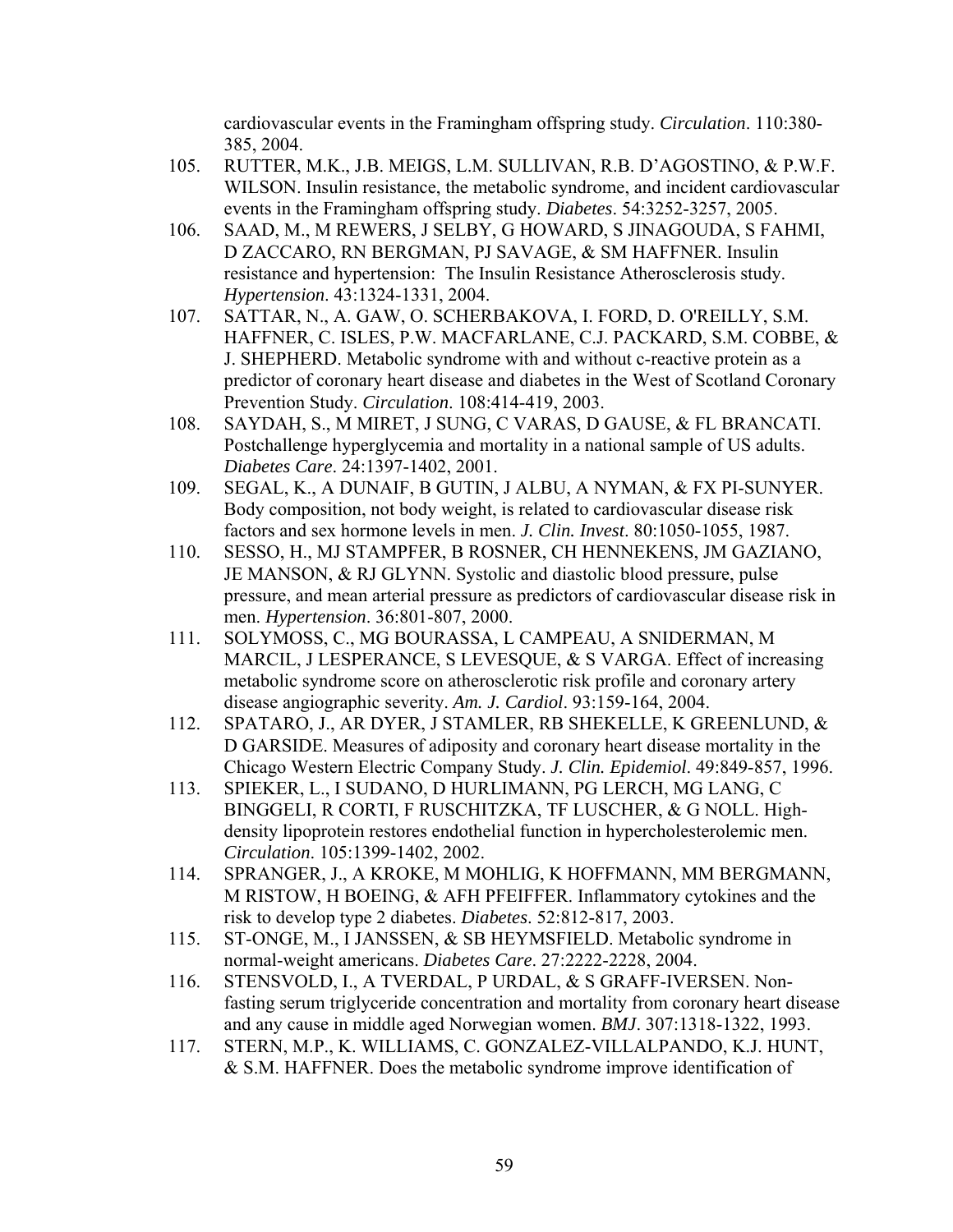individuals at risk of type 2 diabetes and/or cardiovascular disease? *Diabetes Care*. 27:2676-2681, 2007.

- 118. STEVENS, J., J. CAI, K.R. EVENSON, & R. THOMAS. Fitness and fatness as predictors of mortality from all causes and from cardiovascular disease in men and women in the lipid research clinics study. *Am. J. Epidemiol*. 156:832-841, 2002.
- 119. TAMAKOSHI, K., H. YATSUYA, T. KONDO, Y. HORI, M. ISHIKAWA, H. ZHANG, C. MURATA, R. OTSUKA, S. ZHU, & H. TOYOSHIMA. The metabolic syndrome is associated with elevated circulating C-reactive protein in healthy reference range, a systemic low-grade inflammatory state. *Int. J. Obes*. 27:443-449, 2003.
- 120. TCHERNOF, A. Visceral adipocytes and the metabolic syndrome. *Nutr. Rev*. 65:S24-S29, 2007.
- 121. TCHERNOF, A., A. NOLAN, C.K. SITES, P.A. ADES, & E.T. POEHLMAN. Weight loss reduces c-reactive protein levels in obese postmenopausal women. *Circulation*. 105:564-569, 2002.
- 122. THOMAS, T.R., J.M. COMPANY, Y. LIU, R.S. RECTOR, S.O. WARNER, A. SOHAIB, A., & J. FUNK. Scoring system for the severity of the metabolic syndrome. *Med. Sci. Sports Exerc*. 39 S5:S386, 2006.
- 123. van den HOOGEN, P., EJM FESKENS, NJD NAGELKERKE, A MENOTTI, A NISSINEN, & D KROMHOUT. The relation between blood pressure and mortality due to coronary heart disease among men in different parts of the world. *N. Engl. J. Med*. 342:1-8, 2000.
- 124. VANHALA, M., TK PITKAJARVI, EA KUMPUSALO, & JK TAKALA. Obesity type and clustering of insulin resistance-associated cardiovascular risk factors in middle-aged men and women. *Int. J. Obes*. 22:369-374, 1998.
- 125. VASAN, R., MG LARSON, EP LEIP, JC EVANS, CJ O'DONNELL, WB KANNEL, & D LEVY. Impact of high-normal blood pressure on the risk of cardiovascular disease. *N. Engl. J. Med*. 345:1291-1297, 2001.
- 126. WANG, Y.Q.W. The prevalence of prehypertension and hypertension among US adults according to the new Joint National Committee guidelines. *Arch. Intern. Med*. 164:2126-2134, 2004.
- 127. WANNAMETHEE, S., AG SHAPER, PN DURRINGTON, & IJ PERRY. Hypertension, serum insulin, obesity, and the metabolic syndrome. *J Hum Hypertens*. 12:735-741, 1998.
- 128. WEI, M., J.B. KAMPERT, C.E. BARLOW, M.Z. NICHAMAN, L.W. GIBBONS, R.S. PAFFENBARGER, & S.N. BLAIR. Relationship between low cardiorespiratory fitness and mortality in normal-weight, overweight, and obese men. *JAMA*. 282:1547-1553, 1999.
- 129. WEI, M., L.W. GIBBONS, T.L. MITCHELL, J.B. KAMPERT, C.D. LEE & S.N. BLAIR. The association between cardiorespiratory fitness and impaird fasting glucose and type 2 diabetes mellitus in men. *Ann. Intern. Med*. 130:89-96, 1999.
- 130. WEVERLING-RIJNSBURGER, A., IJAM JONKERS, E van EXEL, J GUSSEKLOO, RGJ WESTENBORP. High-density vs low-density lipoprotein cholesterol as the risk factor for coronary artery disease and stroke in old age. *Arch. Intern. Med*. 163:1549-1554, 2003.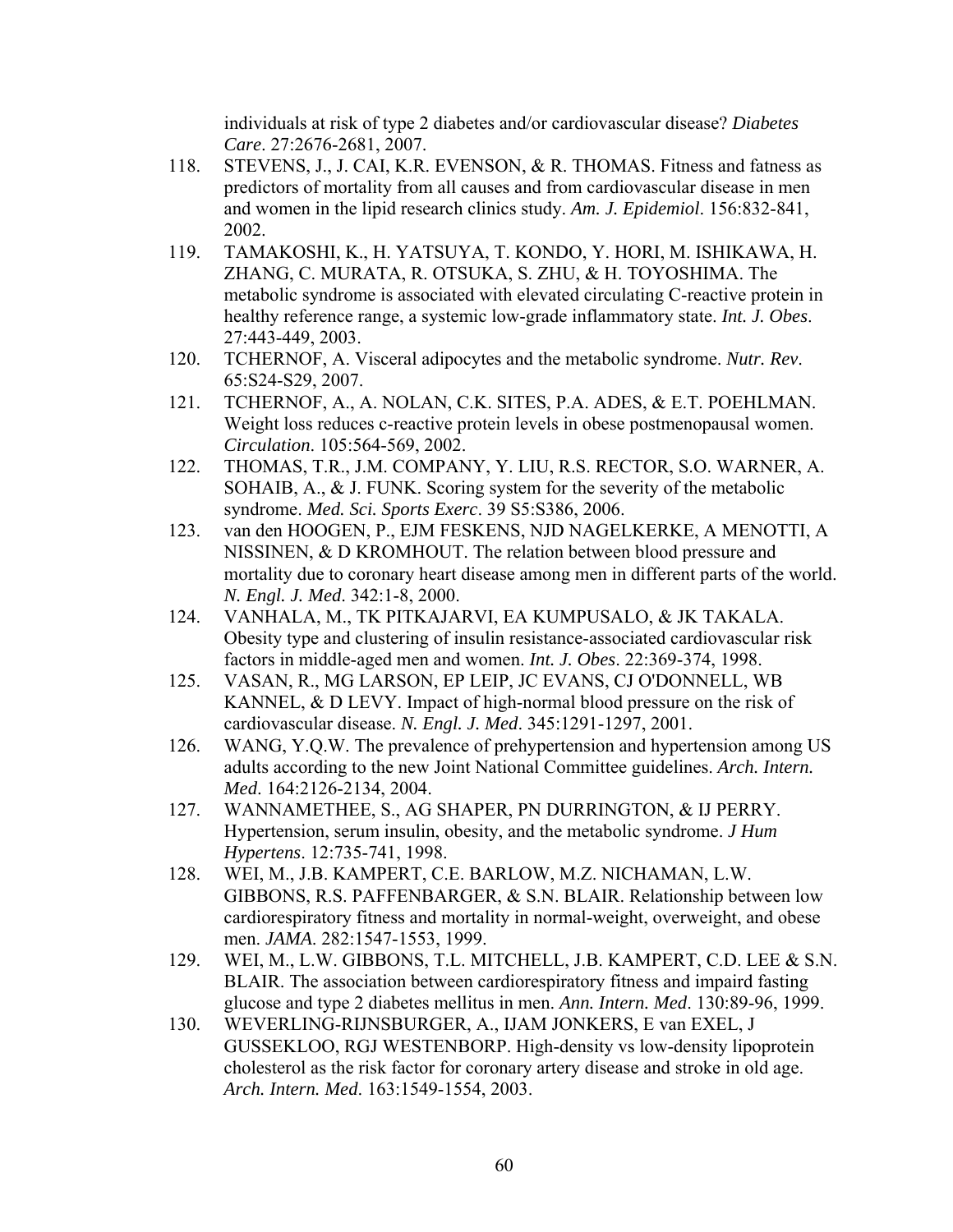- 131. WHALEY, M.H., J.B. KAMPERT, H.W. KOHL, & S.N. BLAIR. Physical fitness and clustering of risk factors associated with the metabolic syndrome. *Med Sci Sports Excer*. 31:287-293, 1999.
- 132. WIJNDAELE, K., G BEUNEN, N DUVIGNEAUD, L MATTON, W DUQUET, M THOMIS, J LEFEVRE, & RM PHILIPPAERTS. A continuous metabolic syndrome risk score. *Diabetes Care*. 29:2329, 2006.
- 133. WILSON, P., RD ABBOTT, & WP CASTELLI. High density lipoprotein cholesterol and mortality: The Framingham Heart Study. *Arteriosclerosis*. 8:737- 741, 1988.
- 134. WILSON, P.W.F., R.B. D'AGOSTINO, H. PARISE, L. SULLIVAN, & J. MEIGS. Metabolic syndrome as a precursor of cardiovascular disease and type 2 diabetes mellitus. *Circulation*. 112:3066-3072, 2005.
- 135. XYDAKIS, A., CC CASE, PH JONES, RC HOOGEVEEN, MY LIU, EO SMITH, KW NELSON, & CM BALLANTYNE. Adiponectin, inflammation, and the expression of the metabolic syndrome in obese individuals: the impact of rapid weight loss through caloric restriction. *J. Clin. Endocrinol. Metab*. 89:2697- 2703, 2004.
- 136. YOU, T., AS RYAN, & BJ NICKLAS. The metabolic syndrome in obese postmenopausal women: Relationship to body composition, visceral fat, and inflammation. *J. Clin. Endocrinol. Metab*. 2004:5517-5522, 2004.
- 137. YUAN, M., N KONSTANTOPOULOS, J LEE, L HANSEN, ZW LI, M KARIN, & SE SHOELSON. Reversal of obesity- and diet-induced insulin resistance with salicylates or targeted disruption of IKKB. *Science*. 293:1673-1677, 2001.
- 138. ZHU, S., Z. WANG, W. SHEN, S.B. HEYMSFIELD, & S. HESHKA. Percentage body fat ranges associated with metabolic syndrome risk: results based on the third National Health and Nutrition Examination Survey (1988-1994). *Am. J. Clin. Nutr*. 78:228-235, 2003.
- 139. ZICCARDI, P., F NAPPO, G GIUGLIANO, K ESPOSITO, R MARFELLA, M CIOFFI, F D'ANDREA, AM MOLINARI, & D GIUGLIANO. Reduction of inflammatory cytokine concentrations and improvement of endothelial functions in obese women after weight loss over one year. *Circulation*. 105:804-809, 2002.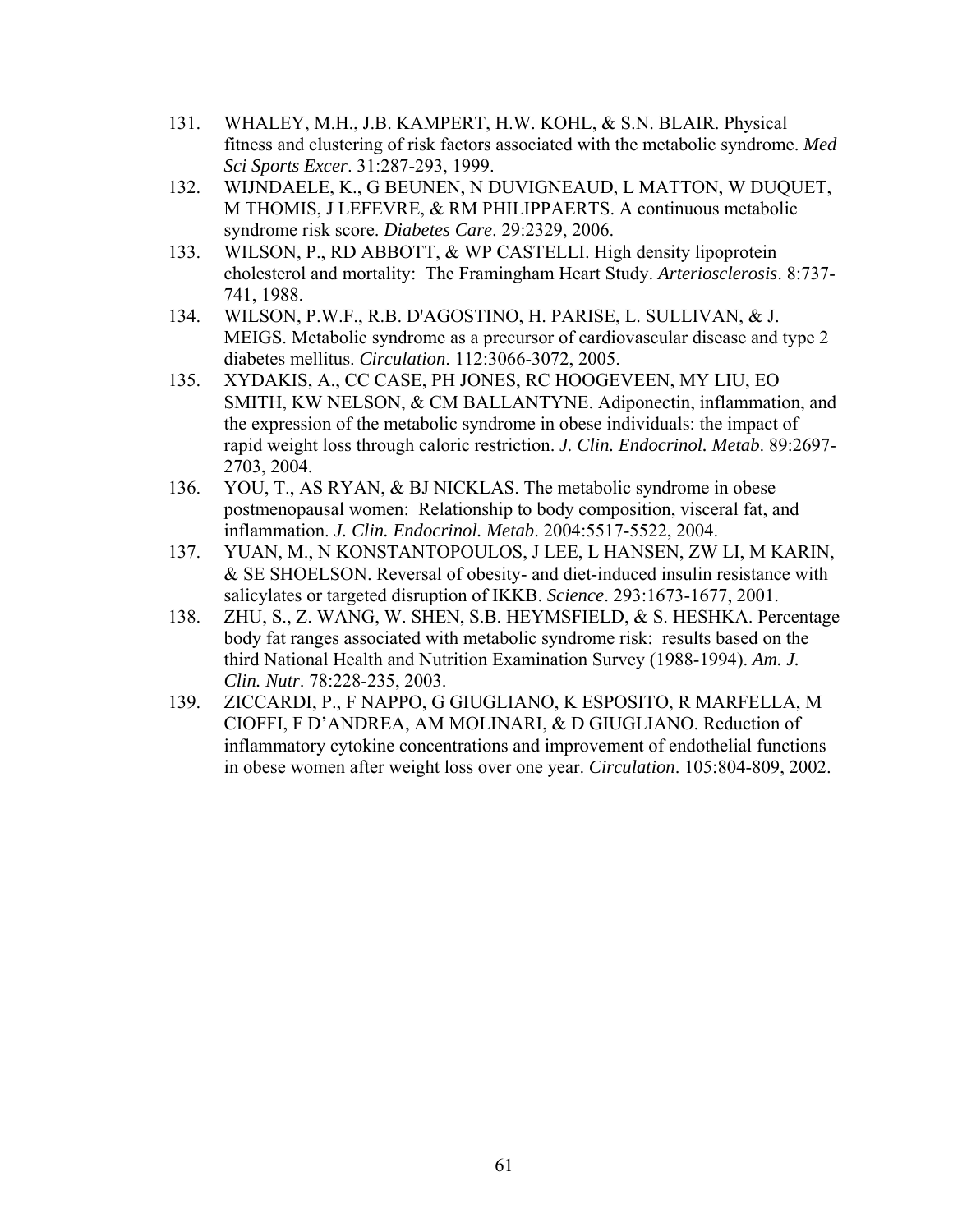**APPENDIX A** 

**EXTENDED LITERATURE REVIEW**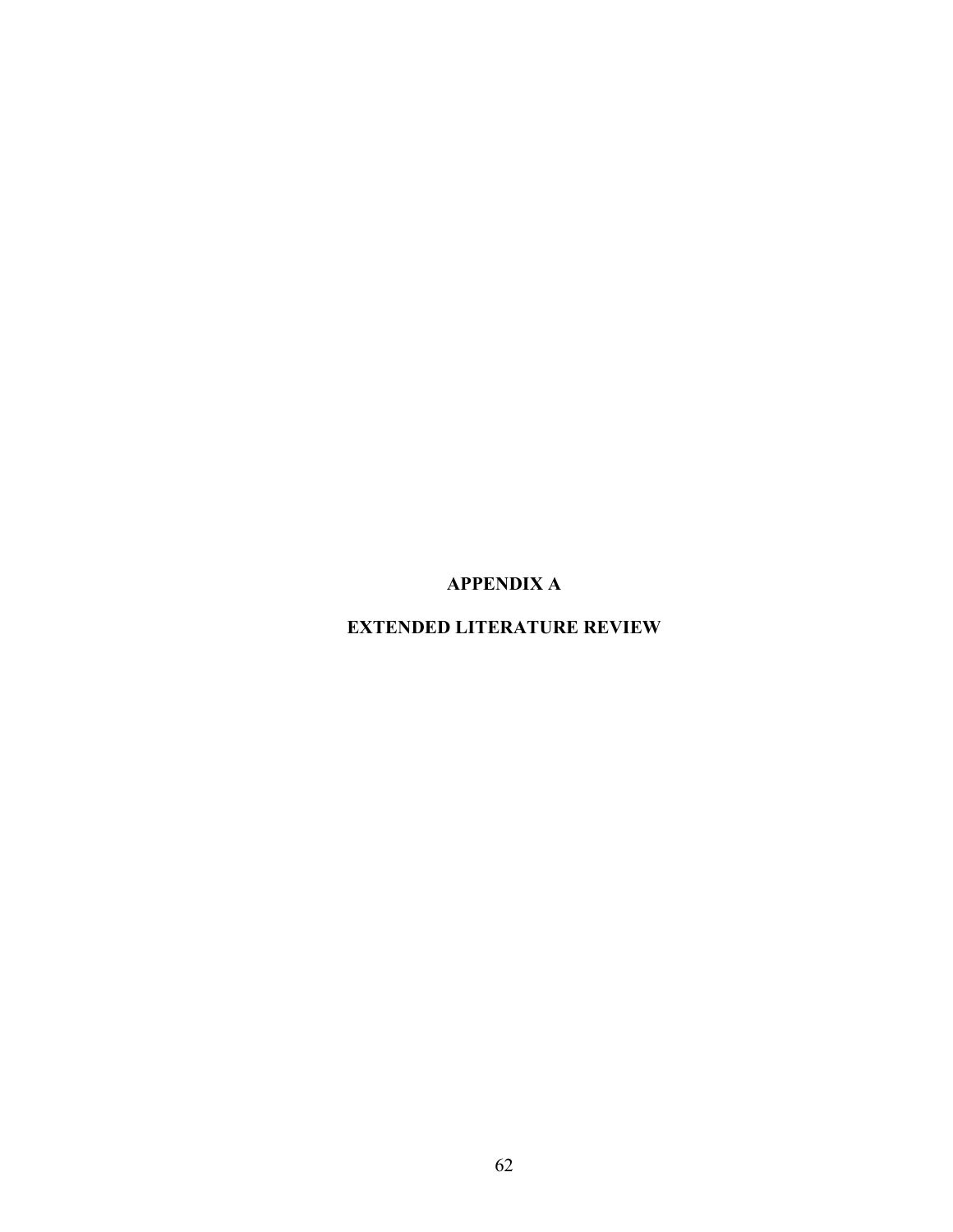## **METS CONTROVERSIES**

 The concept of the metabolic syndrome (MetS) has gained significant attention since its inception. MetS refers to a clustering of risk factors associated with the development of cardiovascular disease (CVD) and type 2 diabetes (T2D). Numerous organizations have adopted the concept and developed functional definitions and criteria for diagnosis of MetS (34). Perhaps the most widely accepted definition in clinical practice is that of the National Cholesterol Education Program Adult Treatment Panel III (ATP III) (36). Current estimates show nearly 25% of Americans are classified as having MetS according to this definition (44, 104, 113). Despite, the popularity and utility of MetS, some authors have recently questioned its utility or even the existence of a true metabolic syndrome (65, 79, 122, 129, 143). In a recent review article, Kahn et al (79) present several conflicts facing the current definition of MetS. These arguments included: 1) the lack of improved predictive power compared to other tools, 2) the need for additional diagnostic criteria, 3) dichotomously labeling the presence of MetS, and 4) equal weights assigned to all MetS traits. Additionally, physical fitness is not currently considered when diagnosing MetS. High aerobic capacity or lean body mass may be protective against the detrimental effects of MetS (22, 38, 78, 83, 93, 111, 161). Due to the limitations associated with the current definition of MetS, it is necessary to reevaluate the implementation of MetS. Few attempts have been made to assess the severity of risk associated with differing degrees of MetS (48, 87, 149).

## **METS AS RISK FACTOR**

 MetS has consistently proven to be a significant risk factor for the development of CVD (4, 33, 74, 90, 100, 104, 119, 129, 164), T2D (33, 63, 89, 98, 122), and mortality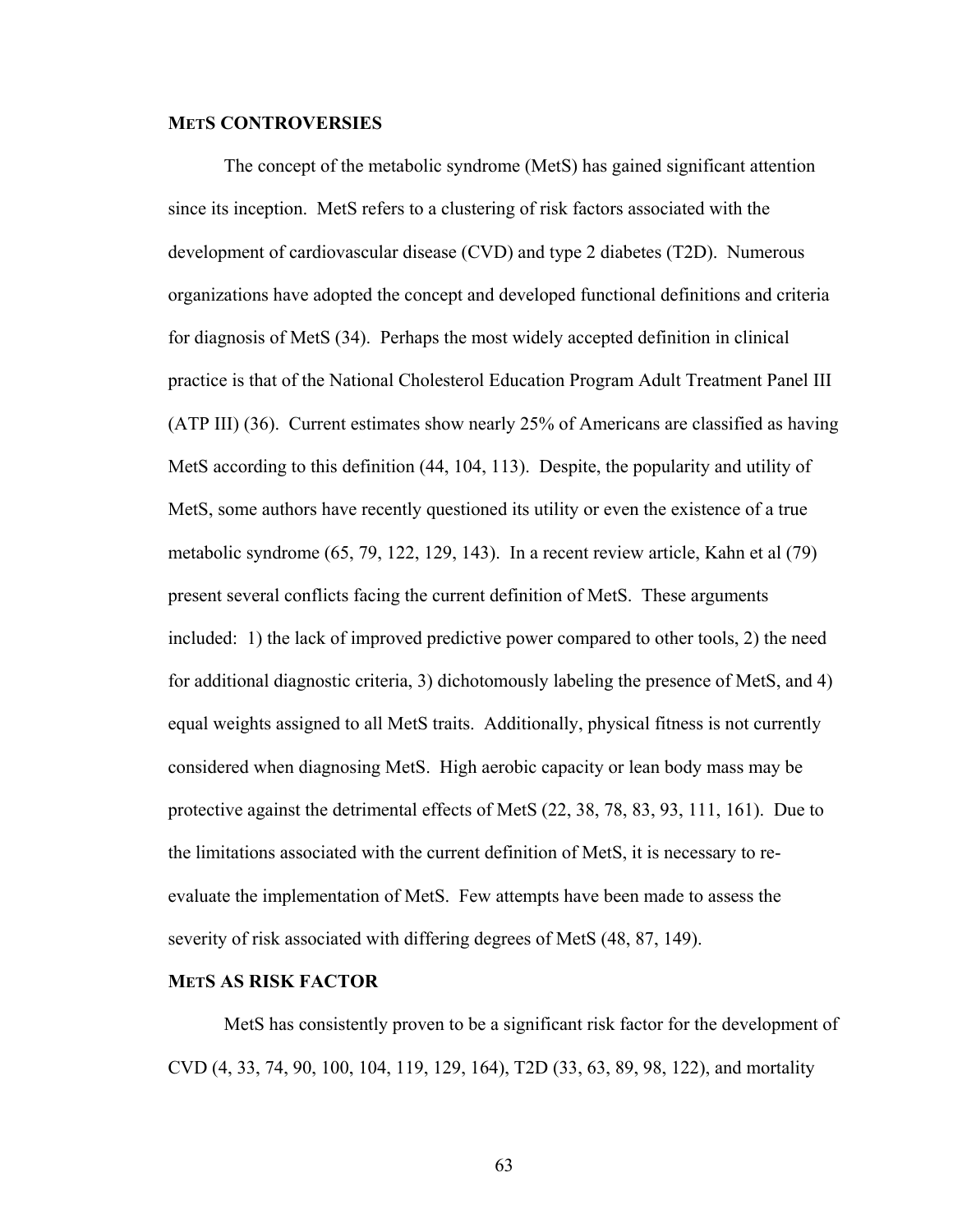(72, 74, 90, 100). One study demonstrated that MetS accounts for 21% of the variance associated with incident coronary heart disease (CHD) (90). Another study by Dekker et al (33) found that individuals with MetS had 2 fold higher CVD incidence in 10 years. Several studies have demonstrated increased mortality rates in MetS, primarily due to CVD (33, 74, 90, 100). Isomaa et al (74) showed that all-cause mortality is increased 10% in MetS in as little as 7 years. Another study by Malik et al (100) showed that mortality was increased 40% in MetS and that CVD mortality was increased 200%. Additionally, MetS has been shown to be a risk factor for T2D (33, 64, 122, 164). In fact, over 85% of individuals with T2D also are classified as having MetS (4). Wilson et al (164) demonstrated that risk of T2D increase 5 fold in individuals with 1-2 MetS traits and nearly 25 fold in those with  $\geq$ 3 traits. Furthermore, these authors demonstrated that MetS accounts for 30% of incident CVD and 50% of incident T2D (164).

Due to its inclusion of multiple risk factors, MetS would be expected to be a better predictor of lifestyle related diseases than previously established tools. However, in the San Antonio Heart Study and the Mexico City Diabetes Study, MetS displayed lower sensitivity and higher false positive rate than the Framingham Risk Score (FRS) and the Diabetes Predicting Model (DPM) for predicting CVD and T2D, respectively (143). Additionally, combining MetS and FRS or DPM did not add any predictive information. Dekker et al (33) found that adjustment for FRS significantly attenuated CVD hazard ratio associated with MetS. It has previously been suggested that dichotomously labeling individuals according to MetS may compromise essential information about metabolic processes and prediction of disease risk (79, 129, 143). Without grading severity of individual risk factors or assessing which factors are present,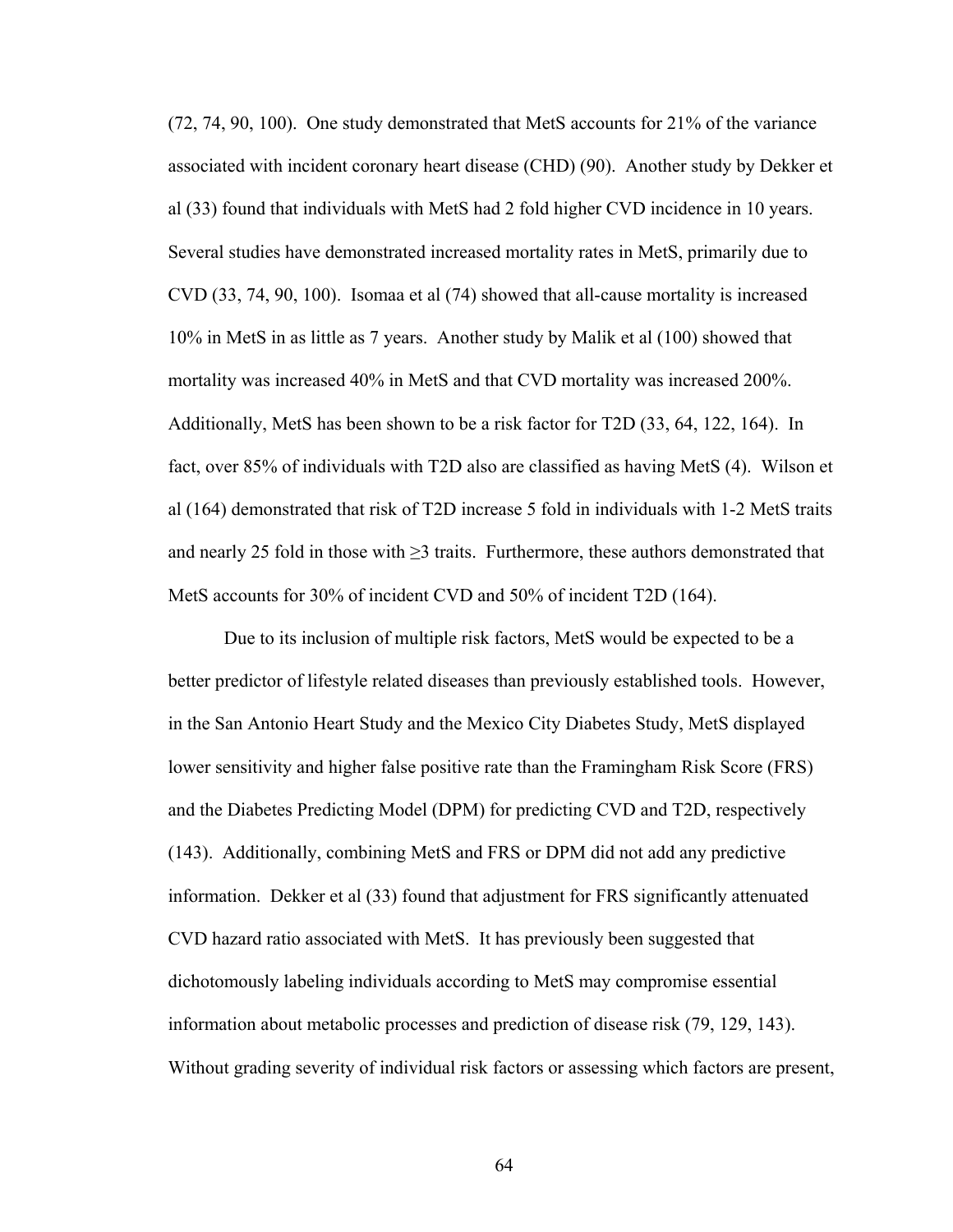MetS contributes equal disease prediction to all traits based on a single clinical threshold. Additionally, the lack of improved predictability can be partly attributed to the fact that MetS includes only previously established, traditional risk factors (79, 129). Many nontraditional risk factors have been proposed as additional diagnostic criteria for MetS. Two possible candidates are C-reactive protein (CRP) and tumor necrosis factor-α (TNFα). Alternative markers of obesity and body composition have also been suggested as new MetS criteria. Additionally, recent evidence suggests that aerobic capacity (38, 78, 83, 93, 161) and physical activity (20, 24, 37, 48, 77, 121) may be considered negative MetS risk factors.

# **PREVIOUSLY ESTABLISHED METS CRITERIA**

**Waist Circumference.** Waist Circumference (WC) has been identified as a criterion measure for MetS. Factor analysis of MetS has found that central obesity is the primary contributor to MetS incidence (99). In accordance with this, ATP III criteria has established central obesity as an underlying risk factor for MetS (59). Current MetS guidelines consider WC  $\geq$ 102 and  $\geq$ 88 cm for men and women, respectively to be abdominally obese (58). However, these values have been challenged by some authors (14, 95). Lean et al (95) found that WC  $\geq$ 94 cm for men and  $\geq$ 80 cm for women identified individuals with elevated BMI and waist-to-hip ratio (WHR). In accordance with this, Baik et al (14) found mortality was increased in men with WC  $\geq$ 96 cm. This data suggests that risk of abdominal obesity may be increased at values lower than the current MetS threshold.

Studies employing magnetic resonance imaging (MRI) have shown WC is highly correlated to total adiposity ( $r=0.94$ ) (126) as well as visceral adipose tissue (VAT)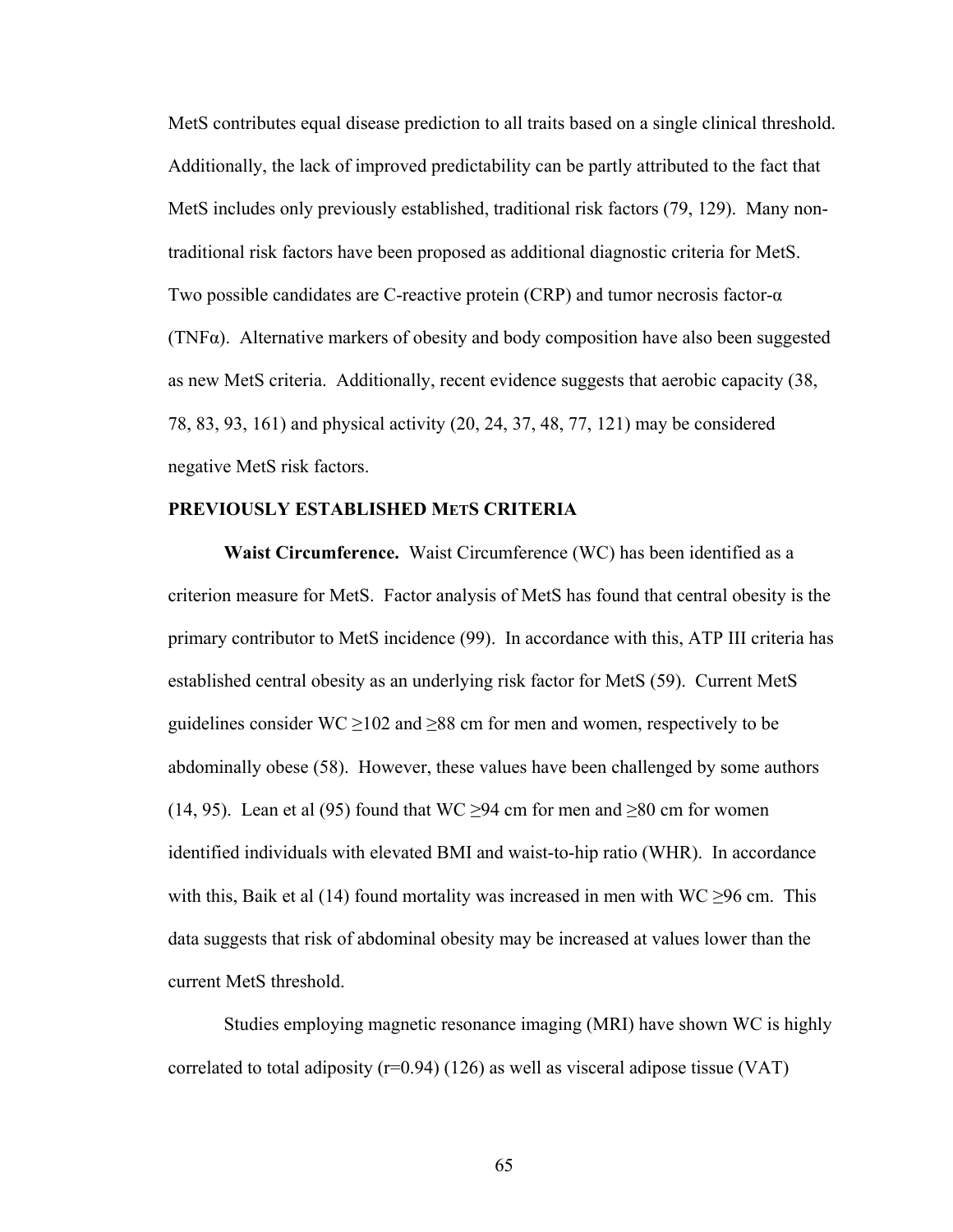(r=0.669) (25). VAT is more metabolically active and a greater source of inflammatory cytokines compared to subcutaneous adipose tissue (SAT) (146). It has previously been demonstrated that VAT area correlates much more highly with MetS features than total body fat and increases prediction of MetS severity (168). Several studies have indicated that WC is more highly correlated to VAT than other anthropometric measurements (25, 60, 75, 135). Therefore, assessment of VAT through simple methods such as WC is preferred to total body fat percentage in diagnosis of MetS.

WC has consistently been shown to be a significant predictor of MetS prevalence and severity with a 1cm increase in WC corresponding to a 6% increase in risk of developing MetS (75). Given the role of abdominal obesity in MetS development, some organizations require the presence of enlarged WC prior to MetS diagnosis (34). Measures of central adiposity including WC (75, 110, 152), VAT area (23, 46, 54, 168), and subscapular and triceps skinfold measurements (167) have been shown to be more highly related to MetS, CVD, and T2D than indicators of total body obesity such as BMI and percent body fat. In one study, individuals with similar WC had similar rates of MetS regardless of BMI classification (75). These authors proposed that WC be measured in a graded fashion to more accurately reflect risk associated with abdominal obesity. In support of this, Okosun et al (110) found that WC was significantly correlated to number of MetS traits. This study demonstrated that elevated WC increased risk of having 2, 3, or  $\geq$ 4 MetS traits by 6, 7, and 9 fold, respectively. Furthermore, WC has been shown to be a significant predictor of all-cause mortality with a 10% increase in WC corresponding to a 30% increase risk of all-cause mortality (18).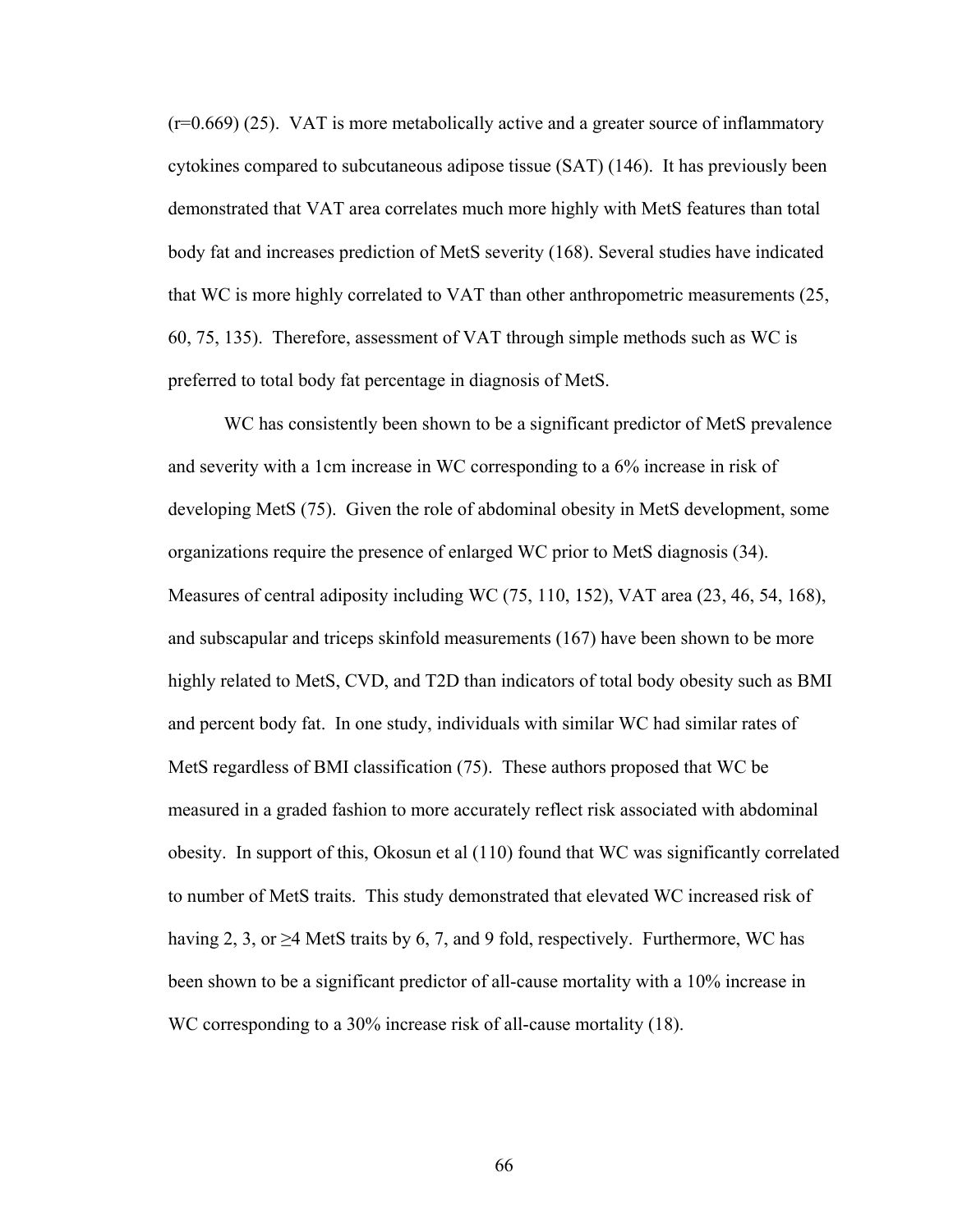**Fasting Glucose.** Insulin resistance (IR) is considered to be an underlying cause of MetS by ATP III definition (59). MetS definitions from other organizations such as the World Health Organization (WHO) and the American Association of Clinical Endocrinologists (AACE) require the presence of IR prior to diagnosis of MetS (34). In accordance with this, numerous factor analysis studies have shown that an IR factor contributes heavily to the prevalence of MetS (63, 65, 90, 119). In several cases, the IR factor loads more heavily than others, implicating IR as the primary or central feature of MetS.

Fasting glucose (FG)  $\geq$ 100mg/dl is currently considered a criterion for MetS diagnosis (58). This value was recently lowered from 110mg/dl to reflect an increased risk of chronic disease and mortality at lower values of FG. Kim et al (85) found that compared to FG <100, MetS odds ratio was increased 2 fold with FG of 100-109mg/dl. Furthermore, MetS odds ratio was increased 4 fold in those with  $FG \ge 110$  mg/dl. These findings support the role of IR in the development of MetS.

 The link between impaired fasting glucose (IFG) and T2D has been well established. A recent study by de Vegt et al (32) demonstrated that IFG is predicts T2D as well as impaired glucose tolerance (IGT). Additional evidence has supported a role for IFG in both CVD (3, 15, 19, 29, 42, 103, 120, 132) and all-cause mortality (15, 42, 108). All-cause mortality risk is increased with FG >85mg/dl (19) and increases even more sharply with  $FG \ge 110$  mg/dl (29). Individuals with this level of IFG have a 3.5 fold higher risk of mortality (108). This suggests that IFG is a significant risk factor even with only mildly elevated FG. One study found a 21mg/dl increase in FG corresponded to a 10% increase in mortality risk (132). IFG has proven to be a significant predictor of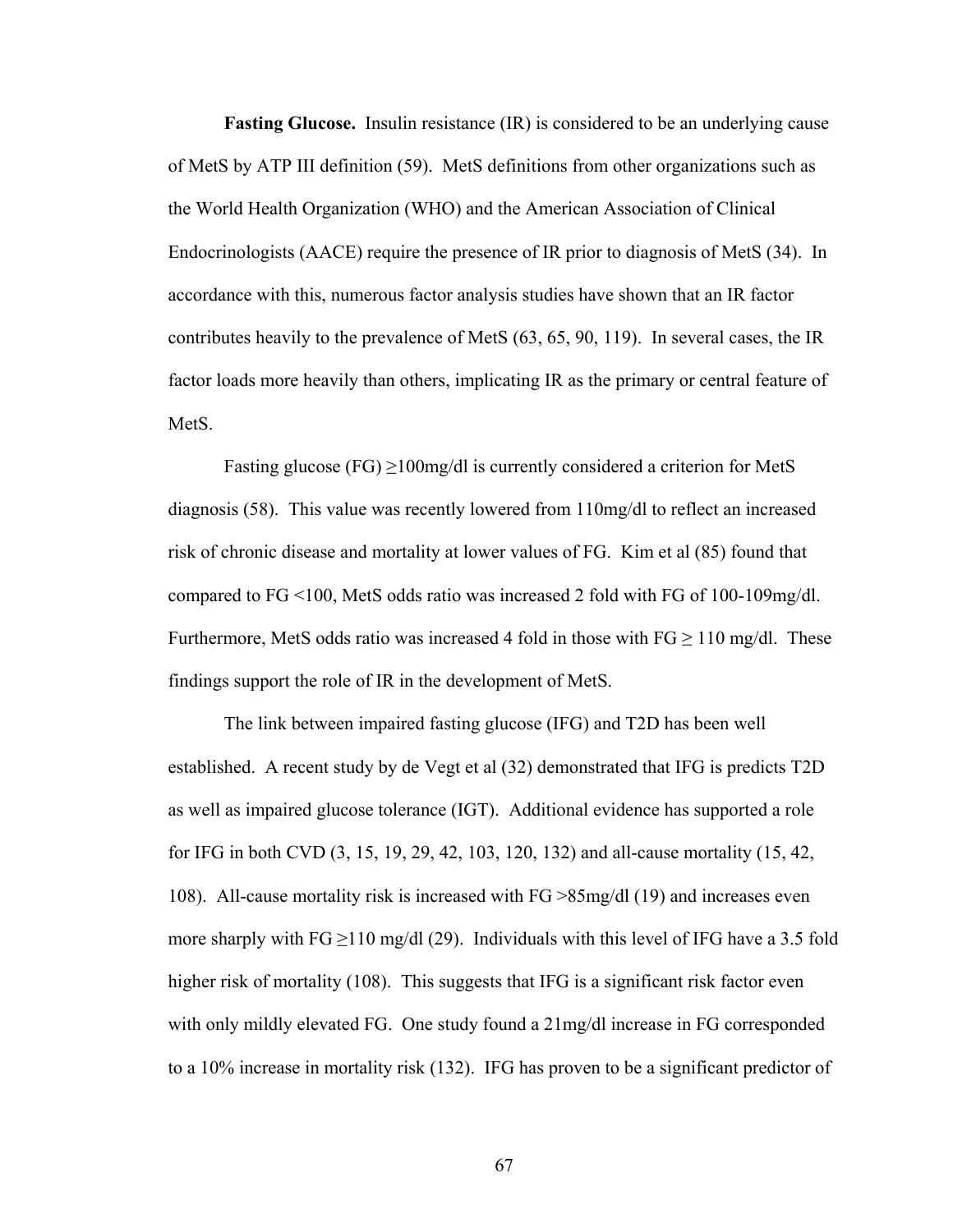mortality in as little as 3 years of follow-up (108), suggesting that hyperglycemia may have a potent effect on mortality. Despite the relationship between IFG and mortality, some authors have found no increase in risk unless other risk factors such as hypertension are present (3, 69). Indeed, Alexander et al (3) found that increasing CHD prevalence in individuals with IFG was largely attributable to the presence of other risk factors. These authors concluded that MetS, not hyperglycemia per se, increases mortality risk.

Harris et al (67) found that IFG prevalence increased from 6.5% in the period of 1976-1980 to 9.7% in 1988-1994. Interestingly, these authors noted that prevalence of CVD risk factors such as hypertension and hypercholesterolemia were unchanged during this period. In 2003, the American Diabetes Association (ADA) lowered the threshold for IFG to 100 mg/dl. As a result, current estimates show nearly 35% of the US population is considered to have IFG (85). Sharp increases in IFG prevalence combined with relatively stable prevalence of other risk factors suggests that IFG may contribute more to incident CVD and thus may be a more significant risk factor in current times.

In addition to IFG, numerous reports have demonstrated increased T2D (32), CVD (15, 103), and mortality (15, 103, 120) with impaired glucose tolerance (IGT). This suggests that postprandial hyperglycemia may increase risk of chronic disease or death even if FG values fall within the normal range. However, it is rare that individuals with IGT have normal FG (103). Comparison of IGT and IFG has shown IGT to be a better predictor of all-cause and CVD mortality, suggesting IGT may be more influential than IFG in risk of mortality (15, 103, 120). Previous reports have shown a high correlation (r=0.90) between IFG and IGT (132). Furthermore, IGT does not appear to add any predictive value beyond that of current CVD risk factors combined with IFG (103).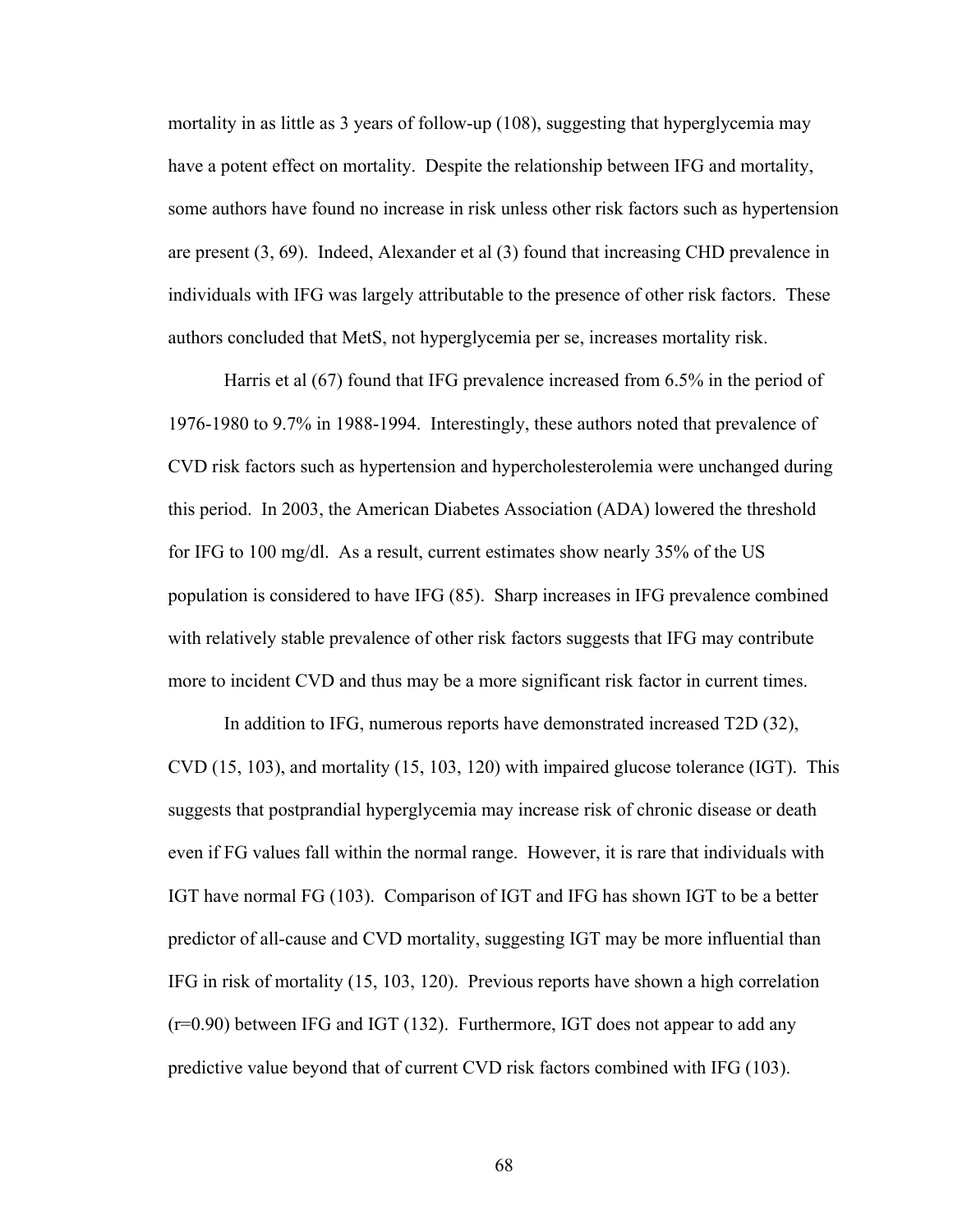Together, this data indicates that IFG may be a simpler, and similarly effective tool for estimating mortality risk associated with IR than IGT.

Increased mortality risk associated with IFG appears to be primarily due to increased CVD mortality (15, 103, 120, 132). However, mechanistic actions remain elusive. Most authors contribute the increased risk to direct atherogenic effects of hyperglycemia rather than IR. It has been proposed that hyperglycemia results in glycosylation and altered function of proteins and lipids (8). Specifically, hyperglycemia results in glycosylation of low density lipoprotein (LDL). Glycosylated LDL is more susceptible to oxidative modification and uptake by scavenger receptors, contributing to early atherosclerosis. Additionally, glycosylated proteins are recognized by specific receptors resulting in secretion of inflammatory cytokines such as  $TNF\alpha$  (8). In addition to these mechanisms, it is possible that IR and chronic hyperglycemia exerts its effects through other risk factors (3, 69).

**Blood Pressure.** Blood pressure (BP) has been shown to be a significant risk factor for CVD (2, 26, 91, 134, 153, 154) and mortality (53, 151). Sesso et al (134) demonstrated that relative risk of CVD was increased 2 fold in men with systolic blood pressure (SBP) ≥130mmHg or diastolic blood pressure (DBP) ≥81mmHg. Furthermore, these authors demonstrated that CVD risk was increased by approximately 30% and 45% for every 10mmHg increase in SBP and DBP, respectively. This is in agreement with the most recent report from the Joint National Committee on Prevention, Detection, Evaluation, and Treatment of High Blood Pressure (JNC-7) (26). This report indicated that CVD risk doubles for every 20/10mmHg increase above 115/75mmHg. A study by van den Hoogen et al (151) reported a somewhat weaker association between BP and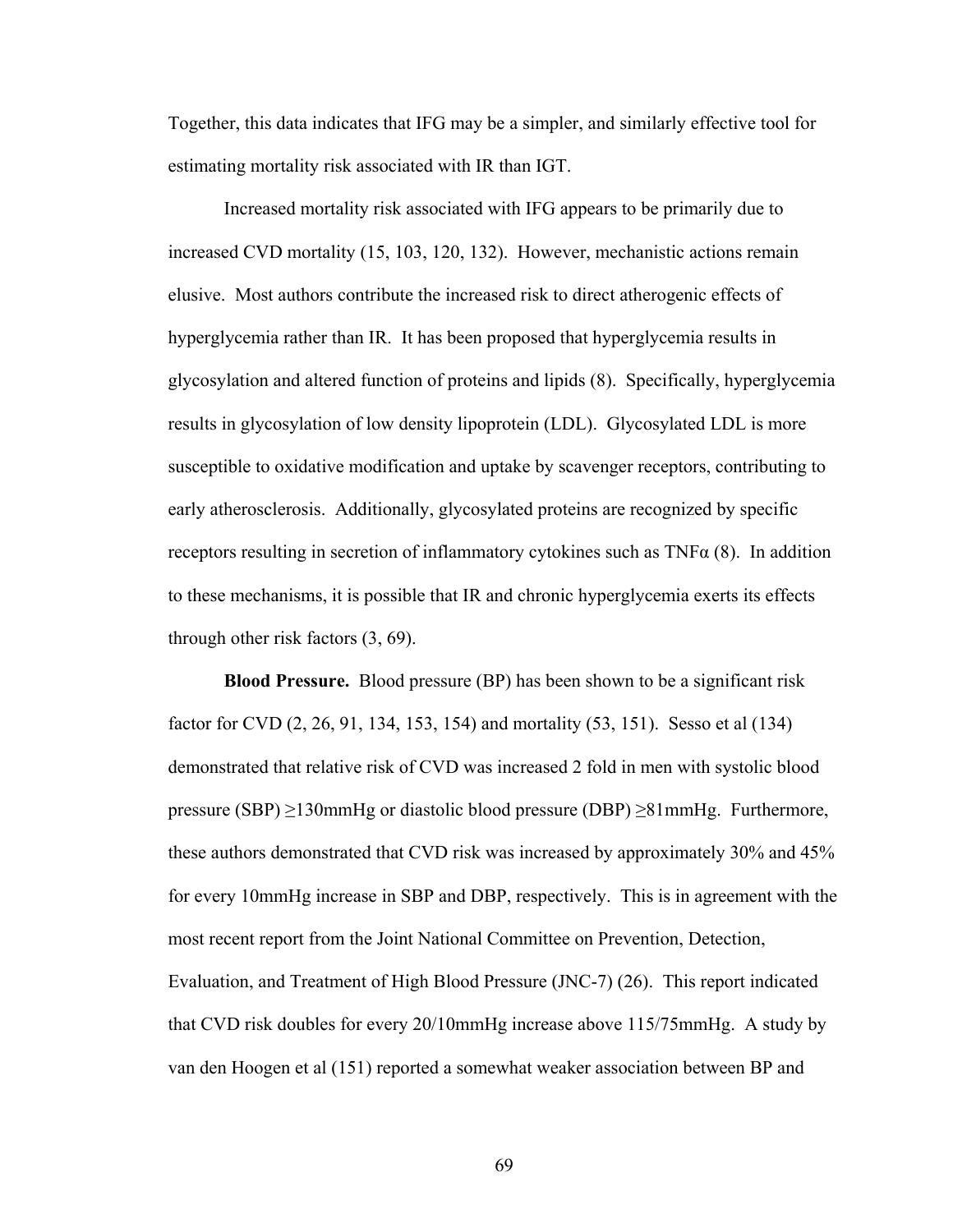CHD mortality. These authors found CHD mortality increased 17% for every 10mmHg increase in SBP and 13% for every 5mmHg increase in DBP. Interestingly, absolute risk associated with elevated blood pressure appears to vary greatly among different populations (151). However, relative risk of increased BP increases similarly across all populations. This evidence suggests that BP may be a more influential risk factor for some populations. However, hypertension is associated with increased CVD and morality in all populations.

BP may be an important risk factor for IR and T2D as well as CVD. BP has been associated with both elevated FG and IGT independent of other risk factors (130). Furthermore, it has recently been shown that genes encoding for BP response such as AGT (angiotensinogen), NOS3 (nitric oxide synthase 3) and SCNN1A (sodium channel, nonvoltage-gated 1 alpha) are also associated with insulin sensitivity and IR (61). For some genes (AGT and NOS3) this effect appears to be mediated by body mass, further supporting a role for MetS in contributing to both CVD and T2D through the interaction of multiple risk factors.

Some authors have suggested that hypertension enhances the negative effects of these other risk factors and that isolated hypertension is not a serious risk factor (5). This hypothesis claims that increased pressure against artery walls allows greater impact of other risk factors such as hyperglycemia to negatively impact endothelial function. Certainly, hypertension negatively influences cardiovascular health through this mechanism. However, additional evidence has shown elevated BP to be a significant predictor of CVD independent of other risk factors (2, 91, 134). Alexander (5) reviewed the mechanistic action of BP on CVD. In addition to pressure-induced endothelial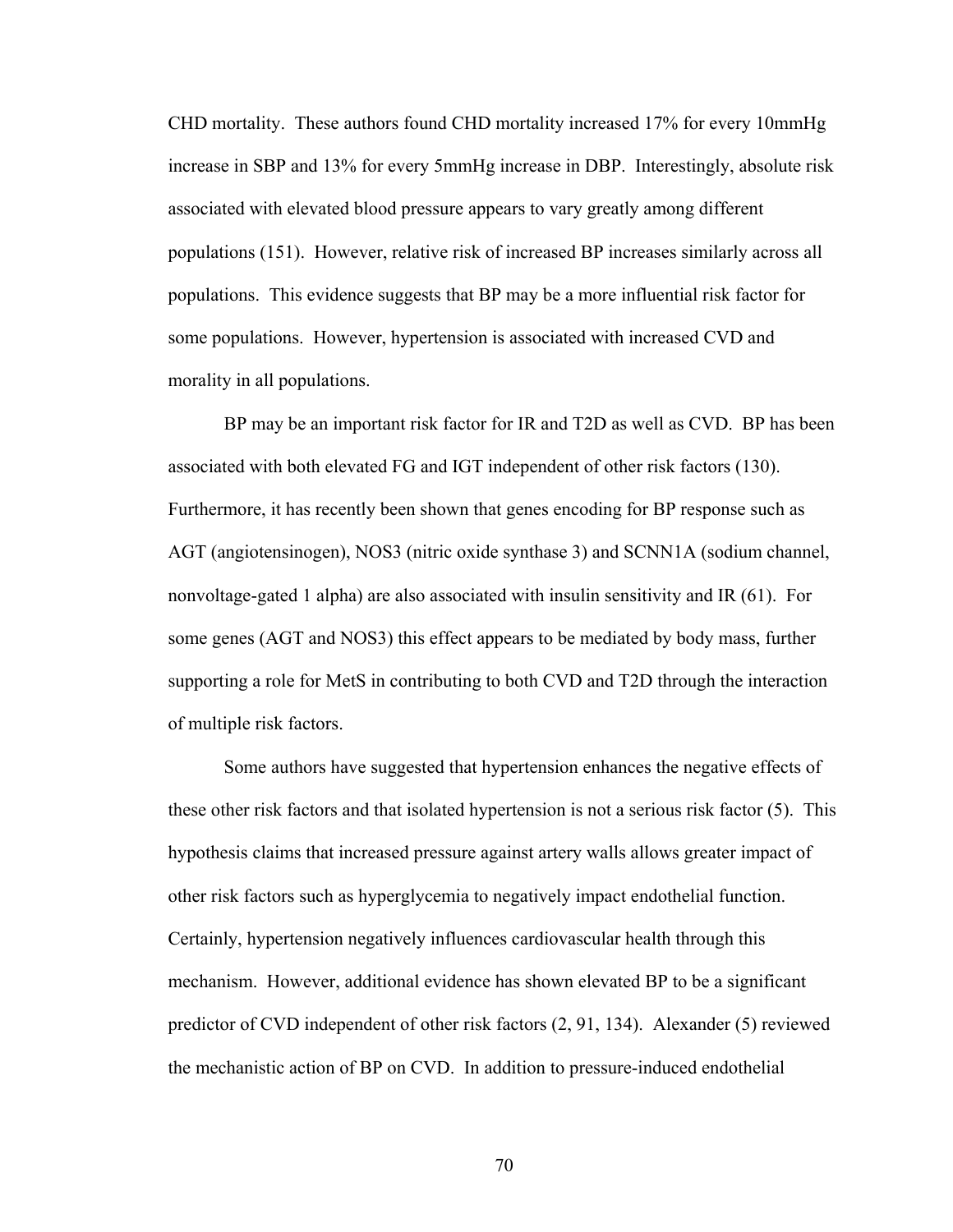dysfunction, elevated BP may result in increased monocyte and lymphocyte adhesion, increased macrophage accumulation, smooth muscle cell proliferation, and increased oxidative stress. Additionally, this review proposed that hypertension results in smooth muscle cell proliferation and increased thickness of the artery wall and therefore increased diffusion distance of oxygen. Increased diffusion distance may increase oxidative stress, further contributing to atherosclerosis development. This hypothesis is supported by a four year follow-up study by Lakka et al (91) demonstrating that elevated BP accelerates the rate of intima-medial thickening in men. Therefore, elevated BP may precede development of atherosclerotic lesions. Interestingly, this study noted significant progression of atherosclerosis in men with mildly elevated BP. This suggests that BP may be a significant risk factor at "prehypertensive" ranges.

**HDL-C.** HDL-C has consistently been shown to be inversely related to CVD (57, 160) and mortality (163). A meta-analysis of four prospective studies revealed that increasing HDL-C by 1mg/dl reduces CHD risk by 2-3% (57). Results from the Framingham Heart study show that low levels of HDL-C (≤44mg/dl for women and ≤34mg/dl for men) increases all-cause mortality risk by 50% and 90%, respectively (163). This effect was primarily due to increased risk of CVD and CHD mortality which was approximately 300% higher in those with low HDL-C. One recent study found HDL-C, but not LDL-C or total cholesterol, was associated with a significant 2 fold increase in CVD and CHD mortality in elderly patients (160). This data suggests that low HDL-C may be a more influential risk factor than either total cholesterol or high LDL-C in determining CHD risk. In addition to CHD, HDL-C has been shown to be an independent risk factor for CVD and MetS. In the Insulin Resistance Atherosclerosis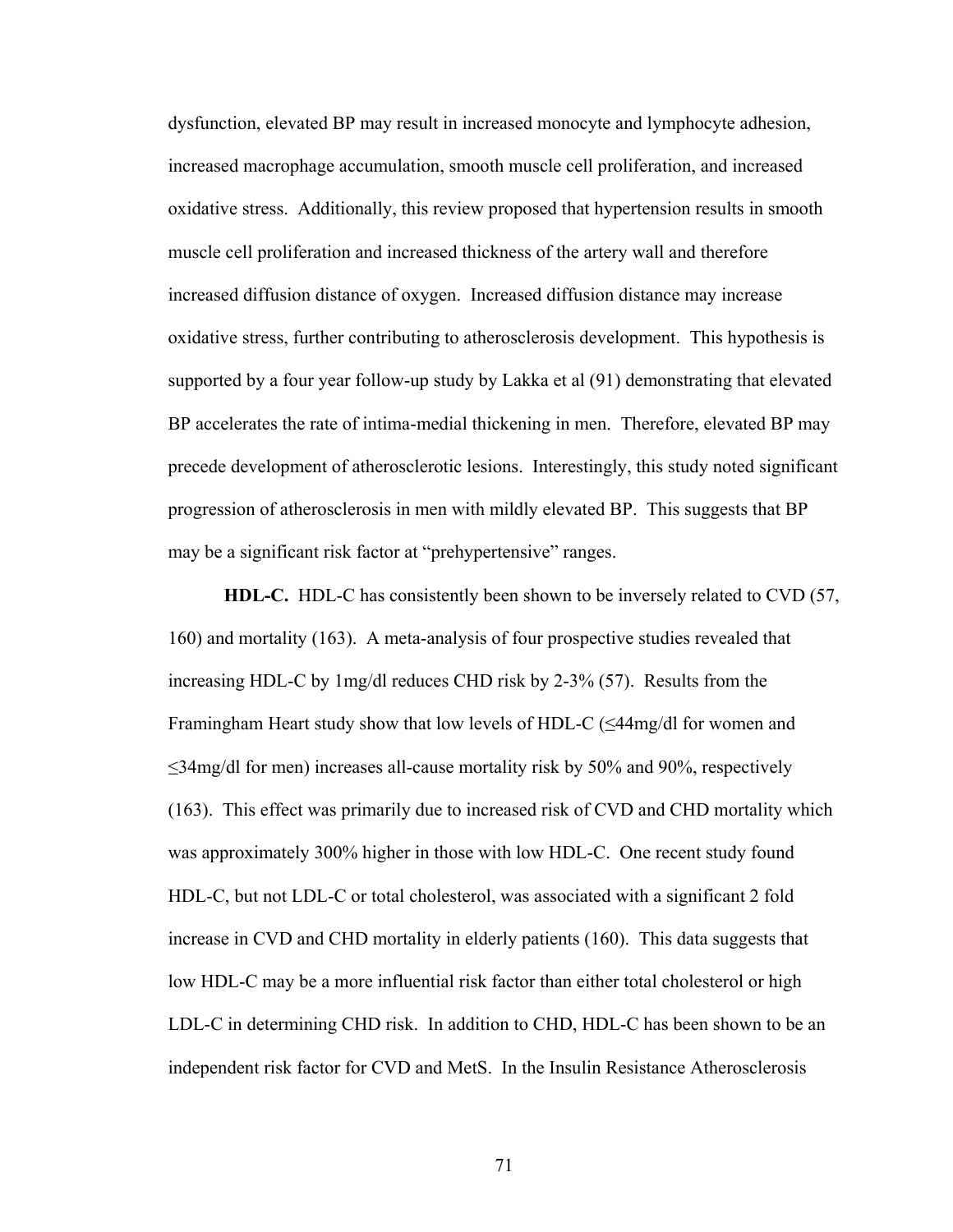Study (IRAS), HDL-C was second only to WC in predicting incident MetS (112). This study found that MetS risk increased 60% for every 15mg/dl decrement in HDL-C.

 Previous research has shown that HDL infusion can prevent and even reverse the formation of atherosclerotic lesions. Badimon et al (13) fed rabbits a high cholesterol diet for 90 days in order to induce atherosclerosis. Rabbits receiving HDL infusion during the last 30 days showed significantly less aortic occlusion (17.8% vs. 38.8%) than those without HDL infusion. Additionally, this study found significant reductions in total and esterified cholesterol and phospholipids accumulation within the aortic wall. This evidence strongly supports the hypothesis that HDL offers cardiovascular protection through a reverse cholesterol transport mechanism. In addition to reduced lesion size, recent evidence has shown that HDL-C protects against atherosclerosis through other mechanisms such as enhanced endothelial function. Spieker et al (139) demonstrated that HDL infusion restored acetylcholine-induced vasodilation in hypercholesterolemic men. Therefore, it appears that HDL-C not only reverses lipid accumulation within the arterial wall, but may also help prevent the earliest stage of atherosclerosis.

 **TG.** Previous research has found TG concentrations to be highly correlated to other features of MetS, particularly HDL-C (62, 76, 148). Due to the complex interactions of lipoproteins during metabolism, the role of TG as a CVD risk factor has been debated. It has been hypothesized that risk associated with hypertryglyceridemia is due to indirect, rather than direct effects. A review by Brewer (21) proposes that hypertriglyceridemia increases CVD risk through 3 independent mechanisms: increased cholesterol-rich remnants, increased atherogenic small, dense LDL, and decreased HDL-C. This review proposes that alterations in apolipoproteins may be the underlying cause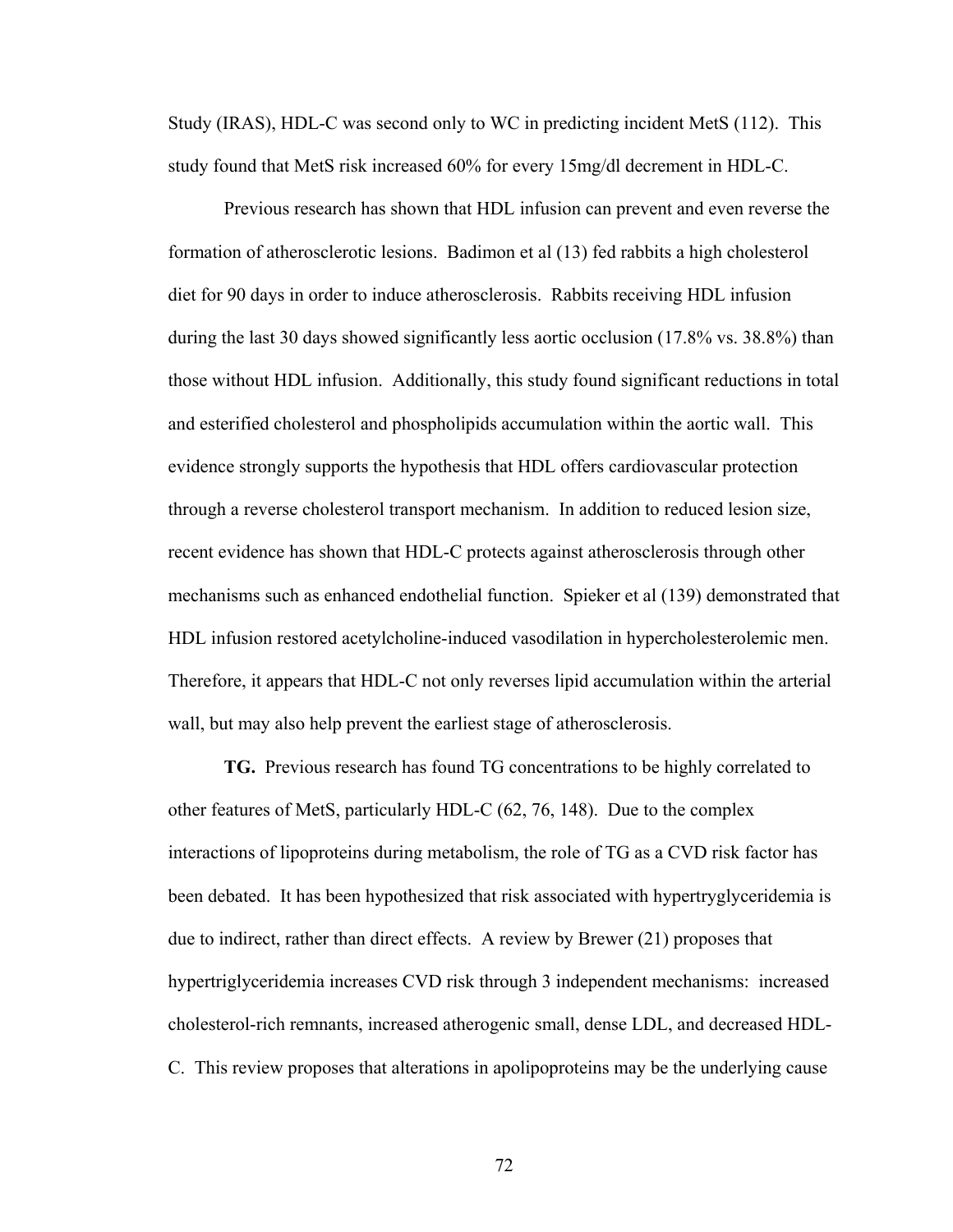of hypertriglyceridemia-induced atherogenic profile. Specifically, apoproteins A-II, C-I, and C-III are thought to be elevated in hypertriglyceridemia. Together, this altered apoprotein profile results in increased TG production and decreased TG hydrolysis.

Despite controversy over the role of TG as a CVD risk factor, recent evidence indicates hypertriglyceridemia is an independent risk factor for CVD mortality (11, 30, 62, 76, 105). Several reports have demonstrated a stepwise increase incident CVD (62, 76, 105) and CVD mortality (11, 142) with increasing fasting and postprandial TG. Adjustment for HDL-C weakens this relationship (12, 62, 76), but TG remains a significant predictor of CVD and mortality. Bezafibrate, a common treatment for hypertriglyceridemia, significantly reduces relative risk for total (0.71) and non-fatal (0.67) myocardial infarction (148). Together, this data suggests that hypertriglyceridemia is an independent risk factor for CVD and mortality.

Miller et al (105) demonstrated that risk of coronary artery disease is significantly elevated at  $TG \ge 100$ mg/dl, much lower than the current MetS definition. This finding was confirmed in both the Copenhagen Male Study (76) and the Prospective Cardiovascular Münster Study (PROCAM) (10). Additionally, it has been determined that other risk factors including diabetes (2.1) and low HDL-C (1.5) confer higher, or at least equal relative CVD risk than fasting TG (1.5) (105). This finding was confirmed by Assmann et al (10) who determined that LDL-C, low HDL-C, hypertension, and diabetes contributed significantly more to CVD development than hypertriglyceridemia.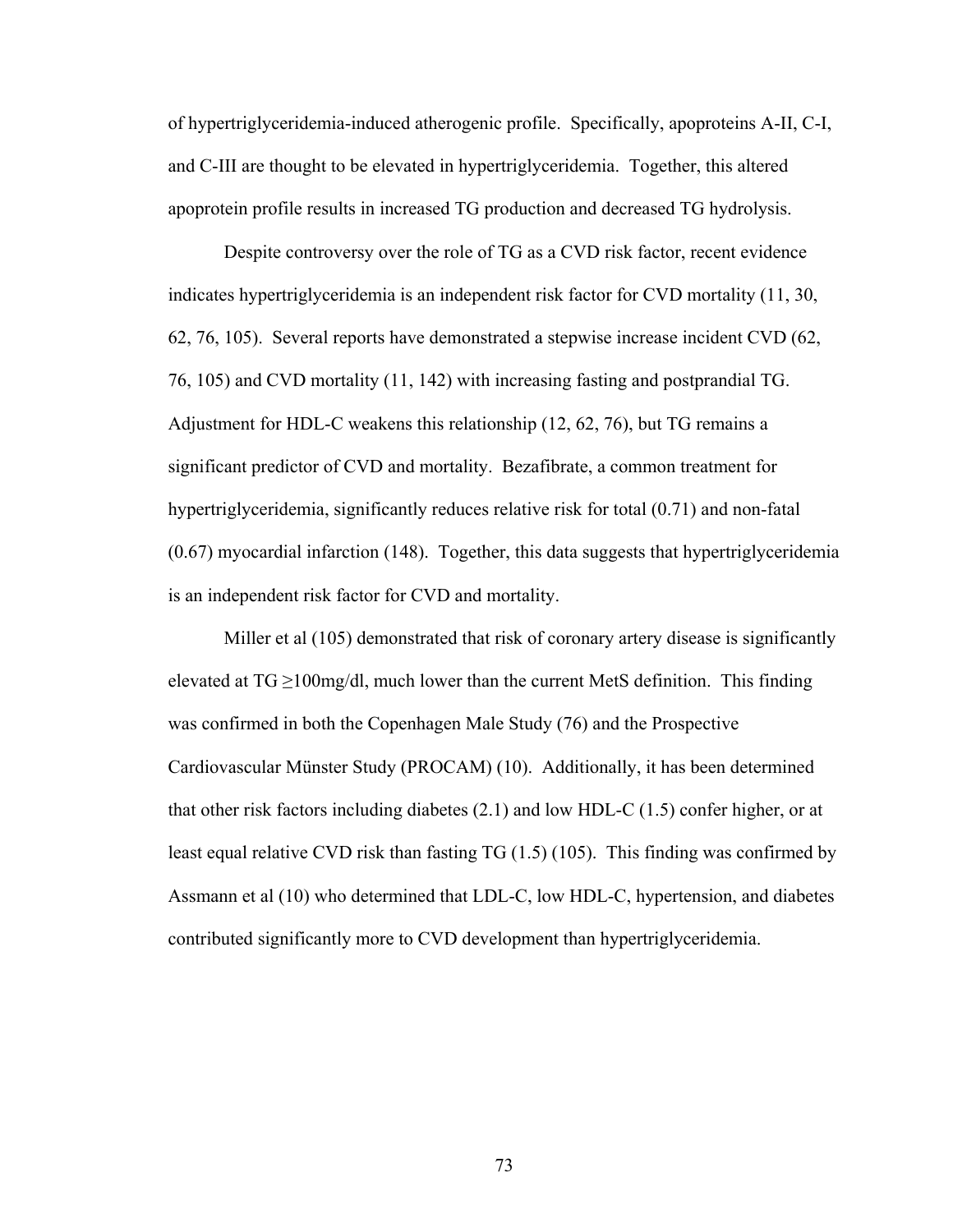## **INFLAMMATION AND METS**

Nearly all components of MetS are associated with an inflammatory state. A review by Das proposes that MetS is a low-grade inflammatory condition (31). The American Heart Association (AHA) and the National Heart, Lung, and Blood Institute (NHLBI) recently identified a proinflammatory state as a metabolic risk factor along with atherogenic dyslipidemia and IR for MetS (59). Inclusion of inflammatory markers may add predictive power to MetS (123-125, 145). Factor analysis has shown inflammation is second only to IR (and weighs heavier than dyslipidemia) in predicting the development of MetS (63). In this analysis, CRP loaded heavily (.66) on the inflammation factor, offering evidence that CRP could potentially be used as a new diagnostic criterion for MetS. The interaction of inflammatory cytokines is a complex process. Therefore, it may be necessary to examine multiple inflammatory markers to appreciate risk associated with inflammation. Spranger et al (140) demonstrated that combined effects of inflammatory cytokines TNFα and interleukin-1β (IL-1β), but not individual cytokines modify risk of developing T2D. Therefore, it may be necessary to examine multiple inflammatory markers to appreciate the impact of inflammation on health and MetS. Furthermore, it has been suggested that  $TNF\alpha$  may induce secretion of CRP and may therefore be viewed as an upstream indicator of inflammation (40). This could potentially implicate  $TNF\alpha$  as a MetS risk factor.

Several studies have indicated high correlations between obesity and inflammation (39, 40, 45, 52, 71, 80, 145, 147, 171). Furthermore, weight loss has been shown to reduce circulating CRP (147) and TNF $\alpha$  (84, 171), suggesting obesity may contribute to a pro-inflammatory state. It has been hypothesized that adipose tissue,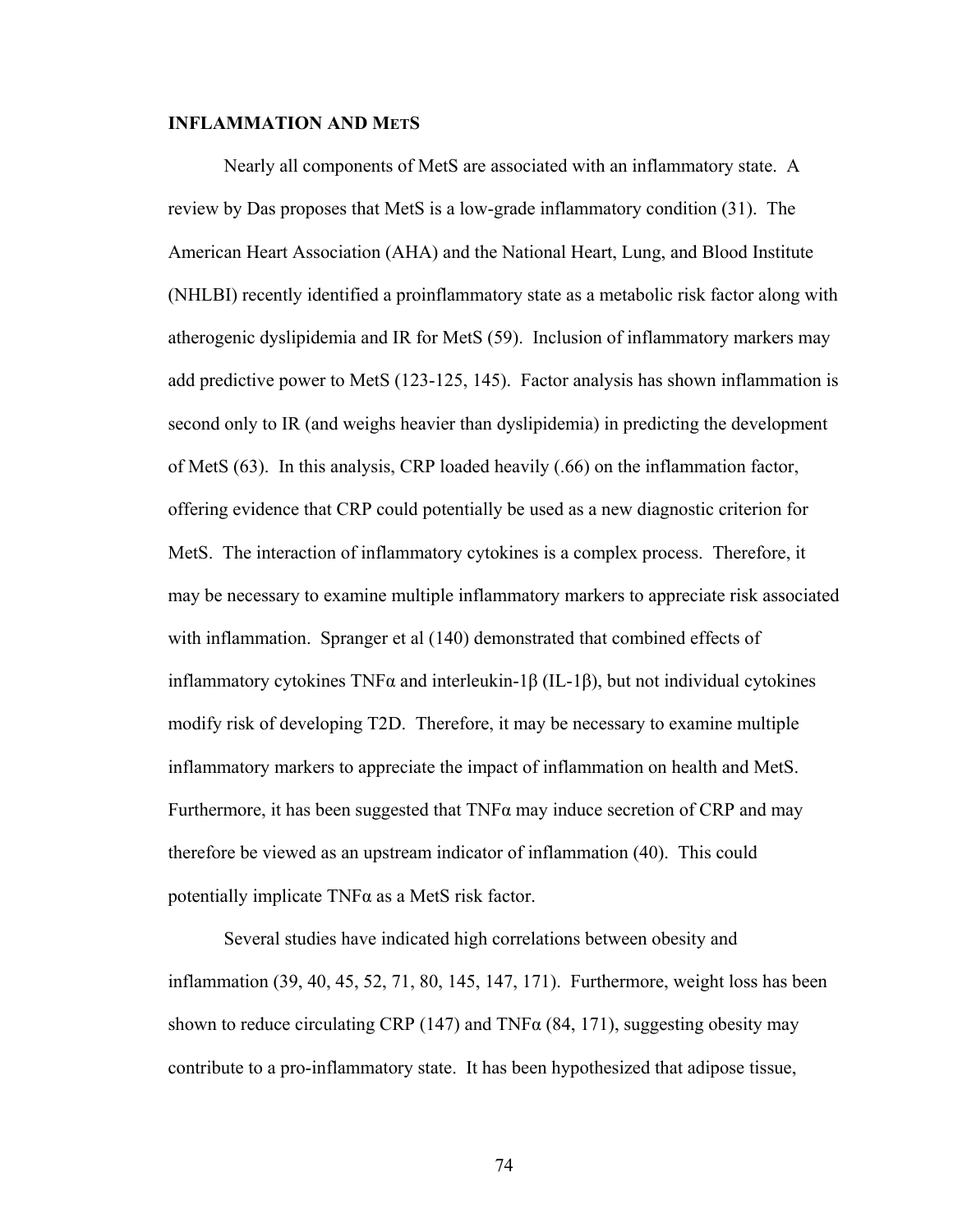particularly VAT, directly secretes pro-inflammatory cytokines into the circulation (40, 45, 71, 84, 147, 171). Reviews by Hotamisligil (70) and Wellen (159) discuss the link between obesity, metabolism, and inflammation in detail. These authors note several similarities between adipose tissue and immune cells including production and activation of inflammatory cytokines, pathogen sensing, and phagocytic properties. Furthermore, it is hypothesized that adipose tissue differentiated from immune cells, but retains several key features of immune cells such as secretion of inflammatory cytokines. It is now well accepted that adipose tissue is not inert, but contributes significantly to the secretion of cytokines, including CRP and TNFα. Hostamigil (70) proposed two mechanistic links between obesity and inflammation: 1) inflammatory markers secreted by adipose tissue may act to induce IR and therefore block anabolic processes to protect the body during times of caloric insufficiency 2) expansion of adipose tissue triggers catabolic inflammatory pathways to prevent further expansion and maintain an acceptable body weight and size.

**CRP.** CRP is an acute phase protein that serves as a marker of subclinical inflammation. Compared to other inflammatory markers such as interleukin-6 (IL-6) and tumor necrosis factor-α (TNFα), CRP does not typically display diurnal variation, making it a more consistent marker for measuring inflammatory response (102). In clinical practice, CRP  $\leq$  lmg/L is considered normal and  $\geq$  3mg/L is considered high (114).

CRP has previously been established as an independent risk factor for the development of both CVD (114, 123-125, 128) and T2D (41, 49, 125). In fact, CRP has previously been shown to be a stronger predictor of CVD than LDL-C) (124). The minimal correlation between CRP and LDL-C suggests that CRP may identify a different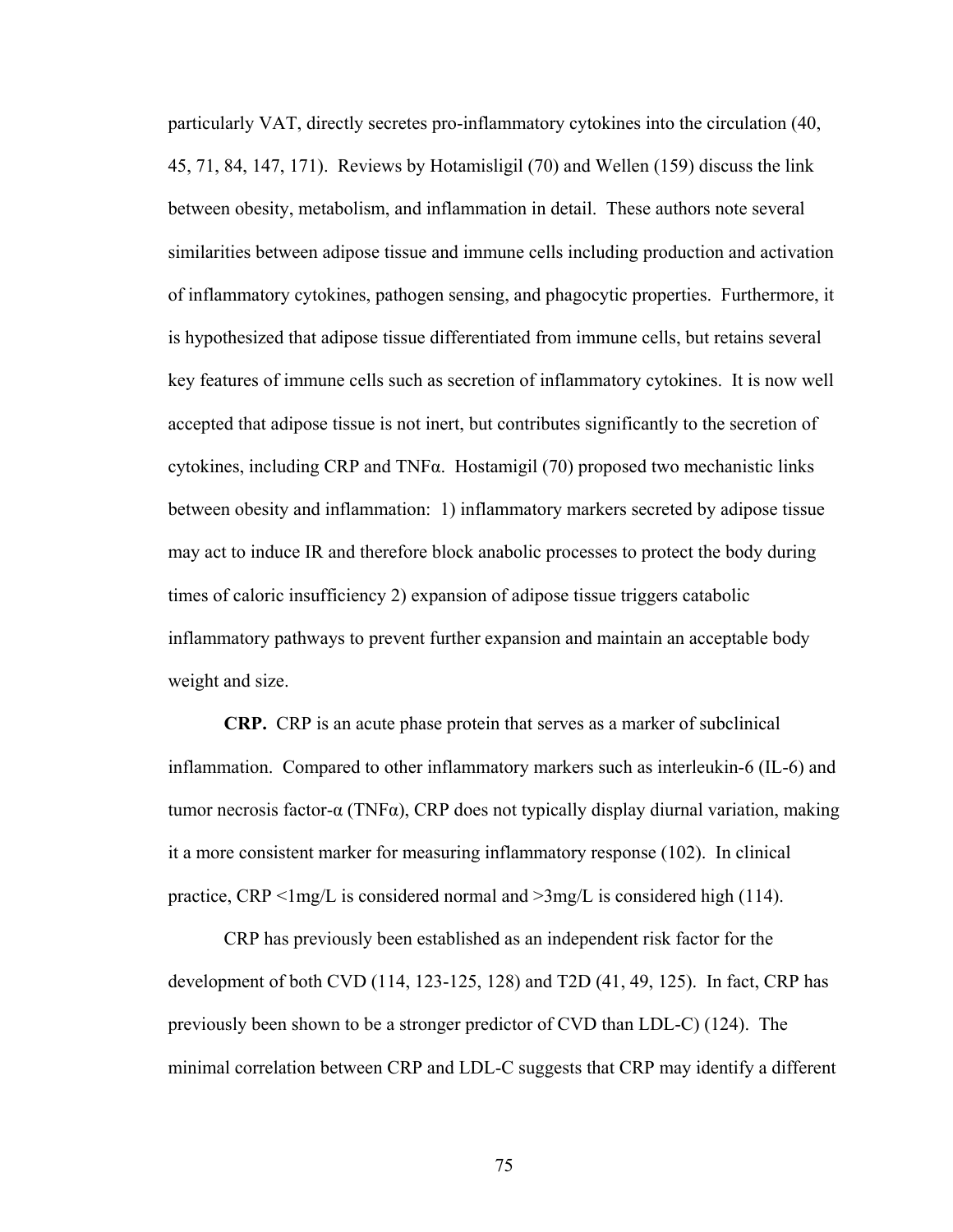high-risk group than dyslipidemia, and thus add to the predictive power of MetS. While CRP is not considered a causative agent for the development of MetS (150), it may serve as a marker for inflammation induced by other risk factors that are already present and thus indicate severity of MetS. Cross sectional studies show CRP increases with increasing number and severity of individual MetS traits (40, 52, 80, 128, 131, 145). Additionally, CRP has been correlated to all features of MetS, particularly obesity (VAT) (39, 40, 45, 52, 80, 145, 147) and IR (39, 40, 101, 117, 118). It has been suggested that CRP is stimulated by other cytokines such as IL-6 and TNFα that are released by visceral adipocytes (40). Additionally, CRP has been shown to induce secretion of other inflammatory cytokines such as PAI-1 (35).

Modified MetS definitions including CRP as a criterion have been shown to increase MetS ability to predict CVD (123, 125, 131) and T2D (131). In the West of Scotland Coronary Prevention Study, the combination of MetS and high CRP resulted in increased incidence of CVD and T2D in as little as 5 years of follow-up (131). Ridker et al (123) found a similar increase in CVD incidence in 8 years of follow-up. These findings, however, have not been replicated in all studies (64, 128). In addition to CVD, CRP has also been implicated in incident T2D (41, 49, 117). CRP is positively correlated to both fasting (118) and day-long (101) insulin levels. Additionally, insulin resistant individuals display elevated CRP (39). Most strikingly, Freeman et al (49) found that individuals in the highest CRP quintile had a 3 fold higher risk of T2D after 5 years than those in the lowest quintile. Festa et al (41) demonstrated similar findings although this relationship was weakened after adjustment for body fat and insulin sensitivity. Taken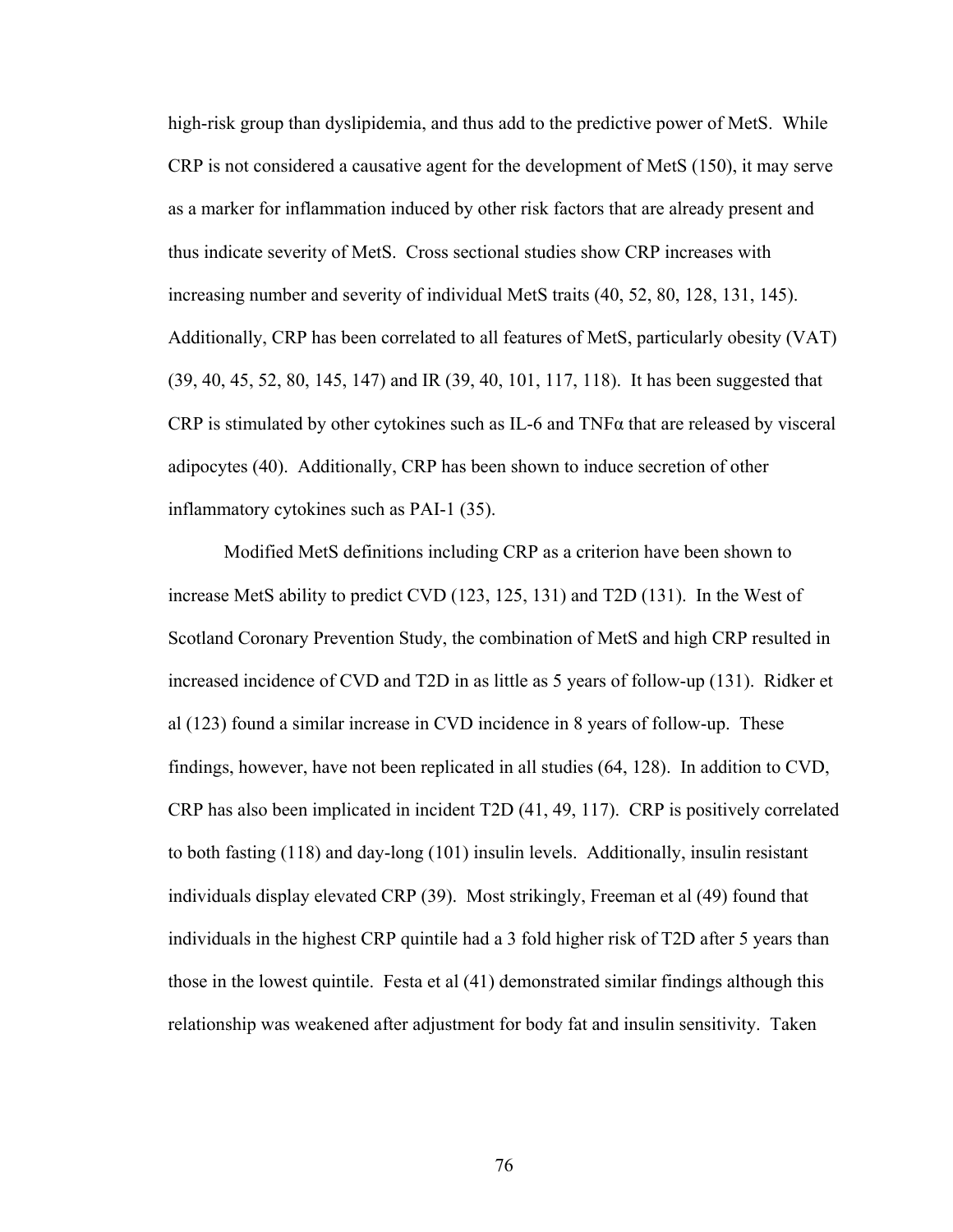together, these data indicate that CRP may be involved in the development of both CVD and T2D.

**TNFα.** Another proinflammatory marker, TNFα, may also contribute to the deleterious effects of MetS. TNF $\alpha$  has been correlated with several features of MetS including obesity (71, 84, 166, 171), TG (71, 166), HDL-C (166) and IR (50, 71, 166). Furthermore, TNFα concentrations have been shown to be higher in individuals with MetS than those without and  $TNF\alpha$  appears to increase with increasing number of MetS traits (166). It is therefore possible that  $TNF\alpha$  could potentially serve as a new MetS criterion. Although few researchers have examined the role of TNFα as a criterion for MetS, it appears to play a crucial role in the inflammatory process by inducing secretion of other inflammatory agents such as interleukin-6 (IL-6) (116). Similar to CRP, the major source of TNF $\alpha$  appears to be adipose tissue (71, 84, 171). Previous research has shown that both TNF $\alpha$  mRNA (71) and protein (171) expression is significantly elevated in obese individuals and secretion increases with increasing obesity (71). Kern et al (84) demonstrated that adipocytes express much higher levels of  $TNF\alpha$  mRNA than other tissues such as skeletal muscle. Furthermore, these authors showed that  $TNF\alpha$  mRNA is reduced following weight loss, suggesting that adipose tissue is the primary site of  $TNF\alpha$ transcription. Hotamisligil et al  $(71)$  also showed TNF $\alpha$  to be positively correlated to BMI but not WHR. This suggests that  $TNF\alpha$  secretion is not specific to central obesity. However, some authors have found correlations between TNFα and markers of central adiposity (171). Together, these data indicate that adipose tissue and obesity are major sources of TNFα.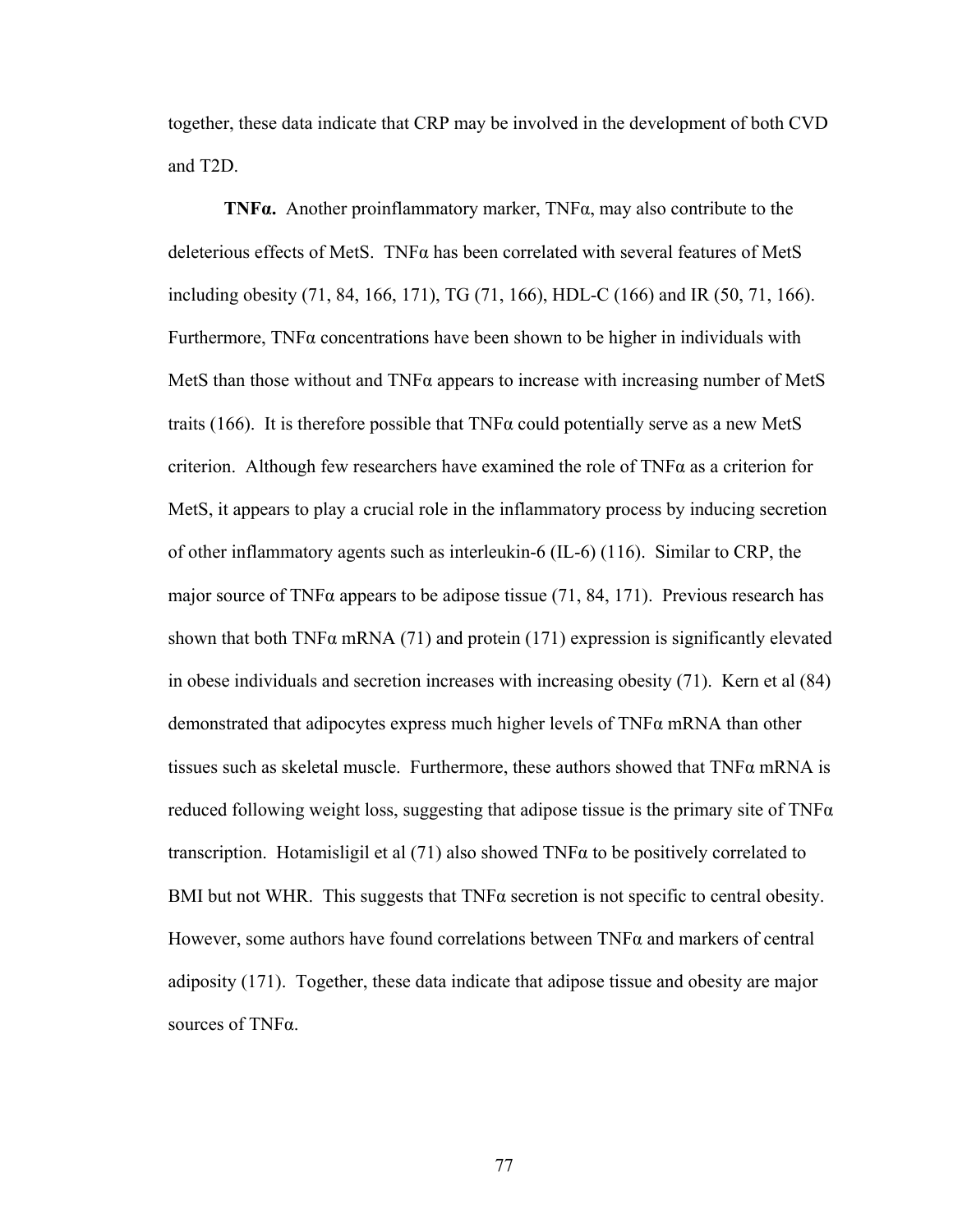In addition to obesity, TNF $\alpha$  is closely associated with IR (50, 71, 166). Infusion of TNF $\alpha$  has been shown to result in decreased glucose disposal (116, 169), primarily due to decreased insulin signaling. Several researchers have noted that TNFα directly phosphorylates serine residues on insulin receptor substrate-1 (IRS-1) (116, 127) and inhibits tyrosine phosphorylation (169). It is well established that tyrosine phosphorylation of the insulin receptor and IRS-1 is essential for insulin signaling and that serine phosphorylation inhibits this process. In addition to direct inhibition of insulin signaling, TNF $\alpha$  may induce IR by acting on the JNK pathway. TNF $\alpha$  has been shown to phosphorylate c-Jun NH2 terminal kinase (JNK) (116). JNK in turn phosphorylates Akt substrate 160 (AS160), preventing GLUT4 translocation and thus decreased insulinstimulated glucose uptake. Therefore,  $TNF\alpha$  could potentially be viewed as an upstream inhibitor of insulin signaling. IR induced by  $TNF\alpha$  may also be mediated through the Iκκβ pathway. TNFα has been shown to activate the Iκκ complex (169). Activation of Iκκβ stimulates NF-κβ transcription which in turn increases transcription of proinflammatory markers such as  $TNF\alpha$ . Furthermore, a positive feedback appears to exist between inflammation and Iκκβ pathway. This data suggests that inflammation, particularly TNFα, may play a significant role in development of IR and MetS.

#### **BODY COMPOSITION AND METS**

Recently, some authors have questioned the health risks associated with overweight and mild obesity (16, 43, 86). Some researchers have shown no increased risk and even possibly decreased risk for chronic disease and mortality associated with overweight and moderate obesity. In a 14 year follow-up of overweight and obese men and women, Bender et al (16) showed that moderately obese (BMI 32-36) had no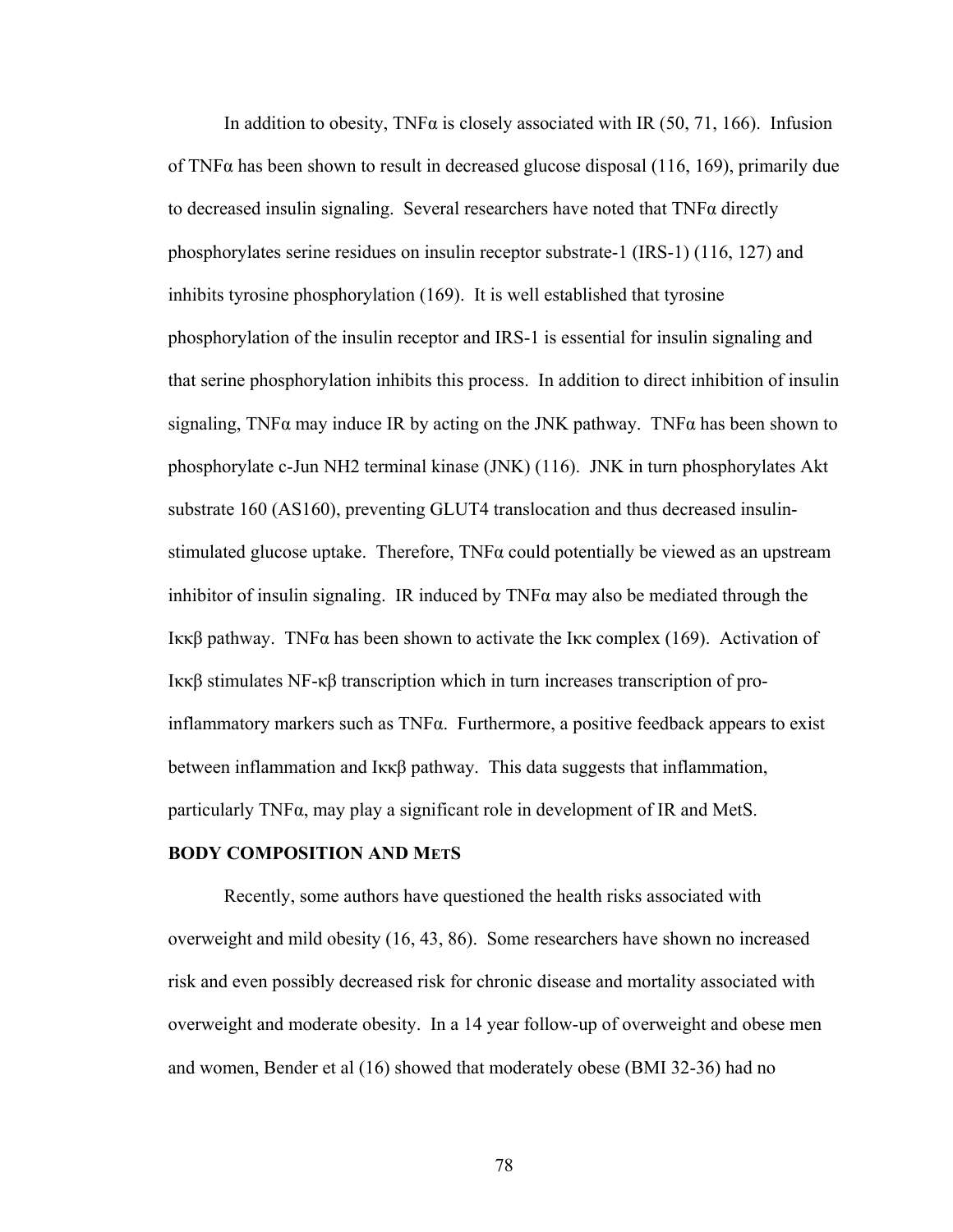elevated mortality risk over those with BMI 25-32. However, there was a significant 50% increase in mortality risk in individuals with BMI 36-40 and a 200% increase for those with BMI >40. A more recent study by Flegal et al (43) paralleled these findings. These researchers found no increase in all-cause mortality associated with overweight (BMI 25-30) or moderate obesity (BMI 30-35). However, individuals with BM I >35 had a significant increase in all-cause mortality. Therefore, while these studies failed to show increased risk for individuals with moderate overweight and obesity, morbid obesity remains a significant risk factor for all-cause mortality. Despite the apparent paradox between overweight and health risk, several studies have shown overweight to be a significant predictor of long-term mortality (1, 14, 68, 73, 138, 167). Some authors have noted that overweight and obesity increase mortality risk in a little as 4 (14) years while others have shown no increase in mortality until at least 15 (138, 167) years of follow-up.

Several authors have suggested that, in addition to IR, obesity may be considered a central feature of MetS (97, 99, 141, 155). Numerous studies show that MetS prevalence and severity increase with increasing degree of obesity (75, 97, 152, 155, 168). A recent longitudinal study by Maison et al (99) demonstrated that obesity may be the central feature of MetS. In this study, 3 primary features of MetS were determined: obesity, central obesity, and IR. After 4.5 years of follow-up, changes in obesity were highly correlated with changes in other metabolic parameters, suggesting changes in body weight may influence additional metabolic processes.

**BMI.** Body mass index (BMI) is a commonly used tool for assessing obesity in population-wide studies. Several epidemiological studies have employed modified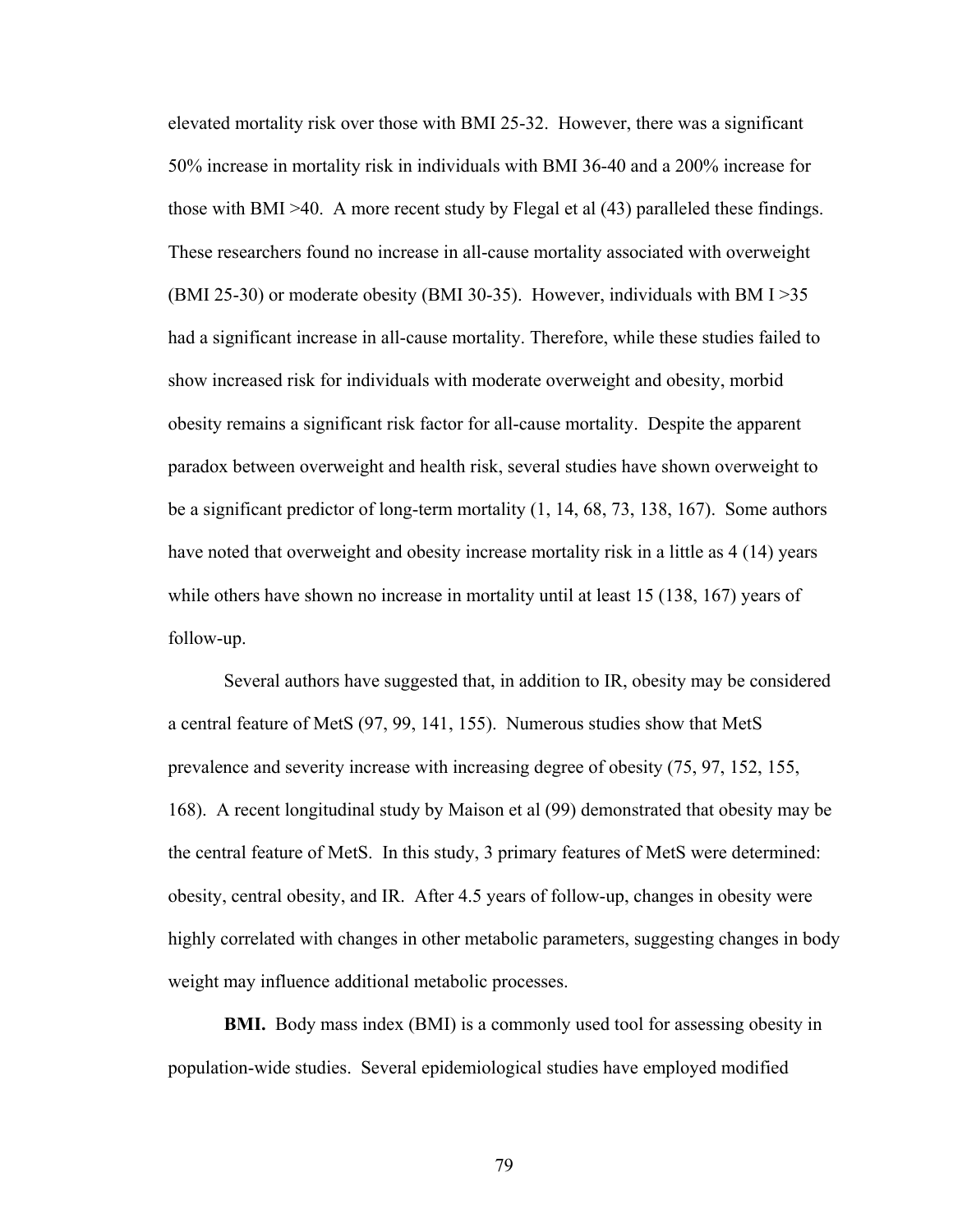definitions of MetS to include BMI rather than WC as a marker of obesity (46, 75, 97, 141, 155, 168). These studies have consistently demonstrated that MetS prevalence and severity increase with increasing BMI. It has previously been shown that BMI predicts MetS similar to WC (141). This study found no difference in odds ratio for MetS prevalence when using a modified MetS definition including BMI rather than WC as a marker of obesity. Furthermore, Vanhala et al (152) noted increased MetS prevalence in individuals with a combination of elevated WHR and elevated BMI (66%) compared to those with either elevated WHR (40%) or elevated BMI (47%) alone. These findings suggest that BMI predicts MetS similarly to WC. Additionally, combining BMI and WC may predict MetS more accurately than either measure alone.

Overweight and obese individuals have been shown to have elevated rates of MetS (54, 75, 97, 152, 155, 168), CVD (73, 133, 138, 167), and mortality (1, 6, 17, 18, 68, 81, 135) compared to their lean counterparts. Given the clustering of metabolic abnormalities associated with obesity, it has been suggested that excess weight per se may not be responsible for the deleterious metabolic profile (86). However, it has previously been shown that increasing BMI even within the "normal" category confers increased metabolic risk. St-Ogne (141), et al found that men with high-normal BMI had a 5 fold higher odds ratio of MetS than men with BMI of 18.5-20.9. Likewise, women with high-normal BMI had 7.5 higher odds ratio than those with BMI 18.5-20.9. This data suggests that relatively minor weight changes could incur significant metabolic risk. This position is further supported by longitudinal studies indicating change in BMI is significantly correlated with changes in MetS parameters. In a 3 year follow-up study, Liese et al (97) found individuals with worsening MetS profile gained weight, while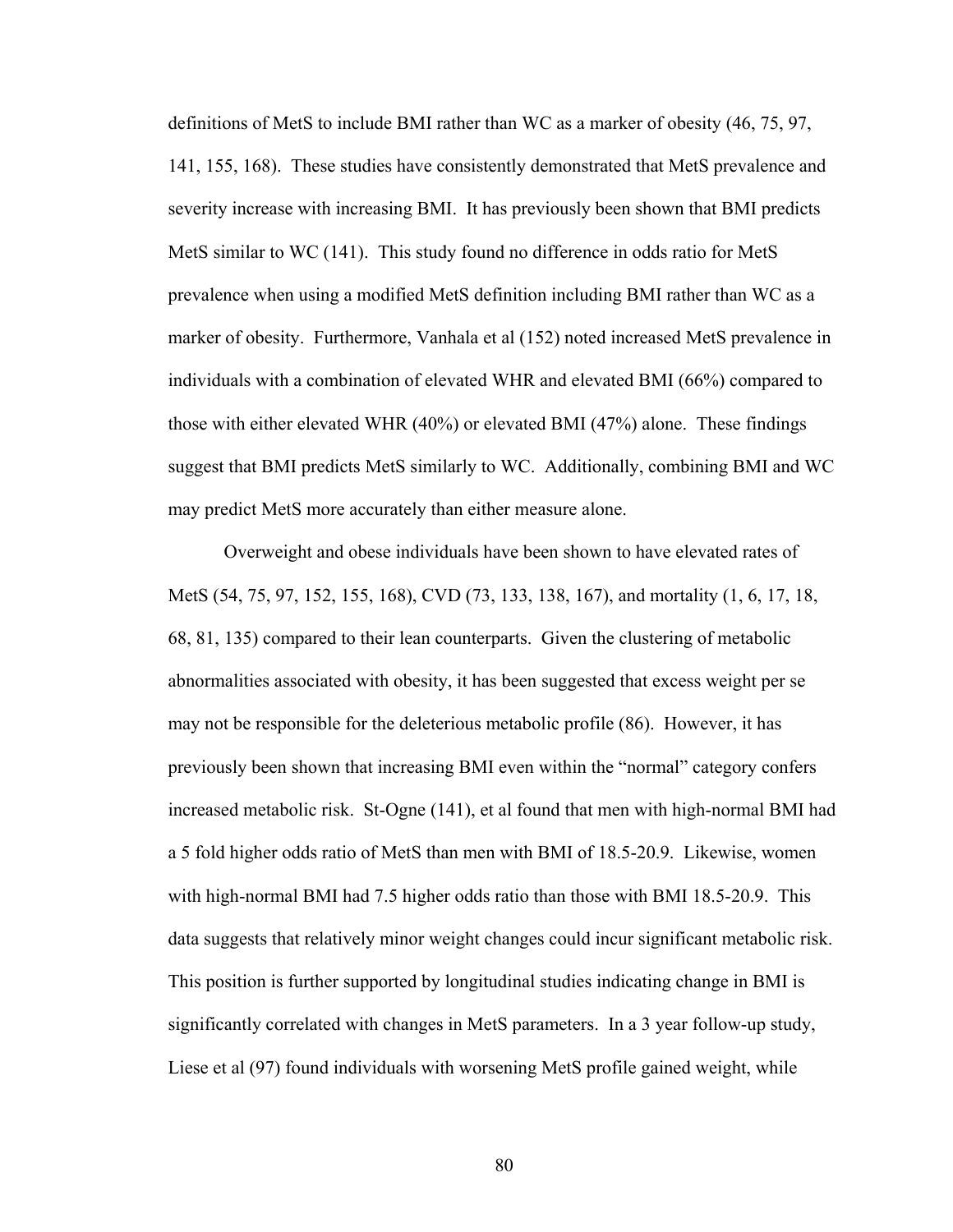those with improved MetS profile lost weight. This study found that a weight change of approximately 2 kg over 3 years was sufficient to alter metabolic profile. This data indicates that body weight may play a significant role in determining whole-body metabolic profile and that relatively minor weight changes may have a significant impact on health status.

**Percent Body Fat.** It has been suggested that risk associated with BMI is a complex phenomenon resulting from the interaction of health risks incurred by high levels of body fat and protective effects associated with high levels of lean body mass (LBM) (6, 17, 18, 133). In the Honolulu Heart Program (81), subjects with high skinfold measurements showed a linear increase in mortality with increasing BMI tertiles. However, individuals with low skinfold thickness showed decreased mortality with increasing BMI. This data suggests that lean body mass (LBM), not body weight per se, is protective. Furthermore, skeletal muscle strength as assessed by 1 repetition maximum has been shown to be inversely related to MetS prevalence and severity (78). Together, these observations offer indirect evidence that high levels of lean body mass may be protective against MetS.

Using bioelectrical impedence analysis (BIA), Bigaard et al (17, 18) demonstrated that mortality risk increases with body fat mass index (BFMI) and decreases with fat free mass index (FFMI). This finding has been replicated by others using skinfold measurements to assess BFMI and FFMI (6). This evidence suggests that body composition rather than weight, per se is responsible for increased health risk associated with increasing BMI. Segal et al (133) compared MetS profile among normal weight lean, overweight lean, and obese men. This study found similar CVD risk factor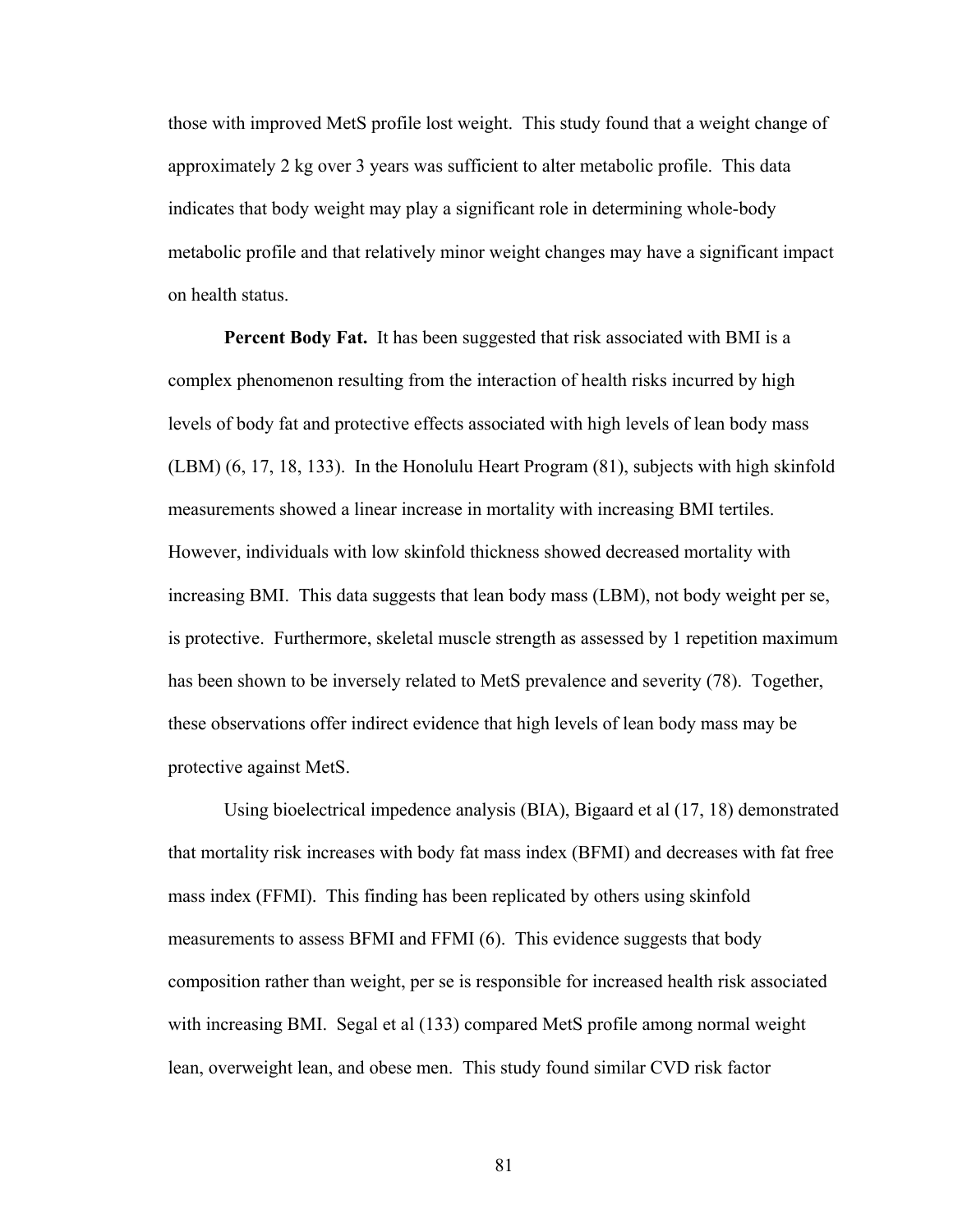clustering between normal weight lean and overweight lean men. However, obese men demonstrated significantly elevated diastolic blood pressure, fasting insulin, LDL-C, impaired glucose tolerance, and decreased HDL-C to total cholesterol ratio. This finding suggests that high levels of LBM seen in the overweight lean group were protective against the metabolic deterioration associated with obesity. Despite the association between increased adiposity and health risk, Simpson et al (135) found that body composition does not add improve mortality prediction beyond that of WC alone.

Assessing body composition by percent body fat in MetS has not been extensively explored in the literature. A study by Zhu et al (170) assessed MetS prevalence according to BMI and BIA assessed body composition. With respect to MetS prevalence, body fat percentages of 12, 21, 29, and 36% were comparable to BMI of 18.5, 25, 30, and 35, respectively for men. For women, these values were: 24, 31, 37, and 43%, respectively. This data shows MetS prevalence increases with increasing percent body fat. Therefore, assessment of body composition by percent body fat may be an alternative measure of obesity for diagnosis of MetS.

#### **PHYSICAL FITNESS AND METS**

**Aerobic Capacity.** Aerobic capacity has consistently proven to be a significant predictor of CVD (28, 96) and T2D (158). In addition, aerobic capacity has been shown to be the single best predictor of early mortality (27, 28, 96, 107, 109, 144, 157). Increasing aerobic capacity by 1 metabolic equivalent (MET) results in a 15% reduced risk of developing MetS (94) and a 25% reduced mortality risk (27). Furthermore, it has been shown that MetS does not increase risk of CVD or all-cause mortality after adjustment for aerobic fitness (83). Aerobic capacity has been shown to attenuate, but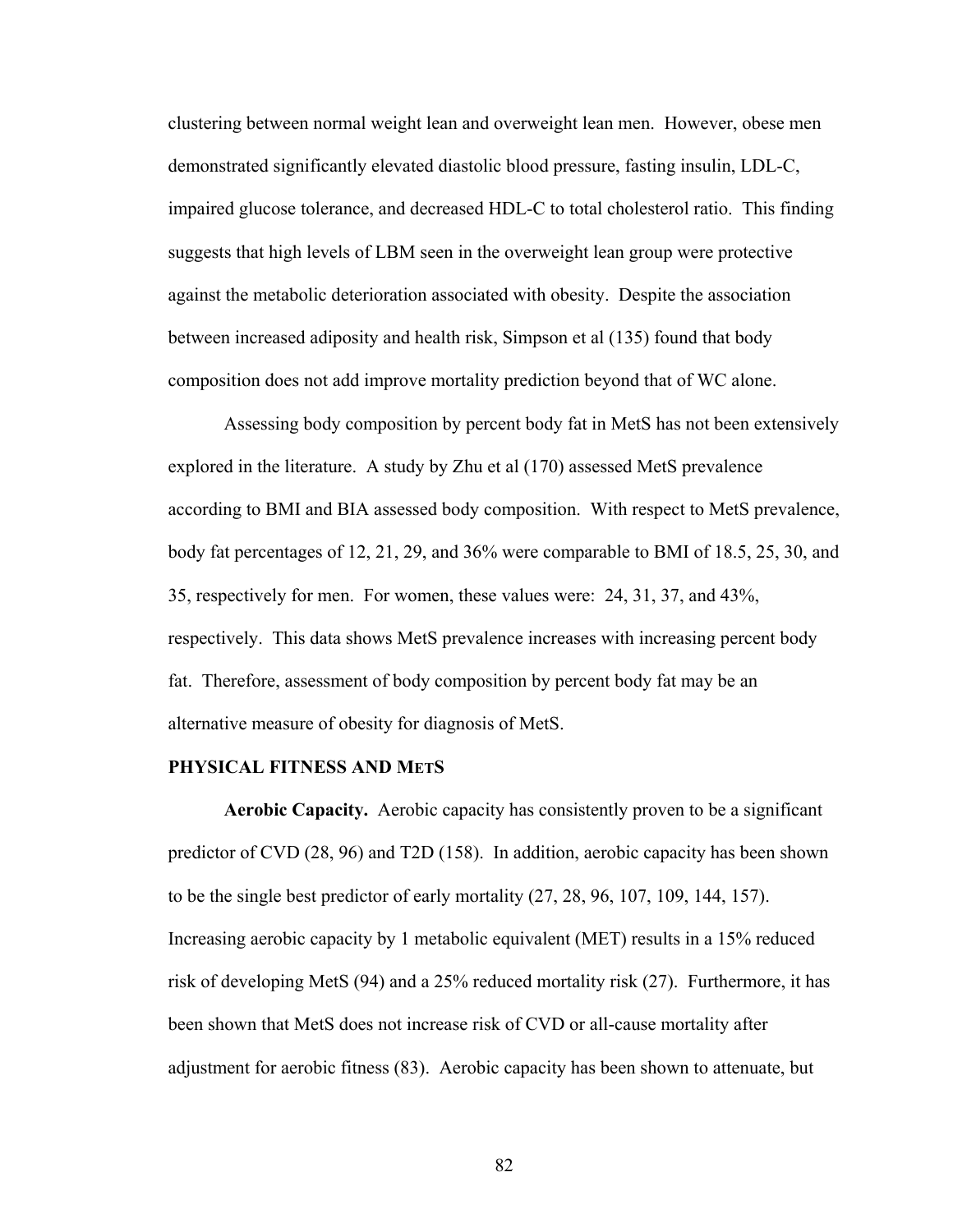not eliminate health risks associated with obesity (22, 27, 28, 83, 88, 96, 144). These data offer evidence that aerobic capacity may provide protection from health risks incurred from other risk factors, specifically obesity. Aerobic capacity is not negatively impacted by obesity per se (56), suggesting that aerobic capacity provides protection through a mechanism other than weight control. In addition to its protective effects against obesity, aerobic capacity is inversely related to non-traditional risk factors such as CRP (94). Despite the inverse relationship between aerobic capacity, and MetS clustering and mortality, current MetS definitions do not account for aerobic capacity.

Recently, evidence has emerged to suggest that aerobic capacity may be considered a diagnostic criterion of MetS (24, 38, 83, 88, 92, 93, 161). Several studies have shown an inverse relationship between aerobic capacity and MetS clustering (22, 24, 38, 88, 92, 161). This may be due to decreased expression of peroxisome proliferator-activator receptor  $\gamma$  coactivator 1 $\alpha$  (PGC-1 $\alpha$ ), a regulator of mitochondrial biogenesis and function. PGC-1 $\alpha$  expression has been found to be reduced in both diabetic and insulin resistant skeletal muscle (106). Cross sectional analysis shows individuals with the lowest levels of aerobic fitness are 7 times more likely to develop MetS than those with the highest level of fitness (38). Interestingly, there appears to be no difference in MetS prevalence among the 3 highest quartiles of fitness. Furthermore, exercise training resulting in increased maximal aerobic capacity has been shown to improve metabolic profile (47, 82, 111, 156). Factor analysis has shown low aerobic capacity to be a significant predictor of development of MetS (92, 119). One such analysis showed aerobic capacity loaded (inversely) heavily on the primary factor along with all current components of MetS (92). In fact, aerobic capacity (-.57) loaded more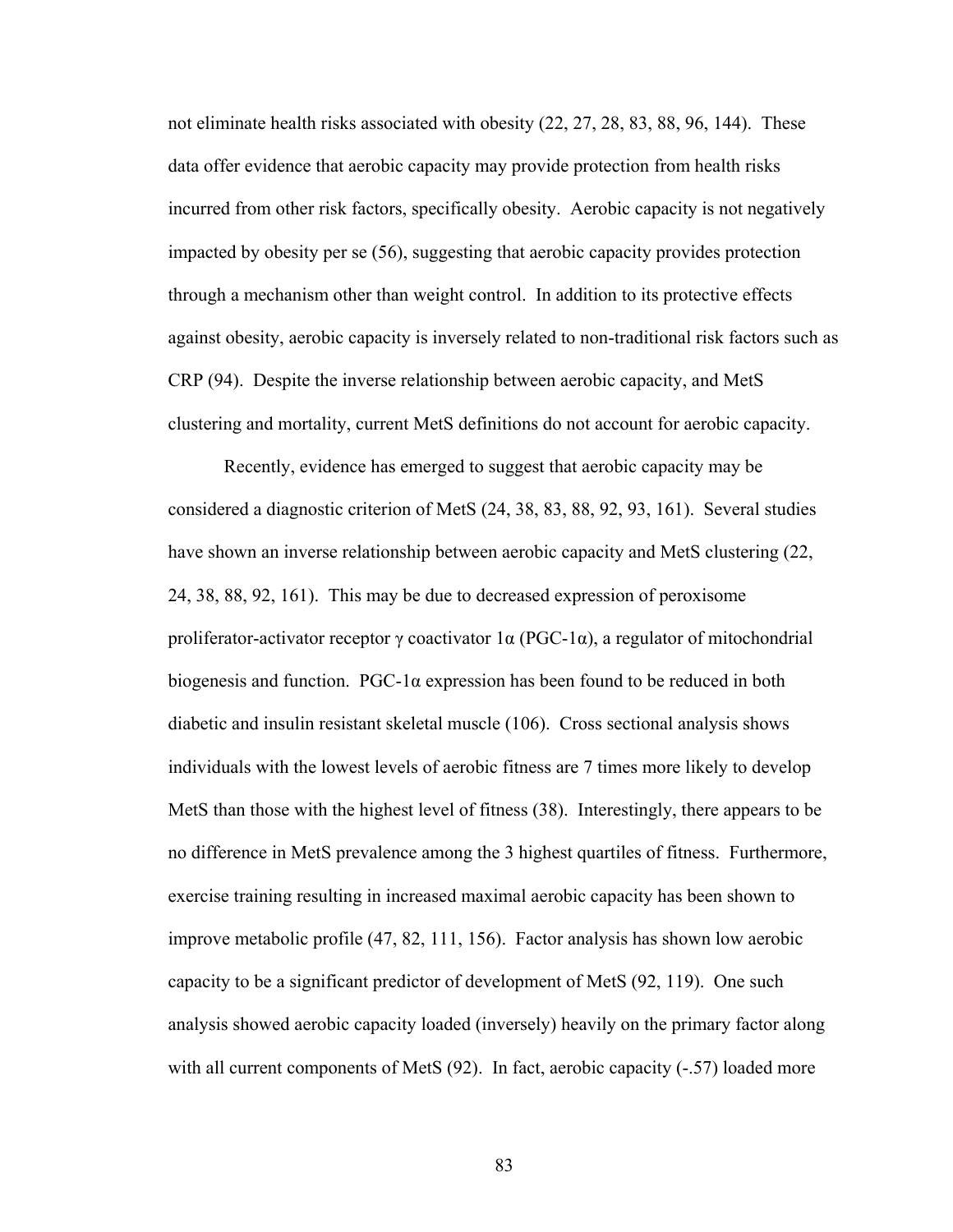heavily than FG (.50), systolic blood pressure (.41) and fasting triglycerides (.32), suggesting that aerobic fitness may have a more significant impact on MetS development than some current criteria. While it is obvious that aerobic capacity is inversely related to MetS, it is difficult to separate the benefits of fitness per se from those of other confounding variables such as decreased VAT or increased physical activity.

**Physical Activity.** Similar to aerobic capacity, PA has been inversely related to MetS prevalence (20, 24, 37, 77, 88, 92, 121, 136) with moderate to vigorous activity providing the most significant benefits (77, 121, 136). Laaksonen et al (88) found that risk of developing MetS was 48% lower in men engaging in over 3 hours per week of PA compared to sedentary men. This suggests that a sedentary lifestyle may be considered as a risk factor for developing MetS or possibly a criterion for diagnosis of MetS. This view has been supported by other authors as well (92). Additionally, it appears that individuals with high MetS risk may benefit the most from increased PA (20, 88). One study found that individuals in the lowest quartile of PA energy expenditure had significantly higher rates of MetS (37). However, individuals in the third quartile had MetS rates similar to the most active quartile, suggesting that moderate increases in PA offer significant protection against MetS development. This relationship was unaltered when adjusting for  $VO<sub>2</sub>max$ . Additional evidence has suggested that PA may reduce the risk of MetS even in the absence of weight loss (47, 156) or improved aerobic fitness (20, 37).

Exercise training has proven to be an effective treatment for MetS. Okura et al (111) found that compared to diet alone, weight loss achieved by a combination of diet and exercise resulted in over 3.5 fold increase in odds ratio of improved MetS profile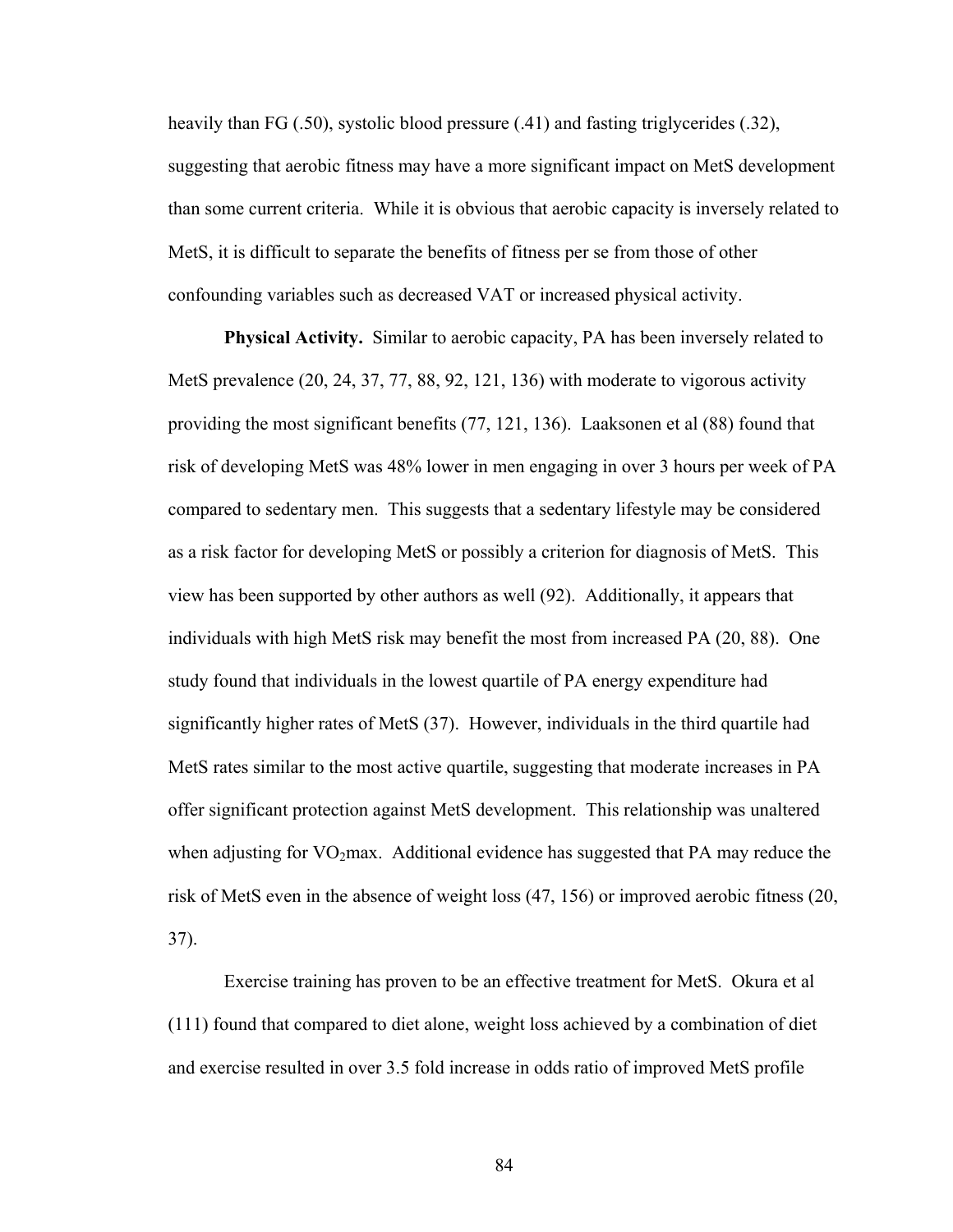after adjusting for age and body weight change. In the Studies of Targeted Risk Reduction Interventions through Defined Exercise (STRIDDE), it was noted that individuals living a sedentary lifestyle for 6 months had significantly worse metabolic profile and progression of MetS (77, 136). However, individuals engaging in moderate amounts of exercise displayed decreased number and severity of MetS risk factors (77). Those engaging in higher intensity exercise observed an even greater reduction in MetS, particularly decreased VAT (136). Wisloff et al (165) demonstrated similar progression in MetS progression in rats bred for low aerobic capacity. The fact that sedentary rats with naturally high aerobic capacity did not show progression of MetS suggests the beneficial effects of PA are largely attributable to improved aerobic capacity.

## **PROBLEMS WITH CURRENT METS DEFINITION**

**Discrepancy between Definitions.** As mentioned earlier, numerous organizations have developed functional definitions of MetS including the World Health Organization (WHO), European Group for the Study of Insulin Resistance (EGIR), American Association of Clinical Endocrinologists (AACE), International Diabetes Foundation (IDF), and ATP III (34, 36). Of these definitions, WHO and ATP III have emerged as the primary definitions both in clinical practice as well as research settings (36). All definitions are somewhat similar with regard to which risk factors are included. However, there is significant discrepancy between definitions with regard to threshold values for each risk factor and methods used to assess risk factors. With regard to blood pressure, WHO considers 140/90 to be hypertensive while ATP III considers 130/85 to be inclusion criteria for MetS. Additionally, WHO considers HDL-C concentrations of <40mg/dl in women and <35mg/dl in men to be criteria for MetS. ATP III considers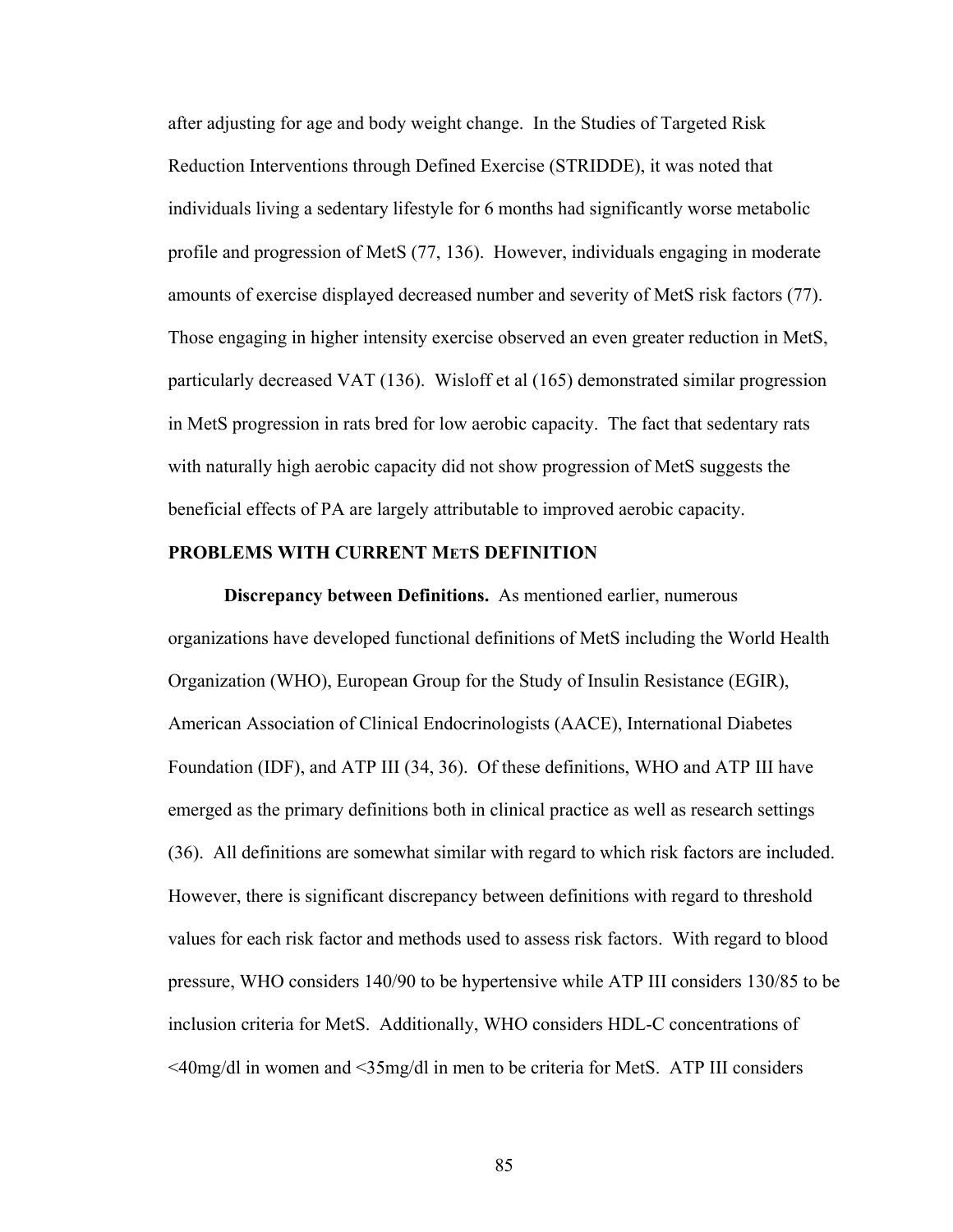HDL-C <50mg/dl in women and <40mg/dl in men to be criteria for MetS. Measurement techniques also vary between definitions. WHO considers either elevated WHR or BMI to meet the obesity requirement while ATP III considers only elevated WC. Additionally, WHO considers IGT, glucose intolerance, or T2D as an indicator of IR. Conversely, ATP III considers only  $FG \ge 100$ mg/dl or use of glucose lowering medication to satisfy the IR requirement. Finally, some organizations require the presence of a single risk factor in order to diagnose MetS. WHO requires the presence of IR prior to diagnosis of MetS. ATP III, however, simply requires the presence of any 3 risk factors for classification of MetS. Taken together, the variation between definitions makes it difficult for both researchers and clinicians to determine which individuals are considered to have MetS.

Previous studies have compared predictive ability of the WHO and ATP III definitions. The majority of these studies have shown that overall prevalence was similar between definitions (65, 104). However, inter-study variation has shown MetS prevalence to range from approximately 15% (72) to over 30% (65) of the population. Additionally, MetS prevalence has been shown to be similar between men and women (72, 98, 113). Analysis of ethnic-specific MetS rates has revealed considerable differences in MetS prevalence (98). Lorenzo et al (98) demonstrated MetS prevalence of 13.9, 20.8, and 24.3% for black, Hispanic, and white Americans, respectively. The difference in MetS prevalence is primarily attributable to different rates of individual risk factors between ethnic groups. Black men tend to have higher HDL-C and higher BP than other ethnic groups. Similarly, white men tend to have lower HDL-C and higher TG. In women, blacks and Hispanics tend to have higher rates of obesity (98).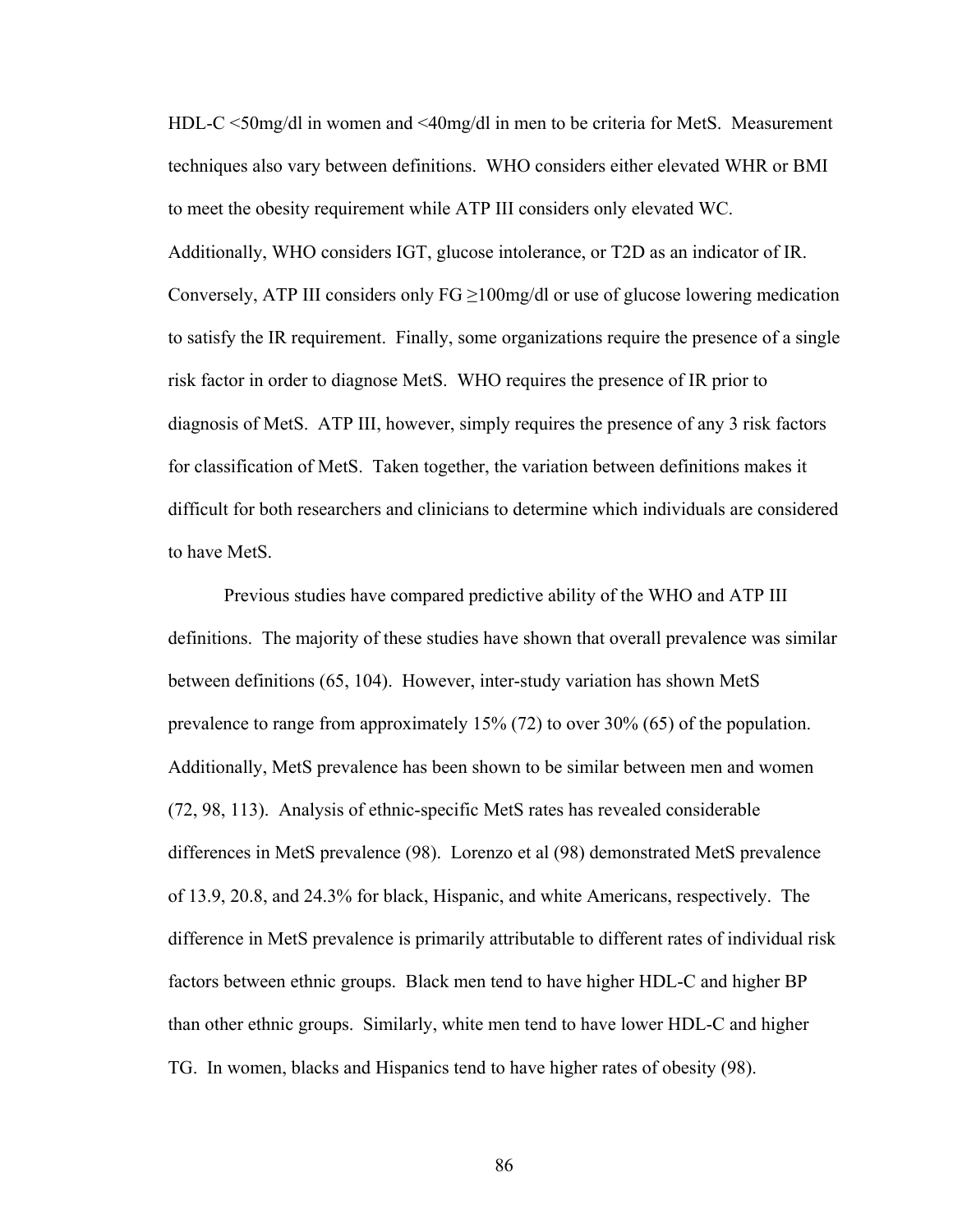WHO has been shown to be superior to ATP III in predicting T2D (65, 72, 89), but not CVD (104). This is largely due to the fact that the WHO definition includes only individuals presenting with IR. It appears that ATP III definition has emerged as the preferred method for assessing MetS. According to this definition, an individual is classified as having MetS if 3 of the following 5 criteria are met: WC  $\geq$ 102cm for men and  $\geq$ 88cm for women, TG  $\geq$ 150mg/dl, HDL-C <40mg/dl for men and <50 mg/dl for women, BP  $\geq$ 130/85 (or on anti-hypertensive medication), and FG  $\geq$ 100mg/dl (or on glucose lowering medication). However, the need to form a unified definition to assist both researchers and clinicians in diagnosing MetS persists.

**Dichotomous Assessment.** Another conflict with MetS is that individuals are dichotomously labeled according to the presence of 3 of 5 clinical thresholds. It has previously been shown that risk increases both with severity of each trait and the number of traits present (33, 100, 137, 164). However, current definitions of MetS do not account for this variability. Individual who do not meet the clinical threshold are not assigned any risk and those meeting threshold values have equal risk regardless of severity. A study by Wilson et al (164) demonstrated that relative risk of CVD and T2D associated with MetS was increased in individuals displaying only 1 or 2 of the 5 traits. Men with only 1 or 2 traits had a relative risk of 1.24 for total CVD and 4.16 for T2D compared to those with no MetS traits. For women these relative risks were 3.29 and 6.10, respectively. Therefore, it is obvious that risk is increased in individuals prior to diagnosis of MetS. It has also been shown that disease risk increases with increasing severity of each individual MetS trait. However, the current MetS definition does not account for this increase in risk until a clinical threshold is reached. Additionally, the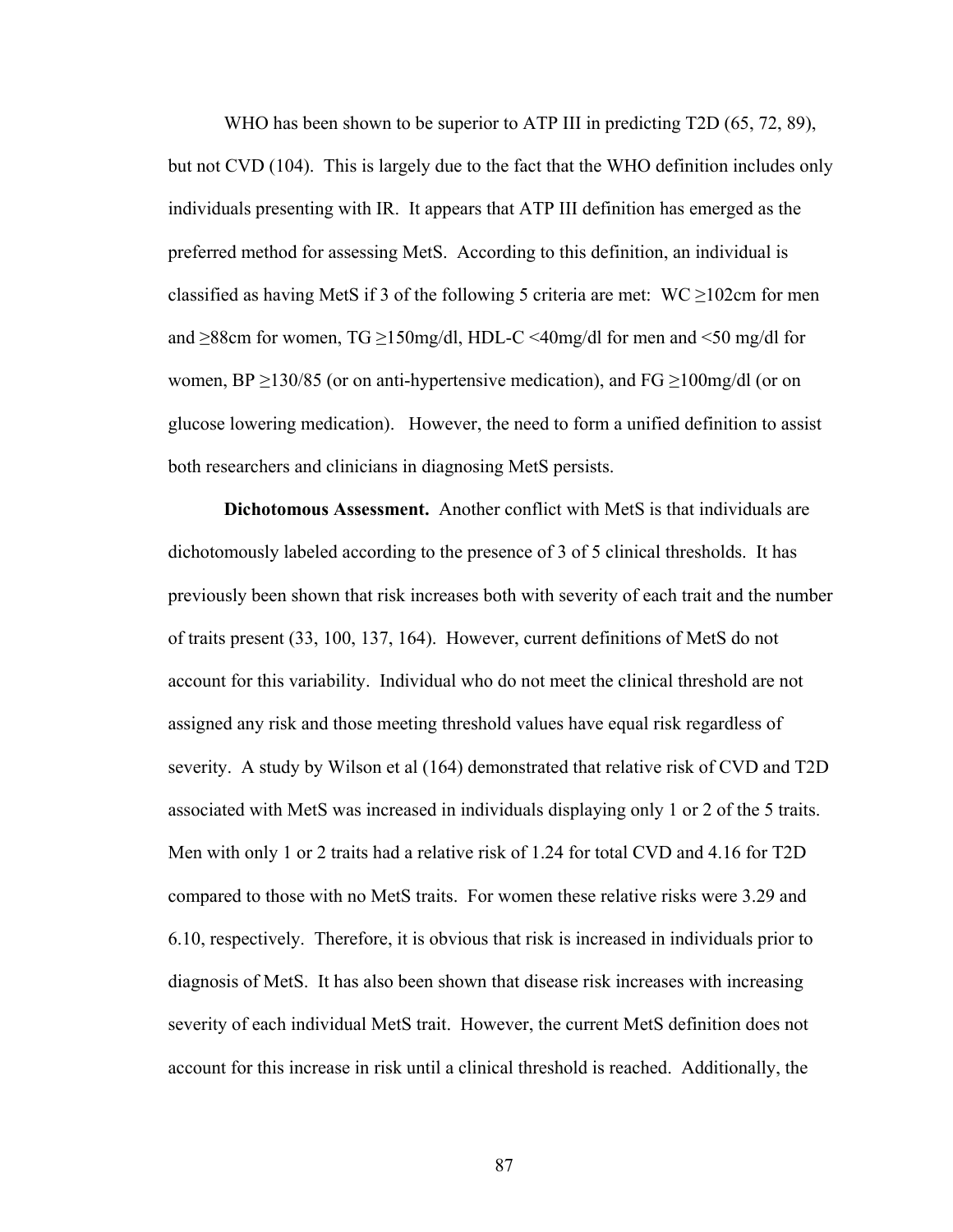current MetS definition does not account for increased risk above these values.

Therefore, individuals who barely reach the clinical thresholds are assigned the same risk as individuals who display much higher values for the same trait. Likewise, individuals who achieve marked reductions in MetS values are not assessed as having decreased risk unless a clinical threshold is reached. Due to these limitations, it is necessary to develop a system to evaluate MetS risk associated with increasing severity of individual traits and increasing number of traits. It is also likely that different combinations of traits result in different levels of associated risk.

**Unweighted Variables.** It is also well known that individual risk factors do not carry equal health risk. Current MetS definitions assign equal weight to each variable when a clinical threshold is reached. According to the ATP III definition, abdominal obesity and IR are believed to be the underlying risk factors for MetS development (59). This view is supported by previous factor analysis showing heavier loading for markers of both obesity and IR. The health consequences of obesity have been studied in great detail with consistent results indicating obesity is a major determinant of CVD, T2D, and early mortality. Obesity has been shown to be strongly correlated with all features of MetS and MetS prevalence increases across BMI tertiles. As mentioned previously, VAT is directly responsible for secretion of many cytokines such as  $TNF\alpha$  and CRP. In agreement with this is that increasing quartile rank of VAT results in increasing prevalence of MetS regardless of BMI.

IR has also been proposed to be the causative factor of MetS. When the condition was first recognized, it was labeled as the Insulin Resistance Syndrome due to the pathological role of IR. Indeed, IR appears to be highly correlated to other features of the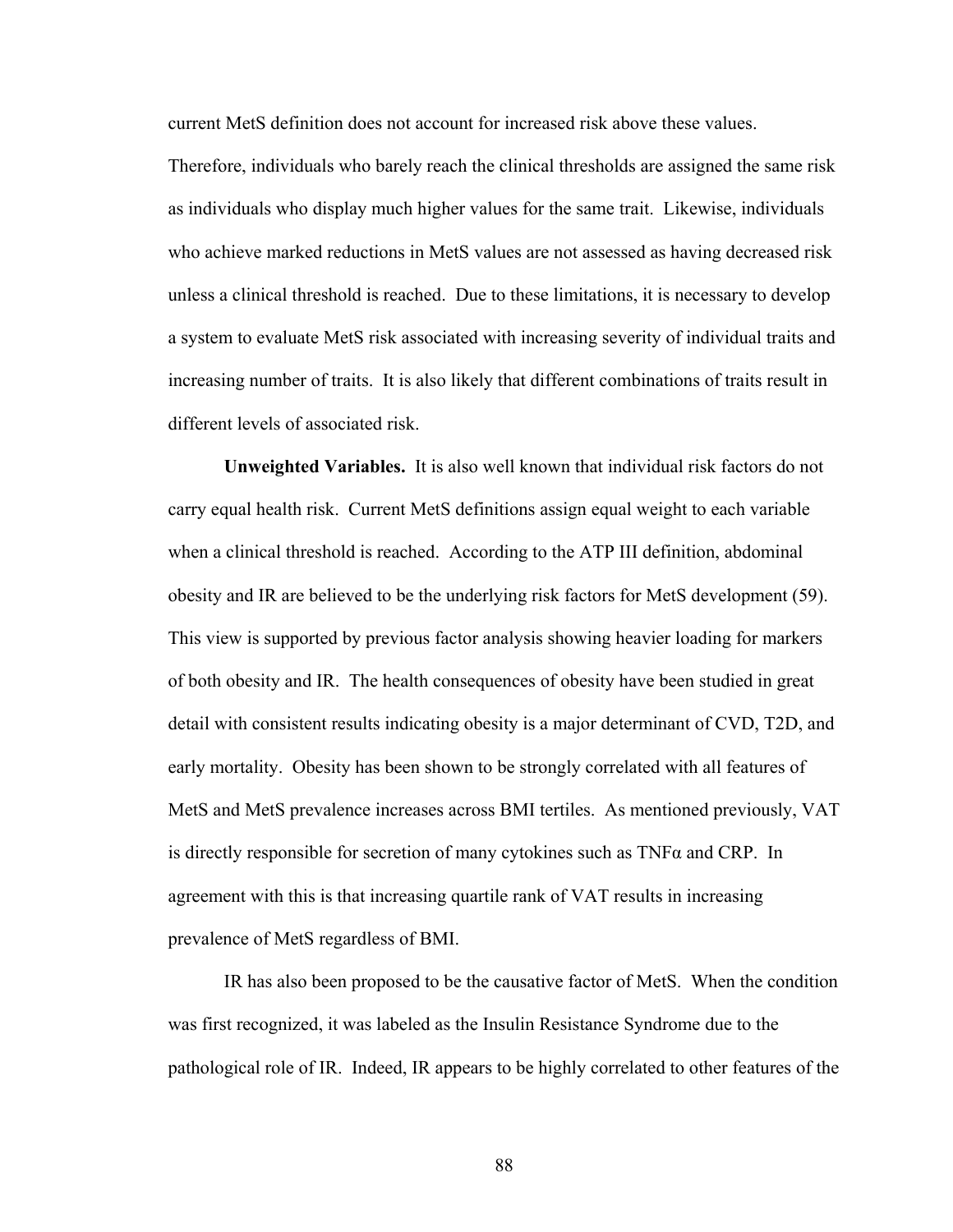syndrome and has been shown to have a higher loading in factor analysis studies. It has also been hypothesized that IR may predispose individuals to obesity rather than obesity inducing IR. A study by Petersen et al. suggests that IR may be the major cause of MetS. These authors found that in response to a glucose challenge, IR individuals displayed decreased muscle glycogen synthesis and increased hepatic lipogenesis with a resultant atherogenic profile (increased TG, decreased HDL-C). These changes were independent of changes in VAT suggesting that IR plays a more central role in MetS pathogenesis than obesity.

# **PREVIOUS ATTEMPTS TO QUANTIFY METS**

**Number of Components.** Perhaps the simplest approach for quantifying MetS severity is to assess the number of traits present. Longitudinal studies have shown that incidence of CVD and T2D increases with increasing number of MetS traits. In a 5 year follow-up study by Klein et al (87), individuals with 0, 1, 2, 3, and  $\geq$ 4 traits displayed odds ratio of 1.0, 1.95, 2.05, 2.70, and 5.86, respectively for CVD incidence. For T2D the odds ratios were 1.0, 1.75, 5.99, 9.37, and 33.67, respectively. Additionally, Solymoss et al (137) demonstrated found non-traditional risk factors such as HOMA, uric acid, apolipoproteins A1 and B increase with increasing number of MetS traits. In addition, these researchers showed number of MetS traits to be directly related to cerebrovascular disease, peripheral vascular disease, CAD severity, T2D and inversely related to exercise frequency. This data clearly illustrates worsening metabolic profile with increasing number of MetS traits. Wilson et al (164) demonstrated that incident CVD and T2D was increased 1.48 and 4.16 respectively in individuals with 1-2 MetS traits in 8 years of follow-up. Together, this data shows that mild MetS carries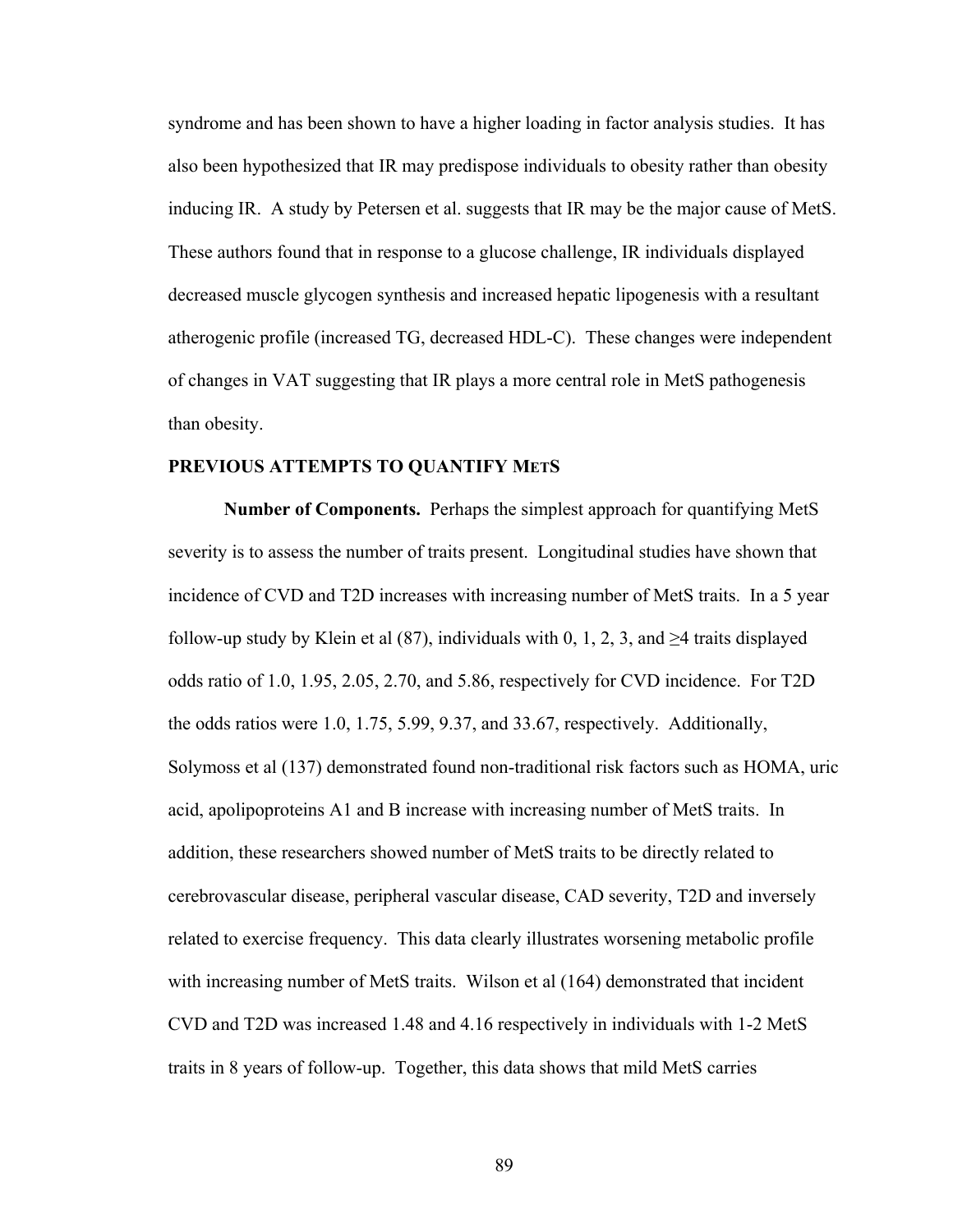significant health risk and health risks of severe MetS can be realized in as little as 5 years.

This system provides a simple method of assessing MetS severity and appears to reflect increased morbidity and mortality risk associated with severity of MetS. However, it is limited by heavy reliance on clinical thresholds to determine whether criterion values are achieved for each risk factor. Individuals with a poor metabolic profile may be classified as low risk provided few risk factors meet clinical threshold values. Additionally, this technique is limited by assigning equal weights to each MetS risk factor and thus assumes each individual trait contributes equally to disease risk.

**Z-Score.** Another previously employed method to assess severity of MetS is the development of z-scores for regression analysis (48, 77, 162). According to this method, values of each risk factor are transformed into standardized scores. Addition of these scores gives a summary score which is indicative of severity of MetS and associated disease and mortality risk. Using this scoring method, Wijndaele et al (162) found that MetS score was significantly higher in individuals with MetS than their healthy counterparts. Furthermore, this study determined that MetS score increases with increasing number of MetS traits. Other authors have used this technique to quantify MetS severity and found MetS score was inversely related to PA (48, 77) and aerobic capacity (48).

The benefit of this method is that it effectively establishes risk on a continuum rather than dichotomously labeling MetS, allowing effective comparison of individual risk compared to large sample sizes. Additionally, any improvement (or worsening) of MetS is reflected in the summary score. However, this method is not likely to be very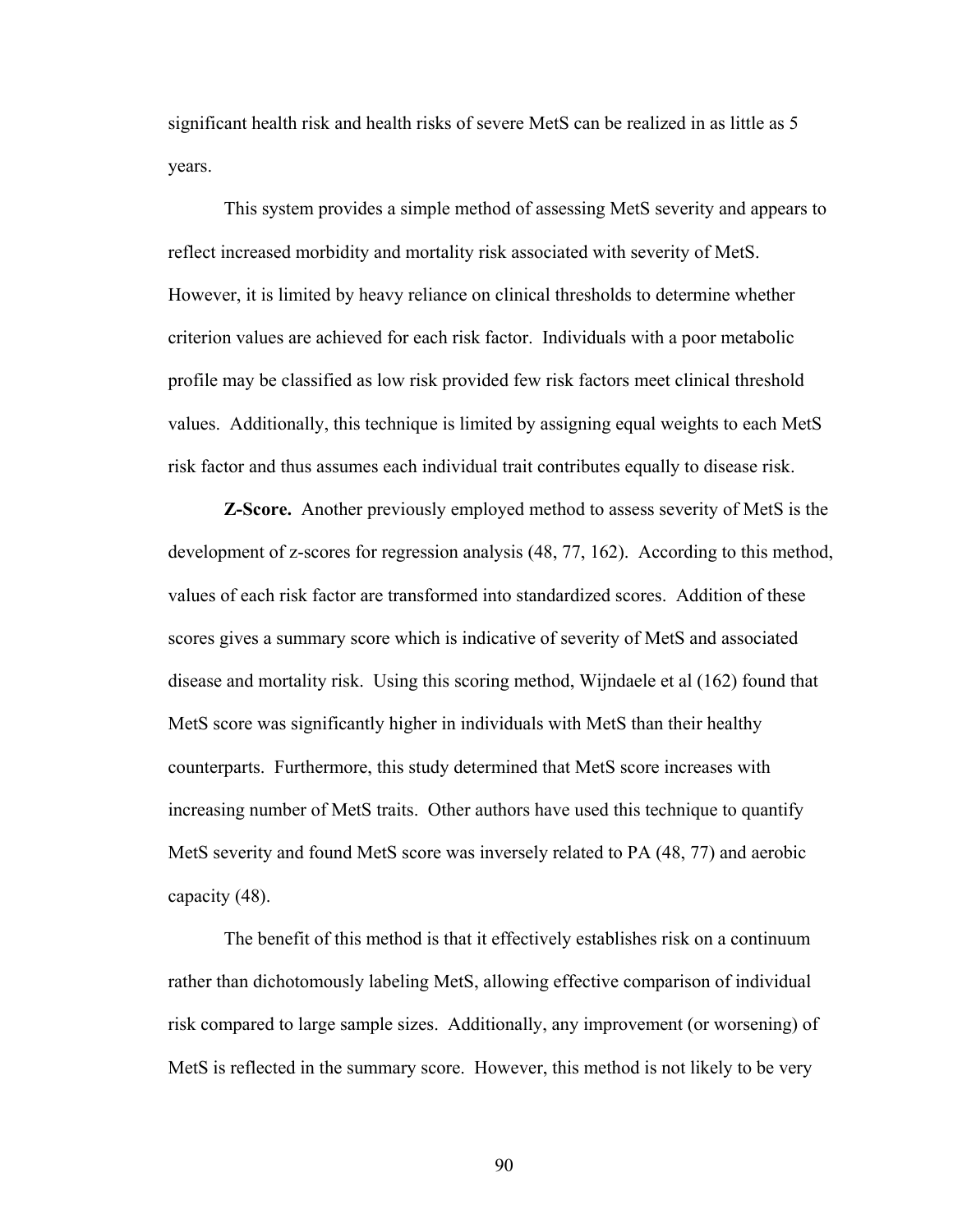practical in a clinical setting due to the complexity of the statistical analysis.

Additionally, risk stratification groups would likely be necessary in order for clinicians to effectively communicate MetS risk to patients. This technique is further limited by including only the current ATP III diagnostic criteria. However, it would be relatively simple to include non-traditional risk factors such as  $CRP$ ,  $TNF\alpha$ , body composition, and aerobic capacity into this analysis. Again, this method contributes equal weights to each individual risk factor. As discussed previously, it is likely that some risk factors and specific combinations confer increased risk than others. By standardizing scores and assessing risk based on a summary score, it is assumed that each risk factor contributes equally to the development of disease.

**MU System.** This lab has previously attempted to quantify severity of MetS based on severity of individual risk factors (149). According to this method, each risk factor was divided into quartiles with corresponding point values assigned (0, 1, 3, or 5) according to associated risk with higher point values indicating worsening metabolic profile and increasing risk. The sum of the quartile points indicates the Metabolic Syndrome Score, and theoretically, disease risk. Two scoring systems were created by this method: a 5 variable system including only the current MetS criteria and a 9 variable system that added CRP, BMI, percent body fat, and aerobic capacity. According to this system, the 5 variable score was correlated to FG ( $r=0.64$ ), WC ( $r=0.63$ ), TG ( $r=0.34$ ), BP ( $r=0.34$ ) and inversely correlated to HDL-C ( $r=-0.49$ ). The 9 variable score was significantly correlated to BMI ( $r=0.84$ ), WC ( $r=0.63$ ), FG ( $r=0.57$ ), CRP ( $r=0.51$ ), percent body fat ( $r=0.38$ ), TG ( $r=0.38$ ), and BP ( $r=0.34$ ). Additionally, this system was strongly inversely correlated to  $VO2$  max  $(r=0.71)$ . This system may be the first true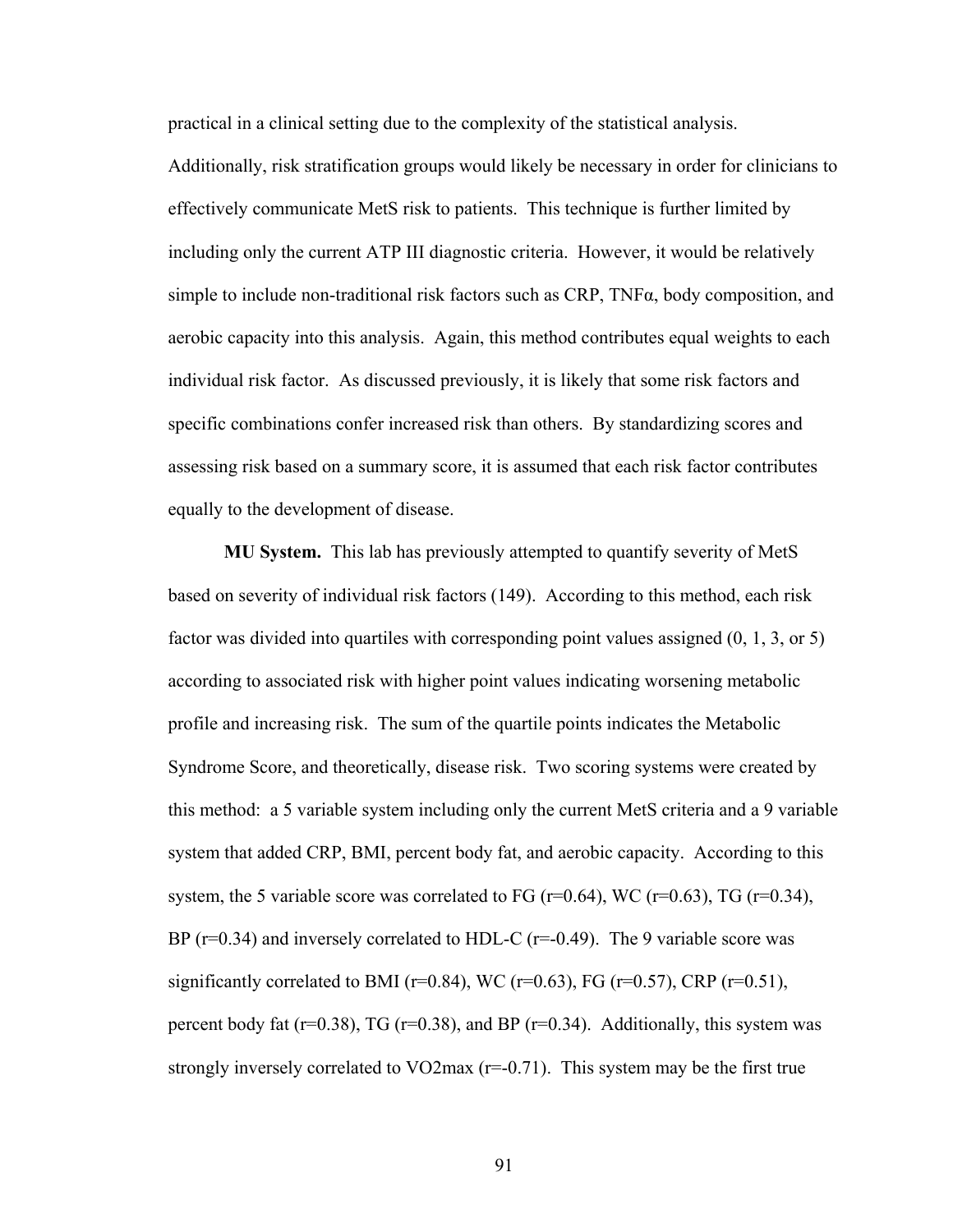attempt to quantify disease risk in a clinically relevant and applicable manner. This system is beneficial because it assess risk associated with increasing severity of each MetS trait. Additionally, this system is easy to implement in either a clinical or research setting. However, this system once again contributed equal weights to each MetS risk factor.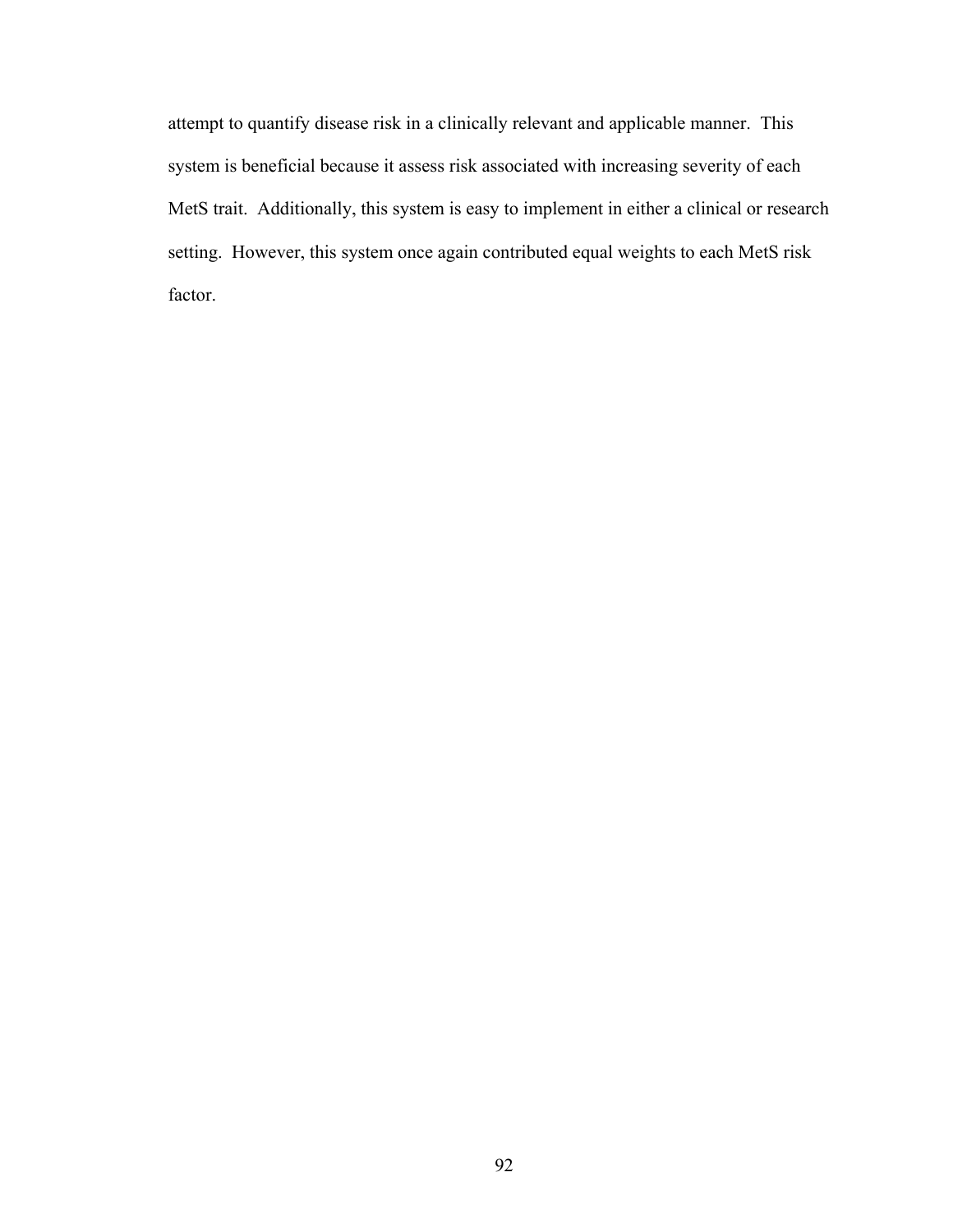# **REFERENCES**

- 1. ADAMS, K., A, SCHATZKIN, TB HARRIS, V KIPNIS, T MOUW, R BALLARD-BARBASH, A HOLLENBECK, & MF LEITZMANN. Overweight, obesity, and mortality in a large prospective cohort of persons 50 to 71 years old. *JAMA*. 355:763-778, 2006.
- 2. AGMON, Y., BK KHANDHERIA, I MEISSNER, GL SCHWARTZ, TM PETTERSON, WM O'FALLON, F GENTILE, JP WHISNANT, DO WIEBERS, & JB SEWARD. Independent association of high blood pressure and aortic atherosclerosis. *Circulation*. 102:2087-2093, 2000.
- 3. ALEXANDER, C.M., P.B. LANDSMAN, & S.M. TEUTSCH. Diabetes mellitus, impaired fasting glucose, atherosclerotic risk factors, and prevalence of coronary heart disease. *Am. J. Cardiol.* 86:897-902, 2000.
- 4. ALEXANDER, C.M., P.B. LANDSMAN, S.M. TEUTSCH, & S.M. HAFFNER. NCEP-defined metabolic syndrome, diabetes, and prevalence of coronary heart disease among NHANES III participants age 50 years and older. *Diabetes*. 52:1210-1214, 2003.
- 5. ALEXANDER, R. Hypertension and the pathogenesis of atherosclerosis. *Hypertension*. 25:155-161, 1995.
- 6. ALLISON, D., SK ZHU, M PLANKEY, MS FAITH, & M HEO. Differential associations of body mass index and adiposity with all-cause mortality among men in the first and second National Health and Nutrition Examination Surveys (NHANES I and NHANES II) follow-up studies. *Int. J. Obes*. 26:410-416, 2002.
- 7. ARMSTRONG, L., GJ BALADY, MJ BERRY, SE DAVIS, BM DAVY, KP DAVY, BA FRANKLIN, NF GORDON, IM LEE, T MCCONNELL, JN MYERS, FX PIZZA, TW ROWLAND, K STEWART, PD THOMPSON, & JP WALLACE. *ACSM's guidelines for exercise testing and prescription*. Baltimore, MD: Lippincott Williams and Wilkins,  $2006$ ,  $p^{\wedge}$ pp. 79.
- 8. ARONSON, D.E.R. How hyperglycemia promotes atherosclerosis: molecular mechanisms. *Cardiovasc. Diabetol*. 1, 2002.
- 9. ARSENAULT, B.J., D. LACHANCE, I. LEMIEUX, N. ALMÉRAS, A. TREMBLAY, C. BOUCHARD, L. PÉRUSSE, & J. DESPRÉS. Visceral adipose tissue accumulation, cardiorespiratory fitness, and features of the metabolic syndrome. *Arch. Intern. Med.* . 167:1518-1525, 2007.
- 10. ASSMANN, G., P CULLEN, & H SCHULTE. Simple scoring scheme for calculating the risk of acute coronary events based on the 10-year follow-up of the Prospective Cardiovascular Munster (PROCAM) Study. *Circulation*. 105:310- 315, 2002.
- 11. AUSTIN, M., B MCKNIGHT, KL EDWARDS, CM BRADLEY, MJ MCNEELY, BM PATSY, JD BRUNZELL, & AG MOTULSKY. Cardiovascular disease mortality in familial forms of hypertriglyceridemia: A 20-year prospective study. *Circulation*. 101:2777-2782, 2000.
- 12. AUSTIN, M., JE HOKANSON, & KL EDWARDS. Hypertriglyceridemia as a cardiovascular risk factor. *Am. J. Cardiol.* 81:7B-12B, 1998.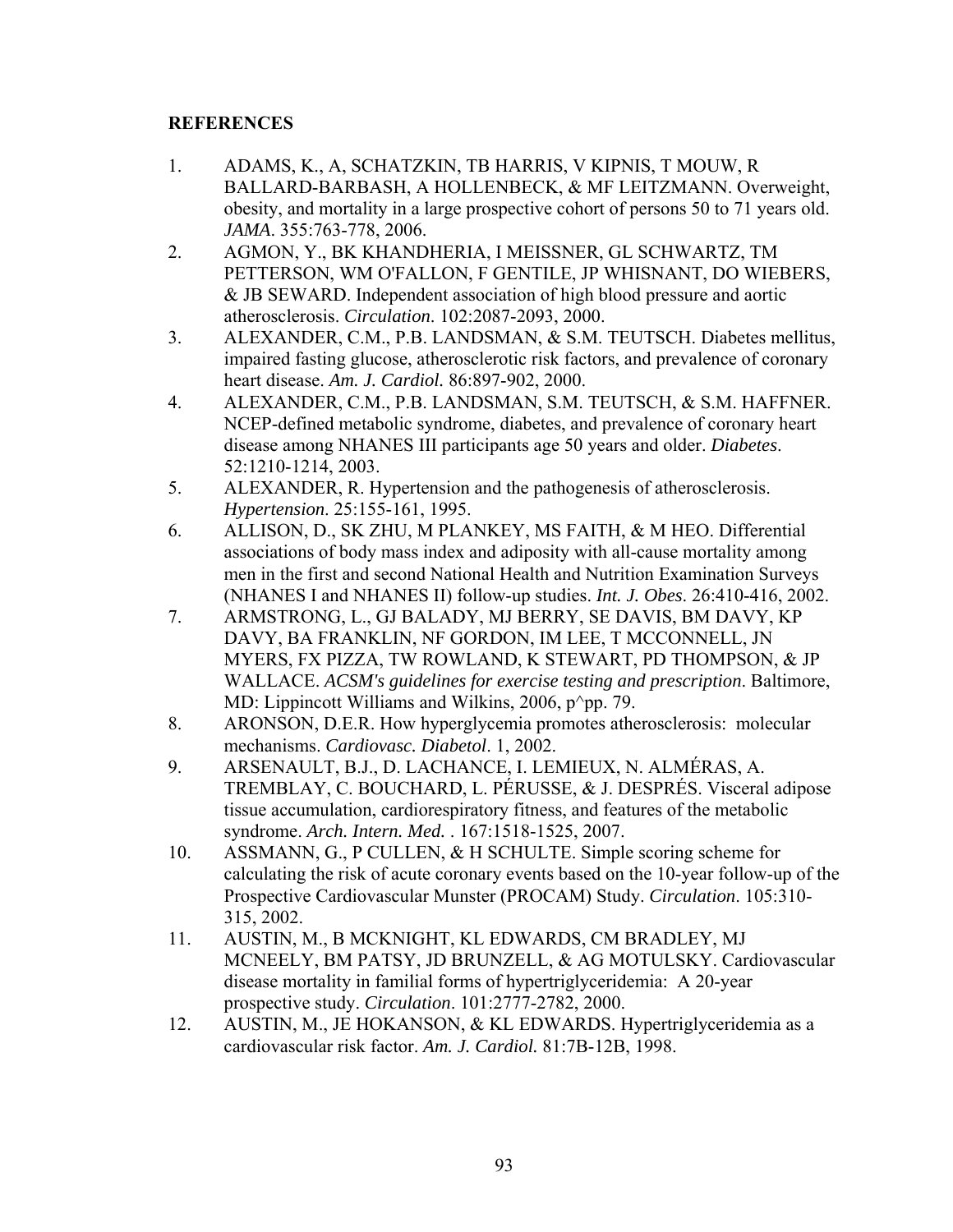- 13. BADIMON, J., L BADIMON, & V FUSTER. Regression of atherosclerotic lesions by high density lipoprotein plasma fraction in the cholesterol-fed rabbit. *J. Clin. Invest*. 85:1234-1241, 1990.
- 14. BAIK, I., A ASCHERIO, EB RIMM, E GIOVANNUCCI, D SPIEGELMAN, MJ STAMPFER, & WC WILLETT. Adiposity, and mortality in men. *Am. J. Epidemiol*. 152:264-271, 2000.
- 15. BALKAU, B., M SHIPLEY, RJ JARRETT, K PYORALA, M PYORALA, A FORHAN, & E ESCHWEGE. High blood glucose concentration is a risk factor for mortality in middle-aged nondiabetic men. *Diabetes Care*. 21:360-367, 1998.
- 16. BENDER, R., C TRAUTNER, M SPRAUL, & M BERGER. Assessment of excess mortality in obesity. *Am. J. Epidemiol*. 147:42-48, 1998.
- 17. BIGAARD, J., K FREDERIKSEN, A TJONNELAND, BL THOMSEN, K OVERVAD, B LILLIENTHAL, & TIA SORENSEN. Body fat and fat-free mass and all-cause mortality. *Obes. Res*. 12:1042-1049, 2004.
- 18. BIGAARD, J., K FREDERIKSEN, A TJONNELAND, BL THOMSEN, K OVERVAD, BL HEITMANN, & TIA SORENSEN. Waist circumference and body composition in relation to all-cause mortality in middle-aged men and women. *Int. J. Obes*. 29:778-784, 2005.
- 19. BJORNHOLT, J., G ERIKSSEN, E AASER, L SANDVIK, S, NITTER-HAUGE, J JERVELL, J ERIKSSEN, & E THAULOW. Fasting blood glucose: An underestimated risk factor for cardiovascular death. *Diabetes Care*. 22:45-49, 1999.
- 20. BRAGE, S., N. WEDDERKOPP, U. EKELUND, P.W. FRANKS, N.J. WAREHAM, L.B. ANDERSEN, & K. FROBERG. Features of the metabolic syndrome are associated with objectively measured physical activity and fitness in Danish children. *Diabetes Care*. 27:2141-2148, 2004.
- 21. BREWER, H. Hypertriglyceridemia: changes in the plasma lipoproteins associated with an increased risk of cardiovascular disease. *Am. J. Cardiol.* 83:3F-12F, 1999.
- 22. CARNETHON. M.R., S.S.G., R. NEHGME, S. SIDNEY, D.R. JACOBS, & K. LIU. Cardiorespiratory fitness in young adulthood and the development of cardiovascular disease risk factors. *JAMA*. 290:3092-3100, 2003.
- 23. CARR, D.B., K.M. UTZSCHNEIDER, R.L. HULL, K. KODAMA, B.M. RETZLAFF, J.D. BRUNZELL, J.B. SHOFER, B.E. FISH, R.H. KNOPP, & S.E. KAHN. Intra-abdominal fat is a major determinant of the National Cholesterol Education Program Adult Treatment Panel III criteria for the metabolic syndrome. *Diabetes*. 53:2087-2094, 2004.
- 24. CARROLL, S., C.B. COOKE, & R.J. BUTTERFLY. Metabolic clustering, physical activity and fitness in nonsmoking, middle-aged men. *Med Sci Sports Excer*. 32:2079-2086, 2000.
- 25. CHAN, D., GF WATTS, PHR BARRETT, & V BURKE. Waist circumference, waist-to-hip ratio and body mass index as predictors of adipose tissue compartments in men. *Q. J. Med*. 96:441-447, 2003.
- 26. CHOBANIAN, A., GL BAKRIS, HR BLACK, WC CUSHMAN, LA GREEN, JL IZZO, DW JONES, BJ MATERSON, S OPARIL, JT WRIGHT, & EJ ROCCELLA. Seventh report of the joint national committee on prevention,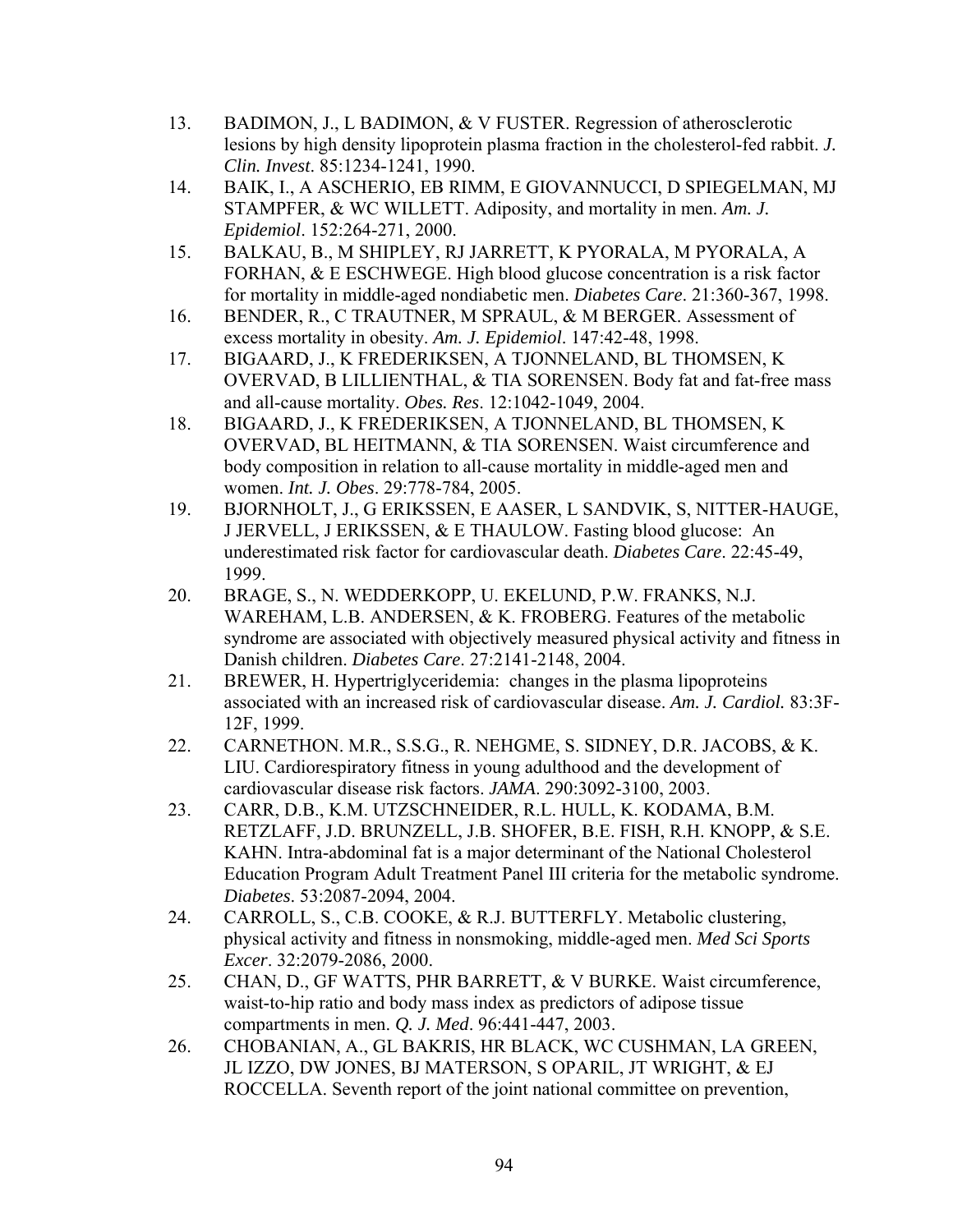detection, evaluation, and treatment of high blood pressure. *Hypertension*. 42:1206-1252, 2003.

- 27. CHURCH, T., YJ CHENG, CP EARNEST, CE BARLOW, LW GIBBONS, EL PRIEST, & SN BLAIR. Exercise capacity and body composition as predictors of mortality among men with diabetes. *Diabetes Care*. 27:83-88, 2004.
- 28. CHURCH, T.S., M.J. LAMONTE, C.E. BARLOW, & S.N. BLAIR. Cardiorespiratory fitness and body mass index as predictors of cardiovascular disease mortality among men with diabetes. *Arch. Intern. Med.* 165:2114-2120, 2005.
- 29. COUTINHO, M., HC GERSTEIN, Y WANG, & S YUSUE. The relationship between glucose and incident cardiovascular events: A metaregression analysis of published data from 20 studies of 95,783 individuals followed for 12.4 years. *Diabetes Care*. 22:233-240, 1999.
- 30. CULLEN, P. Evidence that triglycerides are an independent coronary heart disease risk factor. *Am. J. Cardiol.* 86:943-949, 2000.
- 31. DAS, U. Is metabolic syndrome X an inflammatory condition? *Exp. Biol. Med*. 227:989-997, 2002.
- 32. de VEGT, F., JM DEKKER, A JAGER, E HIENKENS, PJ KOSTENSE, CDA STEHOUWER, G NIJPELS, LM BOUTER, & RJ HEINE. Relation of impaired fasting and postload glucose with incident type 2 diabetes in a Dutch population: The Hoorn Study. *JAMA*. 285:2109-2113, 2001.
- 33. DEKKER, J.M., C. GIRMAN, T. RHODES, G. NIJPELS, C.D.A. STEHOUWER, L.M. BOUTER, & R.J. HEINE. Metabolic syndrome and 10-year cardiovascular disease risk in the Hoorn study. *Circulation*. 112:666-673, 2005.
- 34. DESROCHES, S.B.L. The evolving definitions and increasing prevalence of the metabolic syndrome. *App Physiol Nutr Metab*. 32:23-32, 2007.
- 35. DEVARAJ, S., D.Y. XU, & I. JIALAL. C-reactive protein increases plasminogen activator inhibitor-1 expression and activity in human aortic endothelial cells. *Circulation*. 107:398-404, 2003.
- 36. ECKEL, R.H., S.M. GRUNDY, & P.Z. ZIMMET. The metabolic syndrome. *Lancet*. 365:1415-1428, 2005.
- 37. EKELUND, U., S. BRAGE, P.W. FRANKS, S. HENNINGS, S. EMMS, & N.J. WAREHAM. Physical activity energy expenditure predicts progression toward the metabolic syndrome independently of aerobic fitness in middle-aged healthy Caucasians. *Diabetes Care*. 28:1195-1200, 2005.
- 38. FARRELL, S.W., Y.J. CHENG, & S.N. BLAIR. Prevalence of the metabolic syndrome across cardiorespiratory fitness levels in women. *Obes. Res*. 12:824- 830, 2004.
- 39. FESTA, A., A.J.G. HANLEY, R.P. TRACY, R. D'AGOSTINO, & S.M. HAFFNER. Inflammation in the prediabetic state is related to increased insulin resistance rather than decreased insulin secretion. *Circulation*. 108:1822-1830, 2003.
- 40. FESTA, A., R. D'AGOSTINO, G. HOWARD, L. MYKKÄNEN, R.P. TRACY, & S.M. HAFFNER. Chronic subclinical inflammation as part of the insulin resistance syndrome. *Circulation*. 102:42-47, 2000.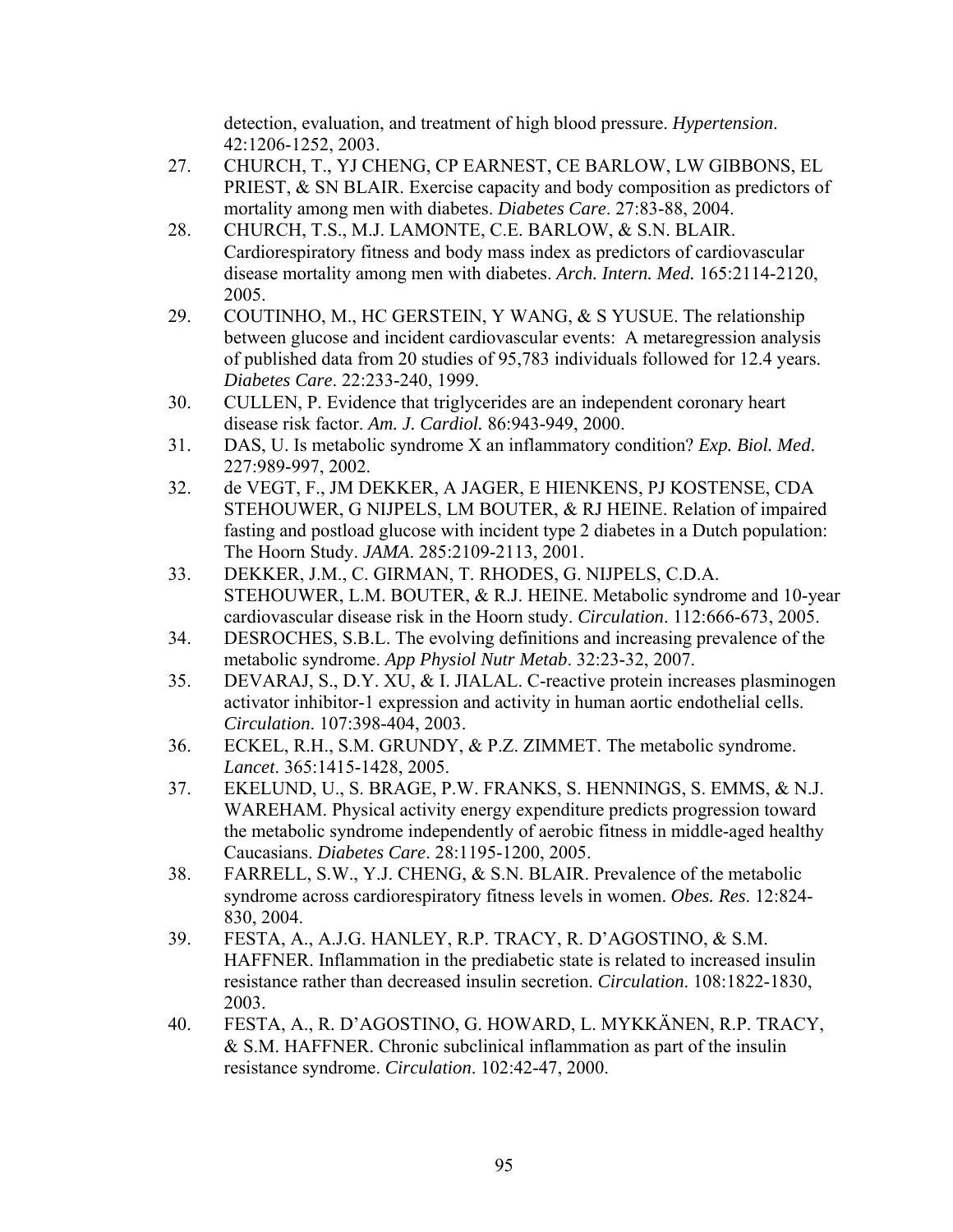- 41. FESTA, A., R. D'AGOSTINO, R.P. TRACY, & S.M. HAFFNER. Elevated Levels of acute-phase proteins and plasminogen activator inhibitor-1 predict the development of type 2 diabetes. *Diabetes*. 51:1131-1137, 2002.
- 42. FISMAN, E., M MOTRO, A TENENBAUM, V BOYKO, L MANDELZWEIG, & S BEHAR. Impaired fasting glucose concentrations in nondiabetic patients with ischemic heart disease: A marker for a worse prognosis. *Am. Heart J*. 141:485-490, 2001.
- 43. FLEGAL, K., BI GRAUBARD, DF WILLIAMSON, & MH GAIL. Excess deaths associated with underweight, overweight, and obesity. *JAMA*. 293:1861-1867, 2005.
- 44. FORD, E., WH GILES, & WH DIETZ. Prevalence of the metabolic syndrome among US adults. *JAMA*. 287:356-359, 2002.
- 45. FOROUHI, N.G., N. SATTAR, & P.M. McKEIGUE. Relation of c-reactive protein to body fat distribution and feature of the metabolic syndrome in Europeans and South Asians. *Int. J. Obes*. 25:1327-1331, 2001.
- 46. FOX, C.S., J.M. MASSARO, U. HOFFMANN, K.M. POU, P. MAUROVICH-HORVAT, C. LIU, R.S. VASAN, J.M. MURABITO, J.B. MEIGS, L.A. CUPPLES, R.B. D'AGOSTINO, & C.J. O'DONNELL. Abdominal visceral and subcutaneous adipose tissue compartments: Association with metabolic risk factors in the Framingham Heart Study. *Circulation*. 116:39-48, 2007.
- 47. FRANK, L.L., B.E. SORENSEN, Y. YASUI, S.S. TWOROGER, R.S. SCHWARTZ, C.M. ULRICH, M.L. IRWIN, R.E. RUDOLPH, K.B. RAJAN, F. STANCZYK, D. BOWEN, D.S. WEIGLE, J.D. POTTER, & A. McTIERNAN. Effects of exercise on metabolic risk variables in overweight postmenopausal women: A randomized clinical trial. *Obes. Res*. 13:615-625, 2005.
- 48. FRANKS, P.W., U. EKELUND, S. BRAGE, M. WONG, & N.J. WAREHAM. Does the association of habitual physical activity with the metabolic syndrome differ by level of cardiorespiratory fitness? *Diabetes Care*. 27:1187-1193, 2004.
- 49. FREEMAN, D.J., J. NORRIE, M.J. CASLAKE, A. GAW, I. FORD, G.D.O. LOWE, D. O'REILLY, C.J. PACKARD, & N. SATTAR. C-reactive protein is an independent predictor of risk for the development of diabetes in the West of Scotland Coronary Prevention Study. *Diabetes*. 51:1596-1600, 2002.
- 50. FRIDMAN, J., JP KIRWAN, M JING, L PRESLEY, & PM CATALANO. Increased skeletal muscle TNF-a and impaired insulin signaling presists in obese GDM women 1 year postpartum. *Diabetes*. 57:606-613, 2007.
- 51. FRIEDMAN, J., JP KIRWAN, M JING, L PRESLEY, & PM CATALANO. Increased skeletal muscle TNF-a and impaired insulin signaling presists in obese GDM women 1 year postpartum. *Diabetes*. 57:606-613, 2007.
- 52. FROHLICH, M., A. IMHOF, G. BERG, W.L. HUTCHINSON, M.B. PEPYS, H. BOEING, R. MUCHE, H. BRENNER, & W. KOENIG. Association between creactive protein and features of the metabolic syndrome. *Diabetes Care*. 23:1835- 1839, 2000.
- 53. GLYNN, R., TS FIELD, B ROSNER, PR HERBERT, JO TAYLOR, & CH HENNEKENS. Evidence for a positive linear relation between blood pressure and mortality in elderly people. *Lancet*. 345:825-829, 1995.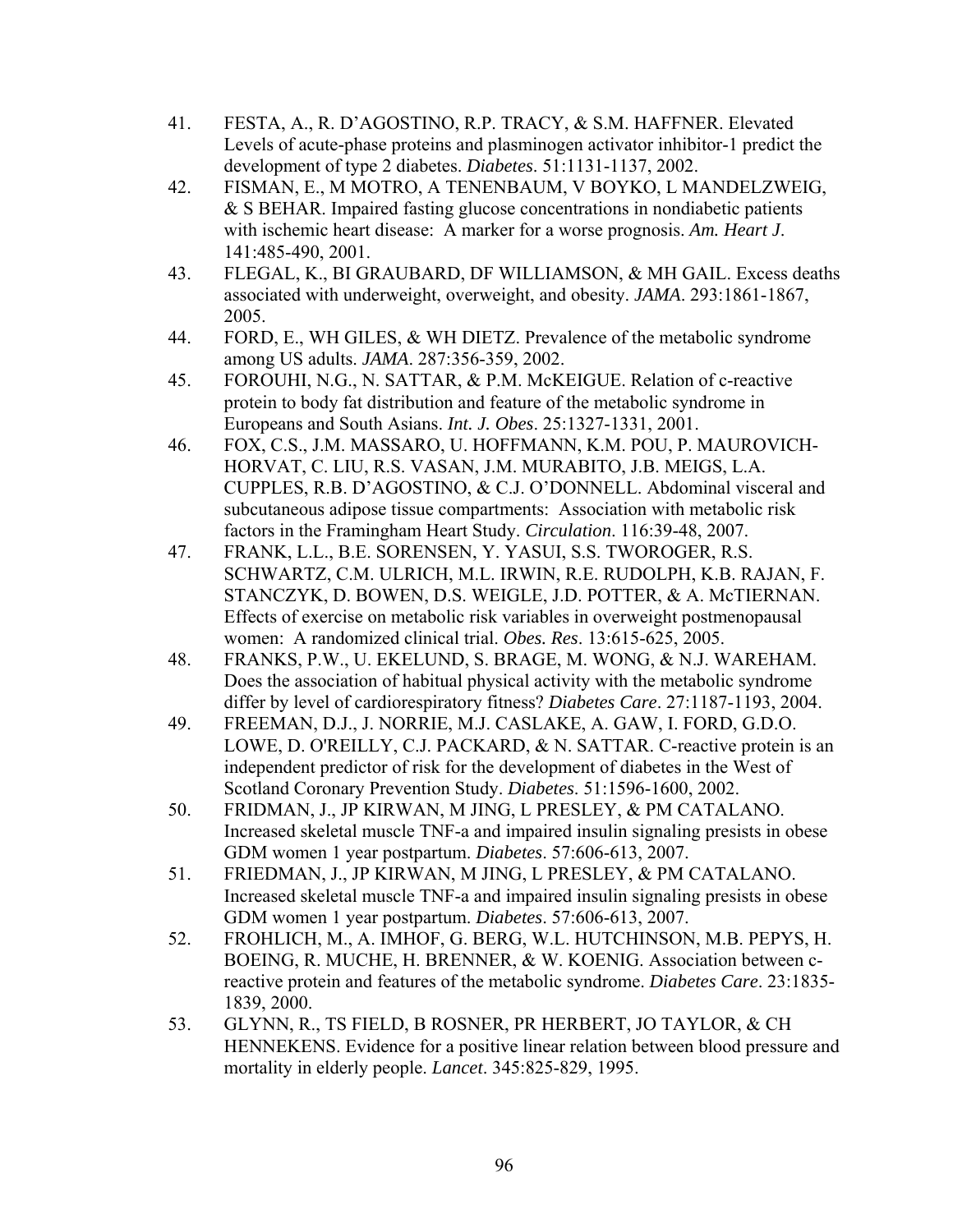- 54. GOODPASTER, B., S KRISHNASWAMI, TB HARRISH, A KATSIARAS, S KRITCHEVSKY, EM, SIMONSICK, M NEVITT, P HOLVOET, & AB NEWMAN. Obesity, regional body fat distribution, and the metabolic syndrome in older men and women. *Arch. Intern. Med*. 165:777-783, 2005.
- 55. GOODPASTER, B.H., S. KRISHNASWAMI, H. RESNICK, D.E. KELLEY, C. HAGGERTY, T.B. HARRIS, A.V. SCHWARTZ, S. KRITCHEVSKY, & A.B. NEWMAN. Association between regional adipose tissue distribution and both type 2 diabetes and impaired glucose tolerance in elderly men and women. *Diabetes Care*. 26:372-379, 2003.
- 56. GORAN, M., DA FIELDS, GR HUNTER, SL HERD, & RL WEINSIER. Total body fat does not influence maximal aerobic capacity. *Int. J. Obes*. 24:841-848, 2000.
- 57. GORDON, D., JL PROBSTFIELD, RJ GARRISON, JD NEATON, WP CASTELLI, JD KNOKE, DR JACOBS, S BANGDIWALA, & HA TYROLER. High-density lipoprotein cholesterol and cardiovascular disease: Four prospective American studies. *Circulation*. 79:8-15, 1989.
- 58. GRUNDY, S.M. Metabolic syndrome scientific statement by the American Heart Association and the National Heart, Lung, and Blood Institute. *Arterioscler. Thromb. Vasc. Biol.* 25:2243-2244, 2005.
- 59. GRUNDY, S.M., J.I. CLEEMAN, S.R. DANIELS, K.A. DONATO, R.H. ECKEL, B.A. FRANKLIN, D.J. GORDON, R.M. KRAUSS, P.J. SAVAGE, S.C. SMITH, J.A. SPERTUS, & F. COSTA. Diagnosis and management of the metabolic syndrome. *Circulation*. 112:2735-2752, 2005.
- 60. GUERRERO-ROMERO, F., M ROGRIGUEZ-MORAN, R PEREZ-FUENTES, MC SANCHEZ-GUILLEN, M GONZALEZ-ORTIZ, E MARTINEZ-ABUNDIS, O BRITO-ZURITA, & A MADERO. Prediabetes and its relationship with obesity in Mexican adults: The Mexican Diabetes Prevention (MexDiab) Study. *Metab. Syndr. Relat. Disord*. 6:15-23, 2008.
- 61. GUO, X., S CHENG, KD TAYLOR, J CUI, R HUGHES, MJ QUINONES, I BULNES-ENRIQUEZ, R DE LA ROSA, G AUREA, H YANG, W HSUEH, & JI ROTTER. Hypertension genes are genetic markers for insulin sensitivity and resistance. *Hypertension*. 45:799-803, 2005.
- 62. HAIM, M., M BENDERLY, D BRUNNER, S BEHAR, E GRAFF, H REICHER-REISS, & U GLODBOURT. Elevated serum triglyceride levels and long-term mortality with coronary heart disease: The Bezafibrated Infarction Prevention (BIP) Registry. *Circulation*. 100:475-482, 1999.
- 63. HANLEY, A.J.G., A. FESTA, R.B. D'AGOSTINO, L.E. WAGENKNECHT, P.J. SAVAGE, R.P. TRACY, M.F. SAAD, & S.M. HAFFNER. Metabolic and inflammation variable clusters and prediction of type 2 diabetes. *Diabetes*. 53:1773-1781, 2004.
- 64. HANLEY, A.J.G., A.J. KARTER, K. WILLIAMS, A. FESTA, R.B. D'AGOSTINO, L.E. WAGENKNECHT, & S.M. HAFFNER. Prediction of type 2 diabetes mellitus with alternative definitions of the metabolic syndrome. *Circulation*. 112:3713-3721, 2005.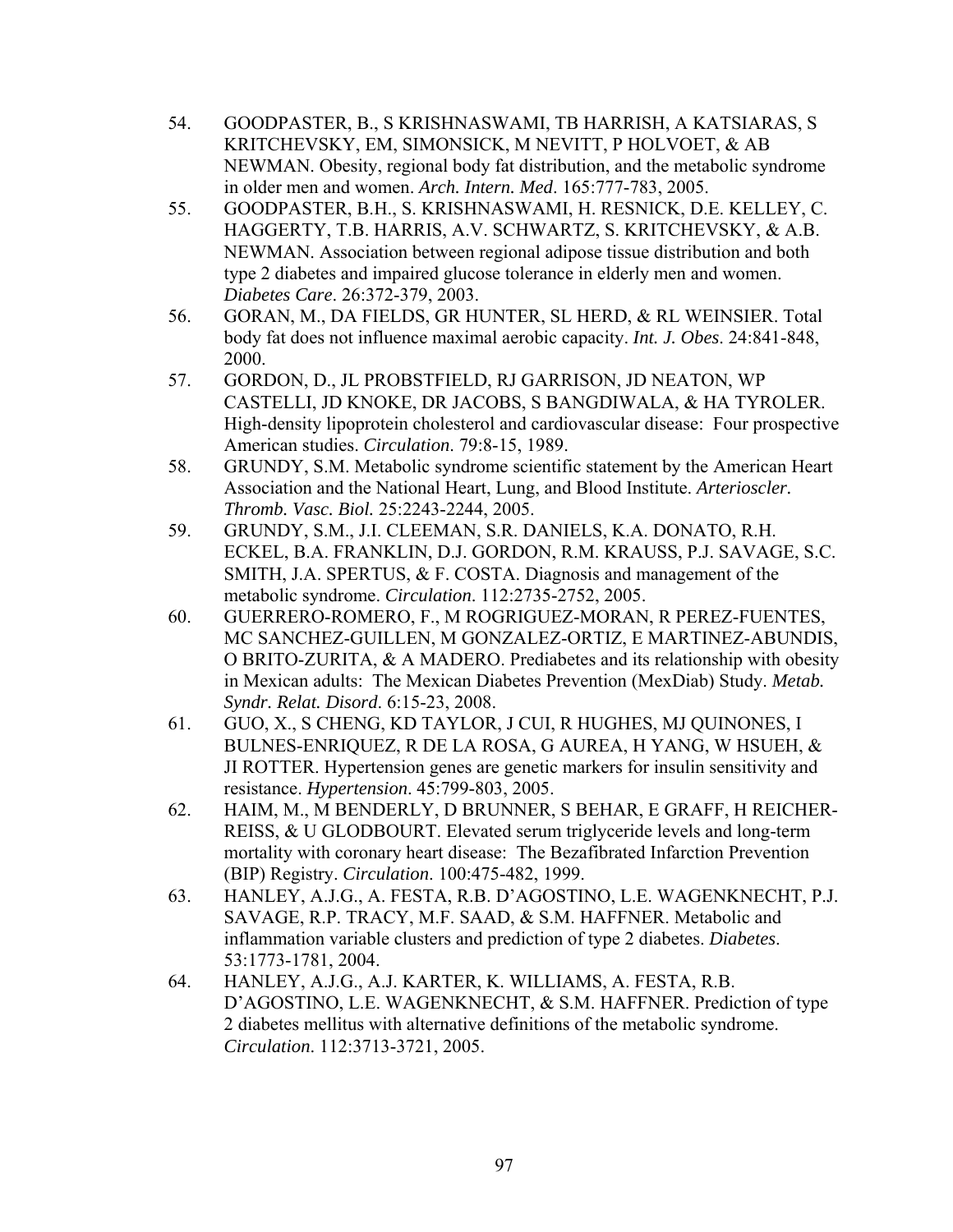- 65. HANSON, R.L., G. IMPERATORE, P.H. BENNETT, & W.C. KNOWLER. Components of the "metabolic syndrome" and incidence of type 2 diabetes. *Diabetes*. 51:3120-3127, 2002.
- 66. HANSSON, L., A ZANCHETTI, SG CARRUTHERS, B DAHLOF, D ELMFELDT, S JULIUS, J MENARD, KH RAHN, H WEDEL, & S WESTERLING. Effects of intensive blood-pressure lowering and low-dose aspirin in patients with hypertension: Principal results of the Hypertension Optimal Treatment (HOT) randomised trial. *Lancet*. 351:1755-1762, 1998.
- 67. HARRIS, M., KM FLEGAL, CC COWIE, MS EBERHARDT, DE GOLDSTEIN, RR LITTLE, HM WIEDMEYER, & DD BYRD-HOLT. Prevalence of diabetes, impaired fasting glucose, and impaired glucose tolerance in US adults. *Diabetes Care*. 21:518-524, 1998.
- 68. HEITMAN, B., H ERIKSON, BM ELLSINGER, KL MIKKELSEN, & B LARSSON. Mortality associated with body fat, fat-free mass and body mass index among 60-year-old Swedish men-a 22 year follow-up. The study of men born in 1913. *Int. J. Obes*. 24:33-37, 2000.
- 69. HENRY, P., F THOMAS, A BENETOS, & L GUIZE. Impaired fasting glucose, blood pressure and cardiovascular disease mortaltiy. *Hypertension*. 40:458-463, 2002.
- 70. HOTAMISLIGIL, G. Inflammation and metabolic disorders. *Nature*. 444:860- 867, 2006.
- 71. HOTAMISLIGIL, G., P ARNER, JF CARO, RL ATKINSON, & B SPIEGELMAN. Increased adipose tissue expression of tumor necrosis factor-a in human obesity and insulin resistance. *J. Clin. Invest*. 95:2409-2415, 1995.
- 72. HU, G., Q QIAO, J TUOMILEHTO, B BALKAU, K BORCH-JOHNSEN, & K PYORALA. Prevalence of the metabolic syndrome and its relation to all-cause and cardiovascular mortality in nondiabetic European men and women. *Arch. Intern. Med*. 164:1066-1076, 2004.
- 73. HUBERT, H., M FEINLEIB, PM MCNAMARA, & WP CASTELLI. Obesity as an independent risk factor for cardiovascular disease: A 26-year follow-up of participants in the Framingham heart study. *Circulation*. 67:968-977, 1983.
- 74. ISOMAA, B., P. ALMGREN, T. TUOMI, B. FORSÉN, K. LAHTI, M. NISSÉN, M. TASKINEN, & L. GROOP. Cardiovascular morbidity and mortality associated with the metabolic syndrome. *Diabetes Care*. 24:683-689, 2001.
- 75. JANSSEN, I., PT KATZMARZYK, & R ROSS. Waist circumference and not body mass index explains obesity-related health risk. *Am. J. Clin. Nutr*. 79:379- 384, 2004.
- 76. JEPPESEN, J., HO HEIN, P SUADICANI, & F GYNTELBERG. Triglyceride concentration and ischemic heart disease: An eight-year follow-up in the Copenhagen Male Study. *Circulation*. 97:1029-1036, 1998.
- 77. JOHNSON, J.L., C.A. SLENTZ, J.A. HOUMARD, G.P. SAMSA, B.D. DUSCHA, L.B. AIKEN, J.S. McCARTNEY, C.J. TANNER, & W.E. KRAUS. Exercise training amount and intensity effects on metabolic syndrome (from studies of a targeted risk reduction intervention through defined exercise). *Am. J. Cardiol.* 100:1759-1766, 2007.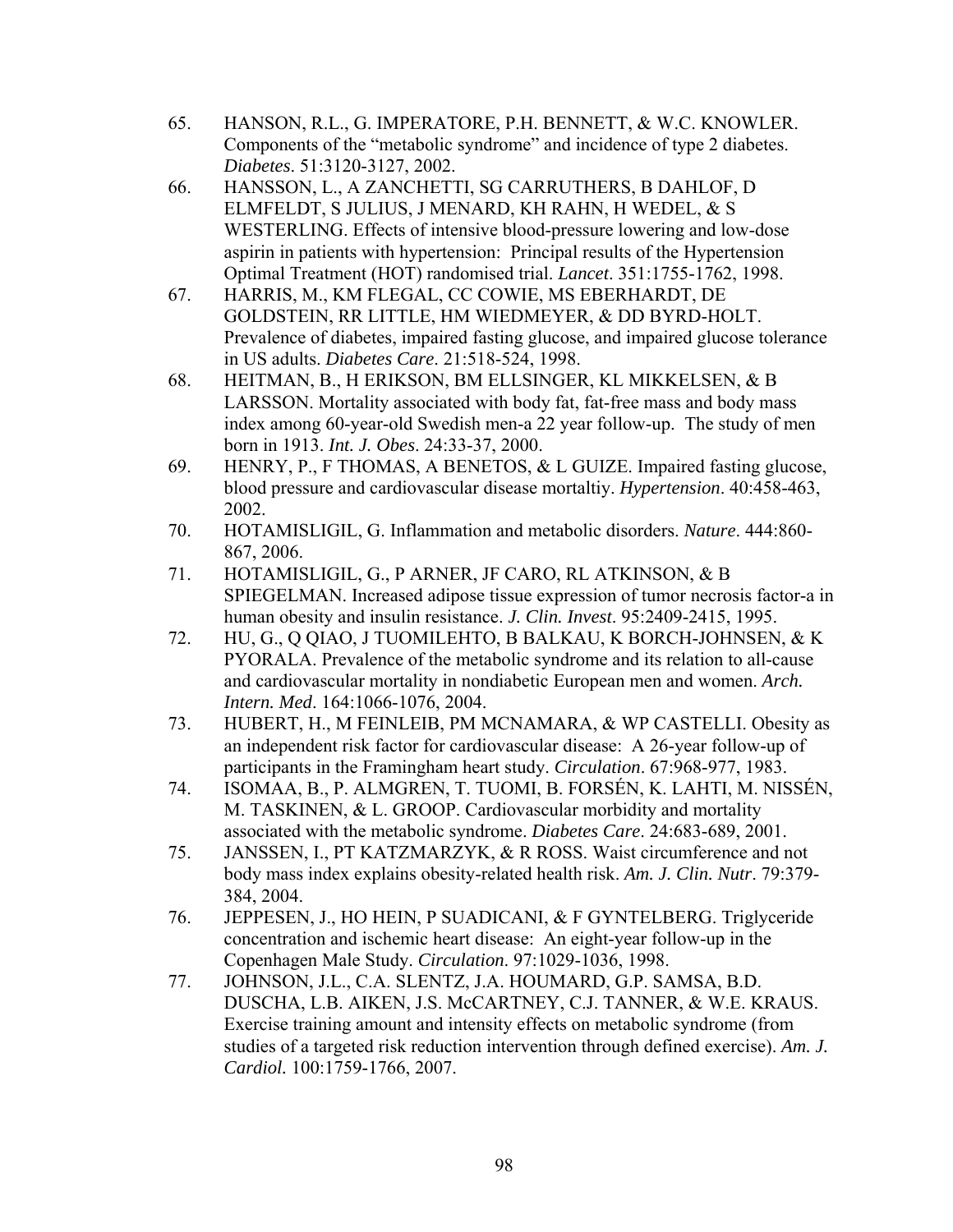- 78. JURCA, R., M.J. LAMONTE, T.S. CHURCH, C.P. EARNEST, S.J. FITZGERALD, C.E. BARLOW, A.N. JORDAN, J.B. KAMPERT, & S.N. BLAIR. Associations of muscle strength and aerobic fitness with metabolic syndrome in men. *Med Sci Sports Excer*. 36:1301-1307, 2004.
- 79. KAHN, R., J. BUSE, E. FERRANNINI, & M. STERN. The metabolic syndrome: Time for a critical appraisal. *Diabetes Care*. 28:2289-2304, 2005.
- 80. KAHN, S.E., B. ZINMAN, S.M. HAFFNER, M.C. O'NEILL, B.G. KRAVITZ, D. YU, M.I. FREED, W.H. HERMAN, R.R. HOLMAN, N.P. JONES, J.M. LACHIN, & G.C. VIBERTI. Obesity is a major determinant of the association of C-reactive protein levels and the metabolic syndrome in type 2 diabetes. *Diabetes*. 55:2357-2364, 2006.
- 81. KALMIJN, S., JD CURB, BL RODRIQUEZ, K YANO, & RD ABBOTT. The association of body weight and anthropometry with mortality in elderly men: The Honolulu Heart Program. *Int. J. Obes*. 23:395-402, 1999.
- 82. KATZMARZYK, P.T., A.S. LEON, J.H. WILMORE, J.S. SKINNER, D.C. RAO, T. RANKINEN, & C. BOUCHARD. Targeting the metabolic syndrome with exercise: Evidence from the HERITAGE family study. *Med Sci Sports Excer*. 35:1703-1709, 2003.
- 83. KATZMARZYK, P.T., T.S. CHURCH, I. JANSSEN, R. ROSS, & S.N. BLAIR. Metabolic syndrome, obesity, and mortality. *Diabetes Care*. 28:391-397, 2005.
- 84. KERN, P., M SAGHIZADEH, JM ONG, RJ BOSCH, R DEEM, & RB SIMSOLO. The expression of tumor necrosis factor in human adipose tissue. Regulation by obesity, weight loss, and relationship to lipoprotein lipase *J. Clin. Invest*. 95:2111-2119, 1995.
- 85. KIM, S., L CHUNAWALA, R LINDE, & GM REAVEN. Comparison of the 1997 and 2003 American Diabetes Association classification of impaired fasting glucose. *J. Am. Coll. Cardiol*. 48:293-297, 2006.
- 86. KIP, K., OC MARROQUIN, DE KELLEY, D JOHNSON, SF KELSEY, LJ SHAW, WJ ROGERS, & SE REIS. Clinical importance of obesity versus the metabolic syndrome in cardiovascular risk in women. *Circulation*. 109:706-713, 2004.
- 87. KLEIN, B., R KLEIN, & KE LEE. Components of the metabolic syndrome and risk of cardiovascular disease and diabetes in Beaver Dam. *Diabetes Care*. 25:1790-1794, 2002.
- 88. LAAKSONEN, D.E., H. LAKKA, J.T. SALONEN, L.K. NISKANEN, R. RAURAMAA, & T.A. LAKKA. Low levels of leisure-time physical activity and cardiorespiratory fitness predict development of the metabolic syndrome. *Diabetes Care*. 25:1612-1618, 2002.
- 89. LAAKSONEN, D.E., H. LAKKA, L.K. NISKANEN, GA KAPLAN, JT SALONEN, & TA LAKKA. Metabolic syndrome and development of diabetes mellitus: Application and validation of recently suggested definitions of the metabolic syndrome in a prospective cohort study. *Am. J. Epidemiol*. 156:1070- 1077, 2002.
- 90. LAKKA, H., D.E. LAAKSONEN, T.A. LAKKA, L.K. NISKANEN, E. KUMPUSALO, J. TUOMILEHTO, & J.T. SALONEN. The metabolic syndrome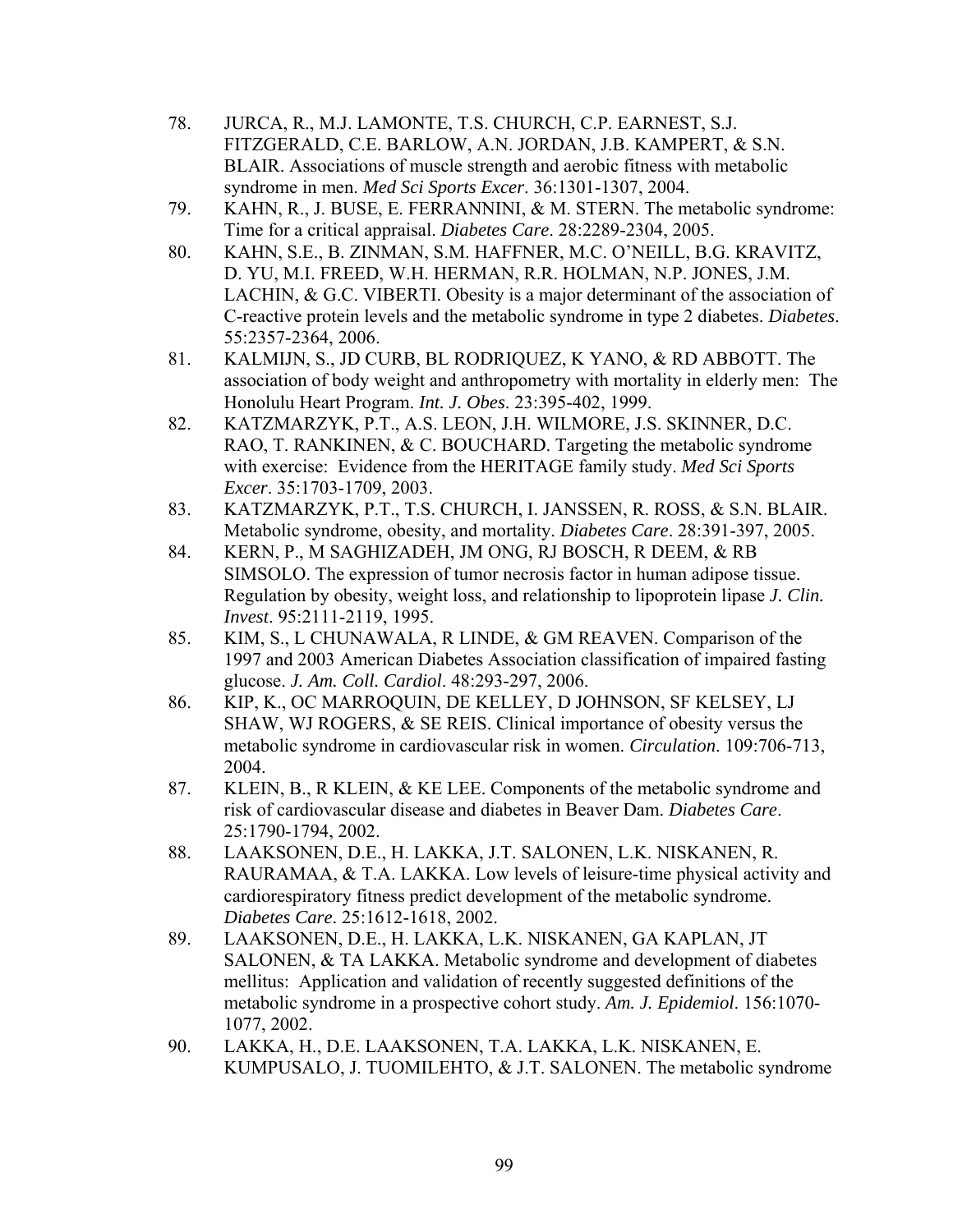and total and cardiovascular disease mortality in middle-aged men. *JAMA*. 288:2709-2716, 2002.

- 91. LAKKA, T., R SALONEN, GA KAPLAN, & JT SALONEN. Blood pressure and the progression of carotid atherosclerosis in middle-aged men. *Hypertension*. 34:51-56, 1999.
- 92. LAKKA, T.A., D.E. LAAKSONEN, H. LAKKA, N. MÄNNIKKÖ, L.K. NISKANEN, R. RAURAMAA, & J.T. SALONEN. Sedentary lifestyle, poor cardiorespiratory fitness, and the metabolic syndrome. *Med Sci Sports Excer*. 35:1279-1286, 2003.
- 93. LAMONTE, M.J., C.E. BARLOW, R. JURCA, J.B. KAMPERT, T.S. CHURCH, & S.N. BLAIR. Cardiorespiratory fitness is inversely associated with the incidence of metabolic syndrome. *Circulation*. 112:505-512, 2005.
- 94. LAMONTE, M.J., L. DURSTINE, F.G. YANOWITZ, T. LIM, K.D. DUBOSE, P.DAVIS, & B.E. AINSWORTH. Cardiorespiratory fitness and C-reactive protein among a tri-ethnic sample of women. *Circulation*. 106:403-406, 2002.
- 95. LEAN, M., TS HAN, & CE MORRISON. Waist circumference as a measure for indicating need for weight management. *BMJ*. 311:158-161, 1995.
- 96. LEE, C.D., S.N. BLAIR, & A.S. JACKSON. Cardiorespiratory fitness, body composition, and all-cause and cardivascular disease mortality in men. *Am. J. Clin. Nutr*. 69:373-380, 1999.
- 97. LIESE, A., EJ MAYER-DAVIS, HA TYROLER, CE DAVIS, U KEIL, BB DUNCAN, & G HEISS. Development of the multiple metabolic syndrome in the ARIC cohort: Joint contribution of insulin, BMI, and WHR. *Ann. Epidemiol*. 7:407-416, 1997.
- 98. LORENZO, C., M OKOLOISE, K WILLIAMS, MP STERN, & SM HAFFNER. The metabolic syndrome as predictor of type 2 diabetes. *Diabetes Care*. 26:3153- 3159, 2003.
- 99. MAISON, C.B., CN HALES, NE DAY, & NJ WAREHAM. Do different dimensions of the metabolic syndrome change together over time? *Diabetes Care*. 24:1758-1763, 2001.
- 100. MALIK, S., N.D. WONG, S.S. FRANKLIN, T.V. KAMATH, G.J. L'ITALIEN, J.R. PIO, & G.R. WILLIAMS. Impact of the metabolic syndrome on mortality from coronary heart disease, cardiovascular disease, and all causes in United States adults. *Circulation*. 110:1245-1250, 2004.
- 101. MCLAUGHLIN, T., F. ABBASI, C. LAMENDOLA, L. LIANG, G. REAVEN, P. SCHAAF, & P. REAVEN. Differentiation between obesity and insulin resistance in the association with C-reactive protein. *Circulation*. 106:2908-2912, 2002.
- 102. MEIER-EWERT, H., PM RIDKER, N RIFAI, N PRICE, DF DINGES, & JM MULLINGTON. Absence of diurnal variation of C-reactive protein concentrations in healthy human subjects. *Clin. Chem*. 47:426-430, 2001.
- 103. MEIGS, J., DM NATHAN, RB D'AGOSTINO, & PWF WILSON. Fasting and postchallenge glycemia and cardiovascular disease risk. *Diabetes Care*. 25:1845- 1850, 2002.
- 104. MEIGS, J.B., P.W.F. WILSON, D.M. NATHAN, R.B. D'AGOSTINO, K. WILLIAMS, & S.M. HAFFNER. Prevalence and characteristics of the metabolic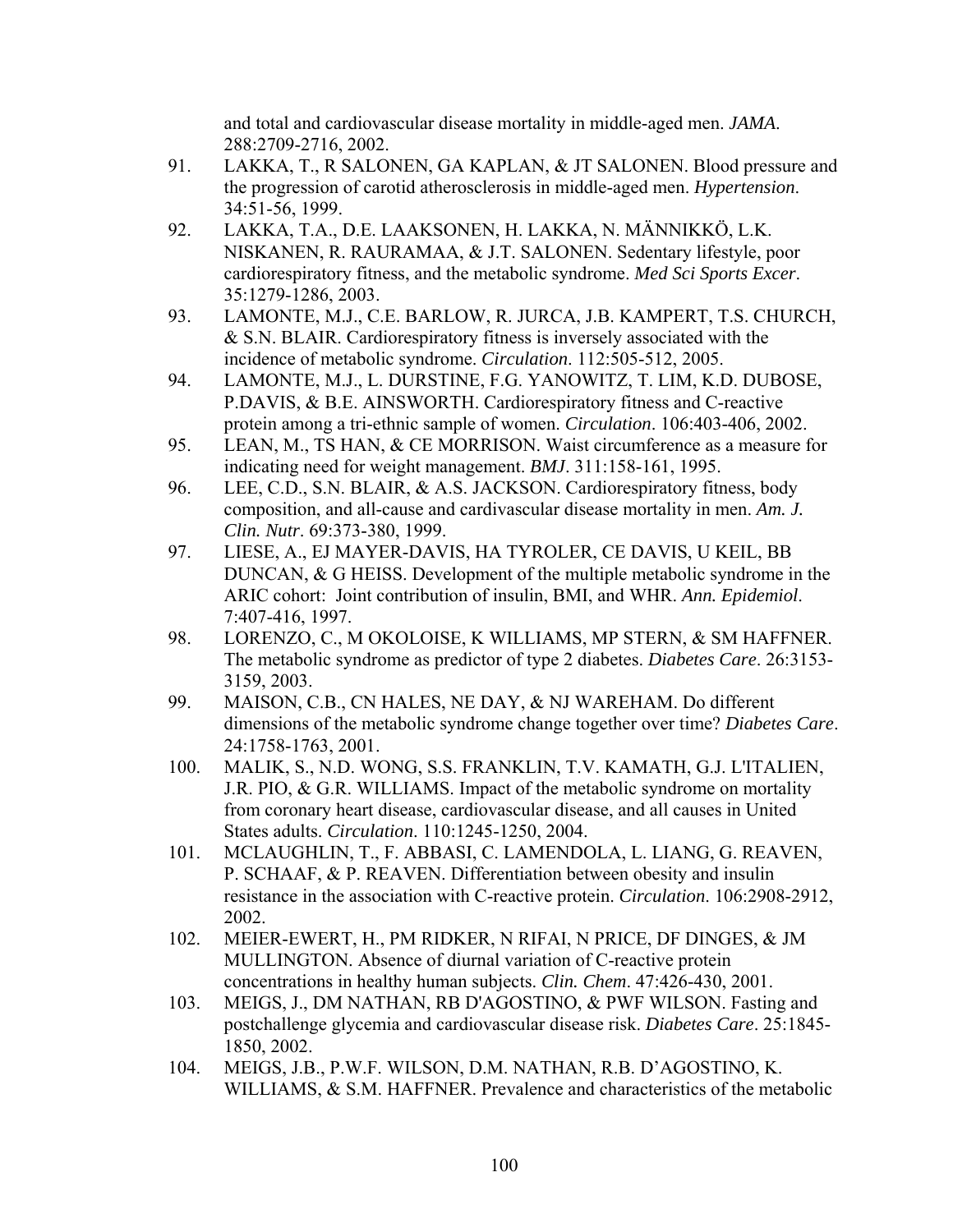syndrome in the San Antonio Heart and Framingham offspring studies. *Diabetes*. 52:2160-2167, 2003.

- 105. MILLER, M., A SEIDLER, A MOALEMI, & TA PEARSON. Normal triglyceride levels and coronary artery disease events: The Baltimore Coronary Observational Long-Term Study. *J. Am. Coll. Cardiol*. 31:1252-1257, 1998.
- 106. MOOTHA, V.K., C.M. LINDGREN, K.F. ERIKSSON, A. SUBRAMANIAN, S. SIHAG, J. LEHAR, P. PUIGSERVER, E. CARLSSON, M. RIDDERSTRALE, E. LAURILA, N. HOUSTIS, M.J. DALY, N. PATTERSON, J.P. MESIROV, T.R. GOLUB, P. TAMAYO, B. SPIEGELMAN, E.S. LANDER, J.N. HIRSCHHORN, D. ALTSHULER, & L.C. GROOP. PGC-1α-responsive genes involved in oxidative phosphorylation are coordinately downregulated in human diabetes. *Nat Genet*. 34:267-273, 2003.
- 107. MORA, S., R.F. REDBERG, Y. CUI, M.K. WHITEMAN, J.A. FLAWS, A.R. SHARRETT, & R.S. BLUMENTHAL. Ability of exercise testing to predict cardiovascular and all-cause death in asymptomatic women. *JAMA*. 290:1600- 1607, 2003.
- 108. MUHLESTEIN, J., JL ANDERSON, BD HORNE, F LAVASANI, CAA MAYCOCK, TL BAIR, RR PEARSON, & JF CARLQUIST. Effect of fasting glucose levels on mortality rate in patients with and without diabetes mellitus and coronary artery disease undergoing percutaneous coronary intervention. *Am. Heart J*. 146:351-358, 2003.
- 109. MYERS, J., M. PRAKASH, V. FROELICHER, D. DO., S. PARTINGTON, & J.E. ATWOOD. Exercise capacity and mortality among men referred for exercise testing. *N. Engl. J. Med*. 346:793-801, 2002.
- 110. OKOSUN, I., Y LIAO, CN ROTIMI, TE PREWITT, & RS COOPER. Abdominal adiposity and clustering of multiple metabolic syndrome in white, black, and hispanic americans. *Ann. Epidemiol*. 10:263-270, 2000.
- 111. OKURA, T., Y. NAKATA, K. OHKAWARA, S. NUMAO, Y. KATAYAMA, T. MATSUO, & K. TANAKA. Effects of aerobic exercise on metabolic syndrome improvement in response to weight reduction. *Obesity*. 15:2478-2484, 2007.
- 112. PALANIAPPAN, L., MR CARNETHON, Y WANG, AJG HANLEY, SP FORTMANN, SM HAFFNER, L WAGENKNECHT. Predictors of the incident metabolic syndrome in adults: The Insulin Resistance Atherosclerosis Study. *Diabetes Care*. 27:788-793, 2004.
- 113. PARK, W., S ZHU, L PALANIAPPAN, S HESHKA, MR CARNETHON, & SB HEYMSFIELD. The metabolic syndrome: Prevalence and associated risk factor findings in the US population from the third national health and nutrition examination survey, 1988-1994. *Arch. Intern. Med*. 163:427-436, 2003.
- 114. PEARSON, T., GA MENSAH, W ALEXANDER, JL ANDERSON, RO CANNON, M CRIQUI, YY FADL, SP FORTMANN, Y HONG, GL MYERS, M RIFAI, SC SMITH, K TAUBERT, RP TRACY, & F VINICOR. Markers of inflammation and cardiovascular disease: application to clinical and public health practice. A statement for healthcare professionals from the Centers for Disease Control and Prevention and the American Heart Association. *Circulation*. 107:499-511, 2003.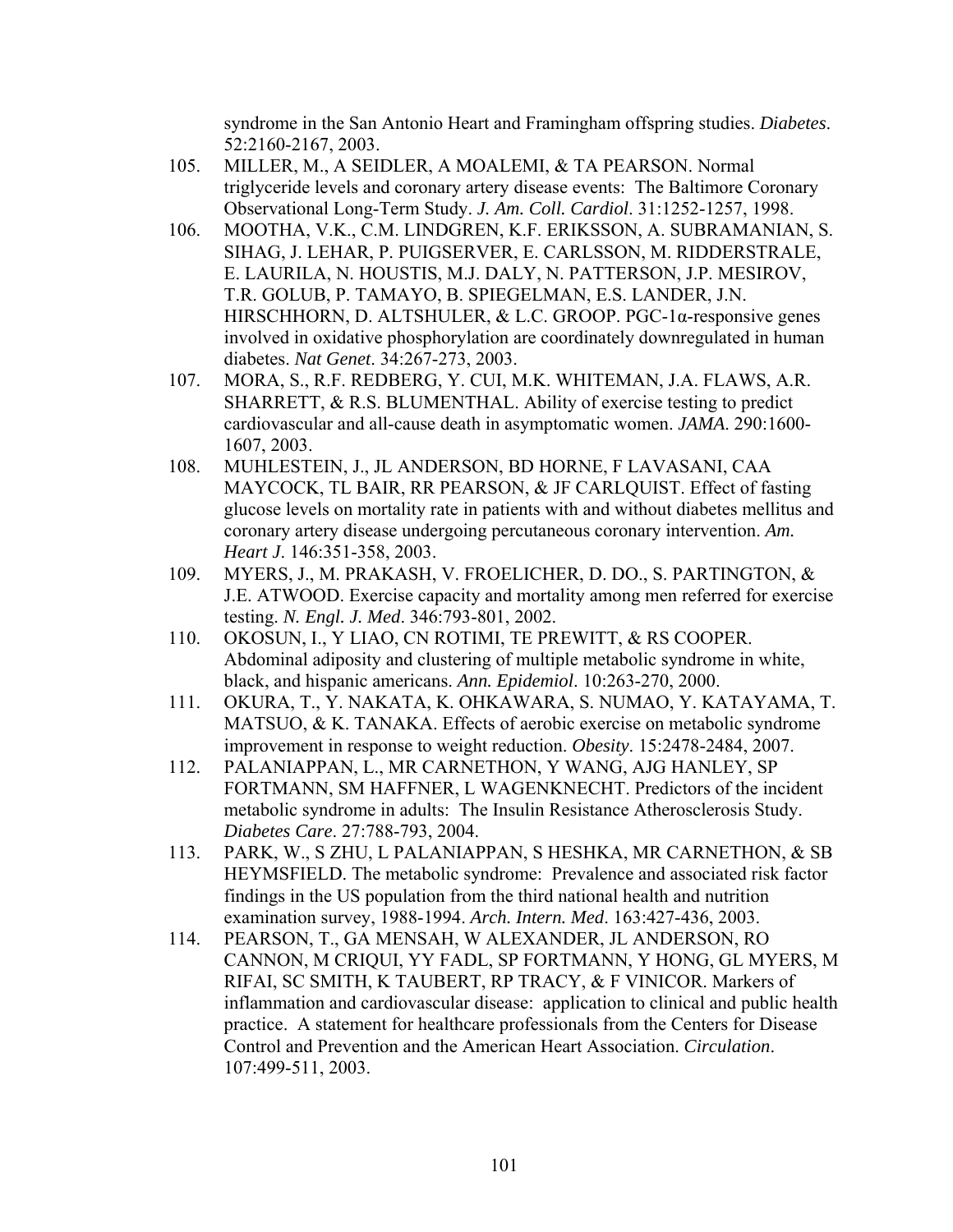- 115. PETERSEN, K.F., S. DUFOUR, D.B. SAVAGE, S. BILZ, G. SOLOMON, S. YONEMITSU, G.W. CLINE, D. BEFROY, L. ZEMANY, B.B. KAHN, X. PAPADEMETRIS, D.L. ROTHMAN, & G. SHULMAN. The role of skeletal muscle insulin resistance in the pathogenesis of the metabolic syndrome. *PNAS*. 104:12587-12594, 2007.
- 116. PLOMGAARD, P., K BOUZAKRI, R KROGH-MADSEN, B MITTENDORFER, JR ZIERATH, & BK PEDERSEN. Tumor necrosis factor-a induces skeletal muscle insulin resistance in healthy human subjects via inhibition of Akt substrate 160 phosphorylation. *Diabetes*. 54:2939-2945, 2005.
- 117. PRADHAN, A.D., J.E. MANSON, N. RIFAI, J.E. BURING, & P.M. RIDKER. C-reactive protein, interleukin 6, and risk of developing type 2 diabetes mellitus. *JAMA*. 286:327-334, 2001.
- 118. PRADHAN, A.D., N.R. COOK, J.E. BURING, J.E. MANSON, & P.M. RIDKER. C-reactive protein is independently associated with fasting insulin in nondiabetic women. *Arterioscler. Thromb. Vasc. Biol.* 23:650-655, 2003.
- 119. PYÖRÄLÄ, M., H. MIETTINEN, P. HALONEN, M. LAAKSO, & K. PYÖRÄLÄ. Insulin resistance syndrome predicts the risk of coronary heart disease and stroke in healthy middle-aged men. *Arterioscler. Thromb. Vasc. Biol.* 20:538-544, 2000.
- 120. QIAO, Q., K PYORALA, M PYORALA, A NISSINEN, J LINDSTROM, R TILVIS, & J TUOMILEHTO. Two-hour glucose is a better risk predictor for incident coronary heart disease and cardiovascular mortality than fasting glucose. *Eur. Heart J*. 23:1267-1275, 2002.
- 121. RENNIE, K.L., N. MCCARTHY, S. YAZDGERDI, M. MARMOT, & E. BRUNNER. Association of the metabolic syndrome with both vigorous and moderate physical activity. *Int. J. Epidemiol*. 32:600-606, 2003.
- 122. RESNICK, H.E., K. JONES, G. RUOTOLO, A.K. JAIN, J. HENDERSON, W. LU, & B.V. HOWARD. Insulin resistance, the metabolic syndrome, and risk of incident cardiovascular disease in nondiabetic American Indians. *Diabetes Care*. 26:861-867, 2003.
- 123. RIDKER, P.M., J.E. BURING, N.R. COOK, & N. RIFAI. C-reactive protein, the metabolic syndrome, and risk of incident cardiovascular events. *Circulation*. 107:391-397, 2003.
- 124. RIDKER, P.M., N. RIFAI, L. ROSE, J.E. BURING, & N.R. COOK. Comparison of C-reactive protein and low-density lipoprotein cholesterol levels in the prediction of first cardiovascular events. *N. Engl. J. Med*. 347:1557-1565, 2002.
- 125. RIDKER, P.M., P.W.F. WILSON, & S.M. GRUNDY. Should C-reactive protein be added to metabolic syndrome and to assessment of global cardiovascular risk? *Circulation*. 109:2818-2825, 2004.
- 126. ROSS, R., L LEGER, D MORRIS, J DE GUISE, & R GUARDO. Quantification of adipose tissue by MRI: relationship with anthropometric variables. *J. Appl. Physiol.* 72:787-795, 1992.
- 127. RUI, L., V AGUIRRE, JK KIM, GI SHULMAN, A LEE, A CORBOULD, A DUNAIF, & MF WHITE. Insulin/IGF-1 and TNF-a stimulate phosphorylation of IRS-1 at inhibitory Ser307 via distinct pathways. *J. Clin. Invest*. 107:181-189, 2001.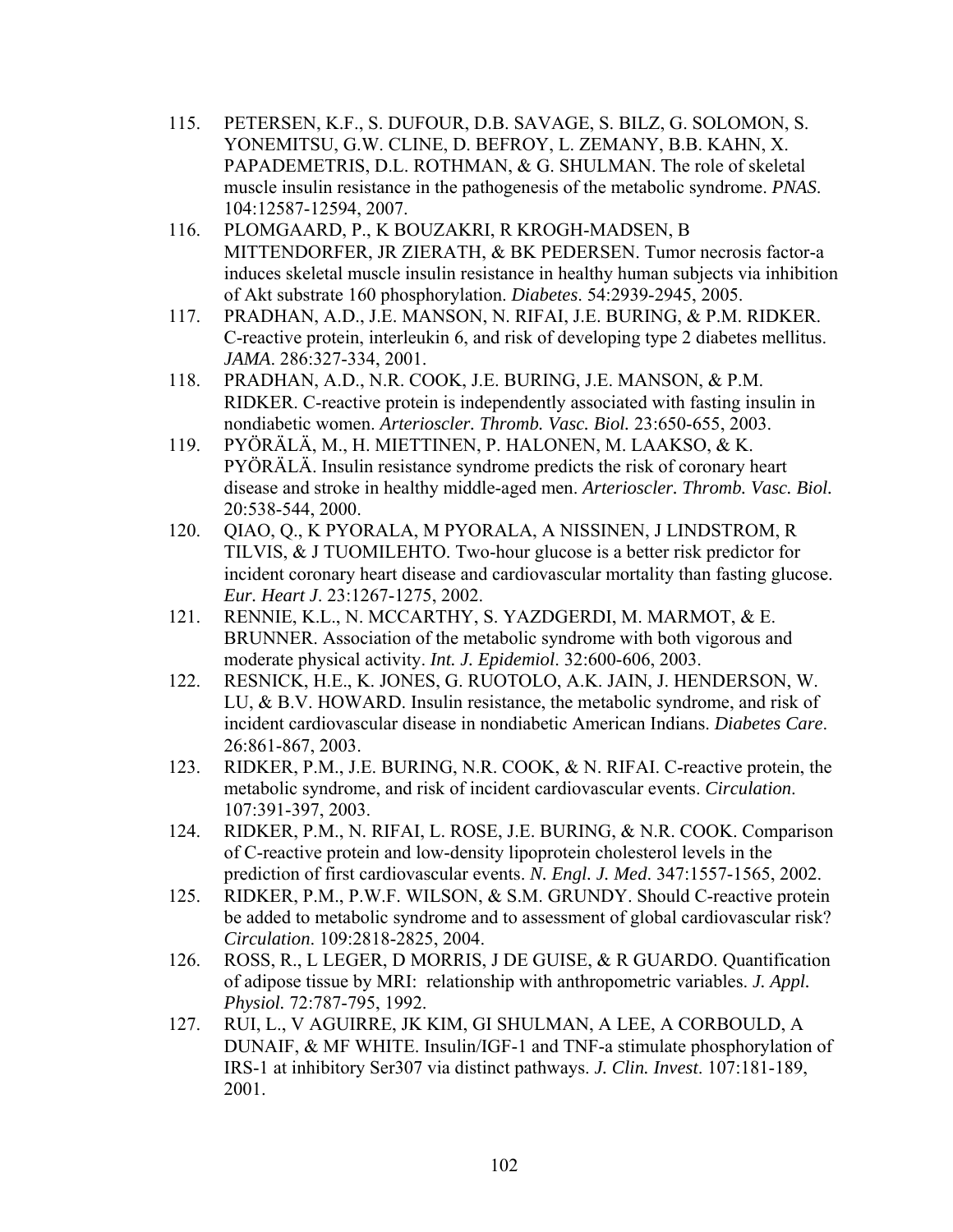- 128. RUTTER, M.K., J.B. MEIGS, L.M. SULLIVAN, R.B. D'AGOSTINO, & P.W.F. WILSON. C-reactive protein, the metabolic syndrome, and prediction of cardiovascular events in the Framingham offspring study. *Circulation*. 110:380- 385, 2004.
- 129. RUTTER, M.K., J.B. MEIGS, L.M. SULLIVAN, R.B. D'AGOSTINO, & P.W.F. WILSON. Insulin resistance, the metabolic syndrome, and incident cardiovascular events in the Framingham offspring study. *Diabetes*. 54:3252-3257, 2005.
- 130. SAAD, M., M REWERS, J SELBY, G HOWARD, S JINAGOUDA, S FAHMI, D ZACCARO, RN BERGMAN, PJ SAVAGE, & SM HAFFNER. Insulin resistance and hypertension: The Insulin Resistance Atherosclerosis study. *Hypertension*. 43:1324-1331, 2004.
- 131. SATTAR, N., A. GAW, O. SCHERBAKOVA, I. FORD, D. O'REILLY, S.M. HAFFNER, C. ISLES, P.W. MACFARLANE, C.J. PACKARD, S.M. COBBE, & J. SHEPHERD. Metabolic syndrome with and without c-reactive protein as a predictor of coronary heart disease and diabetes in the West of Scotland Coronary Prevention Study. *Circulation*. 108:414-419, 2003.
- 132. SAYDAH, S., M MIRET, J SUNG, C VARAS, D GAUSE, & FL BRANCATI. Postchallenge hyperglycemia and mortality in a national sample of US adults. *Diabetes Care*. 24:1397-1402, 2001.
- 133. SEGAL, K., A DUNAIF, B GUTIN, J ALBU, A NYMAN, & FX PI-SUNYER. Body composition, not body weight, is related to cardiovascular disease risk factors and sex hormone levels in men. *J. Clin. Invest*. 80:1050-1055, 1987.
- 134. SESSO, H., MJ STAMPFER, B ROSNER, CH HENNEKENS, JM GAZIANO, JE MANSON, & RJ GLYNN. Systolic and diastolic blood pressure, pulse pressure, and mean arterial pressure as predictors of cardiovascular disease risk in men. *Hypertension*. 36:801-807, 2000.
- 135. SIMPSON, J., RJ MACINNIS, A PEETERS, JL HOPPER, GG GILES, & DR ENGLISH. A comparison of adiposity measures as predictors of all-cause mortality: The Melbourne Collaborative Cohort Study. *Obesity*. 15:994-1003, 2007.
- 136. SLENTZ, C.A., L.B. AIKEN, J.A. HOUMARD, C.W. BALES, J.L. JOHNSON, C.J. TANNER, B.D. DUSCHA, & W.E. KRAUS. Inactivity, exercise, and visceral fat. STRRIDE: a randomized, controlled study of exercise intensity and amount. *J. Appl. Physiol.* 99:1613-1618, 2005.
- 137. SOLYMOSS, C., MG BOURASSA, L CAMPEAU, A SNIDERMAN, M MARCIL, J LESPERANCE, S LEVESOUE, & S VARGA. Effect of increasing metabolic syndrome score on atherosclerotic risk profile and coronary artery disease angiographic severity. *Am. J. Cardiol*. 93:159-164, 2004.
- 138. SPATARO, J., AR DYER, J STAMLER, RB SHEKELLE, K GREENLUND, & D GARSIDE. Measures of adiposity and coronary heart disease mortality in the Chicago Western Electric Company Study. *J. Clin. Epidemiol*. 49:849-857, 1996.
- 139. SPIEKER, L., I SUDANO, D HURLIMANN, PG LERCH, MG LANG, C BINGGELI, R CORTI, F RUSCHITZKA, TF LUSCHER, & G NOLL. Highdensity lipoprotein restores endothelial function in hypercholesterolemic men. *Circulation*. 105:1399-1402, 2002.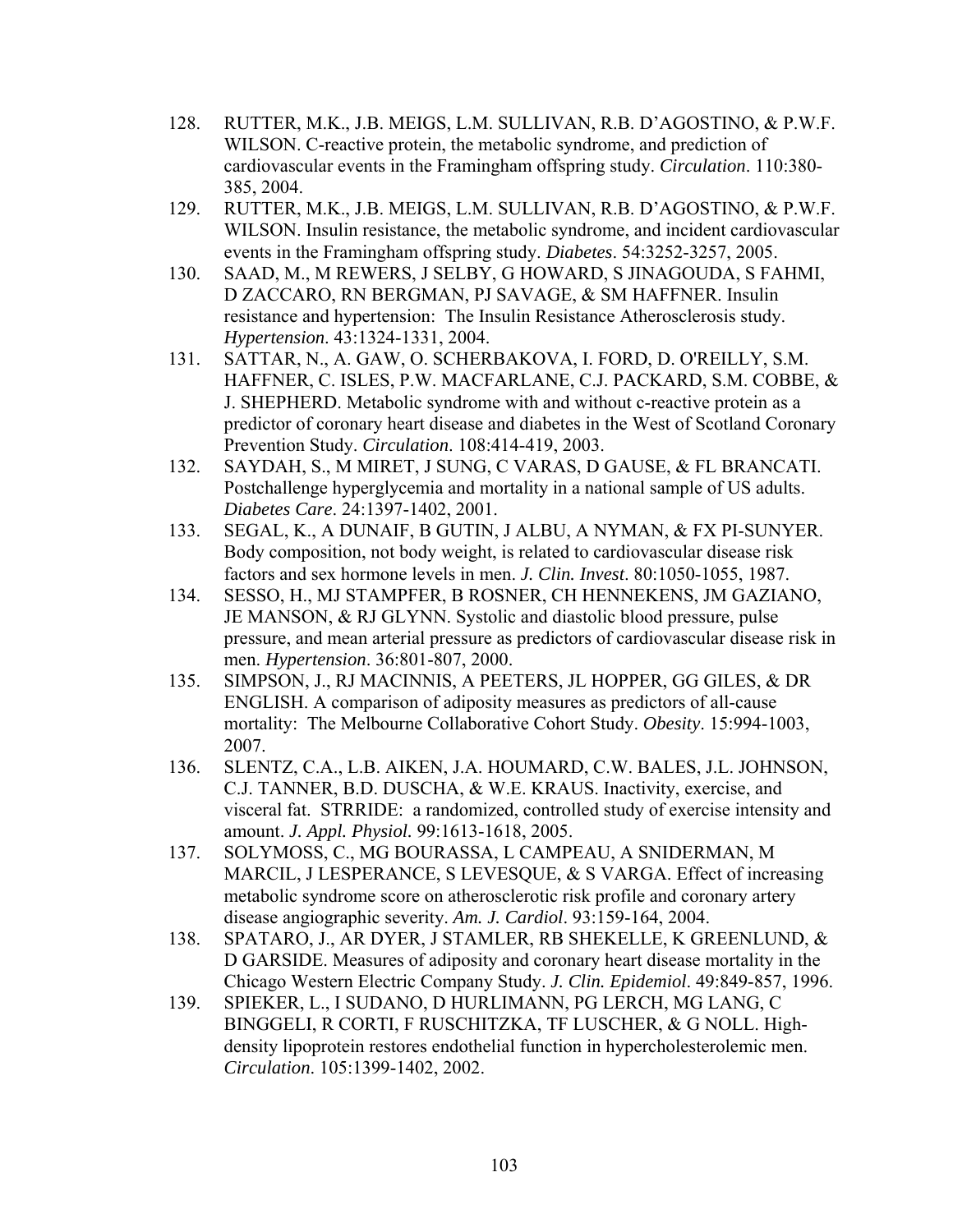- 140. SPRANGER, J., A KROKE, M MOHLIG, K HOFFMANN, MM BERGMANN, M RISTOW, H BOEING, & AFH PFEIFFER. Inflammatory cytokines and the risk to develop type 2 diabetes. *Diabetes*. 52:812-817, 2003.
- 141. ST-ONGE, M., I JANSSEN, & SB HEYMSFIELD. Metabolic syndrome in normal-weight americans. *Diabetes Care*. 27:2222-2228, 2004.
- 142. STENSVOLD, I., A TVERDAL, P URDAL, & S GRAFF-IVERSEN. Nonfasting serum triglyceride concentration and mortality from coronary heart disease and any cause in middle aged Norwegian women. *BMJ*. 307:1318-1322, 1993.
- 143. STERN, M.P., K. WILLIAMS, C. GONZALEZ-VILLALPANDO, K.J. HUNT, & S.M. HAFFNER. Does the metabolic syndrome improve identification of individuals at risk of type 2 diabetes and/or cardiovascular disease? *Diabetes Care*. 27:2676-2681, 2007.
- 144. STEVENS, J., J. CAI, K.R. EVENSON, & R. THOMAS. Fitness and fatness as predictors of mortality from all causes and from cardiovascular disease in men and women in the lipid research clinics study. *Am. J. Epidemiol*. 156:832-841, 2002.
- 145. TAMAKOSHI, K., H. YATSUYA, T. KONDO, Y. HORI, M. ISHIKAWA, H. ZHANG, C. MURATA, R. OTSUKA, S. ZHU, & H. TOYOSHIMA. The metabolic syndrome is associated with elevated circulating C-reactive protein in healthy reference range, a systemic low-grade inflammatory state. *Int. J. Obes*. 27:443-449, 2003.
- 146. TCHERNOF, A. Visceral adipocytes and the metabolic syndrome. *Nutr. Rev*. 65:S24-S29, 2007.
- 147. TCHERNOF, A., A. NOLAN, C.K. SITES, P.A. ADES, & E.T. POEHLMAN. Weight loss reduces c-reactive protein levels in obese postmenopausal women. *Circulation*. 105:564-569, 2002.
- 148. TENENBAUM, A., M MOTRO, EZ FISMAN, A TANNE, V BOYKO, & S BEHAR. Bezafibrate for the secondary prevention of myocardial infarction in patients with metabolic syndrome. *Arch. Intern. Med*. 165:1154-1160, 2005.
- 149. THOMAS, T.R., J.M. COMPANY, Y. LIU, R.S. RECTOR, S.O. WARNER, A. SOHAIB, A., & J. FUNK. Scoring system for the severity of the metabolic syndrome. *Med. Sci. Sports Exerc*. 39 S5:S386, 2006.
- 150. TIMPSON, N.J., D.A. LAWLOR, R.M. HARBORD, T.R. GAUNT, I.N.M. DAY, L.J. PALMER, A.T. HATTERSLEY, S. EBRAHIM, G.D.O. LOWE, A. RUMLEY, & G.D. SMITH. C-reactive protein and its role in metabolic syndrome: mendelian randomisation study. *Lancet*. 366:1954-1959, 2005.
- 151. van den HOOGEN, P., EJM FESKENS, NJD NAGELKERKE, A MENOTTI, A NISSINEN, & D KROMHOUT. The relation between blood pressure and mortality due to coronary heart disease among men in different parts of the world. *N. Engl. J. Med*. 342:1-8, 2000.
- 152. VANHALA, M., TK PITKAJARVI, EA KUMPUSALO, & JK TAKALA. Obesity type and clustering of insulin resistance-associated cardiovascular risk factors in middle-aged men and women. *Int. J. Obes*. 22:369-374, 1998.
- 153. VASAN, R., MG LARSON, EP LEIP, JC EVANS, CJ O'DONNELL, WB KANNEL, & D LEVY. Impact of high-normal blood pressure on the risk of cardiovascular disease. *N. Engl. J. Med*. 345:1291-1297, 2001.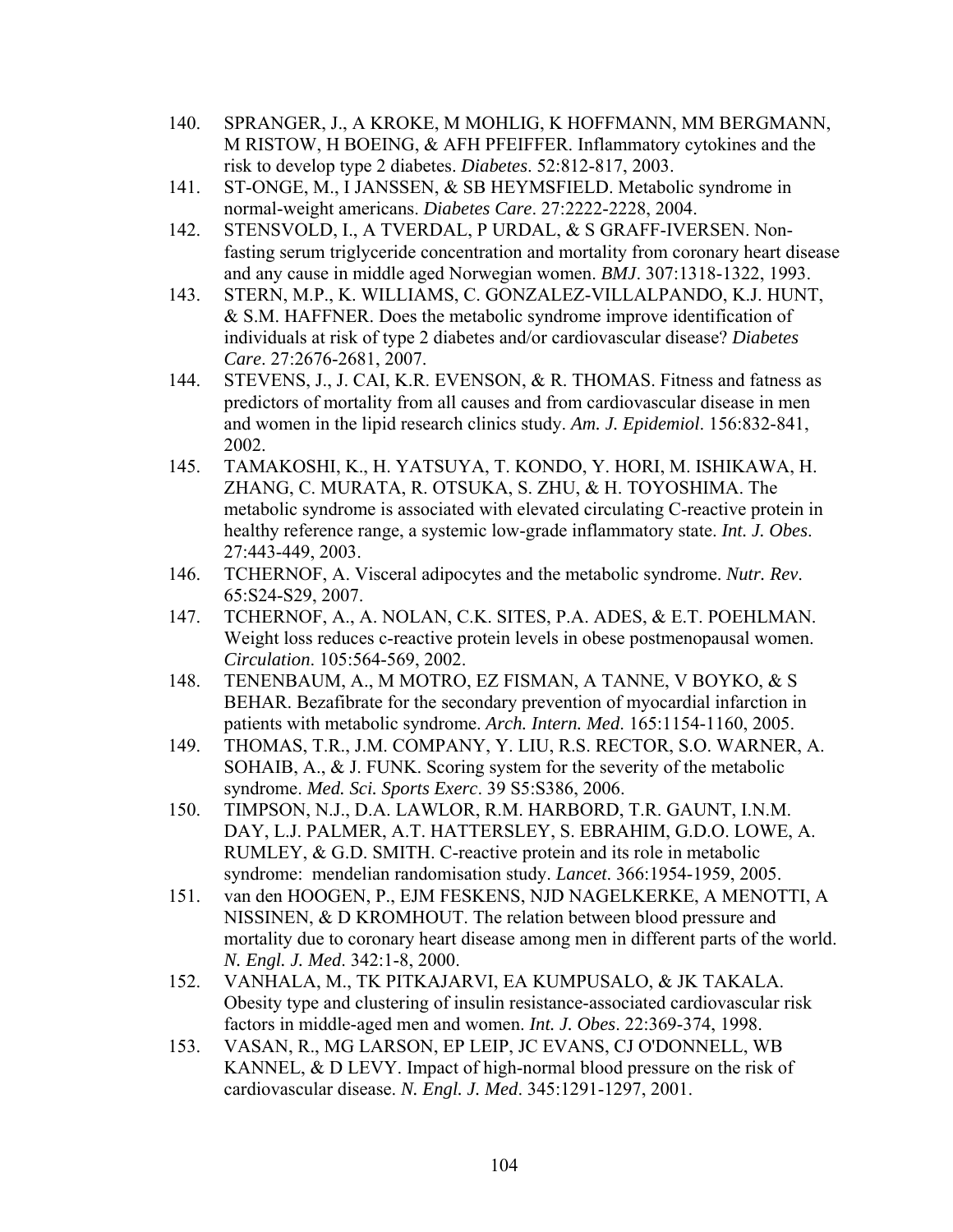- 154. WANG, Y.Q.W. The prevalence of prehypertension and hypertension among US adults according to the new Joint National Committee guidelines. *Arch. Intern. Med*. 164:2126-2134, 2004.
- 155. WANNAMETHEE, S., AG SHAPER, PN DURRINGTON, & IJ PERRY. Hypertension, serum insulin, obesity, and the metabolic syndrome. *J Hum Hypertens*. 12:735-741, 1998.
- 156. WATKINS, L.L., A. SHERWOOD, M. FEINGLOS, A. HINDERLITER, M. BABYAK, E. GULLETTE, R. WAUGH, & J.A. BLUMENTHAL. Effects of exercise and weight loss on cardiac risk factors associated with syndrome x. *Arch. Intern. Med.* 163:1889-1895, 2003.
- 157. WEI, M., J.B. KAMPERT, C.E. BARLOW, M.Z. NICHAMAN, L.W. GIBBONS, R.S. PAFFENBARGER, & S.N. BLAIR. Relationship between low cardiorespiratory fitness and mortality in normal-weight, overweight, and obese men. *JAMA*. 282:1547-1553, 1999.
- 158. WEI, M., L.W. GIBBONS, T.L. MITCHELL, J.B. KAMPERT, C.D. LEE & S.N. BLAIR. The association between cardiorespiratory fitness and impaird fasting glucose and type 2 diabetes mellitus in men. *Ann. Intern. Med*. 130:89-96, 1999.
- 159. WELLEN, K.G.H. Inflammation, stress, and diabetes. *J. Clin. Invest*. 115:1111- 1119, 2005.
- 160. WEVERLING-RIJNSBURGER, A., IJAM JONKERS, E van EXEL, J GUSSEKLOO, RGJ WESTENBORP. High-density vs low-density lipoprotein cholesterol as the risk factor for coronary artery disease and stroke in old age. *Arch. Intern. Med*. 163:1549-1554, 2003.
- 161. WHALEY, M.H., J.B. KAMPERT, H.W. KOHL, & S.N. BLAIR. Physical fitness and clustering of risk factors associated with the metabolic syndrome. *Med Sci Sports Excer*. 31:287-293, 1999.
- 162. WIJNDAELE, K., G BEUNEN, N DUVIGNEAUD, L MATTON, W DUQUET, M THOMIS, J LEFEVRE, & RM PHILIPPAERTS. A continuous metabolic syndrome risk score. *Diabetes Care*. 29:2329, 2006.
- 163. WILSON, P., RD ABBOTT, & WP CASTELLI. High density lipoprotein cholesterol and mortality: The Framingham Heart Study. *Arteriosclerosis*. 8:737- 741, 1988.
- 164. WILSON, P.W.F., R.B. D'AGOSTINO, H. PARISE, L. SULLIVAN, & J. MEIGS. Metabolic syndrome as a precursor of cardiovascular disease and type 2 diabetes mellitus. *Circulation*. 112:3066-3072, 2005.
- 165. WISLOFF, U., S.M. NAJJAR, O. ELLINGSEN, P.M. HARAM, S. SWOAP, Q. AL-SHARE, M. FERNSTROM, K. REZAEI, S.J. LEE, L.G. KOCH, & S.L. BRITTON. Cardiovascular risk factors emerge after artificial selection for low aerobic capacity. *Science*. 307:418-420, 2005.
- 166. XYDAKIS, A., CC CASE, PH JONES, RC HOOGEVEEN, MY LIU, EO SMITH, KW NELSON, & CM BALLANTYNE. Adiponectin, inflammation, and the expression of the metabolic syndrome in obese individuals: the impact of rapid weight loss through caloric restriction. *J. Clin. Endocrinol. Metab*. 89:2697- 2703, 2004.
- 167. YARNELL, J., CC PATTERSON, HF THOMAS, & PM SWEETNAM. Central obesity: predictive value of skinfold measurements for subsequent ischaemic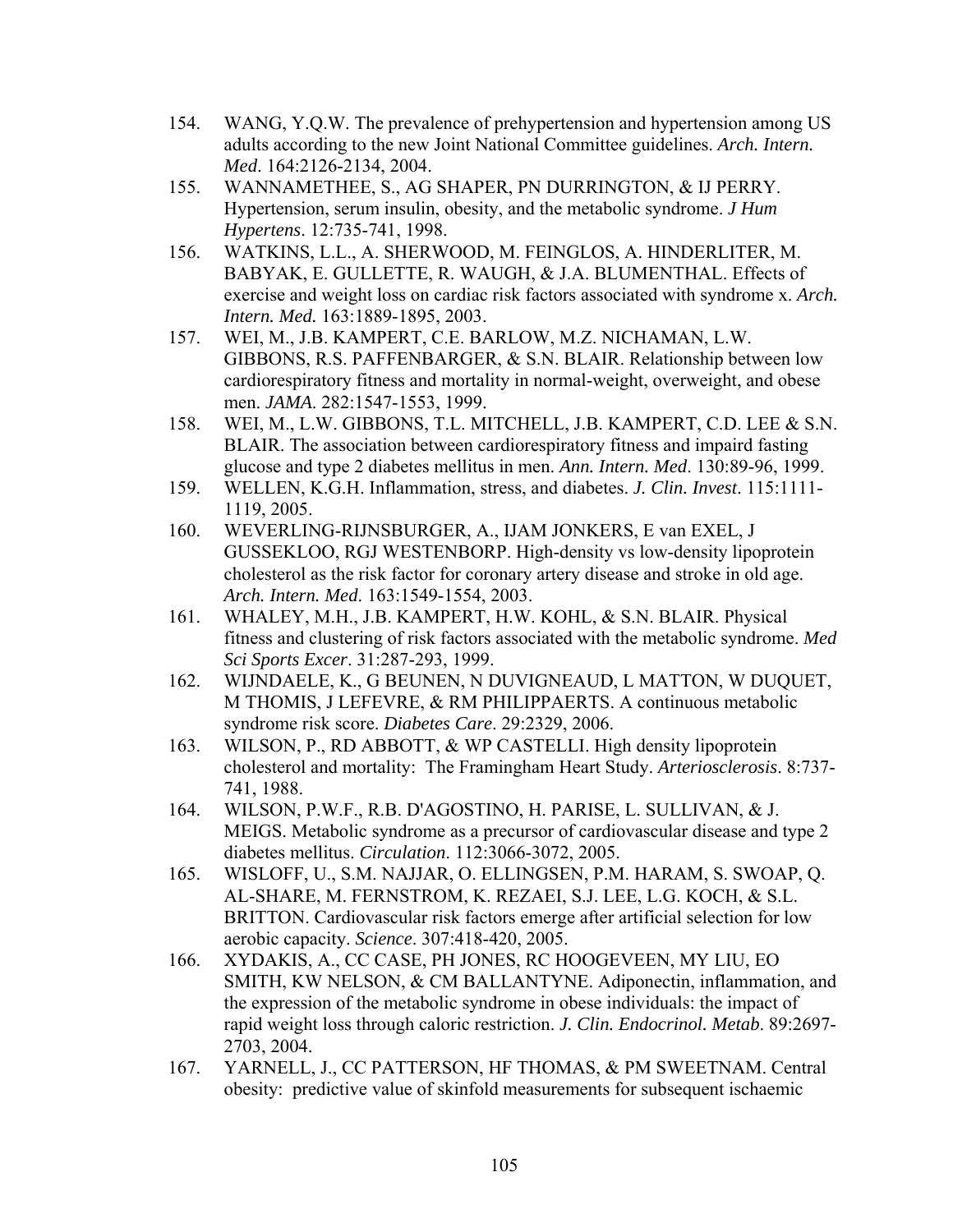heart disease at 14 years follow-up in the Caerphilly Study. *Int. J. Obes*. 25:1546- 1549, 2001.

- 168. YOU, T., AS RYAN, & BJ NICKLAS. The metabolic syndrome in obese postmenopausal women: Relationship to body composition, visceral fat, and inflammation. *J. Clin. Endocrinol. Metab*. 2004:5517-5522, 2004.
- 169. YUAN, M., N KONSTANTOPOULOS, J LEE, L HANSEN, ZW LI, M KARIN, & SE SHOELSON. Reversal of obesity- and diet-induced insulin resistance with salicylates or targeted disruption of IKKB. *Science*. 293:1673-1677, 2001.
- 170. ZHU, S., Z. WANG, W. SHEN, S.B. HEYMSFIELD, & S. HESHKA. Percentage body fat ranges associated with metabolic syndrome risk: results based on the third National Health and Nutrition Examination Survey (1988-1994). *Am. J. Clin. Nutr*. 78:228-235, 2003.
- 171. ZICCARDI, P., F NAPPO, G GIUGLIANO, K ESPOSITO, R MARFELLA, M CIOFFI, F D'ANDREA, AM MOLINARI, & D GIUGLIANO. Reduction of inflammatory cytokine concentrations and improvement of endothelial functions in obese women after weight loss over one year. *Circulation*. 105:804-809, 2002.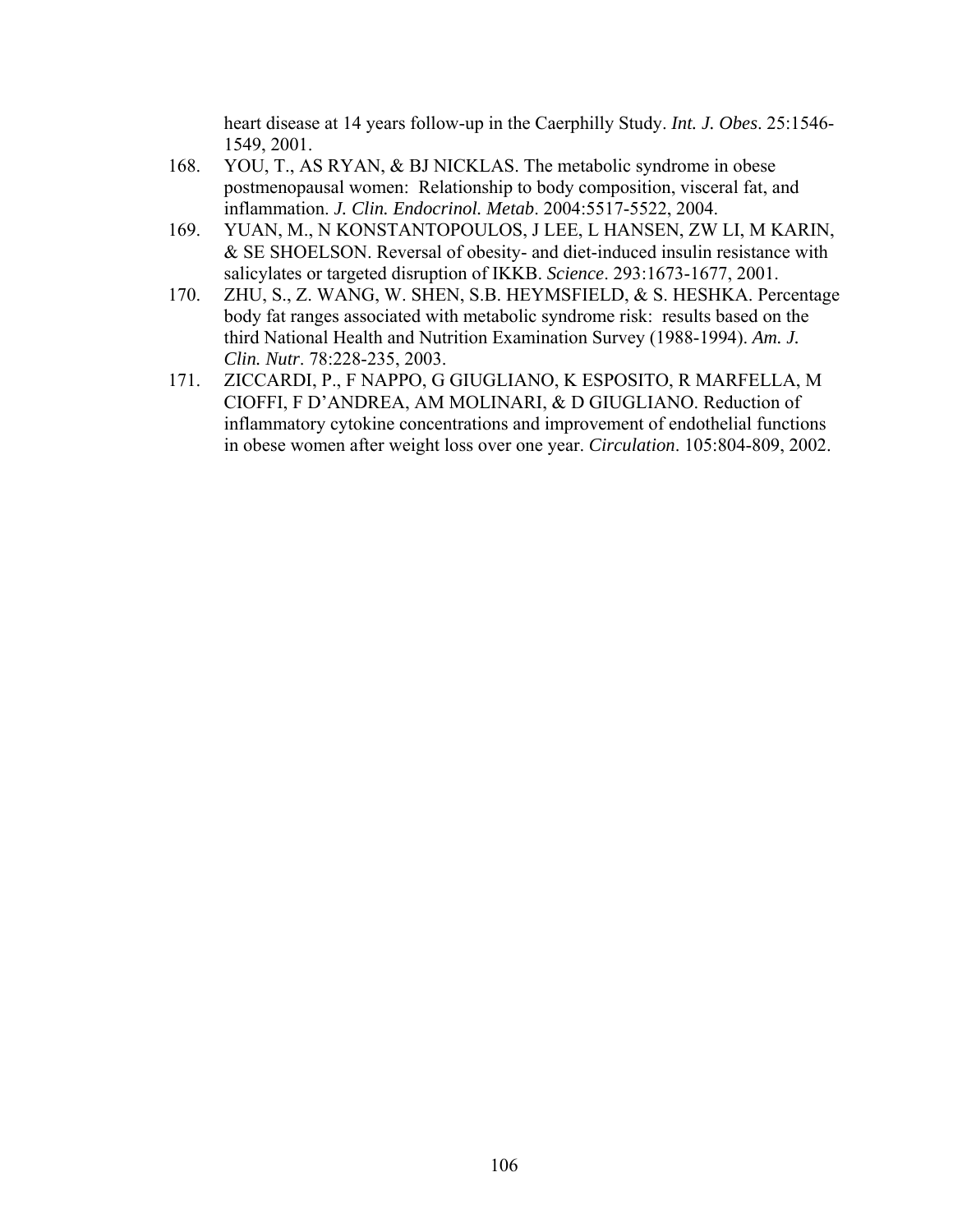## **APPENDIX B RAW DATA**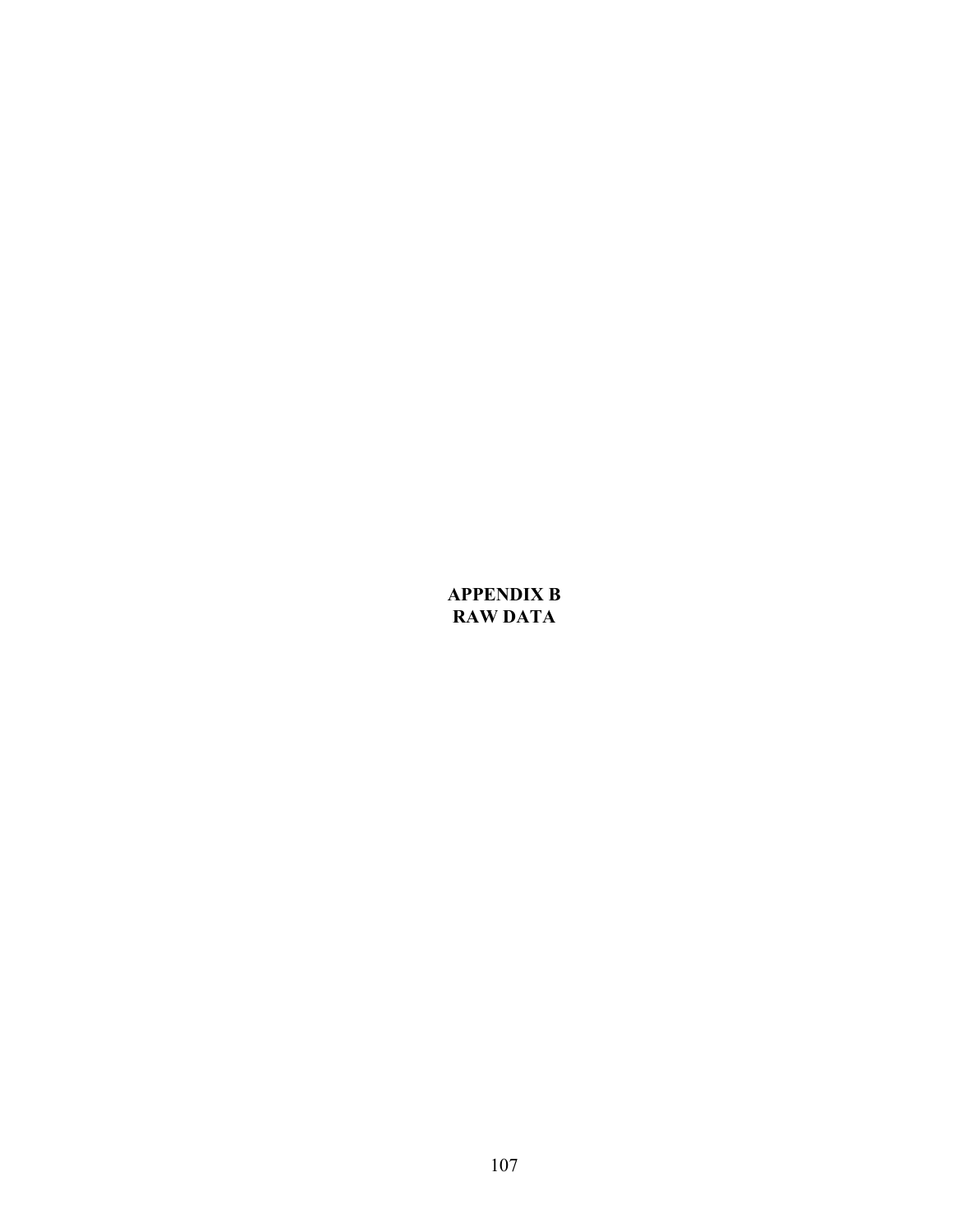**Data for Mets traits for all subjects.** 

| Sub#                    | Age | Gen | <b>WC</b> | <b>SBP</b> | <b>DBP</b> | <b>HDL</b> | <b>TG</b> | FG    | Trait #                 | <b>MetS</b>  | 5score |
|-------------------------|-----|-----|-----------|------------|------------|------------|-----------|-------|-------------------------|--------------|--------|
| 1                       | 45  | M   | 117.5     | 132        | 100        | 50.1       | 104.5     | 76.8  | $\overline{c}$          | $\pmb{0}$    | 17.5   |
| $\overline{c}$          | 44  | F   | 118.0     | 122        | 84         | 43.1       | 65.7      | 112.4 | 3                       | 1            | 24.5   |
| 3                       | 42  | F   | 94.0      | 126        | 85         | 52.8       | 99.7      | 116.6 | 3                       | 1            | 23.5   |
| $\overline{\mathbf{4}}$ | 48  | F   | 96.7      | 122        | 80         | 71.7       | 67.0      | 106.7 | $\overline{2}$          | $\pmb{0}$    | 13.0   |
| 5                       | 35  | M   | 120.5     | 122        | 68         | 47.5       | 104.8     | 92.1  | $\mathbf{1}$            | $\pmb{0}$    | 18.5   |
| 6                       | 42  | F   | 104.3     | 110        | 62         | 75.1       | 165.0     | 87.5  | $\overline{c}$          | $\pmb{0}$    | 15.0   |
| $\overline{7}$          | 23  | F   | 94.0      | 126        | 80         | 73.0       | 144.5     | 67.6  | 1                       | $\pmb{0}$    | 8.0    |
| $\bf 8$                 | 20  | F   | 112.0     | 112        | 68         | 57.7       | 135.0     | 90.0  | 1                       | $\pmb{0}$    | 17.5   |
| 9                       | 46  | F   | 97.5      | 110        | 66         | 101.1      | 195.0     | 86.0  | $\overline{2}$          | 0            | 11.0   |
| 10                      | 34  | F   | 99.4      | 124        | 70         | 40.8       | 103.8     | 83.0  | $\overline{2}$          | $\pmb{0}$    | 15.5   |
| 11                      | 48  | M   | 124.0     | 110        | 66         | 36.7       | 195.7     | 124.9 | 4                       | $\mathbf{1}$ | 30.5   |
| 12                      | 38  | F   | 92.0      | 112        | 76         | 60.0       | 92.3      | 95.0  | $\mathbf{1}$            | $\pmb{0}$    | 9.5    |
| 13                      | 48  | F   | 119.7     | 130        | 68         | 51.4       | 66.8      | 115.5 | 3                       | 1            | 25.5   |
| 14                      | 49  | F   | 123.5     | 108        | 80         | 44.9       | 213.1     | 112.0 | $\overline{\mathbf{4}}$ | 1            | 29.5   |
| 15                      | 26  | M   | 98.0      | 130        | 82         | 44.5       | 100.9     | 102.0 | $\overline{2}$          | $\pmb{0}$    | 16.5   |
| 16                      | 18  | F   | 114.3     | 126        | 78         | 62.6       | 176.9     | 105.2 | 3                       | 1            | 21.5   |
| 17                      | 46  | F   | 130.0     | 122        | 64         | 106.6      | 129.0     | 99.0  | $\mathbf{1}$            | $\pmb{0}$    | 14.0   |
| 18                      | 50  | M   | 98.8      | 128        | 84         | 40.5       | 96.2      | 119.0 | 1                       | 0            | 17.5   |
| 19                      | 23  | F   | 87.0      | 116        | 76         | 69.2       | 232.0     | 95.0  | 1                       | $\pmb{0}$    | 10.5   |
| 20                      | 29  | M   | 94.0      | 126        | 88         | 55.6       | 80.7      | 106.4 | $\overline{2}$          | $\pmb{0}$    | 10.5   |
| 21                      | 22  | F   | 117.3     | 122        | 82         | 38.7       | 136.0     | 111.4 | $\overline{\mathbf{4}}$ | 1            | 25.5   |
| 23                      | 42  | F   | 90.5      | 122        | 78         | 52.3       | 63.0      | 105.0 | $\overline{2}$          | $\pmb{0}$    | 17.5   |
| 24                      | 35  | M   | 102.0     | 122        | 82         | 44.0       | 102.0     | 106.0 | $\overline{2}$          | $\pmb{0}$    | 18.5   |
| 25                      | 35  | F   | 124.0     | 118        | 82         | 49.4       | 92.1      | 110.0 | 3                       | 1            | 24.5   |
| 26                      | 41  | M   | 94.0      | 126        | 80         | 51.0       | 110.0     | 103.0 | $\mathbf 1$             | $\pmb{0}$    | 9.5    |
| 27                      | 23  | F   | 110.0     | 116        | 66         | 45.6       | 93.0      | 100.0 | 3                       | 1            | 23.5   |
| 28                      | 40  | F   | 117.0     | 122        | 84         | 36.4       | 132.9     | 105.7 | 4                       | 1            | 25.5   |
| 29                      | 35  | M   | 110.5     | 128        | 74         | 39.97      | 157.0     | 117.0 | 4                       | 1            | 24.5   |
| 30                      | 46  | F   | 89.0      | 114        | 74         | 58.6       | 117.3     | 94.5  | 1                       | $\pmb{0}$    | 17.5   |
| 31                      | 28  | M   | 107.0     | 110        | 82         | 46.1       | 79.4      | 100.8 | $\overline{c}$          | $\pmb{0}$    | 17.5   |
| 32                      | 24  | F   | 99.0      | 110        | 70         | 35.6       | 186.0     | 119.0 | $\overline{4}$          | 1            | 26.5   |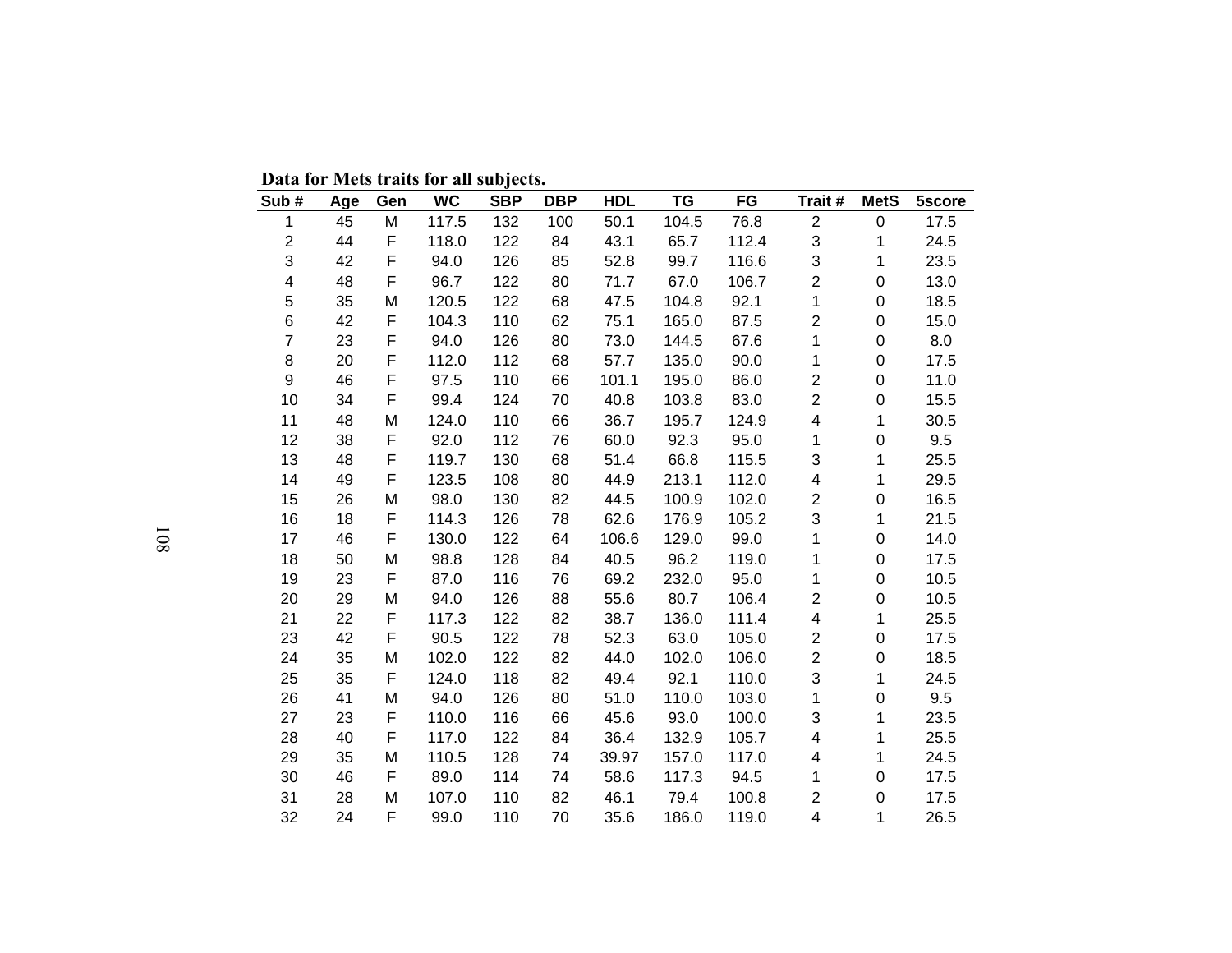| Sub# | Age | Gen | <b>WC</b> | <b>SBP</b> | <b>DBP</b> | <b>HDL</b> | <b>TG</b> | FG    | Trait#                  | <b>MetS</b>      | 5score |
|------|-----|-----|-----------|------------|------------|------------|-----------|-------|-------------------------|------------------|--------|
| 33   | 34  | M   | 124.0     | 122        | 82         | 31.8       | 105.6     | 117.6 | 3                       | $\mathbf{1}$     | 29.5   |
| 34   | 44  | M   | 108.5     | 110        | 82         | 43.4       | 134.6     | 114.0 | $\overline{2}$          | 0                | 18.5   |
| 35   | 50  | F   | 113.0     | 118        | 80         | 67.7       | 82.9      | 104.0 | $\overline{\mathbf{c}}$ | $\mathbf 0$      | 18.5   |
| 36   | 46  | F   | 96.5      | 122        | 84         | 54.1       | 93.0      | 121.0 | $\overline{2}$          | $\mathsf 0$      | 21.5   |
| 37   | 44  | F   | 103.3     | 118        | 72         | 77.1       | 122.1     | 87.4  | 1                       | $\pmb{0}$        | 13.0   |
| 38   | 30  | F   | 98.0      | 116        | 74         | 43.4       | 98.0      | 89.0  | $\overline{\mathbf{c}}$ | $\mathbf 0$      | 15.5   |
| 39   | 49  | F   | 110.8     | 160        | 96         | 43.9       | 191.3     | 115.0 | 5                       | 1                | 35.5   |
| 40   | 46  | F   | 111.5     | 116        | 66         | 44.8       | 151.9     | 106.0 | 4                       | 1                | 26.5   |
| 41   | 49  | F   | 82.5      | 122        | 80         | 62.9       | 130.0     | 121.0 | 1                       | $\pmb{0}$        | 15.5   |
| 42   | 44  | M   | 109.0     | 140        | 86         | 56.7       | 55.3      | 110.0 | 3                       | 1                | 18.5   |
| 43   | 41  | F   | 102.0     | 136        | 86         | 36.0       | 170.2     | 123.0 | 5                       | 1                | 27.5   |
| 44   | 22  | F   | 119.5     | 130        | 82         | 59.9       | 201.6     | 123.0 | 4                       | 1                | 32.5   |
| 45   | 47  | F   | 98.5      | 130        | 82         | 49.8       | 85.9      | 100.0 | 4                       | 1                | 22.5   |
| 48   | 49  | M   | 102.3     | 124        | 84         | 46.0       | 226.0     | 102.8 | 3                       | 1                | 22.5   |
| 49   | 33  | F   | 106.0     | 108        | 76         | 42.4       | 203.9     | 79.0  | 3                       | 1                | 22.5   |
| 50   | 27  | F   | 101.0     | 130        | 80         | 51.0       | 139.0     | 108.0 | 3                       | 1                | 20.5   |
| 51   | 39  | F   | 106.0     | 136        | 84         | 49.7       | 139.9     | 81.0  | 3                       | 1                | 21.5   |
| 52   | 46  | F   | 97.3      | 116        | 78         | 49.5       | 85.5      | 97.3  | $\overline{\mathbf{c}}$ | $\pmb{0}$        | 15.5   |
| 52   | 46  | F   | 98.0      | 116        | 80         | 44.2       | 160.0     | 91.0  | 3                       | 1                | 19.5   |
| 53   | 38  | F   | 102.0     | 122        | 84         | 50.00      | 125.9     | 94.0  | 1                       | $\mathbf 0$      | 14.5   |
| 54   | 40  | F   | 95.0      | 132        | 84         | 61.0       | 135.0     | 96.0  | $\overline{\mathbf{c}}$ | $\pmb{0}$        | 13.5   |
| 55   | 30  | F   | 114.0     | 100        | 68         | 40.0       | 111.5     | 97.0  | $\overline{2}$          | $\boldsymbol{0}$ | 20.5   |
| 56   | 46  | F   | 81.0      | 139        | 89         | 58.0       | 119.0     | 96.0  | 1                       | $\mathbf 0$      | 12.5   |
| 57   | 27  | F   | 98.5      | 120        | 70         | 45.0       | 142.0     | 80.0  | $\overline{c}$          | $\mathbf 0$      | 15.5   |
| 58   | 43  | F   | 105.5     | 103        | 67         | 57.7       | 138.0     | 91.0  | 1                       | $\boldsymbol{0}$ | 17.5   |
| 59   | 45  | F   | 114.0     | 106        | 62         | 44.2       | 138.0     | 70.9  | $\overline{c}$          | 0                | 18.5   |
| 60   | 39  | F   | 90.0      | 110        | 68         | 58.0       | 122.0     | 97.0  | 1                       | $\mathbf 0$      | 13.5   |
| 61   | 24  | F   | 94.0      | 110        | 65         | 47.0       | 126.0     | 85.0  | $\overline{2}$          | $\pmb{0}$        | 16.5   |
| 63   | 47  | F   | 111.5     | 134        | 79         | 49.0       | 215.0     | 85.0  | $\overline{\mathbf{4}}$ | 1                | 27.5   |
| 64   | 20  | M   | 106.0     | 124        | 82         | 42.1       | 160.0     | 77.0  | $\overline{c}$          | $\mathbf 0$      | 14.5   |
| 66   | 32  | F   | 116.0     | 110        | 70         | 56.9       | 124.0     | 77.0  | 1                       | $\mathbf 0$      | 15.5   |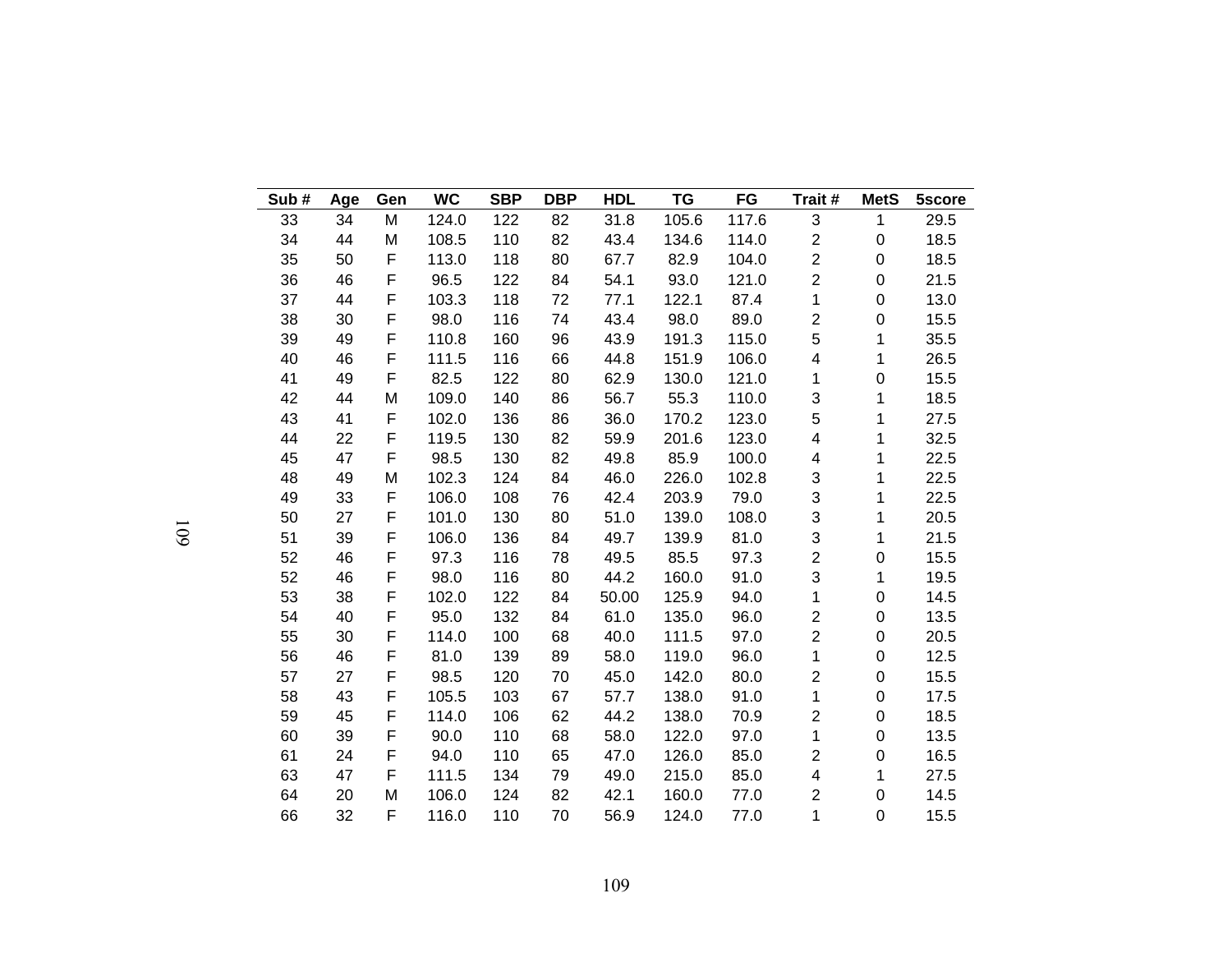| Sub# | Age | Gen         | <b>WC</b> | <b>SBP</b> | <b>DBP</b> | <b>HDL</b> | TG    | FG    | Trait #                 | <b>MetS</b>  | 5score |
|------|-----|-------------|-----------|------------|------------|------------|-------|-------|-------------------------|--------------|--------|
| 67   | 25  | F           | 92.5      | 118        | 72         | 59.7       | 182.7 | 88.0  | $\overline{c}$          | $\pmb{0}$    | 15.5   |
| 68   | 21  | F           | 110.5     | 118        | 70         | 38.3       | 98.9  | 86.0  | $\boldsymbol{2}$        | 0            | 19.5   |
| 69   | 26  | F           | 114.5     | 132        | 88         | 32.4       | 139.9 | 81.1  | 4                       | 1            | 21.5   |
| 70   | 25  | F           | 98.5      | 108        | 76         | 46.7       | 84.1  | 88.0  | $\overline{2}$          | 0            | 15.5   |
| 71   | 58  | F           | 87.0      | 126        | 76         | 74.6       | 78.0  | 95.0  | $\mathbf 0$             | 0            | 5.0    |
| 72   | 30  | F           | 90.0      | 112        | 73         | 50.6       | 83.4  | 86.0  | 1                       | 0            | 12.5   |
| 73   | 28  | M           | 104.0     | 138        | 86         | 30.7       | 318.6 | 85.9  | 4                       | 1            | 23.5   |
| 75   | 21  | M           | 105.5     | 120        | 60         | 39.5       | 421.0 | 117.0 | 4                       | 1            | 29.5   |
| 76   | 36  | F           | 112.0     | 110        | 76         | 37.0       | 113.0 | 86.0  | $\overline{2}$          | 0            | 20.5   |
| 77   | 26  | M           | 112.0     | 112        | 72         | 44.0       | 116.0 | 95.0  | $\mathbf 1$             | 0            | 13.5   |
| 78   | 36  | F           | 103.5     | 114        | 64         | 69.0       | 163.0 | 92.0  | $\overline{\mathbf{c}}$ | 0            | 16.5   |
| 79   | 47  | F           | 102.0     | 116        | 84         | 56.4       | 201.5 | 100.8 | 3                       | $\mathbf{1}$ | 22.5   |
| 80   | 30  | F           | 97.3      | 112        | 78         | 54.5       | 129.4 | 100.0 | $\overline{c}$          | 0            | 17.5   |
| 81   | 25  | F           | 91.5      | 114        | 72         | 76.7       | 62.9  | 85.0  | 1                       | 0            | 8.0    |
| 82   | 41  | F           | 102.0     | 112        | 74         | 51.0       | 118.0 | 89.0  | 1                       | 0            | 13.5   |
| 83   | 36  | $\mathsf F$ | 88.5      | 102        | 60         | 55.2       | 132.2 | 96.4  | 1                       | $\mathbf 0$  | 13.5   |
| 84   | 29  | F           | 109.5     | 120        | 68         | 43.1       | 178.0 | 85.9  | 3                       | $\mathbf{1}$ | 23.5   |
| 85   | 21  | F           | 115.5     | 117        | 81         | 52.7       | 94.6  | 78.0  | 1                       | 0            | 15.5   |
| 86   | 33  | M           | 116.5     | 124        | 82         | 34.0       | 381.0 | 85.0  | 3                       | 1            | 25.5   |
| 87   | 31  | F           | 113.0     | 126        | 80         | 52.0       | 194.0 | 80.0  | $\overline{c}$          | 0            | 18.5   |
| 88   | 20  | M           | 111.0     | 120        | 70         | 59.0       | 146.0 | 70.0  | 1                       | 0            | 9.5    |
| 89   | 29  | M           | 88.5      | 130        | 82         | 42.1       | 156.1 | 79.3  | $\overline{\mathbf{c}}$ | 0            | 10.5   |
| 90   | 26  | F           | 101.0     | 108        | 70         | 59.8       | 84.0  | 90.0  | 1                       | 0            | 12.5   |
| 91   | 27  | M           | 126.0     | 123        | 76         | 30.2       | 218.7 | 96.0  | 3                       | 1            | 25.5   |
| 92   | 45  | M           | 117.0     | 124        | 88         | 38.4       | 272.2 | 94.0  | 3                       | 1            | 27.5   |
| 93   | 31  | F           | 113.0     | 126        | 72         | 61.5       | 109.8 | 104.0 | 1                       | 0            | 19.5   |
| 94   | 40  | F           | 117.0     | 106        | 76         | 46.7       | 121.0 | 82.5  | $\overline{c}$          | 0            | 18.5   |
| 95   | 21  | F           | 99.0      | 104        | 60         | 42.6       | 66.7  | 84.1  | $\overline{2}$          | 0            | 13.5   |
| 96   | 45  | F           | 100.0     | 124        | 82         | 51.5       | 115.2 | 84.0  | 1                       | 0            | 12.5   |
| 97   | 44  | F           | 102.0     | 120        | 74         | 51.3       | 118.2 | 86.7  | 1                       | 0            | 14.5   |
| 98   | 32  | F           | 113.3     | 104        | 60         | 51.4       | 146.3 | 86.7  | 1                       | 0            | 17.5   |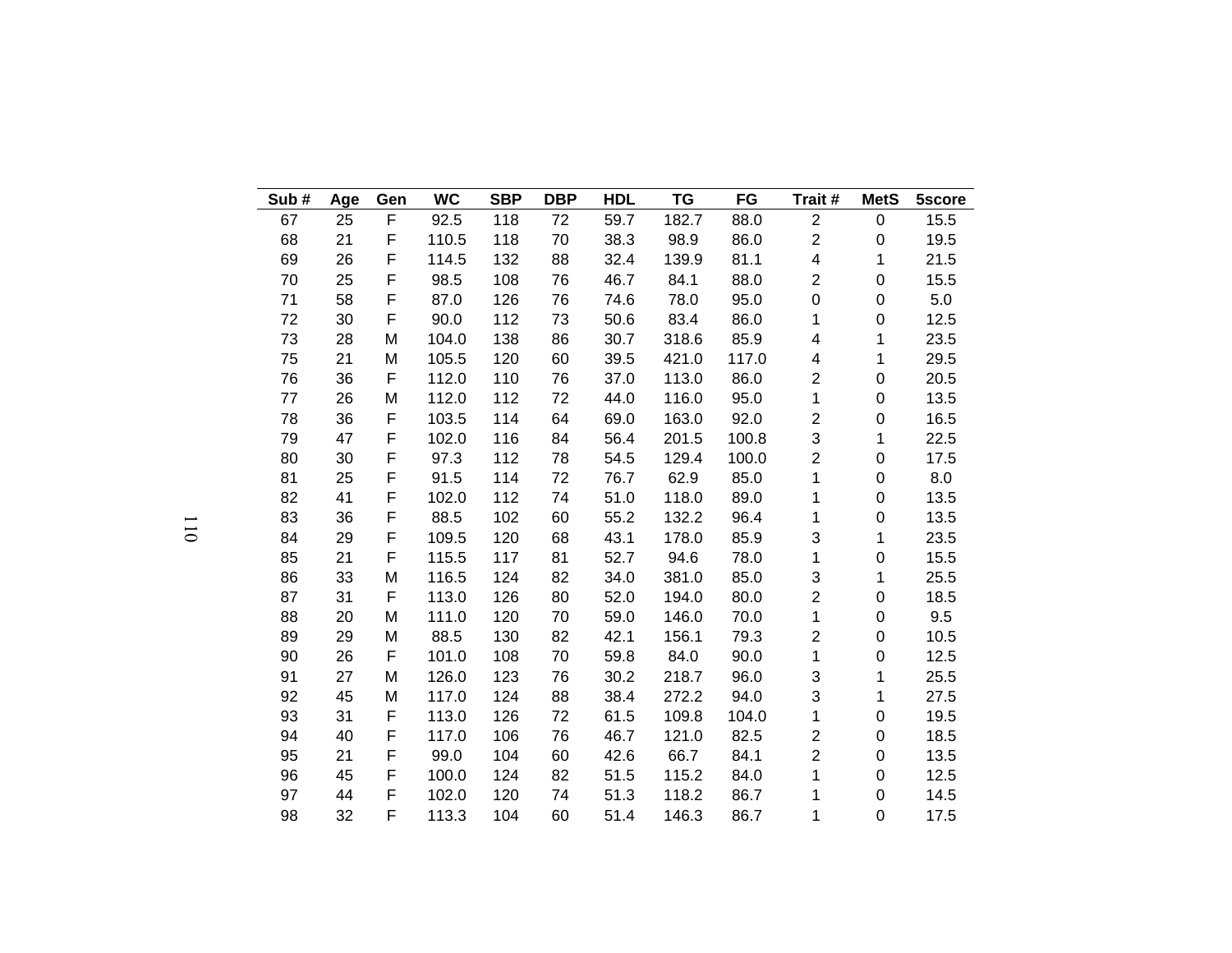| Sub# | Age | Gen | <b>WC</b> | <b>SBP</b> | <b>DBP</b> | <b>HDL</b> | <b>TG</b> | FG    | Trait #                 | <b>MetS</b>      | 5score |
|------|-----|-----|-----------|------------|------------|------------|-----------|-------|-------------------------|------------------|--------|
| 99   | 38  | F   | 100.5     | 120        | 72         | 49.4       | 123.6     | 89.0  | $\boldsymbol{2}$        | 0                | 17.5   |
| 100  | 43  | F   | 97.0      | 134        | 86         | 57.0       | 162.9     | 79.7  | 3                       | 1                | 16.5   |
| 101  | 21  | F   | 94.5      | 120        | 80         | 56.3       | 94.9      | 88.0  | 1                       | $\boldsymbol{0}$ | 13.5   |
| 102  | 42  | F   | 98.5      | 117        | 59         | 55.1       | 115.0     | 95.0  | 1                       | $\pmb{0}$        | 13.5   |
| 103  | 26  | F   | 125.0     | 132        | 78         | 45.9       | 80.0      | 74.0  | 3                       | 1                | 20.5   |
| 104  | 41  | F   | 103.5     | 126        | 80         | 52.6       | 140.4     | 79.9  | 1                       | 0                | 16.5   |
| 105  | 43  | M   | 110.0     | 116        | 76         | 37.8       | 262.4     | 81.5  | 3                       | 1                | 18.5   |
| 106  | 36  | F   | 84.0      | 104        | 61         | 52.1       | 81.8      | 103.0 | 1                       | $\boldsymbol{0}$ | 12.5   |
| 107  | 28  | F   | 87.0      | 99         | 60         | 46.5       | 74.3      | 93.0  | 1                       | $\pmb{0}$        | 11.5   |
| 108  | 45  | F   | 101.5     | 124        | 70         | 40.2       | 172.5     | 90.8  | 3                       | 1                | 19.5   |
| 109  | 39  | F   | 106.0     | 112        | 68         | 44.4       | 126.3     | 88.4  | $\overline{c}$          | 0                | 20.5   |
| 110  | 47  | F   | 101.0     | 120        | 74         | 44.8       | 81.5      | 85.0  | $\overline{c}$          | $\pmb{0}$        | 16.5   |
| 111  | 42  | F   | 99.0      | 115        | 82         | 49.8       | 90.0      | 98.0  | $\overline{c}$          | $\pmb{0}$        | 16.5   |
| 112  | 47  | F   | 122.0     | 112        | 74         | 45.7       | 346.9     | 138.0 | $\overline{\mathbf{4}}$ | 1                | 32.5   |
| 114  | 40  | M   | 98.0      | 122        | 82         | 34.1       | 256.2     | 121.7 | 4                       | 1                | 25.5   |
| 115  | 42  | F   | 98.0      | 125        | 84         | 60.1       | 100.0     | 91.0  | 1                       | $\pmb{0}$        | 11.5   |
| 116  | 23  | M   | 127.0     | 125        | 78         | 49.4       | 102.9     | 98.0  | 1                       | 0                | 18.5   |
| 117  | 46  | F   | 110.5     | 110        | 78         | 56.0       | 96.1      | 82.0  | 1                       | 0                | 14.5   |
| 118  | 42  | F   | 122.5     | 106        | 66         | 41.0       | 82.0      | 89.0  | $\overline{c}$          | $\pmb{0}$        | 19.5   |
| 119  | 46  | M   | 116.0     | 123        | 81         | 45.0       | 85.0      | 95.0  | 1                       | $\pmb{0}$        | 17.5   |
| 120  | 23  | M   | 106.0     | 118        | 82         | 43.0       | 112.0     | 98.0  | 1                       | $\pmb{0}$        | 14.5   |
| 121  | 42  | M   | 109.0     | 114        | 76         | 23.9       | 182.5     | 101.8 | 4                       | 1                | 22.5   |
| 122  | 38  | M   | 118.5     | 118        | 77         | 39.5       | 196.0     | 137.0 | 4                       | 1                | 30.5   |
| 123  | 37  | M   | 107.0     | 132        | 84         | 50.6       | 64.0      | 109.0 | 3                       | 1                | 16.5   |
| 124  | 42  | M   | 118.5     | 134        | 94         | 45.0       | 155.0     | 96.0  | 3                       | 1                | 24.5   |
| 125  | 44  | F   | 100.5     | 112        | 74         | 51.0       | 145.0     | 113.0 | $\overline{2}$          | $\boldsymbol{0}$ | 17.5   |
| 126  | 40  | F   | 118.5     | 126        | 84         | 74.0       | 147.0     | 108.0 | $\overline{\mathbf{c}}$ | 0                | 18.0   |
| 127  | 34  | F   | 93.7      | 114        | 78         | 69.0       | 253.0     | 109.0 | 3                       | 1                | 18.5   |
| 128  | 26  | F   | 109.0     | 112        | 66         | 38.9       | 158.0     | 90.0  | 3                       | 1                | 22.5   |
| 129  | 44  | F   | 87.0      | 112        | 71         | 74.4       | 193.3     | 101.3 | $\overline{2}$          | 0                | 15.0   |
| 131  | 39  | M   | 130.5     | 124        | 82         | 49.8       | 109.7     | 99.8  | 1                       | $\overline{0}$   | 18.5   |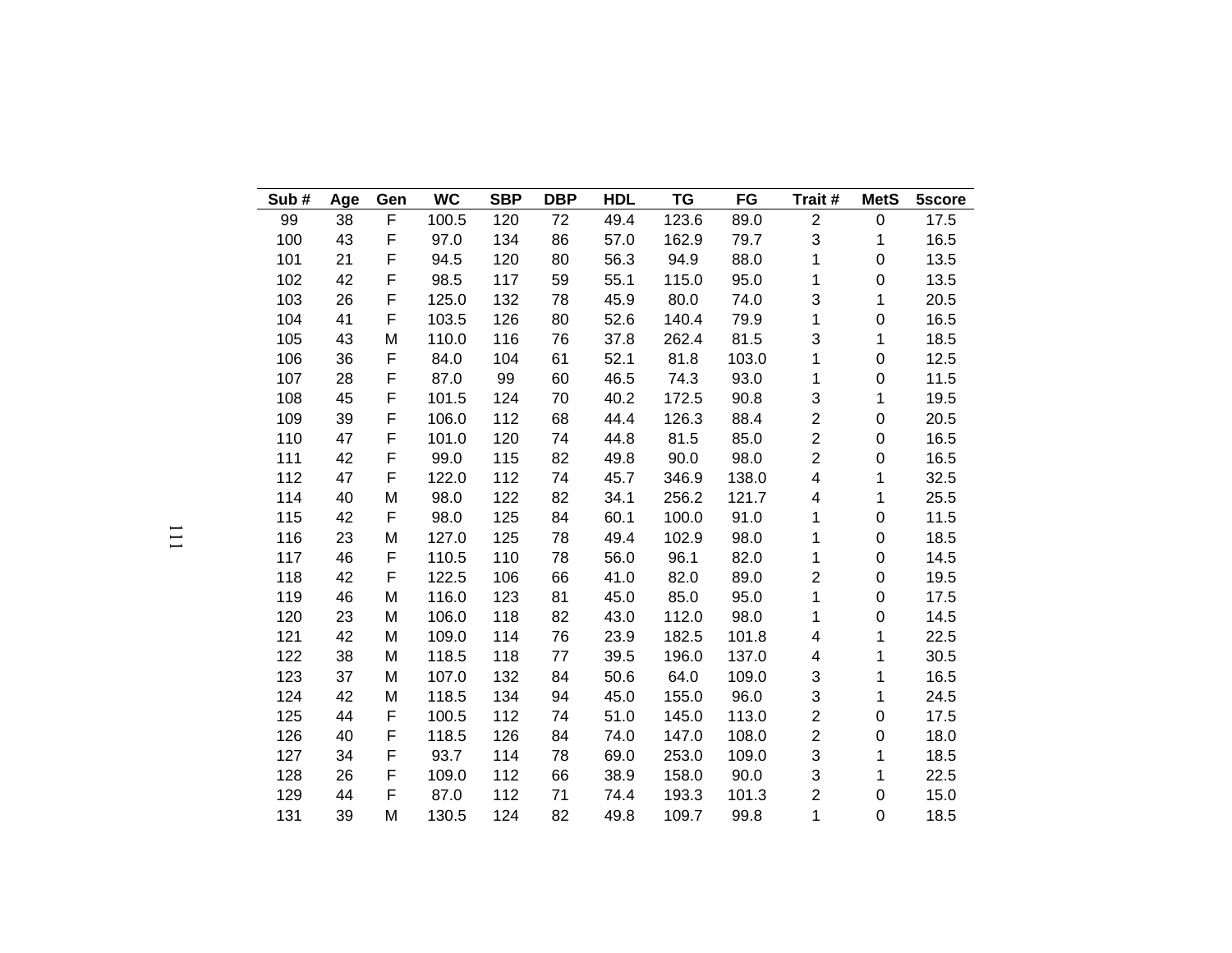| Sub# | Age | Gen | <b>WC</b> | <b>SBP</b> | <b>DBP</b> | <b>HDL</b> | <b>TG</b> | FG    | Trait #                 | <b>MetS</b>      | 5score |
|------|-----|-----|-----------|------------|------------|------------|-----------|-------|-------------------------|------------------|--------|
| 132  | 30  | F   | 97.0      | 119        | 72         | 57.0       | 116.8     | 97.0  | 1                       | $\pmb{0}$        | 13.5   |
| 134  | 32  | F   | 99.0      | 110        | 76         | 59.6       | 77.0      | 109.2 | 2                       | $\boldsymbol{0}$ | 16.5   |
| 135  | 46  | F   | 128.3     | 108        | 68         | 49.5       | 121.6     | 104.5 | 3                       | 1                | 24.5   |
| 136  | 36  | F   | 117.0     | 110        | 78         | 37.4       | 234.9     | 109.3 | 4                       | 1                | 28.5   |
| 138  | 25  | F   | 113.5     | 118        | 74         | 39.2       | 150.3     | 97.2  | 3                       | 1                | 22.5   |
| 139  | 50  | F   | 123.5     | 136        | 94         | 56.2       | 128.7     | 111.0 | 3                       | 1                | 26.5   |
| 140  | 45  | M   | 112.0     | 121        | 77         | 33.1       | 318.7     | 105.4 | 4                       | 1                | 25.5   |
| 141  | 52  | M   | 109.8     | 118        | 80         | 24.6       | 226.3     | 102.8 | 4                       | $\mathbf{1}$     | 25.5   |
| 142  | 25  | M   | 97.0      | 119        | 84         | 59.0       | 93.3      | 93.2  | 0                       | $\pmb{0}$        | 6.5    |
| 143  | 52  | F   | 110.0     | 110        | 74         | 34.3       | 214.2     | 98.5  | 3                       | 1                | 24.5   |
| 144  | 29  | F   | 117.0     | 124        | 84         | 43.0       | 252.3     | 107.6 | 4                       | 1                | 29.5   |
| 145  | 20  | M   | 113.5     | 120        | 80         | 48.3       | 157.0     | 111.5 | 3                       | 1                | 20.5   |
| 147  | 49  | F   | 92.6      | 110        | 80         | 68.2       | 107.6     | 107.6 | $\overline{c}$          | 0                | 15.5   |
| 148  | 42  | F   | 95.0      | 118        | 80         | 45.5       | 148.8     | 92.4  | $\overline{c}$          | $\pmb{0}$        | 17.5   |
| 150  | 31  | M   | 114.5     | 130        | 83         | 43.9       | 124.8     | 93.8  | $\overline{\mathbf{c}}$ | 0                | 16.5   |
| 152  | 44  | F   | 111.5     | 110        | 70         | 64.9       | 111.5     | 85.6  | 1                       | 0                | 14.5   |
| 153  | 48  | M   | 116.3     | 130        | 85         | 36.2       | 94.1      | 90.9  | 3                       | $\mathbf{1}$     | 22.5   |
| 155  | 29  | F   | 115.5     | 115        | 82         | 43.4       | 70.6      | 90.5  | $\overline{c}$          | 0                | 20.5   |
| 157  | 24  | M   | 116.0     | 129        | 84         | 47.7       | 172.4     | 92.7  | $\overline{c}$          | $\pmb{0}$        | 20.5   |
| 158  | 47  | M   | 106.0     | 132        | 82         | 44.8       | 139.2     | 99.1  | $\overline{c}$          | 0                | 16.5   |
| 159  | 23  | F   | 100.5     | 120        | 78         | 51.1       | 127.2     | 83.3  | 1                       | 0                | 12.5   |
| 160  | 47  | M   | 115.0     | 123        | 81         | 50.9       | 124.0     | 89.8  | 1                       | $\pmb{0}$        | 11.5   |
| 161  | 41  | F   | 116.5     | 100        | 64         | 53.5       | 251.5     | 144.4 | 3                       | 1                | 29.5   |
| 163  | 40  | F   | 123.0     | 118        | 76         | 36.1       | 192.9     | 83.8  | 3                       | 1                | 20.5   |
| 164  | 45  | F   | 108.5     | 126        | 82         | 58.0       | 92.1      | 95.6  | 1                       | $\pmb{0}$        | 17.5   |
| 165  | 36  | M   | 110.0     | 136        | 96         | 59.3       | 111.0     | 103.3 | 3                       | 1                | 19.5   |
| 167  | 45  | M   | 120.5     | 138        | 86         | 41.7       | 159.6     | 96.7  | 3                       | $\mathbf{1}$     | 22.5   |
| 168  | 31  | F   | 92.5      | 120        | 78         | 61.0       | 72.9      | 83.8  | 1                       | $\pmb{0}$        | 8.5    |
| 169  | 38  | F   | 117.0     | 114        | 78         | 76.8       | 175.3     | 85.1  | $\overline{2}$          | 0                | 15.0   |
| 170  | 36  | F   | 101.5     | 108        | 72         | 55.9       | 118.6     | 98.4  | 1                       | 0                | 13.5   |
| 171  | 26  | F   | 124.3     | 120        | 70         | 51.7       | 202.2     | 92.7  | $\overline{2}$          | $\mathbf 0$      | 22.5   |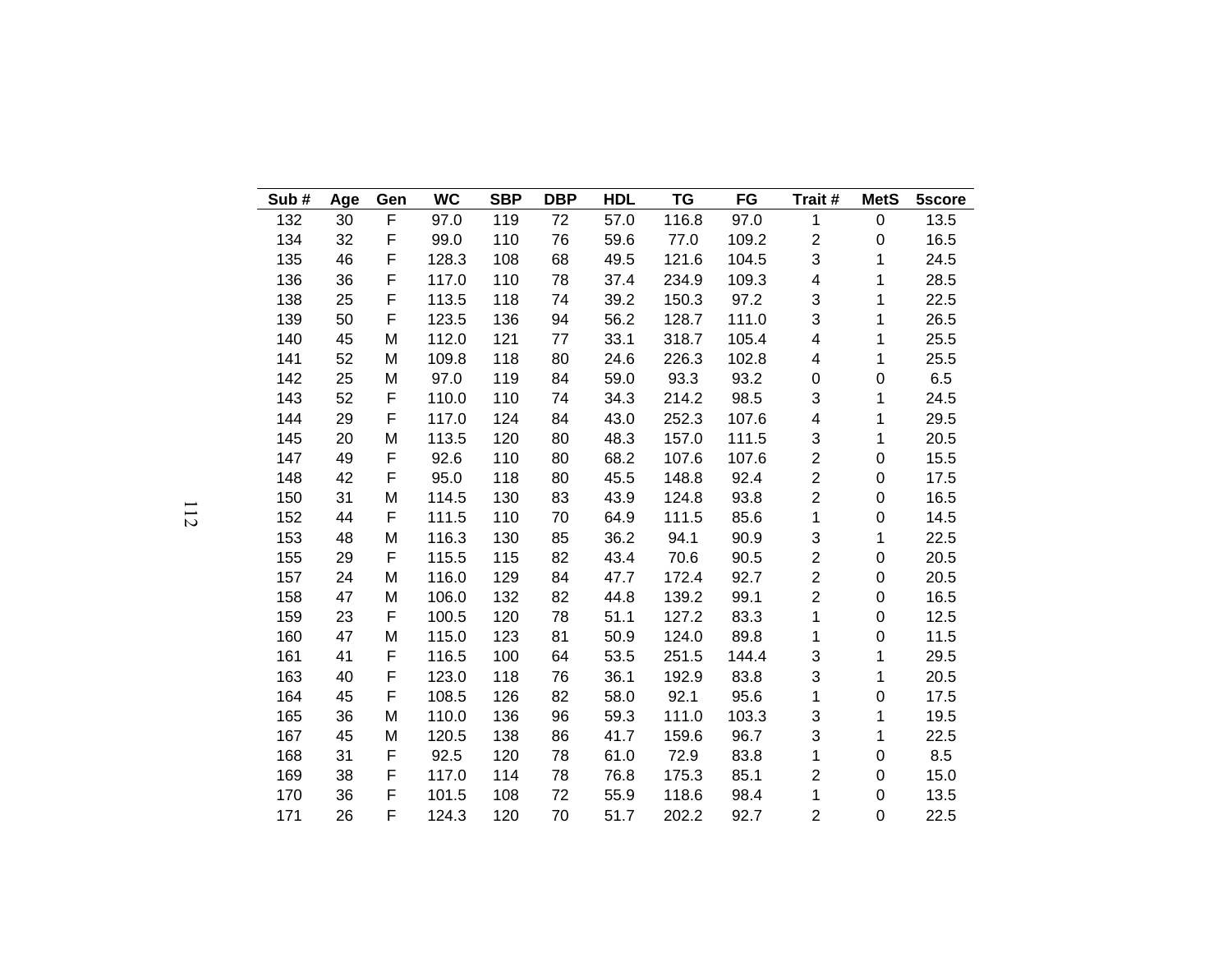| Sub# | Age | Gen | <b>WC</b> | <b>SBP</b> | <b>DBP</b> | <b>HDL</b> | <b>TG</b> | FG    | Trait #                 | <b>MetS</b>      | 5score |
|------|-----|-----|-----------|------------|------------|------------|-----------|-------|-------------------------|------------------|--------|
| 172  | 34  | M   | 116.5     | 110        | 76         | 56.8       | 177.9     | 96.0  | $\overline{c}$          | $\pmb{0}$        | 16.5   |
| 173  | 34  | M   | 102.5     | 112        | 74         | 40.6       | 104.9     | 92.3  | 1                       | $\boldsymbol{0}$ | 13.5   |
| 174  | 33  | F   | 106.0     | 116        | 79         | 32.1       | 203.0     | 96.0  | 3                       | 1                | 24.5   |
| 175  | 42  | F   | 103.0     | 100        | 64         | 74.6       | 76.4      | 94.1  | 1                       | $\pmb{0}$        | 12.0   |
| 176  | 47  | F   | 88.0      | 108        | 82         | 65.9       | 94.8      | 88.0  | 1                       | $\mathbf 0$      | 10.5   |
| 178  | 53  | F   | 111.9     | 120        | 74         | 52.7       | 171.3     | 82.1  | $\overline{c}$          | 0                | 18.5   |
| 179  | 19  | M   | 113.0     | 128        | 68         | 33.0       | 336.2     | 116.7 | 4                       | 1                | 29.5   |
| 181  | 53  | M   | 100.0     | 122        | 78         | 61.3       | 75.0      | 89.1  | $\mathbf 0$             | $\pmb{0}$        | 6.5    |
| 182  | 41  | M   | 103.0     | 124        | 84         | 42.8       | 111.2     | 86.9  | 1                       | $\pmb{0}$        | 14.5   |
| 183  | 37  | M   | 127.0     | 126        | 70         | 34.9       | 558.7     | 96.1  | 3                       | 1                | 25.5   |
| 184  | 51  | M   | 105.0     | 129        | 86         | 25.6       | 549.7     | 98.7  | $\overline{\mathbf{4}}$ | 1                | 21.5   |
| 185  | 40  | F   | 105.0     | 110        | 72         | 59.7       | 58.4      | 87.4  | 1                       | $\pmb{0}$        | 16.5   |
| 186  | 31  | F   | 103.0     | 110        | 82         | 60.7       | 55.3      | 80.3  | 1                       | $\pmb{0}$        | 12.5   |
| 187  | 48  | M   | 113.0     | 116        | 76         | 37.3       | 123.9     | 108.7 | 3                       | 1                | 20.5   |
| 188  | 36  | M   | 115.0     | 114        | 82         | 56.9       | 155.9     | 101.9 | 3                       | 1                | 15.5   |
| 189  | 19  | F   | 97.5      | 104        | 62         | 60.5       | 124.9     | 79.0  | 1                       | $\pmb{0}$        | 8.5    |
| 190  | 50  | M   | 105.5     | 150        | 86         | 29.8       | 343.6     | 91.1  | $\overline{\mathbf{4}}$ | 1                | 25.5   |
| 191  | 28  | F   | 110.0     | 118        | 72         | 49.5       | 72.4      | 82.1  | $\overline{2}$          | 0                | 17.5   |
| 192  | 40  | F   | 110.0     | 124        | 84         | 58.4       | 127.6     | 84.1  | 1                       | $\mathsf 0$      | 16.5   |
| 195  | 22  | F   | 117.5     | 112        | 72         | 70.3       | 85.8      | 91.5  | 1                       | $\pmb{0}$        | 12.0   |
| 196  | 54  | M   | 117.0     | 128        | 82         | 52.5       | 140.4     | 92.3  | 1                       | 0                | 15.5   |
| 197  | 29  | F   | 103.5     | 124        | 81         | 56.5       | 134.9     | 93.4  | 1                       | $\mathsf 0$      | 14.5   |
| 199  | 43  | M   | 111.5     | 142        | 100        | 48.0       | 115.6     | 102.6 | 3                       | 1                | 22.5   |
| 201  | 37  | M   | 108.0     | 142        | 92         | 46.2       | 123.8     | 95.6  | $\overline{c}$          | 0                | 18.5   |
| 202  | 38  | M   | 106.5     | 122        | 82         | 69.8       | 76.4      | 103.4 | $\overline{c}$          | $\pmb{0}$        | 13.0   |
| 301  | 37  | M   | 120.7     | 119        | 82         | 37.0       | 286.0     | 97.1  | 3                       | 1                | 25.5   |
| 302  | 37  | M   | 102.2     | 121        | 75         | 44.0       | 100.0     | 81.4  | 1                       | $\pmb{0}$        | 12.5   |
| 303  | 39  | M   | 110.5     | 129        | 83         | 33.0       | 192.0     | 149.5 | 4                       | 1                | 27.5   |
| 304  | 40  | M   | 90.2      | 118        | 81         | 46.0       | 96.0      | 128.6 | 1                       | $\pmb{0}$        | 15.5   |
| 305  | 35  | M   | 116.2     | 136        | 93         | 45.0       | 307.0     | 103.6 | 4                       | 1                | 30.5   |
| 306  | 48  | M   | 102.9     | 111        | 80         | 32.0       | 148.0     | 131.4 | 3                       | 1                | 25.5   |